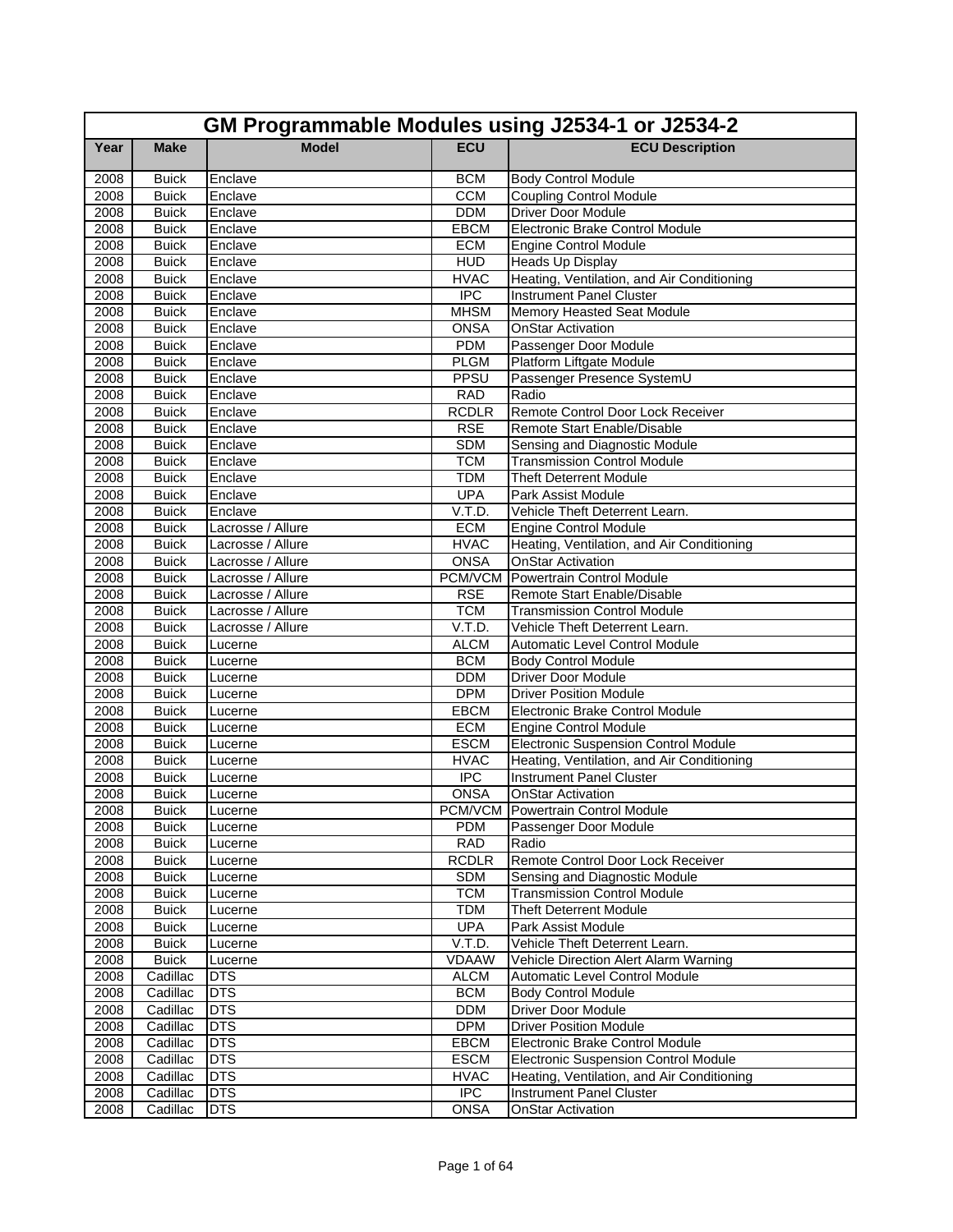|              | GM Programmable Modules using J2534-1 or J2534-2 |                      |                             |                                                                     |  |
|--------------|--------------------------------------------------|----------------------|-----------------------------|---------------------------------------------------------------------|--|
| Year         | <b>Make</b>                                      | <b>Model</b>         | <b>ECU</b>                  | <b>ECU Description</b>                                              |  |
| 2008         | Cadillac                                         | <b>DTS</b>           |                             | <b>PCM/VCM</b> Powertrain Control Module                            |  |
| 2008         | Cadillac                                         | <b>DTS</b>           | <b>PDM</b>                  | Passenger Door Module                                               |  |
| 2008         | Cadillac                                         | <b>DTS</b>           | <b>RAD</b>                  | Radio                                                               |  |
| 2008         | Cadillac                                         | <b>DTS</b>           | <b>RCDLR</b>                | Remote Control Door Lock Receiver                                   |  |
| 2008         | Cadillac                                         | <b>DTS</b>           | <b>RHSM</b>                 | Rear Heated Seat module                                             |  |
| 2008         | Cadillac                                         | <b>DTS</b>           | <b>SDM</b>                  | Sensing and Diagnostic Module                                       |  |
| 2008         | Cadillac                                         | <b>DTS</b>           | <b>TCM</b>                  | <b>Transmission Control Module</b>                                  |  |
| 2008         | Cadillac                                         | <b>DTS</b>           | <b>TDM</b>                  | <b>Theft Deterrent Module</b>                                       |  |
| 2008         | Cadillac                                         | <b>DTS</b>           | <b>UPA</b>                  | Park Assist Module                                                  |  |
| 2008         | Cadillac                                         | <b>DTS</b>           | V.T.D.                      | Vehicle Theft Deterrent Learn.                                      |  |
| 2008         | Cadillac                                         | <b>DTS</b>           | <b>VDAAW</b>                | Vehicle Direction Alert Alarm Warning                               |  |
| 2008         | Cadillac                                         | Escalade             | <b>ABS</b>                  | Anti-Lock Braking System Control Module                             |  |
| 2008         | Cadillac                                         | Escalade             | <b>ALCM</b>                 | Automatic Level Control Module                                      |  |
| 2008         | Cadillac                                         | Escalade             | <b>AMP</b>                  | AMP                                                                 |  |
| 2008         | Cadillac                                         | Escalade             | <b>ASM</b>                  | Air Suspension Module                                               |  |
| 2008         | Cadillac                                         | Escalade             | <b>BCM</b>                  | <b>Body Control Module</b>                                          |  |
| 2008         | Cadillac                                         | Escalade             | <b>DDM</b>                  | <b>Driver Door Module</b>                                           |  |
| 2008         | Cadillac                                         | Escalade             | <b>DDS</b>                  | <b>Driver Door Switch</b>                                           |  |
| 2008         | Cadillac                                         | Escalade             | <b>DPM</b>                  | <b>Driver Position Module</b>                                       |  |
| 2008         | Cadillac                                         | Escalade             | EBCM                        | Electronic Brake Control Module                                     |  |
| 2008         | Cadillac                                         | Escalade             | <b>ECM</b>                  | <b>Engine Control Module</b>                                        |  |
| 2008         | Cadillac                                         | Escalade             | <b>ESCM</b>                 | <b>Electronic Suspension Control Module</b>                         |  |
| 2008         | Cadillac                                         | Escalade             | <b>FPCM</b>                 | Fuel Pump Control Module                                            |  |
| 2008         | Cadillac                                         | Escalade             | <b>HVAC</b>                 | Heating, Ventilation, and Air Conditioning                          |  |
| 2008         | Cadillac                                         | Escalade             | <b>IPC</b>                  | <b>Instrument Panel Cluster</b>                                     |  |
| 2008         | Cadillac                                         | Escalade             | <b>ONSA</b>                 | <b>OnStar Activation</b>                                            |  |
| 2008         | Cadillac                                         | Escalade             | PCM/VCM                     | Powertrain Control Module                                           |  |
| 2008         | Cadillac                                         | Escalade             | <b>PDM</b>                  | Passenger Door Module                                               |  |
| 2008         | Cadillac                                         | Escalade             | <b>PLGM</b>                 | Platform Liftgate Module<br>Radio                                   |  |
| 2008         | Cadillac                                         | Escalade             | <b>RAD</b>                  |                                                                     |  |
| 2008         | Cadillac<br>Cadillac                             | Escalade             | <b>RCDLR</b><br><b>RHSM</b> | Remote Control Door Lock Receiver<br>Rear Heated Seat module        |  |
| 2008         | Cadillac                                         | Escalade             | <b>SDM</b>                  |                                                                     |  |
| 2008<br>2008 | Cadillac                                         | Escalade<br>Escalade | <b>TCM</b>                  | Sensing and Diagnostic Module<br><b>Transmission Control Module</b> |  |
| 2008         | Cadillac                                         | Escalade             | <b>TDM</b>                  | <b>Theft Deterrent Module</b>                                       |  |
| 2008         | Cadillac                                         | Escalade             | <b>TVT</b>                  | <b>TV Tuner</b>                                                     |  |
| 2008         | Cadillac                                         | Escalade             | <b>UPA</b>                  | Park Assist Module                                                  |  |
| 2008         | Cadillac                                         | Escalade             | V.T.D.                      | Vehicle Theft Deterrent Learn.                                      |  |
| 2008         |                                                  | Cadillac Escalade    | VDAAW                       | Vehicle Direction Alert Alarm Warning                               |  |
| 2008         | Cadillac                                         | Herse / Limo         | <b>ABS</b>                  | Anti-Lock Braking System Control Module                             |  |
| 2008         | Cadillac                                         | Herse / Limo         | <b>ALCM</b>                 | Automatic Level Control Module                                      |  |
| 2008         | Cadillac                                         | Herse / Limo         | <b>ASM</b>                  | Air Suspension Module                                               |  |
| 2008         | Cadillac                                         | Herse / Limo         | <b>BCM</b>                  | <b>Body Control Module</b>                                          |  |
| 2008         | Cadillac                                         | Herse / Limo         | <b>DDM</b>                  | Driver Door Module                                                  |  |
| 2008         | Cadillac                                         | Herse / Limo         | <b>DPM</b>                  | <b>Driver Position Module</b>                                       |  |
| 2008         | Cadillac                                         | Herse / Limo         | <b>ESCM</b>                 | <b>Electronic Suspension Control Module</b>                         |  |
| 2008         | Cadillac                                         | Herse / Limo         | <b>HVAC</b>                 | Heating, Ventilation, and Air Conditioning                          |  |
| 2008         | Cadillac                                         | Herse / Limo         | $\overline{IPC}$            | <b>Instrument Panel Cluster</b>                                     |  |
| 2008         | Cadillac                                         | Herse / Limo         | <b>ONSA</b>                 | <b>OnStar Activation</b>                                            |  |
| 2008         | Cadillac                                         | Herse / Limo         | PCM/VCM                     | Powertrain Control Module                                           |  |
| 2008         | Cadillac                                         | Herse / Limo         | <b>PDM</b>                  | Passenger Door Module                                               |  |
| 2008         | Cadillac                                         | Herse / Limo         | <b>RAD</b>                  | Radio                                                               |  |
| 2008         | Cadillac                                         | Herse / Limo         | <b>RCDLR</b>                | Remote Control Door Lock Receiver                                   |  |
| 2008         | Cadillac                                         | Herse / Limo         | <b>RHSM</b>                 | Rear Heated Seat module                                             |  |
| 2008         | Cadillac                                         | Herse / Limo         | <b>SDM</b>                  | Sensing and Diagnostic Module                                       |  |
| 2008         | Cadillac                                         | Herse / Limo         | <b>TCM</b>                  | <b>Transmission Control Module</b>                                  |  |
| 2008         | Cadillac                                         | Herse / Limo         | <b>TDM</b>                  | <b>Theft Deterrent Module</b>                                       |  |
|              |                                                  |                      |                             |                                                                     |  |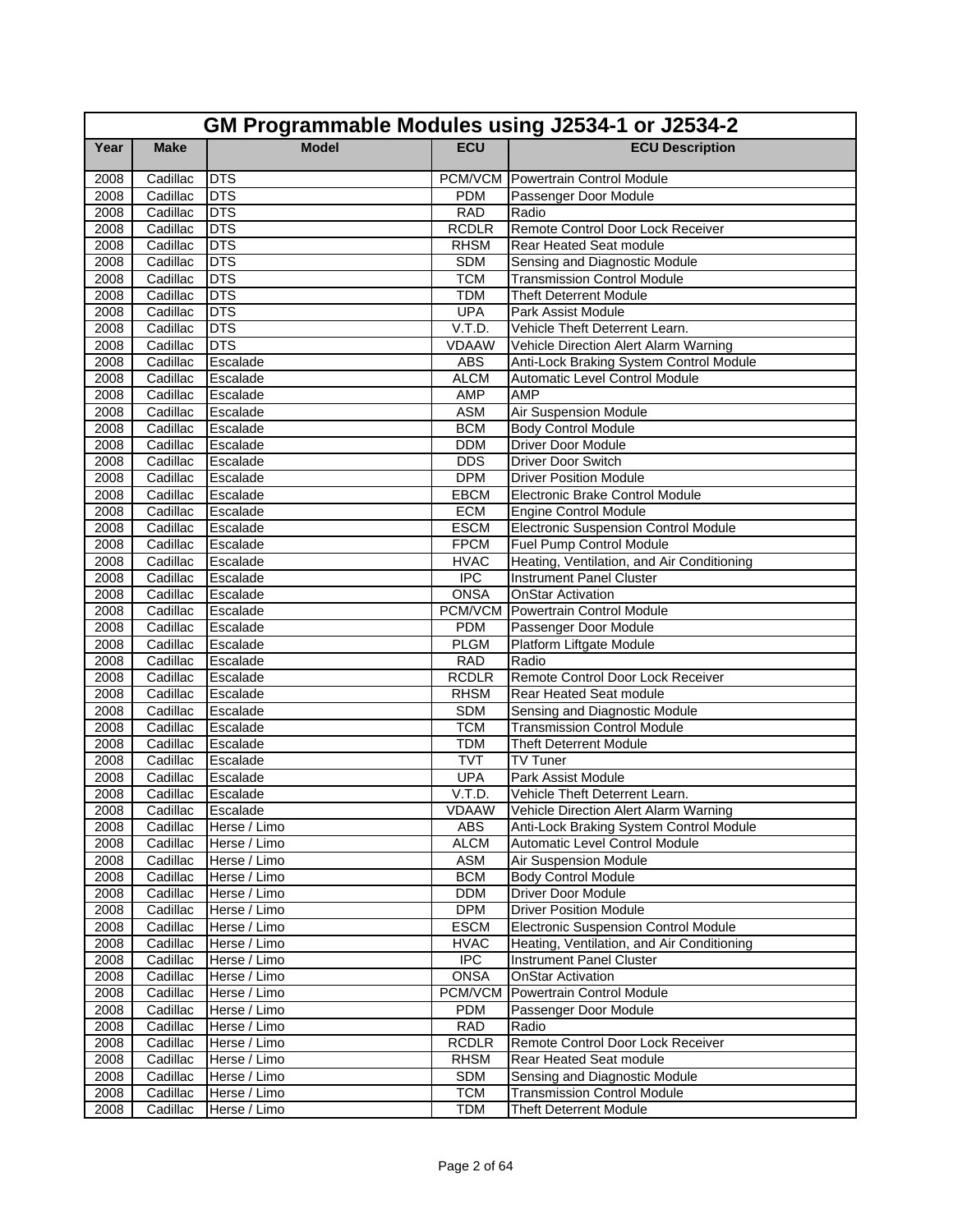|      | GM Programmable Modules using J2534-1 or J2534-2 |                    |              |                                               |  |
|------|--------------------------------------------------|--------------------|--------------|-----------------------------------------------|--|
| Year | <b>Make</b>                                      | <b>Model</b>       | <b>ECU</b>   | <b>ECU Description</b>                        |  |
| 2008 | Cadillac                                         | Herse / Limo       | <b>TVT</b>   | TV Tuner                                      |  |
| 2008 | Cadillac                                         | Herse / Limo       | <b>UPA</b>   | Park Assist Module                            |  |
| 2008 | Cadillac                                         | Herse / Limo       | V.T.D.       | Vehicle Theft Deterrent Learn.                |  |
| 2008 | Cadillac                                         | Herse / Limo       | <b>VDAAW</b> | Vehicle Direction Alert Alarm Warning         |  |
| 2008 | Cadillac                                         | <b>SRX</b>         | <b>BCM</b>   | <b>Body Control Module</b>                    |  |
| 2008 | Cadillac                                         | <b>SRX</b>         | <b>DDM</b>   | <b>Driver Door Module</b>                     |  |
| 2008 | Cadillac                                         | <b>SRX</b>         | <b>EBCM</b>  | Electronic Brake Control Module               |  |
| 2008 | Cadillac                                         | <b>SRX</b>         | <b>ECM</b>   | <b>Engine Control Module</b>                  |  |
| 2008 | Cadillac                                         | <b>SRX</b>         | <b>ESCM</b>  | <b>Electronic Suspension Control Module</b>   |  |
| 2008 | Cadillac                                         | <b>SRX</b>         | <b>HVAC</b>  | Heating, Ventilation, and Air Conditioning    |  |
| 2008 | Cadillac                                         | <b>SRX</b>         | <b>IPC</b>   | <b>Instrument Panel Cluster</b>               |  |
| 2008 | Cadillac                                         | <b>SRX</b>         | <b>MSM</b>   | <b>Memory Seat Module</b>                     |  |
| 2008 | Cadillac                                         | <b>SRX</b>         | <b>ONSA</b>  | <b>OnStar Activation</b>                      |  |
| 2008 | Cadillac                                         | <b>SRX</b>         | PCM/VCM      | Powertrain Control Module                     |  |
| 2008 | Cadillac                                         | <b>SRX</b>         | <b>PDM</b>   | Passenger Door Module                         |  |
| 2008 | Cadillac                                         | <b>SRX</b>         | <b>PLGM</b>  | Platform Liftgate Module                      |  |
| 2008 | Cadillac                                         | <b>SRX</b>         | <b>RAD</b>   | Radio                                         |  |
| 2008 | Cadillac                                         | <b>SRX</b>         | <b>RCDLR</b> | Remote Control Door Lock Receiver             |  |
| 2008 | Cadillac                                         | <b>SRX</b>         | <b>SDM</b>   | Sensing and Diagnostic Module                 |  |
| 2008 | Cadillac                                         | <b>SRX</b>         | <b>TCM</b>   | <b>Transmission Control Module</b>            |  |
| 2008 | Cadillac                                         | <b>SRX</b>         | <b>TDM</b>   | <b>Theft Deterrent Module</b>                 |  |
| 2008 | Cadillac                                         | <b>SRX</b>         | <b>UPA</b>   | Park Assist Module                            |  |
| 2008 | Cadillac                                         | <b>SRX</b>         | V.T.D.       | Vehicle Theft Deterrent Learn.                |  |
| 2008 | Cadillac                                         | STS / CTS          | <b>BCM</b>   | <b>Body Control Module</b>                    |  |
| 2008 | Cadillac                                         | STS / CTS          | <b>DDM</b>   | Driver Door Module                            |  |
| 2008 | Cadillac                                         | STS/CTS            | EBCM         | Electronic Brake Control Module               |  |
| 2008 | Cadillac                                         | STS / CTS          | <b>ECM</b>   | <b>Engine Control Module</b>                  |  |
| 2008 | Cadillac                                         | STS / CTS          | <b>ESCM</b>  | <b>Electronic Suspension Control Module</b>   |  |
| 2008 | Cadillac                                         | STS / CTS          | <b>HCM</b>   | <b>Hybrid Control Module</b>                  |  |
| 2008 | Cadillac                                         | STS/CTS            | <b>HVAC</b>  | Heating, Ventilation, and Air Conditioning    |  |
| 2008 | Cadillac                                         | STS / CTS          | <b>IPC</b>   | <b>Instrument Panel Cluster</b>               |  |
| 2008 | Cadillac                                         | STS / CTS          | <b>MSM</b>   | Memory Seat Module                            |  |
| 2008 | Cadillac                                         | STS / CTS          | <b>ONSA</b>  | <b>OnStar Activation</b>                      |  |
| 2008 | Cadillac                                         | STS / CTS          | <b>PDM</b>   | Passenger Door Module                         |  |
| 2008 | Cadillac                                         | STS/CTS            | PPS          | Passenger Presence System                     |  |
| 2008 | Cadillac                                         | STS / CTS          | <b>RAD</b>   | Radio                                         |  |
| 2008 | Cadillac                                         | STS/CTS            | <b>RCDLR</b> | Remote Control Door Lock Receiver             |  |
| 2008 | Cadillac                                         | STS / CTS          | <b>SDM</b>   | Sensing and Diagnostic Module                 |  |
| 2008 |                                                  | Cadillac STS / CTS | <b>TCM</b>   | <b>Transmission Control Module</b>            |  |
| 2008 | Cadillac                                         | STS / CTS          | <b>TDM</b>   | <b>Theft Deterrent Module</b>                 |  |
| 2008 | Cadillac                                         | STS / CTS          | <b>TVT</b>   | TV Tuner                                      |  |
| 2008 | Cadillac                                         | STS / CTS          | <b>UPA</b>   | Park Assist Module                            |  |
| 2008 | Cadillac                                         | STS / CTS          | V.T.D.       | Vehicle Theft Deterrent Learn.                |  |
| 2008 | Cadillac                                         | STS / CTS          | <b>VDAAW</b> | Vehicle Direction Alert Alarm Warning         |  |
| 2008 | Cadillac                                         | STS / CTS          | <b>XBCM</b>  | <b>Export Body Control Module</b>             |  |
| 2008 | Cadillac                                         | <b>XLR</b>         | <b>DSCCM</b> | <b>Distance Sensing Cruise Control Module</b> |  |
| 2008 | Cadillac                                         | <b>XLR</b>         | <b>EBCM</b>  | Electronic Brake Control Module               |  |
| 2008 | Cadillac                                         | <b>XLR</b>         | <b>ECM</b>   | <b>Engine Control Module</b>                  |  |
| 2008 | Cadillac                                         | <b>XLR</b>         | <b>ESCM</b>  | <b>Electronic Suspension Control Module</b>   |  |
| 2008 | Cadillac                                         | <b>XLR</b>         | <b>ONSA</b>  | <b>OnStar Activation</b>                      |  |
| 2008 | Cadillac                                         | <b>XLR</b>         | <b>TCM</b>   | <b>Transmission Control Module</b>            |  |
| 2008 | Cadillac                                         | <b>XLR</b>         | V.T.D.       | Vehicle Theft Deterrent Learn.                |  |
| 2008 | Chevrolet Cobalt                                 |                    | <b>EBCM</b>  | Electronic Brake Control Module               |  |
| 2008 | Chevrolet Cobalt                                 |                    | ECM          | Engine Control Module                         |  |
| 2008 | Chevrolet Cobalt                                 |                    | <b>ONSA</b>  | <b>OnStar Activation</b>                      |  |
| 2008 | Chevrolet Cobalt                                 |                    | <b>RAD</b>   | Radio                                         |  |
| 2008 | Chevrolet Cobalt                                 |                    | <b>RSE</b>   | Remote Start Enable/Disable                   |  |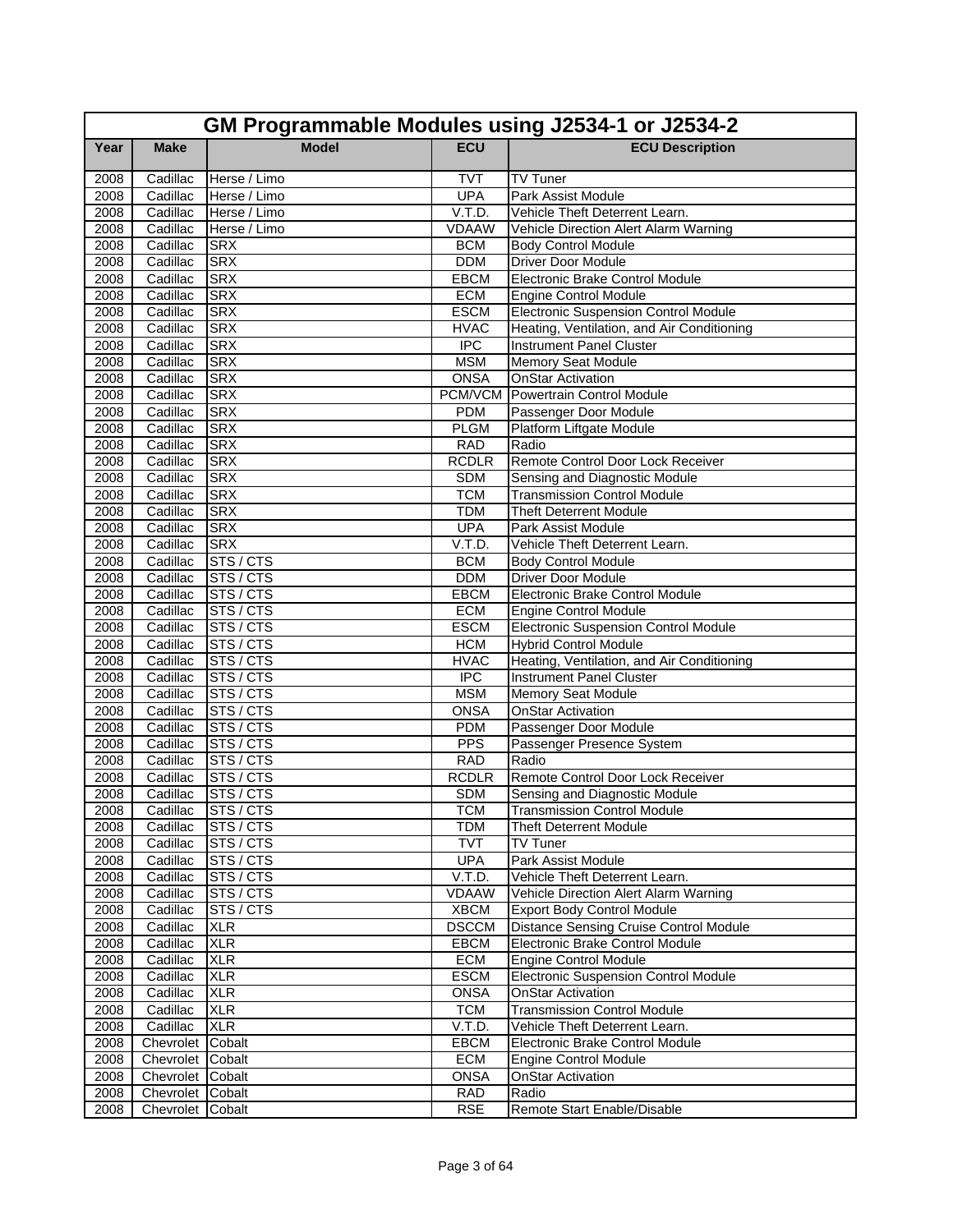|              | GM Programmable Modules using J2534-1 or J2534-2 |              |                            |                                            |  |
|--------------|--------------------------------------------------|--------------|----------------------------|--------------------------------------------|--|
| Year         | <b>Make</b>                                      | <b>Model</b> | <b>ECU</b>                 | <b>ECU Description</b>                     |  |
| 2008         | Chevrolet Cobalt                                 |              | <b>TCM</b>                 | <b>Transmission Control Module</b>         |  |
| 2008         | Chevrolet Cobalt                                 |              | V.T.D.                     | Vehicle Theft Deterrent Learn.             |  |
| 2008         | Chevrolet Colorado                               |              | <b>ABS</b>                 | Anti-Lock Braking System Control Module    |  |
| 2008         | Chevrolet Colorado                               |              | <b>BCM</b>                 | <b>Body Control Module</b>                 |  |
| 2008         | Chevrolet Colorado                               |              | <b>DDM</b>                 | <b>Driver Door Module</b>                  |  |
| 2008         | Chevrolet Colorado                               |              | <b>ECM</b>                 | <b>Engine Control Module</b>               |  |
| 2008         | Chevrolet Colorado                               |              | <b>GBCM</b>                | <b>Generator Battery Control Module</b>    |  |
| 2008         | Chevrolet Colorado                               |              | <b>IPC</b>                 | <b>Instrument Panel Cluster</b>            |  |
| 2008         | Chevrolet Colorado                               |              | <b>LGM</b>                 | Lift Gate Module                           |  |
| 2008         | Chevrolet Colorado                               |              | <b>ONSA</b>                | <b>OnStar Activation</b>                   |  |
| 2008         | Chevrolet Colorado                               |              | <b>PDM</b>                 | Passenger Door Module                      |  |
| 2008         | Chevrolet Colorado                               |              | <b>RAD</b>                 | Radio                                      |  |
| 2008         | Chevrolet Colorado                               |              | <b>TBC</b>                 | <b>Truck Body Controller</b>               |  |
| 2008         | Chevrolet Colorado                               |              | <b>TCCM</b>                | <b>Transfer Case Control Module</b>        |  |
| 2008         | Chevrolet Colorado                               |              | <b>TCM</b>                 | <b>Transmission Control Module</b>         |  |
| 2008         | Chevrolet Colorado                               |              | V.T.D.                     | Vehicle Theft Deterrent Learn.             |  |
| 2008         | Chevrolet Corvette                               |              | <b>EBCM</b>                | <b>Electronic Brake Control Module</b>     |  |
| 2008         | Chevrolet Corvette                               |              | <b>ECM</b>                 | <b>Engine Control Module</b>               |  |
| 2008         | Chevrolet Corvette                               |              | <b>ONSA</b>                | <b>OnStar Activation</b>                   |  |
| 2008         | Chevrolet Corvette                               |              | <b>TCM</b>                 | <b>Transmission Control Module</b>         |  |
| 2008         | Chevrolet Corvette                               |              | V.T.D.                     | Vehicle Theft Deterrent Learn.             |  |
| 2008         | Chevrolet Equinox                                |              | <b>BCM</b>                 | <b>Body Control Module</b>                 |  |
| 2008         | Chevrolet Equinox                                |              | <b>CCM</b>                 | <b>Coupling Control Module</b>             |  |
| 2008         | Chevrolet Equinox                                |              | EBCM                       | Electronic Brake Control Module            |  |
| 2008         | Chevrolet Equinox                                |              | <b>ECM</b>                 | <b>Engine Control Module</b>               |  |
| 2008         | Chevrolet Equinox                                |              | <b>HVAC</b>                | Heating, Ventilation, and Air Conditioning |  |
| 2008         | Chevrolet Equinox                                |              | <b>HVSM</b>                | Heated, Vented Seat Module                 |  |
| 2008         | Chevrolet Equinox                                |              | <b>IPC</b>                 | <b>Instrument Panel Cluster</b>            |  |
| 2008         | Chevrolet Equinox                                |              | <b>ONSA</b>                | <b>OnStar Activation</b>                   |  |
| 2008         | Chevrolet Equinox                                |              |                            | <b>PCM/VCM</b> Powertrain Control Module   |  |
| 2008         | Chevrolet Equinox                                |              | <b>PPS</b><br><b>PSCM</b>  | Passenger Presence System                  |  |
| 2008         | Chevrolet Equinox                                |              |                            | Power Steering Control Module<br>Radio     |  |
| 2008<br>2008 | Chevrolet Equinox<br>Chevrolet Equinox           |              | <b>RAD</b><br><b>RCDLR</b> | Remote Control Door Lock Receiver          |  |
| 2008         | Chevrolet Equinox                                |              | <b>SDM</b>                 | Sensing and Diagnostic Module              |  |
| 2008         | Chevrolet Equinox                                |              | <b>TCM</b>                 | <b>Transmission Control Module</b>         |  |
| 2008         | Chevrolet Equinox                                |              | <b>TDM</b>                 | <b>Theft Deterrent Module</b>              |  |
| 2008         | Chevrolet Equinox                                |              | V.T.D.                     | Vehicle Theft Deterrent Learn.             |  |
| 2008         | Chevrolet Express                                |              | <b>BCM</b>                 | <b>Body Control Module</b>                 |  |
| 2008         | Chevrolet Express                                |              | <b>EBCM</b>                | Electronic Brake Control Module            |  |
| 2008         | Chevrolet Express                                |              | ECM                        | <b>Engine Control Module</b>               |  |
| 2008         | Chevrolet Express                                |              | <b>FOH</b>                 | <b>Fuel Operated Heater</b>                |  |
| 2008         | Chevrolet Express                                |              | <b>FPCM</b>                | Fuel Pump Control Module                   |  |
| 2008         | Chevrolet Express                                |              | <b>IPC</b>                 | Instrument Panel Cluster                   |  |
| 2008         | Chevrolet Express                                |              | <b>PPS</b>                 | Passenger Presence System                  |  |
| 2008         | Chevrolet Express                                |              | <b>RAD</b>                 | Radio                                      |  |
| 2008         | Chevrolet Express                                |              | <b>RCDLR</b>               | Remote Control Door Lock Receiver          |  |
| 2008         | Chevrolet Express                                |              | <b>SDM</b>                 | Sensing and Diagnostic Module              |  |
| 2008         | Chevrolet Express                                |              | <b>TCM</b>                 | <b>Transmission Control Module</b>         |  |
| 2008         | Chevrolet Express                                |              | <b>TDM</b>                 | <b>Theft Deterrent Module</b>              |  |
| 2008         | Chevrolet Express                                |              | V.T.D.                     | Vehicle Theft Deterrent Learn.             |  |
| 2008         | Chevrolet HHR                                    |              | <b>BCM</b>                 | <b>Body Control Module</b>                 |  |
| 2008         | Chevrolet HHR                                    |              | <b>EBCM</b>                | Electronic Brake Control Module            |  |
| 2008         | Chevrolet HHR                                    |              | <b>ECM</b>                 | <b>Engine Control Module</b>               |  |
| 2008         | Chevrolet HHR                                    |              | <b>ONSA</b>                | <b>OnStar Activation</b>                   |  |
| 2008         | Chevrolet HHR                                    |              | <b>RAD</b>                 | Radio                                      |  |
| 2008         | Chevrolet HHR                                    |              | <b>TCM</b>                 | <b>Transmission Control Module</b>         |  |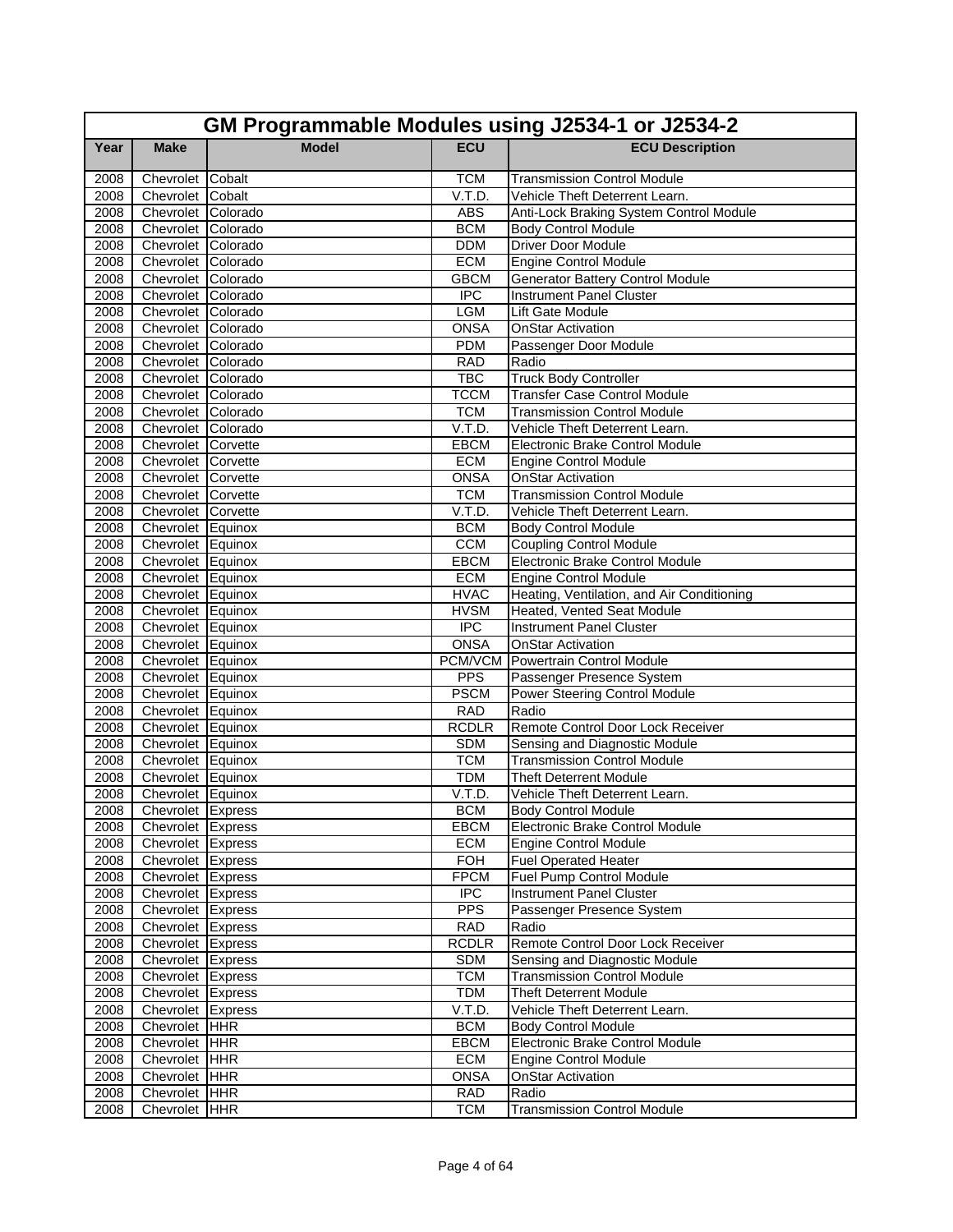|      | GM Programmable Modules using J2534-1 or J2534-2 |                      |                |                                            |  |
|------|--------------------------------------------------|----------------------|----------------|--------------------------------------------|--|
| Year | <b>Make</b>                                      | <b>Model</b>         | <b>ECU</b>     | <b>ECU Description</b>                     |  |
| 2008 | Chevrolet HHR                                    |                      | V.T.D.         | Vehicle Theft Deterrent Learn.             |  |
| 2008 | Chevrolet Impala                                 |                      | <b>BCM</b>     | <b>Body Control Module</b>                 |  |
| 2008 | Chevrolet Impala                                 |                      | <b>EBCM</b>    | Electronic Brake Control Module            |  |
| 2008 | Chevrolet Impala                                 |                      | <b>ECM</b>     | <b>Engine Control Module</b>               |  |
| 2008 | Chevrolet Impala                                 |                      | <b>HVAC</b>    | Heating, Ventilation, and Air Conditioning |  |
| 2008 | Chevrolet Impala                                 |                      | <b>HVSM</b>    | Heated, Vented Seat Module                 |  |
| 2008 | Chevrolet Impala                                 |                      | <b>IPC</b>     | <b>Instrument Panel Cluster</b>            |  |
| 2008 | Chevrolet Impala                                 |                      | <b>ONSA</b>    | <b>OnStar Activation</b>                   |  |
| 2008 | Chevrolet Impala                                 |                      | <b>RAD</b>     | Radio                                      |  |
| 2008 | Chevrolet Impala                                 |                      | <b>RCDLR</b>   | Remote Control Door Lock Receiver          |  |
| 2008 | Chevrolet Impala                                 |                      | <b>SDM</b>     | Sensing and Diagnostic Module              |  |
| 2008 | Chevrolet Impala                                 |                      | <b>TCM</b>     | <b>Transmission Control Module</b>         |  |
| 2008 | Chevrolet Impala                                 |                      | <b>TDM</b>     | <b>Theft Deterrent Module</b>              |  |
| 2008 | Chevrolet Impala                                 |                      | V.T.D.         | Vehicle Theft Deterrent Learn.             |  |
| 2008 |                                                  | Chevrolet Incomplete | <b>RAD</b>     | Radio                                      |  |
| 2008 | Chevrolet Malibu                                 |                      | <b>EBCM</b>    | Electronic Brake Control Module            |  |
| 2008 | Chevrolet Malibu                                 |                      | <b>ECM</b>     | <b>Engine Control Module</b>               |  |
| 2008 | Chevrolet Malibu                                 |                      | <b>ONSA</b>    | <b>OnStar Activation</b>                   |  |
| 2008 | Chevrolet Malibu                                 |                      | PCM/VCM        | Powertrain Control Module                  |  |
| 2008 | Chevrolet Malibu                                 |                      | <b>RAD</b>     | Radio                                      |  |
| 2008 | Chevrolet Malibu                                 |                      | <b>RSE</b>     | Remote Start Enable/Disable                |  |
| 2008 | Chevrolet Malibu                                 |                      | <b>TCM</b>     | <b>Transmission Control Module</b>         |  |
| 2008 | Chevrolet Malibu                                 |                      | V.T.D.         | Vehicle Theft Deterrent Learn.             |  |
| 2008 | Chevrolet Matiz                                  |                      | <b>BCM</b>     | <b>Body Control Module</b>                 |  |
| 2008 | Chevrolet Matiz                                  |                      | <b>EBCM</b>    | Electronic Brake Control Module            |  |
| 2008 | Chevrolet Matiz                                  |                      | <b>ECM</b>     | <b>Engine Control Module</b>               |  |
| 2008 | Chevrolet Matiz                                  |                      | <b>IPC</b>     | <b>Instrument Panel Cluster</b>            |  |
| 2008 | Chevrolet Matiz                                  |                      | <b>RAD</b>     | Radio                                      |  |
| 2008 | Chevrolet Matiz                                  |                      | <b>RCDLR</b>   | Remote Control Door Lock Receiver          |  |
| 2008 | Chevrolet Matiz                                  |                      | <b>RSE</b>     | Remote Start Enable/Disable                |  |
| 2008 | Chevrolet Matiz                                  |                      | <b>TCM</b>     | <b>Transmission Control Module</b>         |  |
| 2008 | Chevrolet Matiz                                  |                      | <b>TDM</b>     | <b>Theft Deterrent Module</b>              |  |
| 2008 | Chevrolet Matiz                                  |                      | <b>UPA</b>     | Park Assist Module                         |  |
| 2008 | Chevrolet Matiz                                  |                      | V.T.D.         | Vehicle Theft Deterrent Learn.             |  |
| 2008 | Chevrolet Med Duty                               |                      | <b>ACC</b>     | <b>Adaptive Cruise Control</b>             |  |
| 2008 | Chevrolet Med Duty                               |                      | <b>ATC</b>     | <b>Active Transfer Case Module</b>         |  |
| 2008 | Chevrolet Med Duty                               |                      | <b>ECM</b>     | <b>Engine Control Module</b>               |  |
| 2008 | Chevrolet Med Duty                               |                      | <b>GPCM</b>    | <b>Glow Plug Control Module</b>            |  |
| 2008 | Chevrolet Med Duty                               |                      | $\overline{I}$ | Fuel Injector Flow Rate Programming        |  |
| 2008 | Chevrolet Med Duty                               |                      | <b>IPC</b>     | <b>Instrument Panel Cluster</b>            |  |
| 2008 | Chevrolet Med Duty                               |                      |                | <b>PCM/VCM</b> Powertrain Control Module   |  |
| 2008 | Chevrolet Med Duty                               |                      | <b>RAD</b>     | Radio                                      |  |
| 2008 | Chevrolet Med Duty                               |                      | <b>SDG</b>     | Serial Data Gateway Module                 |  |
| 2008 | Chevrolet Med Duty                               |                      | <b>SPEED</b>   | Speed Calibration                          |  |
| 2008 | Chevrolet Med Duty                               |                      | <b>TCM</b>     | <b>Transmission Control Module</b>         |  |
| 2008 | Chevrolet Silverado                              |                      | <b>BCM</b>     | <b>Body Control Module</b>                 |  |
| 2008 | Chevrolet Silverado                              |                      | <b>DDM</b>     | <b>Driver Door Module</b>                  |  |
| 2008 | Chevrolet Silverado                              |                      | <b>DPM</b>     | Driver Position Module                     |  |
| 2008 | Chevrolet Silverado                              |                      | <b>EBCM</b>    | Electronic Brake Control Module            |  |
| 2008 | Chevrolet Silverado                              |                      | ECM            | <b>Engine Control Module</b>               |  |
| 2008 | Chevrolet Silverado                              |                      | <b>FPCM</b>    | Fuel Pump Control Module                   |  |
| 2008 | Chevrolet Silverado                              |                      | <b>HVAC</b>    | Heating, Ventilation, and Air Conditioning |  |
| 2008 | Chevrolet Silverado                              |                      | <b>IPC</b>     | <b>Instrument Panel Cluster</b>            |  |
| 2008 | Chevrolet Silverado                              |                      | <b>ONSA</b>    | <b>OnStar Activation</b>                   |  |
| 2008 | Chevrolet Silverado                              |                      | PCM/VCM        | Powertrain Control Module                  |  |
| 2008 | Chevrolet Silverado                              |                      | <b>PDM</b>     | Passenger Door Module                      |  |
| 2008 | Chevrolet Silverado                              |                      | <b>RAD</b>     | Radio                                      |  |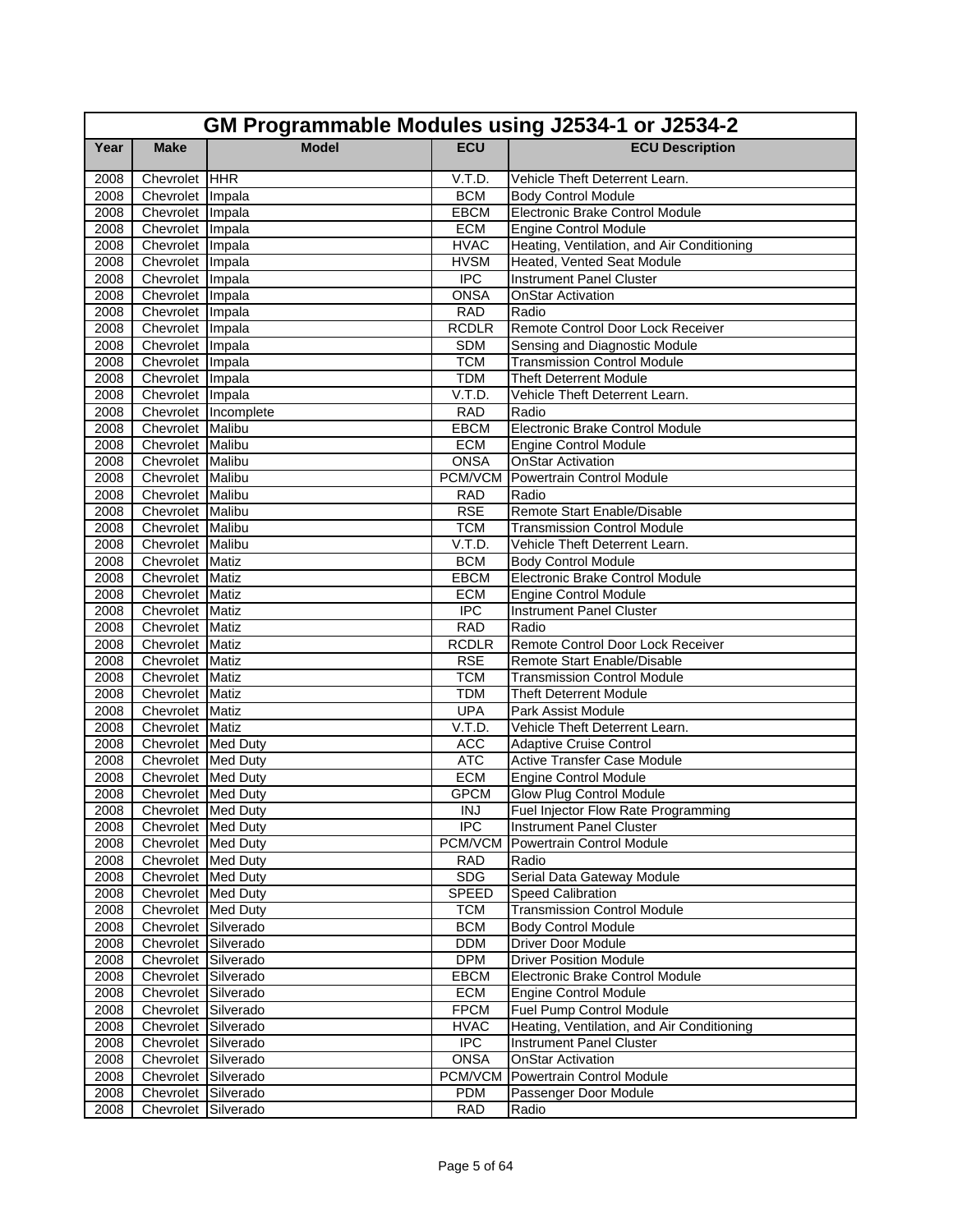|      | GM Programmable Modules using J2534-1 or J2534-2 |                                        |              |                                            |  |
|------|--------------------------------------------------|----------------------------------------|--------------|--------------------------------------------|--|
| Year | <b>Make</b>                                      | <b>Model</b>                           | <b>ECU</b>   | <b>ECU Description</b>                     |  |
| 2008 | Chevrolet Silverado                              |                                        | <b>RCDLR</b> | Remote Control Door Lock Receiver          |  |
| 2008 | Chevrolet Silverado                              |                                        | <b>RHSM</b>  | Rear Heated Seat module                    |  |
| 2008 | Chevrolet Silverado                              |                                        | <b>SDM</b>   | Sensing and Diagnostic Module              |  |
| 2008 | Chevrolet Silverado                              |                                        | <b>TCCM</b>  | <b>Transfer Case Control Module</b>        |  |
| 2008 | Chevrolet Silverado                              |                                        | <b>TCM</b>   | <b>Transmission Control Module</b>         |  |
| 2008 | Chevrolet Silverado                              |                                        | <b>TDM</b>   | Theft Deterrent Module                     |  |
| 2008 | Chevrolet Silverado                              |                                        | <b>UPA</b>   | Park Assist Module                         |  |
| 2008 | Chevrolet Silverado                              |                                        | V.T.D.       | Vehicle Theft Deterrent Learn.             |  |
| 2008 | Chevrolet Silverado                              |                                        | <b>XBCM</b>  | <b>Export Body Control Module</b>          |  |
| 2008 |                                                  | Chevrolet Tahoe / Suburban / Avalanche | <b>BCM</b>   | <b>Body Control Module</b>                 |  |
| 2008 |                                                  | Chevrolet Tahoe / Suburban / Avalanche | <b>DDS</b>   | <b>Driver Door Switch</b>                  |  |
| 2008 |                                                  | Chevrolet Tahoe / Suburban / Avalanche | <b>DPM</b>   | <b>Driver Position Module</b>              |  |
| 2008 |                                                  | Chevrolet Tahoe / Suburban / Avalanche | <b>EBCM</b>  | Electronic Brake Control Module            |  |
| 2008 |                                                  | Chevrolet Tahoe / Suburban / Avalanche | <b>ECM</b>   | <b>Engine Control Module</b>               |  |
| 2008 |                                                  | Chevrolet Tahoe / Suburban / Avalanche | <b>ESCM</b>  | Electronic Suspension Control Module       |  |
| 2008 |                                                  | Chevrolet Tahoe / Suburban / Avalanche | <b>FPCM</b>  | <b>Fuel Pump Control Module</b>            |  |
| 2008 |                                                  | Chevrolet Tahoe / Suburban / Avalanche | <b>HVAC</b>  | Heating, Ventilation, and Air Conditioning |  |
| 2008 |                                                  | Chevrolet Tahoe / Suburban / Avalanche | <b>IPC</b>   | <b>Instrument Panel Cluster</b>            |  |
| 2008 |                                                  | Chevrolet Tahoe / Suburban / Avalanche | <b>ONSA</b>  | <b>OnStar Activation</b>                   |  |
| 2008 |                                                  | Chevrolet Tahoe / Suburban / Avalanche | <b>PDM</b>   | Passenger Door Module                      |  |
| 2008 |                                                  | Chevrolet Tahoe / Suburban / Avalanche | <b>PLGM</b>  | Platform Liftgate Module                   |  |
| 2008 |                                                  | Chevrolet Tahoe / Suburban / Avalanche | <b>RAD</b>   | Radio                                      |  |
| 2008 |                                                  | Chevrolet Tahoe / Suburban / Avalanche | <b>RCDLR</b> | Remote Control Door Lock Receiver          |  |
| 2008 |                                                  | Chevrolet Tahoe / Suburban / Avalanche | <b>RHSM</b>  | Rear Heated Seat module                    |  |
| 2008 |                                                  | Chevrolet Tahoe / Suburban / Avalanche | <b>SDM</b>   | Sensing and Diagnostic Module              |  |
| 2008 |                                                  | Chevrolet Tahoe / Suburban / Avalanche | <b>TCCM</b>  | <b>Transfer Case Control Module</b>        |  |
| 2008 |                                                  | Chevrolet Tahoe / Suburban / Avalanche | <b>TCM</b>   | <b>Transmission Control Module</b>         |  |
| 2008 |                                                  | Chevrolet Tahoe / Suburban / Avalanche | <b>TDM</b>   | <b>Theft Deterrent Module</b>              |  |
| 2008 |                                                  | Chevrolet Tahoe / Suburban / Avalanche | <b>UPA</b>   | Park Assist Module                         |  |
| 2008 |                                                  | Chevrolet Tahoe / Suburban / Avalanche | V.T.D.       | Vehicle Theft Deterrent Learn.             |  |
| 2008 | Chevrolet Trailblazer                            |                                        | <b>ABS</b>   | Anti-Lock Braking System Control Module    |  |
| 2008 | Chevrolet Trailblazer                            |                                        | <b>BCM</b>   | <b>Body Control Module</b>                 |  |
| 2008 | Chevrolet Trailblazer                            |                                        | <b>DDM</b>   | <b>Driver Door Module</b>                  |  |
| 2008 | Chevrolet Trailblazer                            |                                        | <b>ECM</b>   | <b>Engine Control Module</b>               |  |
| 2008 | Chevrolet Trailblazer                            |                                        | <b>GBCM</b>  | <b>Generator Battery Control Module</b>    |  |
| 2008 | Chevrolet Trailblazer                            |                                        | <b>IPC</b>   | <b>Instrument Panel Cluster</b>            |  |
| 2008 | Chevrolet Trailblazer                            |                                        | <b>LGM</b>   | Lift Gate Module                           |  |
| 2008 | Chevrolet Trailblazer                            |                                        | <b>ONSA</b>  | OnStar Activation                          |  |
| 2008 | Chevrolet Trailblazer                            |                                        | <b>PDM</b>   | Passenger Door Module                      |  |
| 2008 | Chevrolet Trailblazer                            |                                        | <b>RAD</b>   | Radio                                      |  |
| 2008 | Chevrolet Trailblazer                            |                                        | <b>TCCM</b>  | <b>Transfer Case Control Module</b>        |  |
| 2008 | Chevrolet Trailblazer                            |                                        | <b>TCM</b>   | <b>Transmission Control Module</b>         |  |
| 2008 | Chevrolet Trailblazer                            |                                        | V.T.D.       | Vehicle Theft Deterrent Learn.             |  |
| 2008 | Chevrolet Uplander                               |                                        | CCP          | <b>Climate Control Panel</b>               |  |
| 2008 | Chevrolet Uplander                               |                                        | <b>EBCM</b>  | Electronic Brake Control Module            |  |
| 2008 | Chevrolet Uplander                               |                                        | <b>ECM</b>   | <b>Engine Control Module</b>               |  |
| 2008 | Chevrolet Uplander                               |                                        | <b>HVAC</b>  | Heating, Ventilation, and Air Conditioning |  |
| 2008 | Chevrolet Uplander                               |                                        | <b>IPC</b>   | Instrument Panel Cluster                   |  |
| 2008 | Chevrolet Uplander                               |                                        | <b>ONSA</b>  | <b>OnStar Activation</b>                   |  |
| 2008 | Chevrolet Uplander                               |                                        | PCM/VCM      | Powertrain Control Module                  |  |
| 2008 | Chevrolet Uplander                               |                                        | <b>PSDM</b>  | Power Sliding Door Module                  |  |
| 2008 | Chevrolet Uplander                               |                                        | <b>RSE</b>   | Remote Start Enable/Disable                |  |
| 2008 | Chevrolet Uplander                               |                                        | <b>TCM</b>   | <b>Transmission Control Module</b>         |  |
| 2008 | Chevrolet Uplander                               |                                        | V.T.D.       | Vehicle Theft Deterrent Learn.             |  |
| 2008 | <b>GMC</b>                                       | Acadia                                 | <b>BCM</b>   | <b>Body Control Module</b>                 |  |
| 2008 | <b>GMC</b>                                       | Acadia                                 | <b>DDM</b>   | Driver Door Module                         |  |
| 2008 | <b>GMC</b>                                       | Acadia                                 | <b>EBCM</b>  | Electronic Brake Control Module            |  |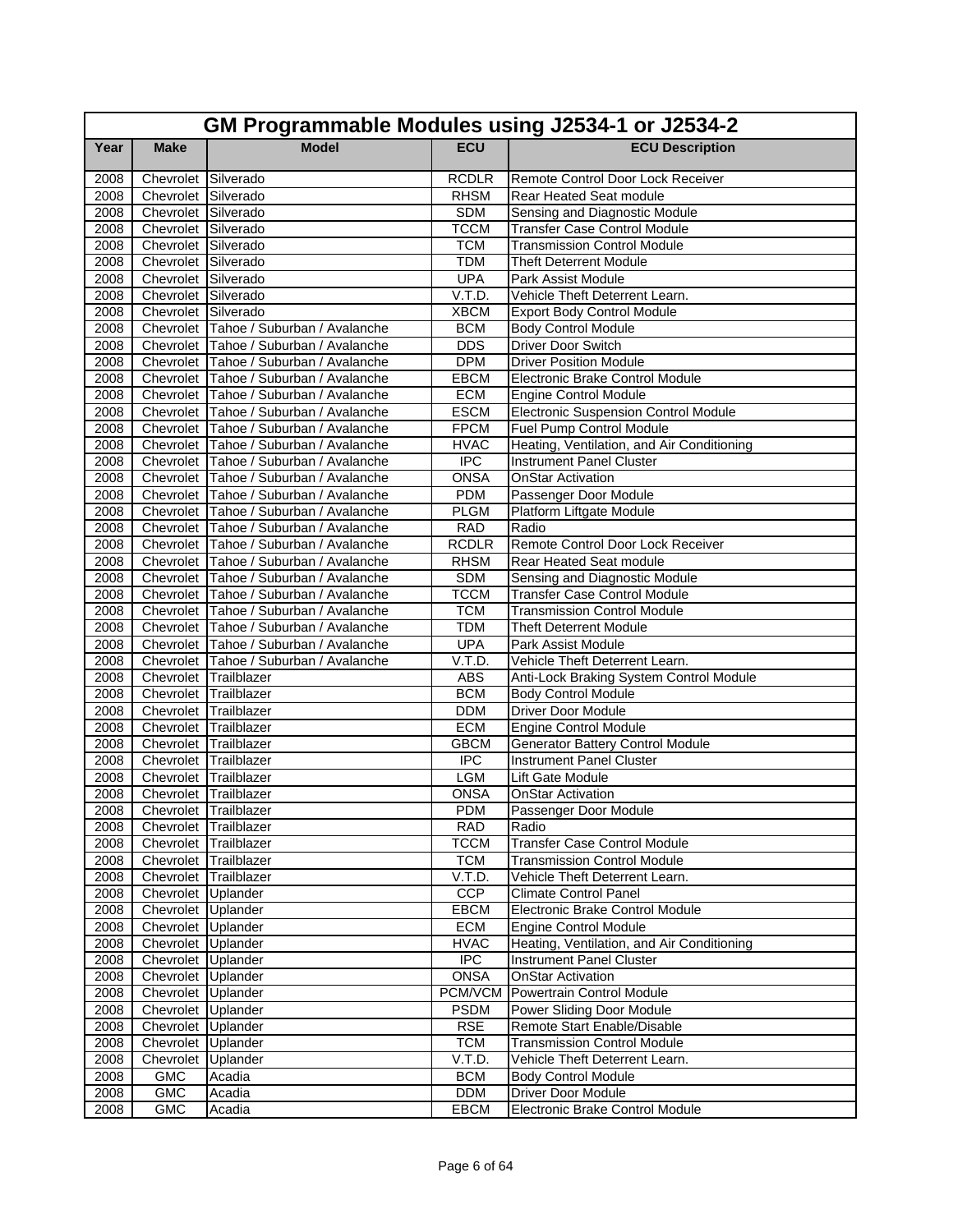|              | GM Programmable Modules using J2534-1 or J2534-2 |                  |                      |                                                                       |  |
|--------------|--------------------------------------------------|------------------|----------------------|-----------------------------------------------------------------------|--|
| Year         | <b>Make</b>                                      | <b>Model</b>     | <b>ECU</b>           | <b>ECU Description</b>                                                |  |
| 2008         | <b>GMC</b>                                       | Acadia           | <b>ECM</b>           | <b>Engine Control Module</b>                                          |  |
| 2008         | <b>GMC</b>                                       | Acadia           | <b>HUD</b>           | Heads Up Display                                                      |  |
| 2008         | <b>GMC</b>                                       | Acadia           | <b>HVAC</b>          | Heating, Ventilation, and Air Conditioning                            |  |
| 2008         | <b>GMC</b>                                       | Acadia           | <b>IPC</b>           | <b>Instrument Panel Cluster</b>                                       |  |
| 2008         | <b>GMC</b>                                       | Acadia           | <b>MHSM</b>          | <b>Memory Heasted Seat Module</b>                                     |  |
| 2008         | <b>GMC</b>                                       | Acadia           | <b>ONSA</b>          | <b>OnStar Activation</b>                                              |  |
| 2008         | <b>GMC</b>                                       | Acadia           | <b>PDM</b>           | Passenger Door Module                                                 |  |
| 2008         | <b>GMC</b>                                       | Acadia           | <b>PLGM</b>          | Platform Liftgate Module                                              |  |
| 2008         | <b>GMC</b>                                       | Acadia           | PPSU                 | Passenger Presence SystemU                                            |  |
| 2008         | <b>GMC</b>                                       | Acadia           | <b>RAD</b>           | Radio                                                                 |  |
| 2008         | <b>GMC</b>                                       | Acadia           | <b>RCDLR</b>         | Remote Control Door Lock Receiver                                     |  |
| 2008         | <b>GMC</b>                                       | Acadia           | <b>SDM</b>           | Sensing and Diagnostic Module                                         |  |
| 2008         | <b>GMC</b>                                       | Acadia           | <b>TCM</b>           | <b>Transmission Control Module</b>                                    |  |
| 2008         | <b>GMC</b>                                       | Acadia           | <b>TDM</b>           | <b>Theft Deterrent Module</b>                                         |  |
| 2008         | <b>GMC</b>                                       | Acadia           | <b>UPA</b>           | Park Assist Module<br>Vehicle Theft Deterrent Learn.                  |  |
| 2008<br>2008 | <b>GMC</b>                                       | Acadia           | V.T.D.<br><b>ECM</b> |                                                                       |  |
| 2008         | <b>GMC</b>                                       | Canyon           | <b>GBCM</b>          | <b>Engine Control Module</b>                                          |  |
| 2008         | <b>GMC</b><br><b>GMC</b>                         | Canyon           | <b>ONSA</b>          | <b>Generator Battery Control Module</b><br><b>OnStar Activation</b>   |  |
|              | <b>GMC</b>                                       | Canyon           | <b>RAD</b>           | Radio                                                                 |  |
| 2008<br>2008 | <b>GMC</b>                                       | Canyon           | <b>TBC</b>           |                                                                       |  |
| 2008         | <b>GMC</b>                                       | Canyon<br>Canyon | <b>TCM</b>           | <b>Truck Body Controller</b><br><b>Transmission Control Module</b>    |  |
| 2008         | <b>GMC</b>                                       |                  | V.T.D.               | Vehicle Theft Deterrent Learn.                                        |  |
| 2008         | <b>GMC</b>                                       | Canyon           | <b>ABS</b>           |                                                                       |  |
| 2008         | <b>GMC</b>                                       | Envoy<br>Envoy   | <b>BCM</b>           | Anti-Lock Braking System Control Module<br><b>Body Control Module</b> |  |
| 2008         | <b>GMC</b>                                       | Envoy            | <b>DDM</b>           | <b>Driver Door Module</b>                                             |  |
| 2008         | <b>GMC</b>                                       | Envoy            | <b>ECM</b>           | <b>Engine Control Module</b>                                          |  |
| 2008         | <b>GMC</b>                                       | Envoy            | <b>GBCM</b>          | <b>Generator Battery Control Module</b>                               |  |
| 2008         | <b>GMC</b>                                       | Envoy            | <b>IPC</b>           | <b>Instrument Panel Cluster</b>                                       |  |
| 2008         | <b>GMC</b>                                       | Envoy            | <b>LGM</b>           | Lift Gate Module                                                      |  |
| 2008         | <b>GMC</b>                                       | Envoy            | <b>ONSA</b>          | <b>OnStar Activation</b>                                              |  |
| 2008         | <b>GMC</b>                                       | Envoy            | <b>PDM</b>           | Passenger Door Module                                                 |  |
| 2008         | <b>GMC</b>                                       | Envoy            | <b>RAD</b>           | Radio                                                                 |  |
| 2008         | <b>GMC</b>                                       | Envoy            | <b>TCCM</b>          | <b>Transfer Case Control Module</b>                                   |  |
| 2008         | <b>GMC</b>                                       | Envoy            | <b>TCM</b>           | <b>Transmission Control Module</b>                                    |  |
| 2008         | <b>GMC</b>                                       | Envoy            | V.T.D.               | Vehicle Theft Deterrent Learn.                                        |  |
| 2008         | <b>GMC</b>                                       | <b>Med Duty</b>  | <b>ACC</b>           | <b>Adaptive Cruise Control</b>                                        |  |
| 2008         | <b>GMC</b>                                       | <b>Med Duty</b>  | <b>ACC</b>           | <b>Adaptive Cruise Control</b>                                        |  |
| 2008         | GMC                                              | <b>Med Duty</b>  | <b>ATC</b>           | <b>Active Transfer Case Module</b>                                    |  |
| 2008         | GMC                                              | <b>Med Duty</b>  | <b>ECM</b>           | Engine Control Module                                                 |  |
| 2008         | <b>GMC</b>                                       | <b>Med Duty</b>  | <b>GPCM</b>          | <b>Glow Plug Control Module</b>                                       |  |
| 2008         | <b>GMC</b>                                       | Med Duty         | <b>INJ</b>           | Fuel Injector Flow Rate Programming                                   |  |
| 2008         | <b>GMC</b>                                       | <b>Med Duty</b>  | <b>INJ</b>           | Fuel Injector Flow Rate Programming                                   |  |
| 2008         | <b>GMC</b>                                       | <b>Med Duty</b>  | $\overline{IPC}$     | <b>Instrument Panel Cluster</b>                                       |  |
| 2008         | <b>GMC</b>                                       | <b>Med Duty</b>  | <b>PCM/VCM</b>       | Powertrain Control Module                                             |  |
| 2008         | <b>GMC</b>                                       | <b>Med Duty</b>  | PCM/VCM              | Powertrain Control Module                                             |  |
| 2008         | <b>GMC</b>                                       | Med Duty         | <b>RAD</b>           | Radio                                                                 |  |
| 2008         | <b>GMC</b>                                       | <b>Med Duty</b>  | <b>SDG</b>           | Serial Data Gateway Module                                            |  |
| 2008         | <b>GMC</b>                                       | <b>Med Duty</b>  | <b>SPEED</b>         | <b>Speed Calibration</b>                                              |  |
| 2008         | <b>GMC</b>                                       | <b>Med Duty</b>  | <b>TCM</b>           | <b>Transmission Control Module</b>                                    |  |
| 2008         | GMC                                              | <b>Med Duty</b>  | <b>TCM</b>           | <b>Transmission Control Module</b>                                    |  |
| 2008         | <b>GMC</b>                                       | Savana           | <b>BCM</b>           | <b>Body Control Module</b>                                            |  |
| 2008         | <b>GMC</b>                                       | Savana           | <b>EBCM</b>          | Electronic Brake Control Module                                       |  |
| 2008         | <b>GMC</b>                                       | Savana           | <b>ECM</b>           | Engine Control Module                                                 |  |
| 2008         | <b>GMC</b>                                       | Savana           | <b>FOH</b>           | <b>Fuel Operated Heater</b>                                           |  |
| 2008         | <b>GMC</b>                                       | Savana           | <b>FPCM</b>          | Fuel Pump Control Module                                              |  |
| 2008         | <b>GMC</b>                                       | Savana           | <b>IPC</b>           | <b>Instrument Panel Cluster</b>                                       |  |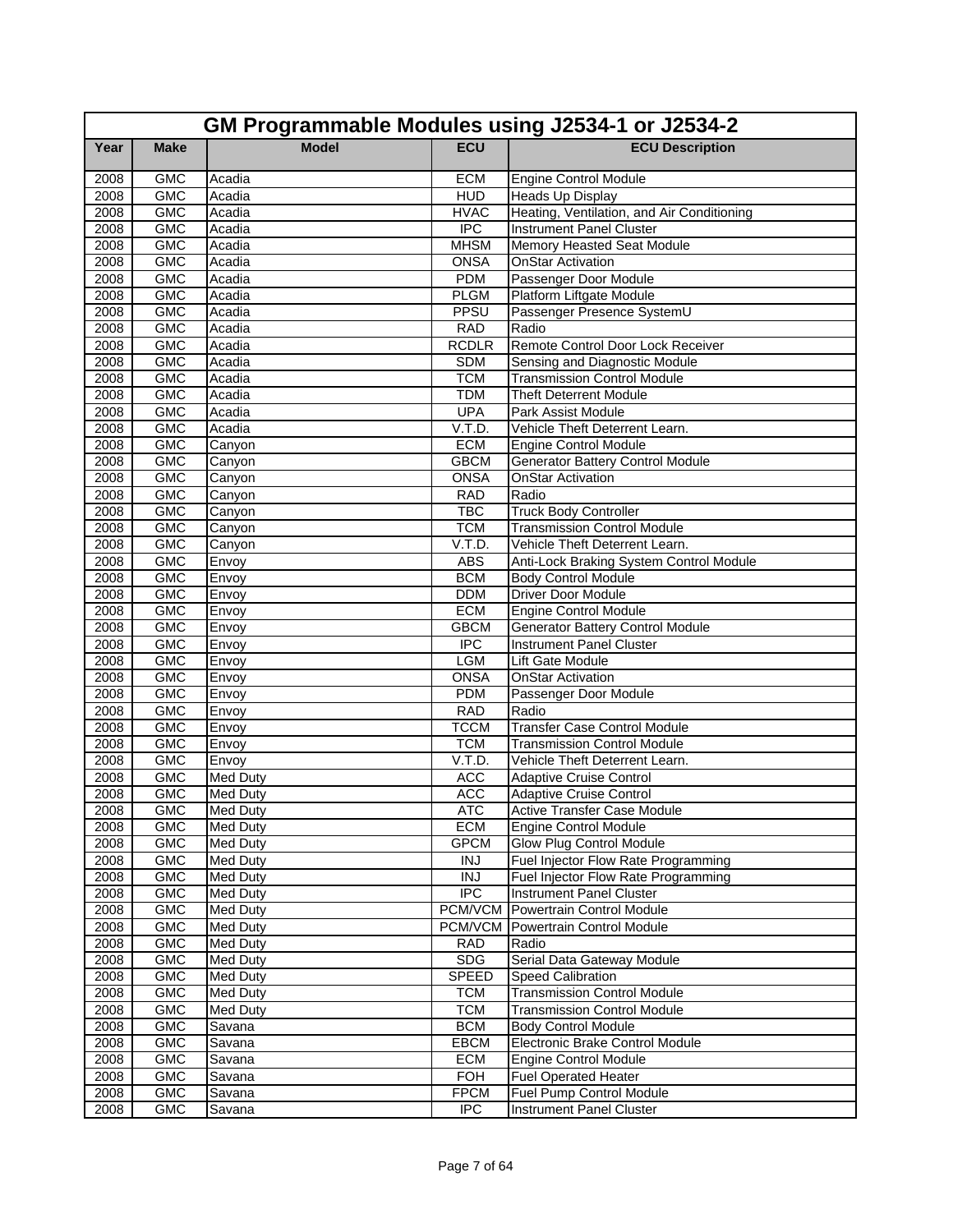|      | GM Programmable Modules using J2534-1 or J2534-2 |                  |              |                                             |  |
|------|--------------------------------------------------|------------------|--------------|---------------------------------------------|--|
| Year | <b>Make</b>                                      | <b>Model</b>     | <b>ECU</b>   | <b>ECU Description</b>                      |  |
| 2008 | <b>GMC</b>                                       | Savana           | <b>PPS</b>   | Passenger Presence System                   |  |
| 2008 | <b>GMC</b>                                       | Savana           | <b>RAD</b>   | Radio                                       |  |
| 2008 | <b>GMC</b>                                       | Savana           | <b>RCDLR</b> | Remote Control Door Lock Receiver           |  |
| 2008 | <b>GMC</b>                                       | Savana           | <b>SDM</b>   | Sensing and Diagnostic Module               |  |
| 2008 | <b>GMC</b>                                       | Savana           | <b>TCM</b>   | <b>Transmission Control Module</b>          |  |
| 2008 | <b>GMC</b>                                       | Savana           | <b>TDM</b>   | <b>Theft Deterrent Module</b>               |  |
| 2008 | <b>GMC</b>                                       | Savana           | V.T.D.       | Vehicle Theft Deterrent Learn.              |  |
| 2008 | <b>GMC</b>                                       | Sierra           | <b>BCM</b>   | <b>Body Control Module</b>                  |  |
| 2008 | <b>GMC</b>                                       | Sierra           | <b>DDM</b>   | <b>Driver Door Module</b>                   |  |
| 2008 | <b>GMC</b>                                       | Sierra           | <b>DPM</b>   | <b>Driver Position Module</b>               |  |
| 2008 | <b>GMC</b>                                       | Sierra           | <b>EBCM</b>  | Electronic Brake Control Module             |  |
| 2008 | <b>GMC</b>                                       | Sierra           | <b>ECM</b>   | <b>Engine Control Module</b>                |  |
| 2008 | <b>GMC</b>                                       | Sierra           | <b>FPCM</b>  | Fuel Pump Control Module                    |  |
| 2008 | <b>GMC</b>                                       | Sierra           | <b>HVAC</b>  | Heating, Ventilation, and Air Conditioning  |  |
| 2008 | <b>GMC</b>                                       | Sierra           | <b>IPC</b>   | <b>Instrument Panel Cluster</b>             |  |
| 2008 | <b>GMC</b>                                       | Sierra           | <b>ONSA</b>  | <b>OnStar Activation</b>                    |  |
| 2008 | <b>GMC</b>                                       | Sierra           | PCM/VCM      | Powertrain Control Module                   |  |
| 2008 | <b>GMC</b>                                       | Sierra           | <b>PDM</b>   | Passenger Door Module                       |  |
| 2008 | <b>GMC</b>                                       | Sierra           | <b>RAD</b>   | Radio                                       |  |
| 2008 | <b>GMC</b>                                       | Sierra           | <b>RCDLR</b> | Remote Control Door Lock Receiver           |  |
| 2008 | <b>GMC</b>                                       | Sierra           | <b>RHSM</b>  | Rear Heated Seat module                     |  |
| 2008 | <b>GMC</b>                                       | Sierra           | <b>SDM</b>   | Sensing and Diagnostic Module               |  |
| 2008 | <b>GMC</b>                                       | Sierra           | <b>TCCM</b>  | <b>Transfer Case Control Module</b>         |  |
| 2008 | <b>GMC</b>                                       | Sierra           | <b>TCM</b>   | <b>Transmission Control Module</b>          |  |
| 2008 | <b>GMC</b>                                       | Sierra           | <b>TDM</b>   | <b>Theft Deterrent Module</b>               |  |
| 2008 | <b>GMC</b>                                       | Sierra           | <b>UPA</b>   | Park Assist Module                          |  |
| 2008 | <b>GMC</b>                                       | Sierra           | V.T.D.       | Vehicle Theft Deterrent Learn.              |  |
| 2008 | <b>GMC</b>                                       | Sierra           | <b>XBCM</b>  | <b>Export Body Control Module</b>           |  |
| 2008 | <b>GMC</b>                                       | Yukon / Yukon XL | <b>AMP</b>   | <b>AMP</b>                                  |  |
| 2008 | <b>GMC</b>                                       | Yukon / Yukon XL | <b>BCM</b>   | <b>Body Control Module</b>                  |  |
| 2008 | <b>GMC</b>                                       | Yukon / Yukon XL | <b>DDS</b>   | <b>Driver Door Switch</b>                   |  |
| 2008 | <b>GMC</b>                                       | Yukon / Yukon XL | <b>DPM</b>   | <b>Driver Position Module</b>               |  |
| 2008 | <b>GMC</b>                                       | Yukon / Yukon XL | <b>EBCM</b>  | Electronic Brake Control Module             |  |
| 2008 | <b>GMC</b>                                       | Yukon / Yukon XL | <b>ECM</b>   | <b>Engine Control Module</b>                |  |
| 2008 | <b>GMC</b>                                       | Yukon / Yukon XL | <b>ESCM</b>  | <b>Electronic Suspension Control Module</b> |  |
| 2008 | <b>GMC</b>                                       | Yukon / Yukon XL | <b>FPCM</b>  | <b>Fuel Pump Control Module</b>             |  |
| 2008 | <b>GMC</b>                                       | Yukon / Yukon XL | <b>HVAC</b>  | Heating, Ventilation, and Air Conditioning  |  |
| 2008 | <b>GMC</b>                                       | Yukon / Yukon XL | <b>IPC</b>   | Instrument Panel Cluster                    |  |
| 2008 | <b>GMC</b>                                       | Yukon / Yukon XL | ONSA         | <b>OnStar Activation</b>                    |  |
| 2008 | <b>GMC</b>                                       | Yukon / Yukon XL | <b>PDM</b>   | Passenger Door Module                       |  |
| 2008 | <b>GMC</b>                                       | Yukon / Yukon XL | <b>PLGM</b>  | Platform Liftgate Module                    |  |
| 2008 | <b>GMC</b>                                       | Yukon / Yukon XL | RAD          | Radio                                       |  |
| 2008 | <b>GMC</b>                                       | Yukon / Yukon XL | <b>RCDLR</b> | Remote Control Door Lock Receiver           |  |
| 2008 | <b>GMC</b>                                       | Yukon / Yukon XL | <b>RHSM</b>  | Rear Heated Seat module                     |  |
| 2008 | <b>GMC</b>                                       | Yukon / Yukon XL | <b>SDM</b>   | Sensing and Diagnostic Module               |  |
| 2008 | <b>GMC</b>                                       | Yukon / Yukon XL | <b>TCCM</b>  | <b>Transfer Case Control Module</b>         |  |
| 2008 | <b>GMC</b>                                       | Yukon / Yukon XL | <b>TCM</b>   | <b>Transmission Control Module</b>          |  |
| 2008 | <b>GMC</b>                                       | Yukon / Yukon XL | <b>TDM</b>   | <b>Theft Deterrent Module</b>               |  |
| 2008 | <b>GMC</b>                                       | Yukon / Yukon XL | <b>UPA</b>   | Park Assist Module                          |  |
| 2008 | <b>GMC</b>                                       | Yukon / Yukon XL | V.T.D.       | Vehicle Theft Deterrent Learn.              |  |
| 2008 | Hummer                                           | H2               | <b>AMP</b>   | AMP                                         |  |
| 2008 | Hummer                                           | H <sub>2</sub>   | <b>ATC</b>   | <b>Active Transfer Case Module</b>          |  |
| 2008 | Hummer                                           | H <sub>2</sub>   | <b>BCM</b>   | <b>Body Control Module</b>                  |  |
| 2008 | Hummer                                           | H <sub>2</sub>   | <b>DDS</b>   | Driver Door Switch                          |  |
| 2008 | Hummer                                           | H <sub>2</sub>   | <b>ECM</b>   | <b>Engine Control Module</b>                |  |
| 2008 | Hummer                                           | H <sub>2</sub>   | <b>FPCM</b>  | Fuel Pump Control Module                    |  |
| 2008 | Hummer                                           | H <sub>2</sub>   | <b>HVAC</b>  | Heating, Ventilation, and Air Conditioning  |  |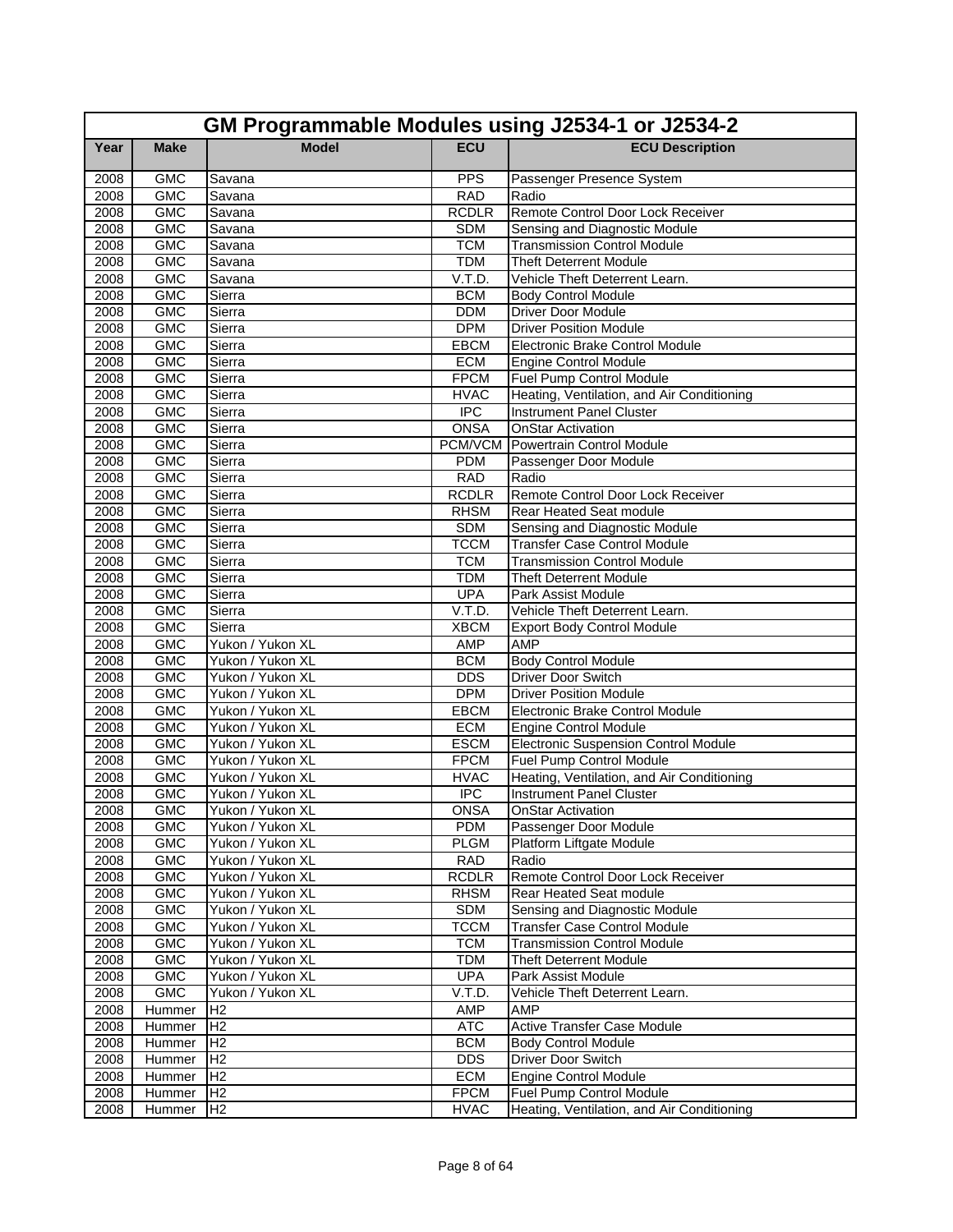|              | GM Programmable Modules using J2534-1 or J2534-2 |                                    |                          |                                                                      |  |
|--------------|--------------------------------------------------|------------------------------------|--------------------------|----------------------------------------------------------------------|--|
| Year         | <b>Make</b>                                      | <b>Model</b>                       | <b>ECU</b>               | <b>ECU Description</b>                                               |  |
| 2008         | Hummer                                           | H <sub>2</sub>                     | <b>IPC</b>               | <b>Instrument Panel Cluster</b>                                      |  |
| 2008         | Hummer                                           | H <sub>2</sub>                     | <b>MSM</b>               | <b>Memory Seat Module</b>                                            |  |
| 2008         | Hummer                                           | H <sub>2</sub>                     | <b>ONSA</b>              | <b>OnStar Activation</b>                                             |  |
| 2008         | Hummer                                           | H <sub>2</sub>                     | <b>PDM</b>               | Passenger Door Module                                                |  |
| 2008         | Hummer                                           | H <sub>2</sub>                     | <b>PPS</b>               | Passenger Presence System                                            |  |
| 2008         | Hummer                                           | H <sub>2</sub>                     | <b>RAD</b>               | Radio                                                                |  |
| 2008         | Hummer                                           | H <sub>2</sub>                     | <b>RCDLR</b>             | Remote Control Door Lock Receiver                                    |  |
| 2008         | Hummer                                           | IH <sub>2</sub>                    | <b>RHSM</b>              | <b>Rear Heated Seat module</b>                                       |  |
| 2008         | Hummer                                           | H <sub>2</sub>                     | <b>SDM</b>               | Sensing and Diagnostic Module                                        |  |
| 2008         | Hummer                                           | H <sub>2</sub>                     | <b>TCM</b>               | <b>Transmission Control Module</b>                                   |  |
| 2008         | Hummer                                           | H <sub>2</sub>                     | <b>TDM</b>               | <b>Theft Deterrent Module</b>                                        |  |
| 2008         | Hummer                                           | H <sub>2</sub>                     | V.T.D.                   | Vehicle Theft Deterrent Learn.                                       |  |
| 2008         | Hummer                                           | H <sub>3</sub>                     | <b>BCM</b>               | <b>Body Control Module</b>                                           |  |
| 2008         | Hummer                                           | H <sub>3</sub>                     | <b>ECM</b>               | <b>Engine Control Module</b>                                         |  |
| 2008         | Hummer                                           | H <sub>3</sub>                     | <b>GBCM</b>              | <b>Generator Battery Control Module</b>                              |  |
| 2008         | Hummer                                           | H <sub>3</sub>                     | <b>ONSA</b>              | <b>OnStar Activation</b>                                             |  |
| 2008         | Hummer                                           | H <sub>3</sub>                     | <b>TCCM</b>              | <b>Transfer Case Control Module</b>                                  |  |
| 2008         | Hummer                                           | H <sub>3</sub>                     | <b>TCM</b>               | <b>Transmission Control Module</b>                                   |  |
| 2008         | Hummer                                           | H <sub>3</sub>                     | V.T.D.                   | Vehicle Theft Deterrent Learn.                                       |  |
| 2008         | <b>ISUZU</b>                                     | Ascender                           | <b>ABS</b>               | Anti-Lock Braking System Control Module                              |  |
| 2008         | <b>ISUZU</b>                                     | Ascender                           | <b>BCM</b>               | <b>Body Control Module</b>                                           |  |
| 2008         | <b>ISUZU</b>                                     | Ascender                           | <b>DDM</b>               | <b>Driver Door Module</b>                                            |  |
| 2008         | <b>ISUZU</b>                                     | Ascender                           | <b>ECM</b>               | <b>Engine Control Module</b>                                         |  |
| 2008         | <b>ISUZU</b>                                     | Ascender                           | <b>GBCM</b>              | <b>Generator Battery Control Module</b>                              |  |
| 2008         | <b>ISUZU</b>                                     | Ascender                           | <b>HVAC</b>              | Heating, Ventilation, and Air Conditioning                           |  |
| 2008         | <b>ISUZU</b>                                     | Ascender                           | <b>IPC</b>               | <b>Instrument Panel Cluster</b>                                      |  |
| 2008         | <b>ISUZU</b>                                     | Ascender                           | <b>LGM</b>               | Lift Gate Module                                                     |  |
| 2008         | <b>ISUZU</b>                                     | Ascender                           | ONSA                     | <b>OnStar Activation</b>                                             |  |
| 2008<br>2008 | <b>ISUZU</b><br><b>ISUZU</b>                     | Ascender                           | <b>PDM</b><br><b>RAD</b> | Passenger Door Module<br>Radio                                       |  |
| 2008         | <b>ISUZU</b>                                     | Ascender<br>Ascender               | <b>RSE</b>               | Remote Start Enable/Disable                                          |  |
| 2008         | <b>ISUZU</b>                                     | Ascender                           | <b>TCCM</b>              | <b>Transfer Case Control Module</b>                                  |  |
|              | <b>ISUZU</b>                                     |                                    | <b>TCM</b>               |                                                                      |  |
| 2008<br>2008 | <b>ISUZU</b>                                     | Ascender<br>Ascender               | V.T.D.                   | <b>Transmission Control Module</b><br>Vehicle Theft Deterrent Learn. |  |
| 2008         | <b>ISUZU</b>                                     |                                    | <b>ACC</b>               | <b>Adaptive Cruise Control</b>                                       |  |
| 2008         | <b>ISUZU</b>                                     | <b>Med Duty</b><br><b>Med Duty</b> | <b>INJ</b>               | Fuel Injector Flow Rate Programming                                  |  |
| 2008         | <b>ISUZU</b>                                     | <b>Med Duty</b>                    | PCM/VCM                  | Powertrain Control Module                                            |  |
| 2008         | <b>ISUZU</b>                                     | Med Duty                           | <b>TCM</b>               | <b>Transmission Control Module</b>                                   |  |
| 2008         | Opel                                             | Roadster                           | <b>EBCM</b>              | Electronic Brake Control Module                                      |  |
| 2008         | Opel                                             | Roadster                           | <b>ECM</b>               | Engine Control Module                                                |  |
| 2008         | Opel                                             | Roadster                           | <b>RAD</b>               | Radio                                                                |  |
| 2008         | Opel                                             | Roadster                           | V.T.D.                   | Vehicle Theft Deterrent Learn.                                       |  |
| 2008         | Pontiac                                          | G5                                 | <b>EBCM</b>              | Electronic Brake Control Module                                      |  |
| 2008         | Pontiac                                          | G <sub>5</sub>                     | ECM                      | <b>Engine Control Module</b>                                         |  |
| 2008         | Pontiac                                          | G <sub>5</sub>                     | <b>ONSA</b>              | <b>OnStar Activation</b>                                             |  |
| 2008         | Pontiac                                          | G5                                 | <b>RAD</b>               | Radio                                                                |  |
| 2008         | Pontiac                                          | G <sub>5</sub>                     | <b>RSE</b>               | Remote Start Enable/Disable                                          |  |
| 2008         | Pontiac                                          | G5                                 | <b>TCM</b>               | Transmission Control Module                                          |  |
| 2008         | Pontiac                                          | G5                                 | V.T.D.                   | Vehicle Theft Deterrent Learn.                                       |  |
| 2008         | Pontiac                                          | G6                                 | <b>EBCM</b>              | Electronic Brake Control Module                                      |  |
| 2008         | Pontiac                                          | G6                                 | <b>ECM</b>               | <b>Engine Control Module</b>                                         |  |
| 2008         | Pontiac                                          | G6                                 | <b>ONSA</b>              | <b>OnStar Activation</b>                                             |  |
| 2008         | Pontiac                                          | G <sub>6</sub>                     | PCM/VCM                  | Powertrain Control Module                                            |  |
| 2008         | Pontiac                                          | G6                                 | <b>RSE</b>               | Remote Start Enable/Disable                                          |  |
| 2008         | Pontiac                                          | G6                                 | <b>TCM</b>               | <b>Transmission Control Module</b>                                   |  |
| 2008         | Pontiac                                          | G6                                 | V.T.D.                   | Vehicle Theft Deterrent Learn.                                       |  |
| 2008         | Pontiac                                          | <b>Grand Prix</b>                  | <b>ECM</b>               | <b>Engine Control Module</b>                                         |  |
|              |                                                  |                                    |                          |                                                                      |  |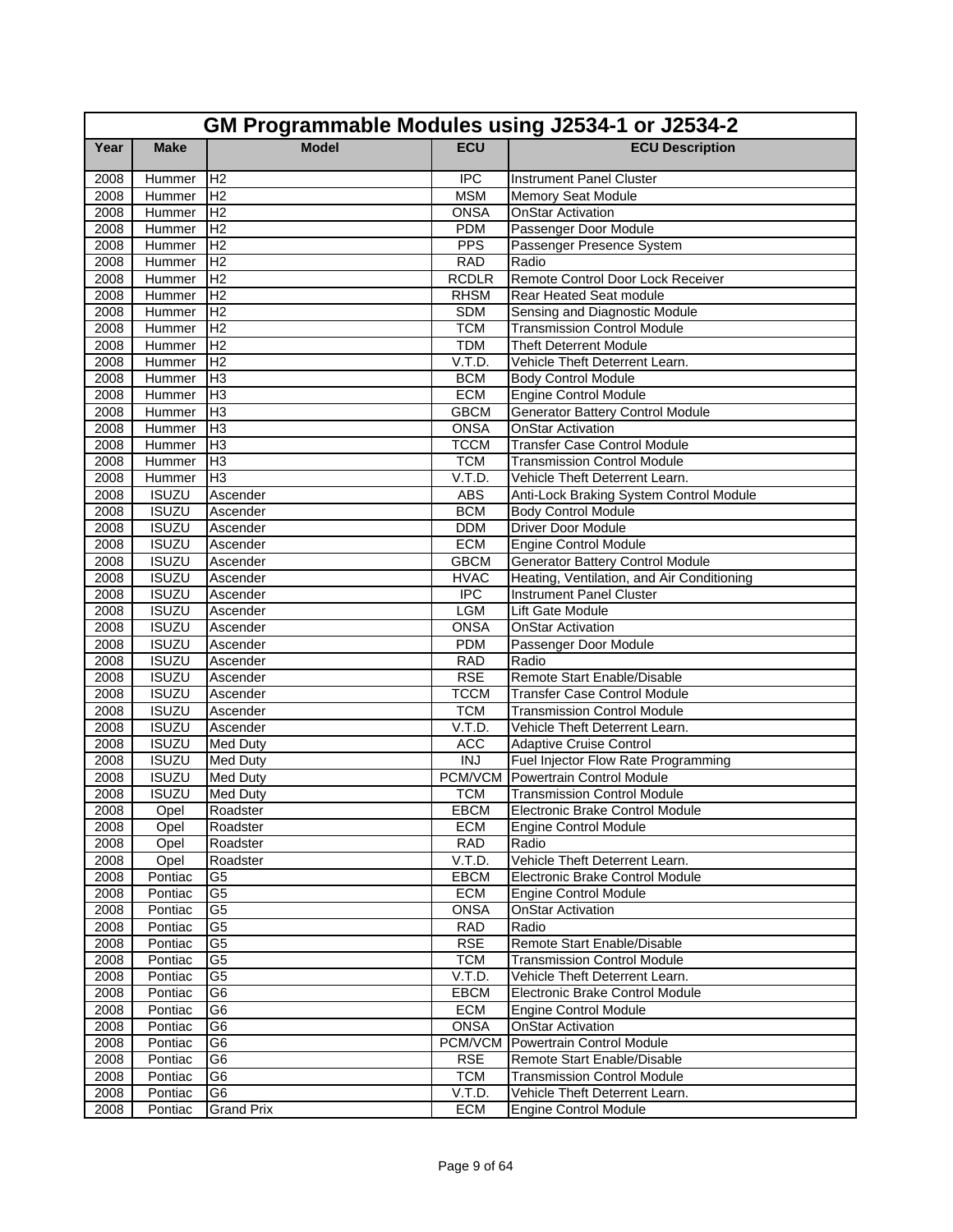|              | GM Programmable Modules using J2534-1 or J2534-2 |                   |                          |                                                                 |  |
|--------------|--------------------------------------------------|-------------------|--------------------------|-----------------------------------------------------------------|--|
| Year         | <b>Make</b>                                      | <b>Model</b>      | <b>ECU</b>               | <b>ECU Description</b>                                          |  |
| 2008         | Pontiac                                          | <b>Grand Prix</b> | <b>ONSA</b>              | <b>OnStar Activation</b>                                        |  |
| 2008         | Pontiac                                          | <b>Grand Prix</b> | PCM/VCM                  | Powertrain Control Module                                       |  |
| 2008         | Pontiac                                          | <b>Grand Prix</b> | <b>RSE</b>               | Remote Start Enable/Disable                                     |  |
| 2008         | Pontiac                                          | <b>Grand Prix</b> | <b>TCM</b>               | <b>Transmission Control Module</b>                              |  |
| 2008         | Pontiac                                          | <b>Grand Prix</b> | V.T.D.                   | Vehicle Theft Deterrent Learn.                                  |  |
| 2008         | Pontiac                                          | Montana           | CCP                      | <b>Climate Control Panel</b>                                    |  |
| 2008         | Pontiac                                          | Montana           | EBCM                     | <b>Electronic Brake Control Module</b>                          |  |
| 2008         | Pontiac                                          | Montana           | <b>ECM</b>               | <b>Engine Control Module</b>                                    |  |
| 2008         | Pontiac                                          | Montana           | <b>HVAC</b>              | Heating, Ventilation, and Air Conditioning                      |  |
| 2008         | Pontiac                                          | Montana           | $\overline{IPC}$         | <b>Instrument Panel Cluster</b>                                 |  |
| 2008         | Pontiac                                          | Montana           | <b>ONSA</b>              | <b>OnStar Activation</b>                                        |  |
| 2008         | Pontiac                                          | Montana           |                          | <b>PCM/VCM</b> Powertrain Control Module                        |  |
| 2008         | Pontiac                                          | Montana           | <b>PSDM</b>              | Power Sliding Door Module                                       |  |
| 2008         | Pontiac                                          | Montana           | <b>RSE</b>               | Remote Start Enable/Disable                                     |  |
| 2008         | Pontiac                                          | Montana           | <b>TCM</b>               | <b>Transmission Control Module</b>                              |  |
| 2008         | Pontiac                                          | Montana           | V.T.D.                   | Vehicle Theft Deterrent Learn.                                  |  |
| 2008         | Pontiac                                          | Solstice          | EBCM                     | Electronic Brake Control Module                                 |  |
| 2008         | Pontiac                                          | Solstice          | <b>ECM</b>               | <b>Engine Control Module</b>                                    |  |
| 2008         | Pontiac                                          | Solstice          | <b>ONSA</b>              | <b>OnStar Activation</b>                                        |  |
| 2008         | Pontiac                                          | Solstice          | <b>RAD</b>               | Radio                                                           |  |
| 2008         | Pontiac                                          | Solstice          | <b>TCM</b>               | <b>Transmission Control Module</b>                              |  |
| 2008         | Pontiac                                          | Solstice          | V.T.D.                   | Vehicle Theft Deterrent Learn.                                  |  |
| 2008         | Pontiac                                          | Vibe              | <b>ONSA</b>              | <b>OnStar Activation</b>                                        |  |
| 2008         | Pontiac                                          | Vibe              | VIN                      | <b>VIN</b>                                                      |  |
| 2008         | Saturn                                           | Aura              | <b>BECM</b>              | <b>Battery Energy Control Module</b>                            |  |
| 2008         | Saturn                                           | Aura              | <b>EBCM</b>              | <b>Electronic Brake Control Module</b>                          |  |
| 2008         | Saturn                                           | Aura              | <b>ECM</b><br><b>IPC</b> | <b>Engine Control Module</b><br><b>Instrument Panel Cluster</b> |  |
| 2008<br>2008 | Saturn                                           | Aura<br>Aura      | <b>ONSA</b>              | <b>OnStar Activation</b>                                        |  |
| 2008         | Saturn<br>Saturn                                 | Aura              | <b>RAD</b>               | Radio                                                           |  |
| 2008         | Saturn                                           | Aura              | <b>RFA</b>               | <b>Remote Function Actuator</b>                                 |  |
| 2008         | Saturn                                           | Aura              | <b>RSE</b>               | Remote Start Enable/Disable                                     |  |
| 2008         | Saturn                                           | Aura              | <b>TCM</b>               | <b>Transmission Control Module</b>                              |  |
| 2008         | Saturn                                           | Aura              | V.T.D.                   | Vehicle Theft Deterrent Learn.                                  |  |
| 2008         | Saturn                                           | Outlook           | <b>BCM</b>               | <b>Body Control Module</b>                                      |  |
| 2008         | Saturn                                           | Outlook           | <b>DDM</b>               | <b>Driver Door Module</b>                                       |  |
| 2008         | Saturn                                           | Outlook           | EBCM                     | <b>Electronic Brake Control Module</b>                          |  |
| 2008         | Saturn                                           | Outlook           | <b>ECM</b>               | <b>Engine Control Module</b>                                    |  |
| 2008         | Saturn                                           | Outlook           | <b>HUD</b>               | <b>Heads Up Display</b>                                         |  |
| 2008         | Saturn                                           | Outlook           | <b>HVAC</b>              | Heating, Ventilation, and Air Conditioning                      |  |
| 2008         | Saturn                                           | Outlook           | $\overline{IPC}$         | <b>Instrument Panel Cluster</b>                                 |  |
| 2008         | Saturn                                           | Outlook           | <b>MHSM</b>              | Memory Heasted Seat Module                                      |  |
| 2008         | Saturn                                           | Outlook           | <b>ONSA</b>              | <b>OnStar Activation</b>                                        |  |
| 2008         | Saturn                                           | Outlook           | <b>PDM</b>               | Passenger Door Module                                           |  |
| 2008         | Saturn                                           | Outlook           | <b>PLGM</b>              | Platform Liftgate Module                                        |  |
| 2008         | Saturn                                           | Outlook           | PPSU                     | Passenger Presence SystemU                                      |  |
| 2008         | Saturn                                           | Outlook           | <b>RAD</b>               | Radio                                                           |  |
| 2008         | Saturn                                           | Outlook           | <b>RCDLR</b>             | Remote Control Door Lock Receiver                               |  |
| 2008         | Saturn                                           | Outlook           | <b>RSE</b>               | Remote Start Enable/Disable                                     |  |
| 2008         | Saturn                                           | Outlook           | <b>SDM</b>               | Sensing and Diagnostic Module                                   |  |
| 2008         | Saturn                                           | Outlook           | <b>TCM</b>               | <b>Transmission Control Module</b>                              |  |
| 2008         | Saturn                                           | Outlook           | <b>TDM</b>               | <b>Theft Deterrent Module</b>                                   |  |
| 2008         | Saturn                                           | Outlook           | <b>UPA</b>               | Park Assist Module                                              |  |
| 2008         | Saturn                                           | Outlook           | V.T.D.                   | Vehicle Theft Deterrent Learn.                                  |  |
| 2008         | Saturn                                           | Sky               | <b>EBCM</b>              | Electronic Brake Control Module                                 |  |
| 2008         | Saturn                                           | <b>Sky</b>        | ECM                      | <b>Engine Control Module</b>                                    |  |
| 2008         | Saturn                                           | Sky               | <b>ONSA</b>              | <b>OnStar Activation</b>                                        |  |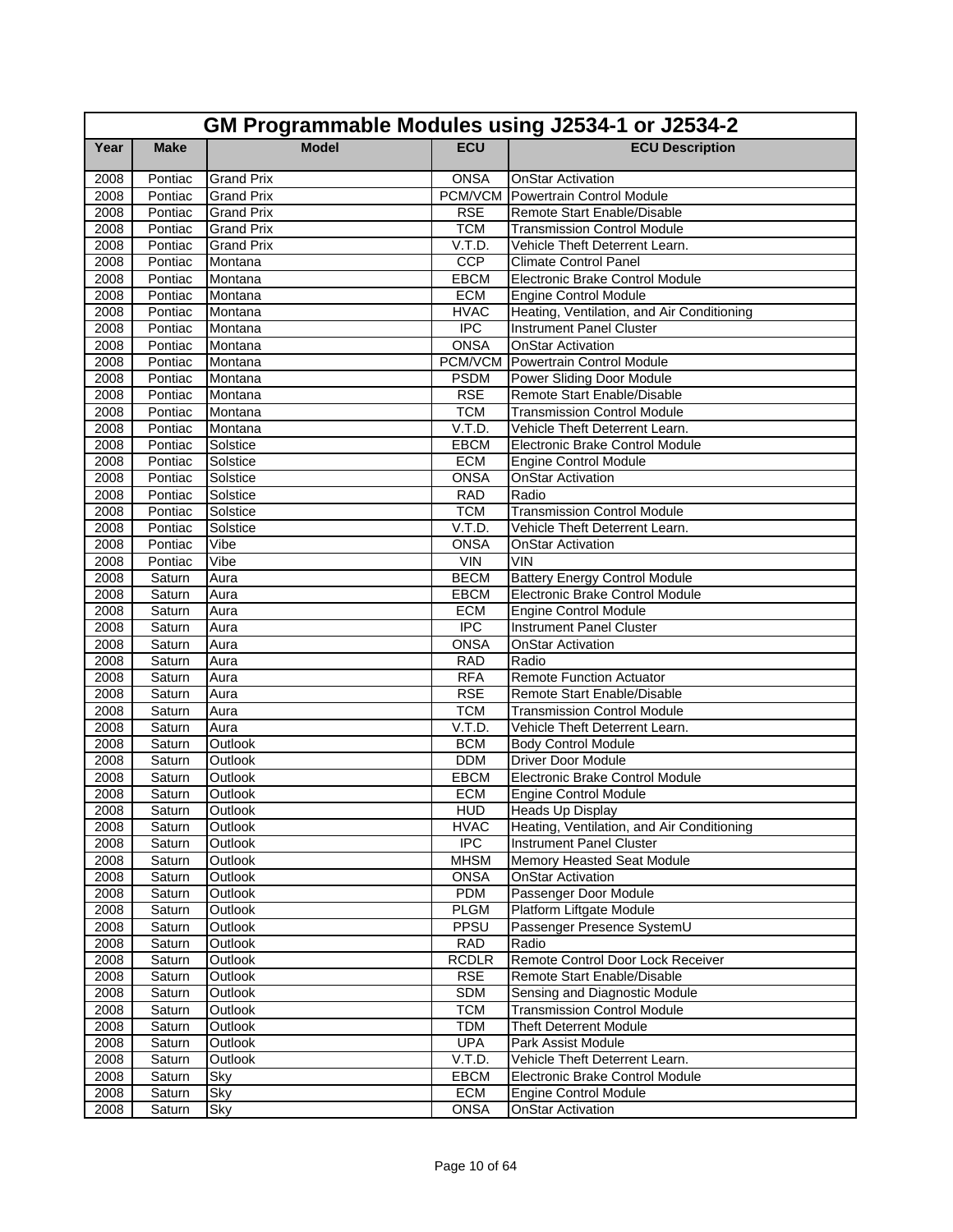|              | GM Programmable Modules using J2534-1 or J2534-2 |                                        |                      |                                                                        |  |
|--------------|--------------------------------------------------|----------------------------------------|----------------------|------------------------------------------------------------------------|--|
| Year         | <b>Make</b>                                      | <b>Model</b>                           | <b>ECU</b>           | <b>ECU Description</b>                                                 |  |
| 2008         | Saturn                                           | Sky                                    | <b>RAD</b>           | Radio                                                                  |  |
| 2008         | Saturn                                           | Sky                                    | <b>TCM</b>           | <b>Transmission Control Module</b>                                     |  |
| 2008         | Saturn                                           | Sky                                    | V.T.D.               | Vehicle Theft Deterrent Learn.                                         |  |
| 2008         | Saturn                                           | Vue                                    | <b>BCM</b>           | <b>Body Control Module</b>                                             |  |
| 2008         | Saturn                                           | Vue                                    | <b>BECM</b>          | <b>Battery Energy Control Module</b>                                   |  |
| 2008         | Saturn                                           | Vue                                    | <b>CCM</b>           | <b>Coupling Control Module</b>                                         |  |
| 2008         | Saturn                                           | Vue                                    | EBCM                 | Electronic Brake Control Module                                        |  |
| 2008         | Saturn                                           | Vue                                    | <b>ECM</b>           | Engine Control Module                                                  |  |
| 2008         | Saturn                                           | Vue                                    | <b>FPCM</b>          | Fuel Pump Control Module                                               |  |
| 2008         | Saturn                                           | Vue                                    | <b>HVAC</b>          | Heating, Ventilation, and Air Conditioning                             |  |
| 2008         | Saturn                                           | Vue                                    | $\overline{IPC}$     | <b>Instrument Panel Cluster</b>                                        |  |
| 2008         | Saturn                                           | Vue                                    | <b>PSCM</b>          | Power Steering Control Module                                          |  |
| 2008         | Saturn                                           | Vue                                    | <b>RAD</b>           | Radio                                                                  |  |
| 2008         | Saturn                                           | Vue                                    | <b>RCDLR</b>         | Remote Control Door Lock Receiver                                      |  |
| 2008         | Saturn                                           | Vue                                    | <b>SDM</b>           | Sensing and Diagnostic Module                                          |  |
| 2008         | Saturn                                           | Vue                                    | <b>TCM</b>           | <b>Transmission Control Module</b>                                     |  |
| 2008         | Saturn                                           | Vue                                    | TDM                  | <b>Theft Deterrent Module</b>                                          |  |
| 2008         | Saturn                                           | Vue                                    | V.T.D.               | Vehicle Theft Deterrent Learn.                                         |  |
| 2007         | <b>Buick</b>                                     | Enclave                                | <b>ABS</b>           | Anti-Lock Braking System Control Module                                |  |
| 2007         | <b>Buick</b>                                     | Enclave                                | <b>BCM</b>           | <b>Body Control Module</b>                                             |  |
| 2007         | <b>Buick</b>                                     | Enclave                                | CCP                  | <b>Climate Control Panel</b>                                           |  |
| 2007         | <b>Buick</b>                                     | Enclave                                | <b>IPC</b>           | <b>Instrument Panel Cluster</b>                                        |  |
| 2007         | <b>Buick</b>                                     | Enclave                                | <b>ONSA</b>          | <b>OnStar Activation</b>                                               |  |
| 2007         | <b>Buick</b>                                     | Enclave                                | PCM/VCM              | Powertrain Control Module                                              |  |
| 2007         | <b>Buick</b>                                     | Enclave                                | <b>PSDM</b>          | Power Sliding Door Module                                              |  |
| 2007         | <b>Buick</b>                                     | Enclave                                | <b>RSE</b>           | Remote Start Enable/Disable                                            |  |
| 2007         | <b>Buick</b>                                     | Enclave                                | <b>TCM</b>           | <b>Transmission Control Module</b>                                     |  |
| 2007         | <b>Buick</b>                                     | Enclave                                | V.T.D.<br><b>ECM</b> | Vehicle Theft Deterrent Learn.                                         |  |
| 2007<br>2007 | <b>Buick</b><br><b>Buick</b>                     | Lacrosse / Allure                      | <b>HVAC</b>          | <b>Engine Control Module</b>                                           |  |
| 2007         | <b>Buick</b>                                     | Lacrosse / Allure<br>Lacrosse / Allure | <b>ONSA</b>          | Heating, Ventilation, and Air Conditioning<br><b>OnStar Activation</b> |  |
| 2007         | <b>Buick</b>                                     | Lacrosse / Allure                      | <b>PCM</b>           | <b>Powertrain Control Module</b>                                       |  |
| 2007         | <b>Buick</b>                                     | Lacrosse / Allure                      | PCM/VCM              | Powertrain Control Module                                              |  |
| 2007         | <b>Buick</b>                                     | Lacrosse / Allure                      | <b>RSE</b>           | Remote Start Enable/Disable                                            |  |
| 2007         | <b>Buick</b>                                     | Lacrosse / Allure                      | <b>TCM</b>           | <b>Transmission Control Module</b>                                     |  |
| 2007         | <b>Buick</b>                                     | Lacrosse / Allure                      | V.T.D.               | Vehicle Theft Deterrent Learn.                                         |  |
| 2007         | <b>Buick</b>                                     | Lucerne                                | <b>ALCM</b>          | <b>Automatic Level Control Module</b>                                  |  |
| 2007         | <b>Buick</b>                                     | Lucerne                                | <b>BCM</b>           | <b>Body Control Module</b>                                             |  |
| 2007         | <b>Buick</b>                                     | Lucerne                                | <b>DDS</b>           | <b>Driver Door Switch</b>                                              |  |
| 2007         | <b>Buick</b>                                     | Lucerne                                | <b>DPM</b>           | <b>Driver Position Module</b>                                          |  |
| 2007         | <b>Buick</b>                                     | Lucerne                                | <b>EBCM</b>          | Electronic Brake Control Module                                        |  |
| 2007         | <b>Buick</b>                                     | Lucerne                                | <b>ESCM</b>          | <b>Electronic Suspension Control Module</b>                            |  |
| 2007         | <b>Buick</b>                                     | Lucerne                                | <b>HVAC</b>          | Heating, Ventilation, and Air Conditioning                             |  |
| 2007         | <b>Buick</b>                                     | Lucerne                                | <b>IPC</b>           | <b>Instrument Panel Cluster</b>                                        |  |
| 2007         | <b>Buick</b>                                     | Lucerne                                | <b>ONSA</b>          | <b>OnStar Activation</b>                                               |  |
| 2007         | <b>Buick</b>                                     | Lucerne                                | <b>PCM</b>           | <b>Powertrain Control Module</b>                                       |  |
| 2007         | <b>Buick</b>                                     | Lucerne                                | <b>PCM/VCM</b>       | Powertrain Control Module                                              |  |
| 2007         | <b>Buick</b>                                     | Lucerne                                | <b>PDM</b>           | Passenger Door Module                                                  |  |
| 2007         | <b>Buick</b>                                     | Lucerne                                | <b>RAD</b>           | Radio                                                                  |  |
| 2007         | <b>Buick</b>                                     | Lucerne                                | <b>RCDLR</b>         | Remote Control Door Lock Receiver                                      |  |
| 2007         | <b>Buick</b>                                     | Lucerne                                | <b>SDM</b>           | Sensing and Diagnostic Module                                          |  |
| 2007         | <b>Buick</b>                                     | Lucerne                                | <b>SPEED</b>         | Speed Calibration                                                      |  |
| 2007         | <b>Buick</b>                                     | Lucerne                                | <b>TCM</b>           | <b>Transmission Control Module</b>                                     |  |
| 2007         | <b>Buick</b>                                     | Lucerne                                | <b>TDM</b>           | <b>Theft Deterrent Module</b>                                          |  |
| 2007         | <b>Buick</b>                                     | Lucerne                                | <b>UPA</b>           | Park Assist Module                                                     |  |
| 2007         | <b>Buick</b>                                     | Lucerne                                | V.T.D.               | Vehicle Theft Deterrent Learn.                                         |  |
| 2007         | <b>Buick</b>                                     | Terraza                                | ABS                  | Anti-Lock Braking System Control Module                                |  |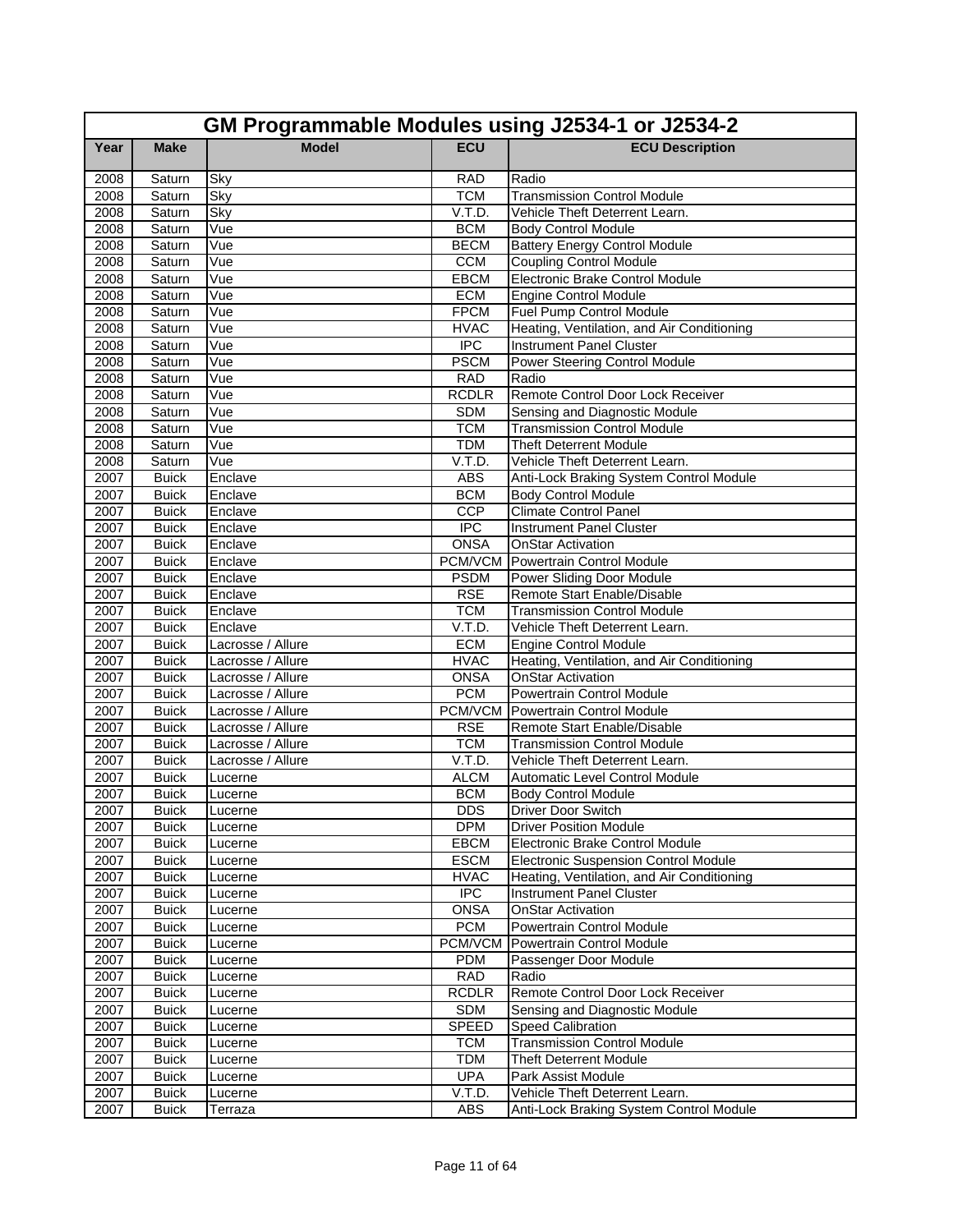|      | GM Programmable Modules using J2534-1 or J2534-2 |              |                  |                                             |  |
|------|--------------------------------------------------|--------------|------------------|---------------------------------------------|--|
| Year | <b>Make</b>                                      | <b>Model</b> | <b>ECU</b>       | <b>ECU Description</b>                      |  |
| 2007 | <b>Buick</b>                                     | Terraza      | <b>BCM</b>       | <b>Body Control Module</b>                  |  |
| 2007 | <b>Buick</b>                                     | Terraza      | CCP              | <b>Climate Control Panel</b>                |  |
| 2007 | <b>Buick</b>                                     | Terraza      | $\overline{IPC}$ | <b>Instrument Panel Cluster</b>             |  |
| 2007 | <b>Buick</b>                                     | Terraza      | <b>ONSA</b>      | <b>OnStar Activation</b>                    |  |
| 2007 | <b>Buick</b>                                     | Terraza      |                  | <b>PCM/VCM</b> Powertrain Control Module    |  |
| 2007 | <b>Buick</b>                                     | Terraza      | <b>PSDM</b>      | Power Sliding Door Module                   |  |
| 2007 | <b>Buick</b>                                     | Terraza      | <b>RSE</b>       | Remote Start Enable/Disable                 |  |
| 2007 | <b>Buick</b>                                     | Terraza      | <b>TCM</b>       | <b>Transmission Control Module</b>          |  |
| 2007 | <b>Buick</b>                                     | Terraza      | V.T.D.           | Vehicle Theft Deterrent Learn.              |  |
| 2007 | Cadillac                                         | <b>DTS</b>   | <b>ALCM</b>      | <b>Automatic Level Control Module</b>       |  |
| 2007 | Cadillac                                         | <b>DTS</b>   | <b>BCM</b>       | <b>Body Control Module</b>                  |  |
| 2007 | Cadillac                                         | <b>DTS</b>   | <b>DDM</b>       | <b>Driver Door Module</b>                   |  |
| 2007 | Cadillac                                         | <b>DTS</b>   | <b>DPM</b>       | <b>Driver Position Module</b>               |  |
| 2007 | Cadillac                                         | <b>DTS</b>   | <b>EBCM</b>      | Electronic Brake Control Module             |  |
| 2007 | Cadillac                                         | DTS          | <b>ECM</b>       | <b>Engine Control Module</b>                |  |
| 2007 | Cadillac                                         | <b>DTS</b>   | <b>ESCM</b>      | <b>Electronic Suspension Control Module</b> |  |
| 2007 | Cadillac                                         | <b>DTS</b>   | <b>HVAC</b>      | Heating, Ventilation, and Air Conditioning  |  |
| 2007 | Cadillac                                         | <b>DTS</b>   | <b>IPC</b>       | <b>Instrument Panel Cluster</b>             |  |
| 2007 | Cadillac                                         | <b>DTS</b>   | <b>ONSA</b>      | <b>OnStar Activation</b>                    |  |
| 2007 | Cadillac                                         | <b>DTS</b>   | <b>PDM</b>       | Passenger Door Module                       |  |
| 2007 | Cadillac                                         | <b>DTS</b>   | <b>RAD</b>       | Radio                                       |  |
| 2007 | Cadillac                                         | <b>DTS</b>   | <b>RCDLR</b>     | Remote Control Door Lock Receiver           |  |
| 2007 | Cadillac                                         | <b>DTS</b>   | <b>RHSM</b>      | Rear Heated Seat module                     |  |
| 2007 | Cadillac                                         | <b>DTS</b>   | <b>SDM</b>       | Sensing and Diagnostic Module               |  |
| 2007 | Cadillac                                         | DTS          | <b>TCM</b>       | <b>Transmission Control Module</b>          |  |
| 2007 | Cadillac                                         | <b>DTS</b>   | <b>TDM</b>       | <b>Theft Deterrent Module</b>               |  |
| 2007 | Cadillac                                         | <b>DTS</b>   | <b>TVT</b>       | TV Tuner                                    |  |
| 2007 | Cadillac                                         | <b>DTS</b>   | <b>UPA</b>       | Park Assist Module                          |  |
| 2007 | Cadillac                                         | <b>DTS</b>   | V.T.D.           | Vehicle Theft Deterrent Learn.              |  |
| 2007 | Cadillac                                         | Escalade     | <b>ABS</b>       | Anti-Lock Braking System Control Module     |  |
| 2007 | Cadillac                                         | Escalade     | <b>ALCM</b>      | Automatic Level Control Module              |  |
| 2007 | Cadillac                                         | Escalade     | AMP              | <b>AMP</b>                                  |  |
| 2007 | Cadillac                                         | Escalade     | <b>ASC</b>       | Assist Step Control Module                  |  |
| 2007 | Cadillac                                         | Escalade     | <b>ASM</b>       | Air Suspension Module                       |  |
| 2007 | Cadillac                                         | Escalade     | <b>BCM</b>       | <b>Body Control Module</b>                  |  |
| 2007 | Cadillac                                         | Escalade     | <b>DDM</b>       | <b>Driver Door Module</b>                   |  |
| 2007 | Cadillac                                         | Escalade     | <b>DDS</b>       | <b>Driver Door Switch</b>                   |  |
| 2007 | Cadillac                                         | Escalade     | <b>DPM</b>       | <b>Driver Position Module</b>               |  |
| 2007 | Cadillac Escalade                                |              | <b>EBCM</b>      | Electronic Brake Control Module             |  |
| 2007 | Cadillac                                         | Escalade     | <b>ECM</b>       | Engine Control Module                       |  |
| 2007 | Cadillac                                         | Escalade     | <b>ESCM</b>      | <b>Electronic Suspension Control Module</b> |  |
| 2007 | Cadillac                                         | Escalade     | <b>HVAC</b>      | Heating, Ventilation, and Air Conditioning  |  |
| 2007 | Cadillac                                         | Escalade     | <b>IPC</b>       | Instrument Panel Cluster                    |  |
| 2007 | Cadillac                                         | Escalade     | <b>ONSA</b>      | <b>OnStar Activation</b>                    |  |
| 2007 | Cadillac                                         | Escalade     | <b>PCM/VCM</b>   | Powertrain Control Module                   |  |
| 2007 | Cadillac                                         | Escalade     | <b>PDM</b>       | Passenger Door Module                       |  |
| 2007 | Cadillac                                         | Escalade     | <b>PLGM</b>      | Platform Liftgate Module                    |  |
| 2007 | Cadillac                                         | Escalade     | <b>RAD</b>       | Radio                                       |  |
| 2007 | Cadillac                                         | Escalade     | <b>RCDLR</b>     | Remote Control Door Lock Receiver           |  |
| 2007 | Cadillac                                         | Escalade     | <b>RHSM</b>      | Rear Heated Seat module                     |  |
| 2007 | Cadillac                                         | Escalade     | <b>ROS</b>       | Rollover Sensor Module                      |  |
| 2007 | Cadillac                                         | Escalade     | <b>SDM</b>       | Sensing and Diagnostic Module               |  |
| 2007 | Cadillac                                         | Escalade     | <b>TCM</b>       | <b>Transmission Control Module</b>          |  |
| 2007 | Cadillac                                         | Escalade     | <b>TDM</b>       | <b>Theft Deterrent Module</b>               |  |
| 2007 | Cadillac                                         | Escalade     | <b>TVT</b>       | <b>TV Tuner</b>                             |  |
| 2007 | Cadillac                                         | Escalade     | <b>UPA</b>       | Park Assist Module                          |  |
| 2007 | Cadillac                                         | Escalade     | V.T.D.           | Vehicle Theft Deterrent Learn.              |  |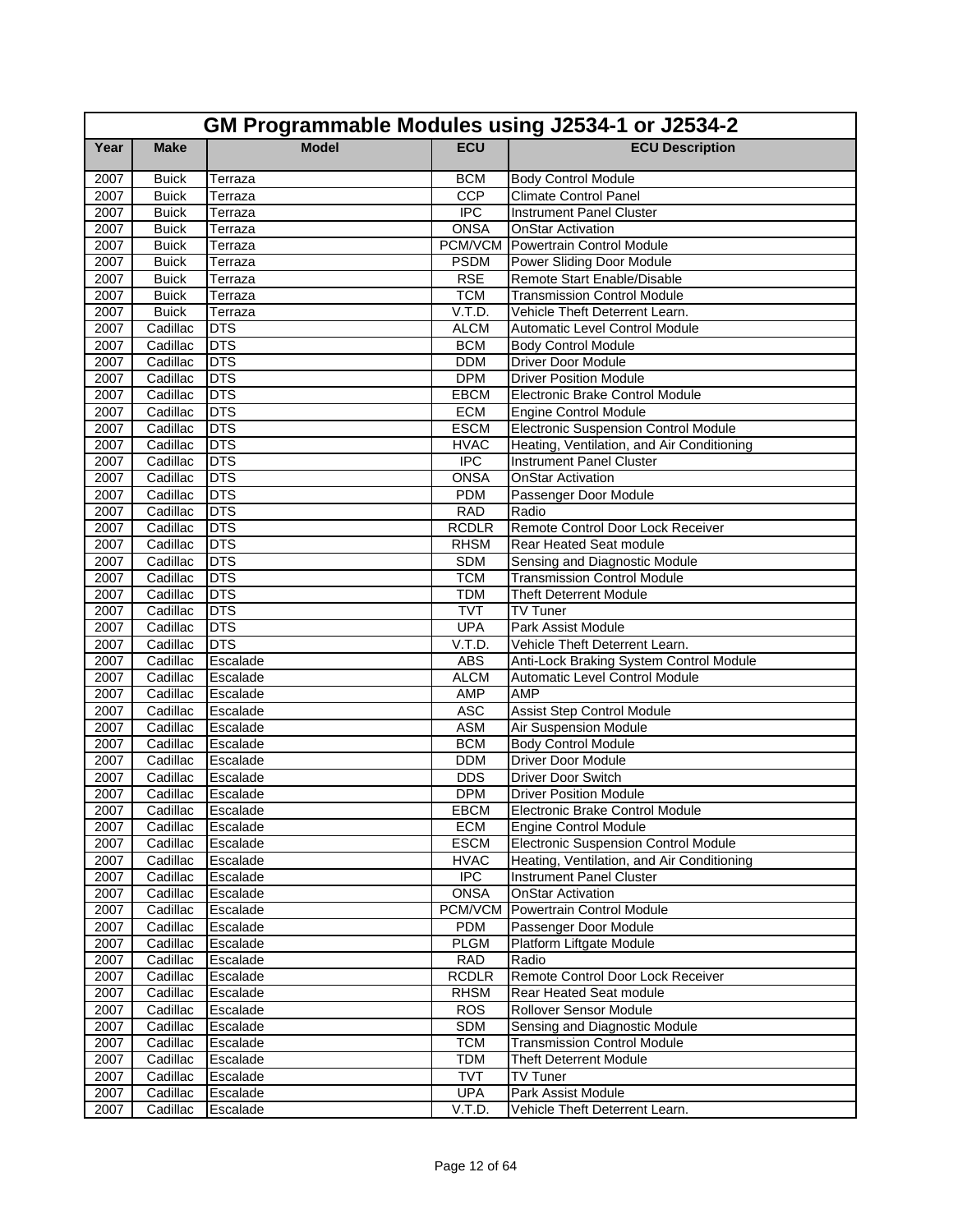|              | GM Programmable Modules using J2534-1 or J2534-2 |                          |                           |                                                       |  |
|--------------|--------------------------------------------------|--------------------------|---------------------------|-------------------------------------------------------|--|
| Year         | <b>Make</b>                                      | <b>Model</b>             | <b>ECU</b>                | <b>ECU Description</b>                                |  |
| 2007         | Cadillac                                         | Herse / Limo             | <b>ABS</b>                | Anti-Lock Braking System Control Module               |  |
| 2007         | Cadillac                                         | Herse / Limo             | <b>ALCM</b>               | Automatic Level Control Module                        |  |
| 2007         | Cadillac                                         | Herse / Limo             | <b>ASM</b>                | Air Suspension Module                                 |  |
| 2007         | Cadillac                                         | Herse / Limo             | <b>BCM</b>                | <b>Body Control Module</b>                            |  |
| 2007         | Cadillac                                         | Herse / Limo             | DDM                       | <b>Driver Door Module</b>                             |  |
| 2007         | Cadillac                                         | Herse / Limo             | <b>DPM</b>                | <b>Driver Position Module</b>                         |  |
| 2007         | Cadillac                                         | Herse / Limo             | <b>ESCM</b>               | <b>Electronic Suspension Control Module</b>           |  |
| 2007         | Cadillac                                         | Herse / Limo             | <b>HVAC</b>               | Heating, Ventilation, and Air Conditioning            |  |
| 2007         | Cadillac                                         | Herse / Limo             | <b>IPC</b>                | <b>Instrument Panel Cluster</b>                       |  |
| 2007         | Cadillac                                         | Herse / Limo             | <b>ONSA</b>               | <b>OnStar Activation</b>                              |  |
| 2007         | Cadillac                                         | Herse / Limo             |                           | <b>PCM/VCM</b> Powertrain Control Module              |  |
| 2007         | Cadillac                                         | Herse / Limo             | <b>PDM</b>                | Passenger Door Module                                 |  |
| 2007         | Cadillac                                         | Herse / Limo             | <b>RAD</b>                | Radio                                                 |  |
| 2007         | Cadillac                                         | Herse / Limo             | <b>RCDLR</b>              | Remote Control Door Lock Receiver                     |  |
| 2007         | Cadillac                                         | Herse / Limo             | <b>RHSM</b>               | Rear Heated Seat module                               |  |
| 2007         | Cadillac                                         | Herse / Limo             | <b>SDM</b>                | Sensing and Diagnostic Module                         |  |
| 2007         | Cadillac                                         | Herse / Limo             | <b>TCM</b>                | <b>Transmission Control Module</b>                    |  |
| 2007         | Cadillac                                         | Herse / Limo             | <b>TDM</b>                | <b>Theft Deterrent Module</b>                         |  |
| 2007         | Cadillac                                         | Herse / Limo             | <b>TVT</b>                | TV Tuner                                              |  |
| 2007         | Cadillac                                         | Herse / Limo             | <b>UPA</b>                | Park Assist Module                                    |  |
| 2007         | Cadillac                                         | Herse / Limo             | V.T.D.                    | Vehicle Theft Deterrent Learn.                        |  |
| 2007         | Cadillac                                         | <b>SRX</b>               | <b>AMP</b>                | <b>AMP</b>                                            |  |
| 2007         | Cadillac                                         | <b>SRX</b>               | <b>BCM</b>                | <b>Body Control Module</b>                            |  |
| 2007         | Cadillac                                         | <b>SRX</b>               | <b>DDM</b>                | <b>Driver Door Module</b>                             |  |
| 2007         | Cadillac                                         | <b>SRX</b>               | EBCM                      | Electronic Brake Control Module                       |  |
| 2007         | Cadillac                                         | <b>SRX</b>               | <b>ECM</b>                | <b>Engine Control Module</b>                          |  |
| 2007         | Cadillac                                         | <b>SRX</b>               | <b>ESCM</b>               | <b>Electronic Suspension Control Module</b>           |  |
| 2007         | Cadillac                                         | <b>SRX</b>               | <b>HVAC</b>               | Heating, Ventilation, and Air Conditioning            |  |
| 2007         | Cadillac                                         | <b>SRX</b>               | <b>IPC</b>                | Instrument Panel Cluster                              |  |
| 2007         | Cadillac                                         | <b>SRX</b><br><b>SRX</b> | <b>MSM</b><br><b>ONSA</b> | <b>Memory Seat Module</b>                             |  |
| 2007         | Cadillac<br>Cadillac                             | <b>SRX</b>               | PCM/VCM                   | <b>OnStar Activation</b><br>Powertrain Control Module |  |
| 2007         | Cadillac                                         | <b>SRX</b>               | <b>PDM</b>                |                                                       |  |
| 2007<br>2007 | Cadillac                                         | <b>SRX</b>               | <b>PLGM</b>               | Passenger Door Module<br>Platform Liftgate Module     |  |
| 2007         | Cadillac                                         | <b>SRX</b>               | <b>PPSU</b>               | Passenger Presence SystemU                            |  |
| 2007         | Cadillac                                         | <b>SRX</b>               | <b>RAD</b>                | Radio                                                 |  |
| 2007         | Cadillac                                         | <b>SRX</b>               | <b>RCDLR</b>              | Remote Control Door Lock Receiver                     |  |
| 2007         | Cadillac                                         | <b>SRX</b>               | SDM                       | Sensing and Diagnostic Module                         |  |
| 2007         | Cadillac SRX                                     |                          | <b>TCM</b>                | <b>Transmission Control Module</b>                    |  |
| 2007         | Cadillac                                         | <b>SRX</b>               | <b>TDM</b>                | <b>Theft Deterrent Module</b>                         |  |
| 2007         | Cadillac                                         | <b>SRX</b>               | <b>TVT</b>                | TV Tuner                                              |  |
| 2007         | Cadillac                                         | <b>SRX</b>               | <b>UPA</b>                | Park Assist Module                                    |  |
| 2007         | Cadillac                                         | <b>SRX</b>               | V.T.D.                    | Vehicle Theft Deterrent Learn.                        |  |
| 2007         | Cadillac                                         | <b>SRX</b>               | <b>XBCM</b>               | <b>Export Body Control Module</b>                     |  |
| 2007         | Cadillac                                         | STS/CTS                  | <b>EBCM</b>               | Electronic Brake Control Module                       |  |
| 2007         | Cadillac                                         | STS/CTS                  | <b>ECM</b>                | <b>Engine Control Module</b>                          |  |
| 2007         | Cadillac                                         | STS/CTS                  | <b>ESCM</b>               | Electronic Suspension Control Module                  |  |
| 2007         | Cadillac                                         | STS / CTS                | <b>HVAC</b>               | Heating, Ventilation, and Air Conditioning            |  |
| 2007         | Cadillac                                         | STS/CTS                  | <b>ONSA</b>               | <b>OnStar Activation</b>                              |  |
| 2007         | Cadillac                                         | STS / CTS                | <b>RIM</b>                | Rear Integration Module                               |  |
| 2007         | Cadillac                                         | STS / CTS                | <b>TCM</b>                | <b>Transmission Control Module</b>                    |  |
| 2007         | Cadillac                                         | STS / CTS                | <b>TVT</b>                | TV Tuner                                              |  |
| 2007         | Cadillac                                         | STS/CTS                  | V.T.D.                    | Vehicle Theft Deterrent Learn.                        |  |
| 2007         | Cadillac                                         | <b>XLR</b>               | <b>AFL</b>                | <b>Advanced Forward Lighting</b>                      |  |
| 2007         | Cadillac                                         | <b>XLR</b>               | <b>DSCCM</b>              | Distance Sensing Cruise Control Module                |  |
| 2007         | Cadillac                                         | <b>XLR</b>               | <b>EBCM</b>               | Electronic Brake Control Module                       |  |
| 2007         | Cadillac                                         | <b>XLR</b>               | <b>ECM</b>                | Engine Control Module                                 |  |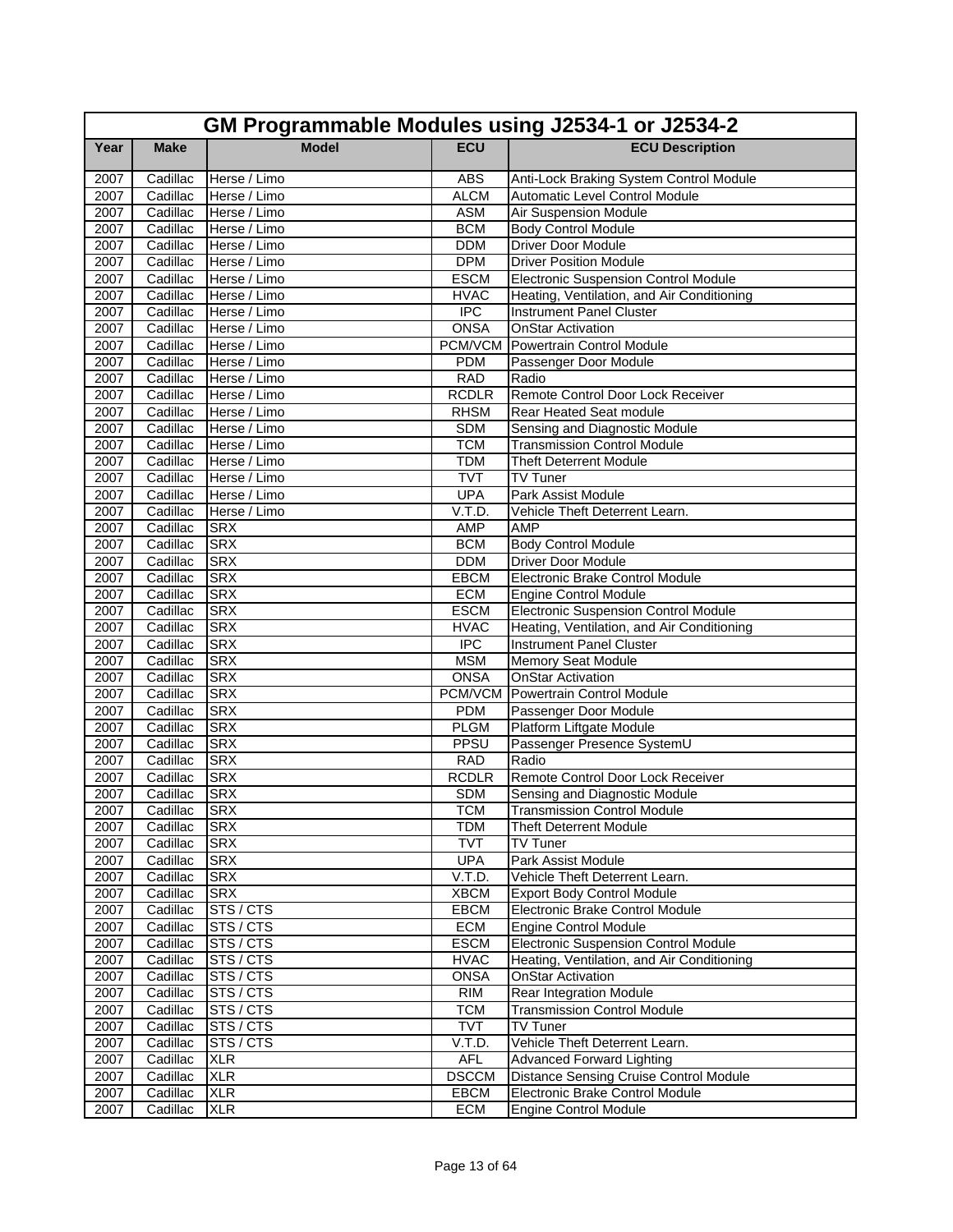|              | GM Programmable Modules using J2534-1 or J2534-2 |                          |                      |                                                                       |  |
|--------------|--------------------------------------------------|--------------------------|----------------------|-----------------------------------------------------------------------|--|
| Year         | <b>Make</b>                                      | <b>Model</b>             | <b>ECU</b>           | <b>ECU Description</b>                                                |  |
| 2007         | Cadillac                                         | <b>XLR</b>               | <b>ESCM</b>          | <b>Electronic Suspension Control Module</b>                           |  |
| 2007         | Cadillac                                         | <b>XLR</b>               | <b>ONSA</b>          | <b>OnStar Activation</b>                                              |  |
| 2007         | Cadillac                                         | <b>XLR</b>               | <b>RCDLR</b>         | Remote Control Door Lock Receiver                                     |  |
| 2007         | Cadillac                                         | <b>XLR</b>               | <b>TCM</b>           | <b>Transmission Control Module</b>                                    |  |
| 2007         | Cadillac                                         | <b>XLR</b>               | V.T.D.               | Vehicle Theft Deterrent Learn.                                        |  |
| 2007         | Chevrolet Aveo                                   |                          | PCM/VCM              | Powertrain Control Module                                             |  |
| 2007         | Chevrolet Cobalt                                 |                          | <b>ABS</b>           | Anti-Lock Braking System Control Module                               |  |
| 2007         | Chevrolet Cobalt                                 |                          | <b>ECM</b>           | <b>Engine Control Module</b>                                          |  |
| 2007         | Chevrolet Cobalt                                 |                          | <b>ONSA</b>          | <b>OnStar Activation</b>                                              |  |
| 2007         | Chevrolet Cobalt                                 |                          | <b>PCM</b>           | <b>Powertrain Control Module</b>                                      |  |
| 2007         | Chevrolet Cobalt                                 |                          | <b>RAD</b>           | Radio                                                                 |  |
| 2007         | Chevrolet Cobalt                                 |                          | <b>RFA</b>           | <b>Remote Function Actuator</b>                                       |  |
| 2007         | Chevrolet Cobalt                                 |                          | <b>RSE</b>           | Remote Start Enable/Disable                                           |  |
| 2007         | Chevrolet Cobalt                                 |                          | <b>TCM</b>           | <b>Transmission Control Module</b>                                    |  |
| 2007         | Chevrolet Cobalt                                 |                          | V.T.D.               | Vehicle Theft Deterrent Learn.                                        |  |
| 2007         |                                                  | Chevrolet Colorado / SSR | <b>ATC</b>           | <b>Active Transfer Case Module</b>                                    |  |
| 2007         |                                                  | Chevrolet Colorado / SSR | <b>BCM</b>           | <b>Body Control Module</b>                                            |  |
| 2007         |                                                  | Chevrolet Colorado / SSR | <b>DDM</b>           | <b>Driver Door Module</b>                                             |  |
| 2007         |                                                  | Chevrolet Colorado / SSR | <b>GBCM</b>          | <b>Generator Battery Control Module</b>                               |  |
| 2007         |                                                  | Chevrolet Colorado / SSR | <b>IPC</b>           | <b>Instrument Panel Cluster</b>                                       |  |
| 2007         |                                                  | Chevrolet Colorado / SSR | <b>LGM</b>           | Lift Gate Module                                                      |  |
| 2007         |                                                  | Chevrolet Colorado / SSR | <b>ONSA</b>          | <b>OnStar Activation</b>                                              |  |
| 2007         |                                                  | Chevrolet Colorado / SSR |                      | <b>PCM/VCM Powertrain Control Module</b>                              |  |
| 2007         |                                                  | Chevrolet Colorado / SSR | <b>PDM</b>           | Passenger Door Module                                                 |  |
| 2007         |                                                  | Chevrolet Colorado / SSR | <b>RAD</b>           | Radio                                                                 |  |
| 2007         |                                                  | Chevrolet Colorado / SSR | <b>TCM</b>           | <b>Transmission Control Module</b>                                    |  |
| 2007         |                                                  | Chevrolet Colorado / SSR | V.T.D.               | Vehicle Theft Deterrent Learn.                                        |  |
| 2007         |                                                  | Chevrolet Colorado / SSR | <b>VSES</b>          | Vehicle Stability Enhancement System Control Module                   |  |
| 2007         | Chevrolet Corvette                               |                          | <b>ABS</b>           | Anti-Lock Braking System Control Module                               |  |
| 2007         | Chevrolet Corvette                               |                          | <b>ECM</b>           | <b>Engine Control Module</b>                                          |  |
| 2007         | Chevrolet Corvette                               |                          | <b>HVAC</b>          | Heating, Ventilation, and Air Conditioning                            |  |
| 2007         | Chevrolet Corvette                               |                          | <b>ONSA</b>          | <b>OnStar Activation</b>                                              |  |
| 2007<br>2007 | Chevrolet Corvette                               |                          | <b>TCM</b><br>V.T.D. | <b>Transmission Control Module</b><br>Vehicle Theft Deterrent Learn.  |  |
| 2007         | Chevrolet Corvette<br>Chevrolet Equinox          |                          | <b>ABS</b>           |                                                                       |  |
| 2007         | Chevrolet Equinox                                |                          | <b>BCM</b>           | Anti-Lock Braking System Control Module<br><b>Body Control Module</b> |  |
| 2007         | Chevrolet Equinox                                |                          | <b>CCM</b>           | <b>Coupling Control Module</b>                                        |  |
| 2007         | Chevrolet Equinox                                |                          | <b>ECM</b>           | Engine Control Module                                                 |  |
|              | 2007 Chevrolet Equinox                           |                          | <b>HVAC</b>          | Heating, Ventilation, and Air Conditioning                            |  |
| 2007         | Chevrolet Equinox                                |                          | <b>HVSM</b>          | Heated, Vented Seat Module                                            |  |
| 2007         | Chevrolet Equinox                                |                          | $\overline{IPC}$     | Instrument Panel Cluster                                              |  |
| 2007         | Chevrolet Equinox                                |                          | <b>ONSA</b>          | <b>OnStar Activation</b>                                              |  |
| 2007         | Chevrolet Equinox                                |                          |                      | PCM/VCM Powertrain Control Module                                     |  |
| 2007         | Chevrolet Equinox                                |                          | <b>PPS</b>           | Passenger Presence System                                             |  |
| 2007         | Chevrolet Equinox                                |                          | PPSU                 | Passenger Presence SystemU                                            |  |
| 2007         | Chevrolet Equinox                                |                          | <b>PSCM</b>          | Power Steering Control Module                                         |  |
| 2007         | Chevrolet Equinox                                |                          | <b>RAD</b>           | Radio                                                                 |  |
| 2007         | Chevrolet Equinox                                |                          | <b>RCDLR</b>         | Remote Control Door Lock Receiver                                     |  |
| 2007         | Chevrolet Equinox                                |                          | <b>SDM</b>           | Sensing and Diagnostic Module                                         |  |
| 2007         | Chevrolet Equinox                                |                          | <b>TCM</b>           | <b>Transmission Control Module</b>                                    |  |
| 2007         | Chevrolet Equinox                                |                          | <b>TDM</b>           | <b>Theft Deterrent Module</b>                                         |  |
| 2007         | Chevrolet Equinox                                |                          | V.T.D.               | Vehicle Theft Deterrent Learn.                                        |  |
| 2007         | Chevrolet Express                                |                          | <b>BCM</b>           | <b>Body Control Module</b>                                            |  |
| 2007         | Chevrolet Express                                |                          | <b>FOH</b>           | <b>Fuel Operated Heater</b>                                           |  |
| 2007         | Chevrolet Express                                |                          | <b>PCM/VCM</b>       | Powertrain Control Module                                             |  |
| 2007         | Chevrolet Express                                |                          | <b>RAD</b>           | Radio                                                                 |  |
| 2007         | Chevrolet Express                                |                          | <b>TCM</b>           | <b>Transmission Control Module</b>                                    |  |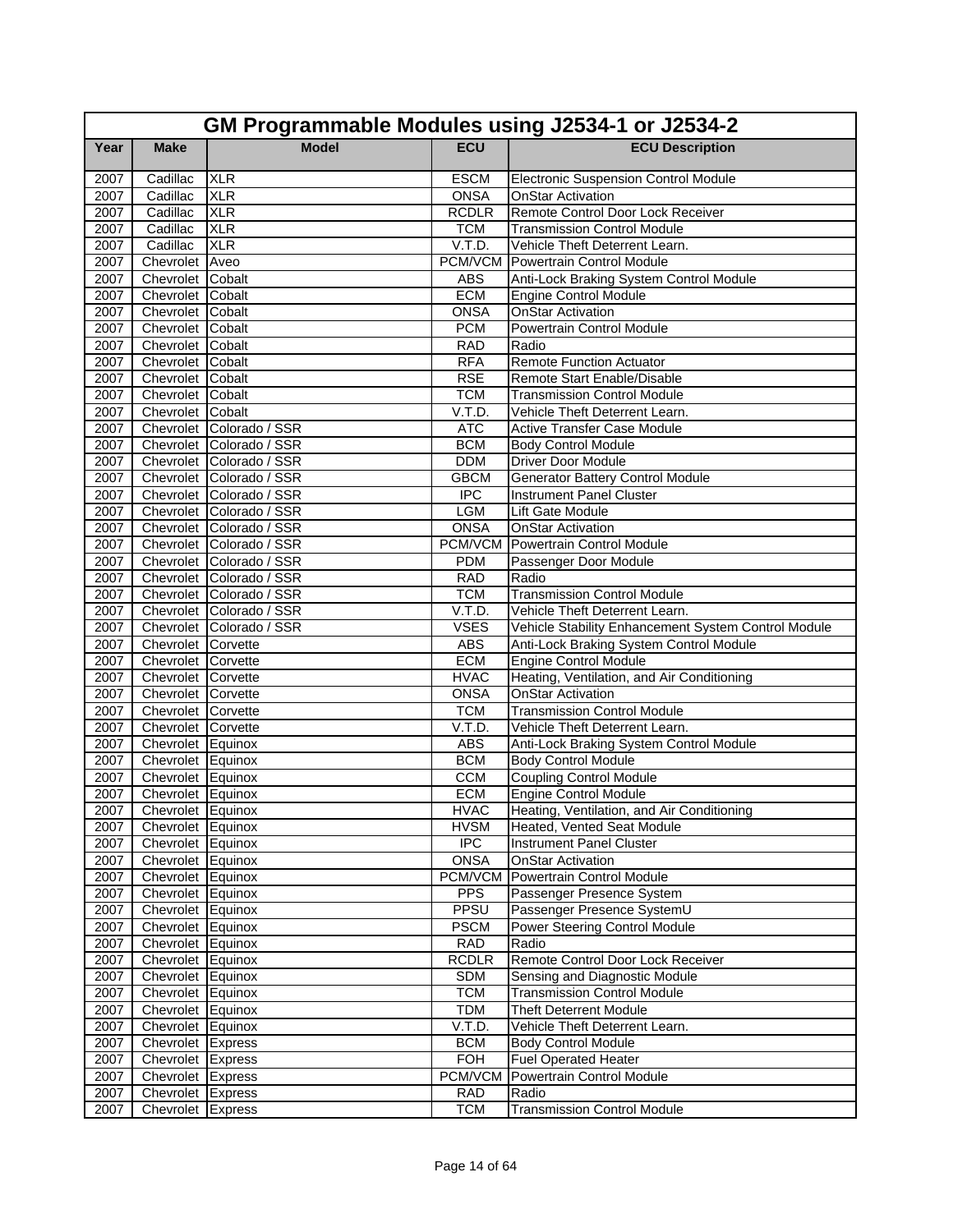|              | GM Programmable Modules using J2534-1 or J2534-2 |                                  |                      |                                                              |  |  |
|--------------|--------------------------------------------------|----------------------------------|----------------------|--------------------------------------------------------------|--|--|
| Year         | <b>Make</b>                                      | <b>Model</b>                     | <b>ECU</b>           | <b>ECU Description</b>                                       |  |  |
| 2007         | Chevrolet Express                                |                                  | V.T.D.               | Vehicle Theft Deterrent Learn.                               |  |  |
| 2007         | Chevrolet HHR                                    |                                  | <b>ABS</b>           | Anti-Lock Braking System Control Module                      |  |  |
| 2007         | Chevrolet HHR                                    |                                  | <b>BCM</b>           | <b>Body Control Module</b>                                   |  |  |
| 2007         | Chevrolet HHR                                    |                                  | <b>ECM</b>           | <b>Engine Control Module</b>                                 |  |  |
| 2007         | Chevrolet HHR                                    |                                  | <b>ONSA</b>          | <b>OnStar Activation</b>                                     |  |  |
| 2007         | Chevrolet HHR                                    |                                  | <b>RAD</b>           | Radio                                                        |  |  |
| 2007         | Chevrolet HHR                                    |                                  | <b>RFA</b>           | <b>Remote Function Actuator</b>                              |  |  |
| 2007         | Chevrolet HHR                                    |                                  | <b>TCM</b>           | <b>Transmission Control Module</b>                           |  |  |
| 2007         | Chevrolet HHR                                    |                                  | V.T.D.               | Vehicle Theft Deterrent Learn.                               |  |  |
| 2007         |                                                  | Chevrolet   Impala / Monte Carlo | <b>ABS</b>           | Anti-Lock Braking System Control Module                      |  |  |
| 2007         |                                                  | Chevrolet Impala / Monte Carlo   | <b>BCM</b>           | <b>Body Control Module</b>                                   |  |  |
| 2007         |                                                  | Chevrolet   Impala / Monte Carlo | <b>ECM</b>           | <b>Engine Control Module</b>                                 |  |  |
| 2007         |                                                  | Chevrolet Impala / Monte Carlo   | <b>HVAC</b>          | Heating, Ventilation, and Air Conditioning                   |  |  |
| 2007         |                                                  | Chevrolet Impala / Monte Carlo   | <b>HVSM</b>          | Heated, Vented Seat Module                                   |  |  |
| 2007         |                                                  | Chevrolet Impala / Monte Carlo   | <b>IPC</b>           | <b>Instrument Panel Cluster</b>                              |  |  |
| 2007         |                                                  | Chevrolet   Impala / Monte Carlo | <b>ONSA</b>          | <b>OnStar Activation</b>                                     |  |  |
| 2007         |                                                  | Chevrolet Impala / Monte Carlo   | <b>RAD</b>           | Radio                                                        |  |  |
| 2007         |                                                  | Chevrolet Impala / Monte Carlo   | <b>RCDLR</b>         | Remote Control Door Lock Receiver                            |  |  |
| 2007         |                                                  | Chevrolet   Impala / Monte Carlo | <b>SDM</b>           | Sensing and Diagnostic Module                                |  |  |
| 2007         |                                                  | Chevrolet Impala / Monte Carlo   | <b>TCM</b>           | <b>Transmission Control Module</b>                           |  |  |
| 2007         |                                                  | Chevrolet   Impala / Monte Carlo | <b>TDM</b>           | <b>Theft Deterrent Module</b>                                |  |  |
| 2007         |                                                  | Chevrolet Impala / Monte Carlo   | V.T.D.               | Vehicle Theft Deterrent Learn.                               |  |  |
| 2007         |                                                  | Chevrolet Incomplete             |                      | <b>PCM/VCM</b> Powertrain Control Module                     |  |  |
| 2007         | Chevrolet Malibu                                 |                                  | <b>EBCM</b>          | Electronic Brake Control Module                              |  |  |
| 2007         | Chevrolet Malibu                                 |                                  | <b>ECM</b>           | <b>Engine Control Module</b>                                 |  |  |
| 2007         | Chevrolet Malibu                                 |                                  | <b>ONSA</b>          | <b>OnStar Activation</b>                                     |  |  |
| 2007         | Chevrolet Malibu                                 |                                  | <b>RFA</b>           | <b>Remote Function Actuator</b>                              |  |  |
| 2007         | Chevrolet Malibu                                 |                                  | <b>RSE</b>           | Remote Start Enable/Disable                                  |  |  |
| 2007         | Chevrolet Malibu                                 |                                  | <b>TCM</b><br>V.T.D. | <b>Transmission Control Module</b>                           |  |  |
| 2007<br>2007 | Chevrolet Malibu<br>Chevrolet Matiz              |                                  | <b>BCM</b>           | Vehicle Theft Deterrent Learn.<br><b>Body Control Module</b> |  |  |
| 2007         | Chevrolet Matiz                                  |                                  | <b>EBCM</b>          | Electronic Brake Control Module                              |  |  |
| 2007         | Chevrolet Matiz                                  |                                  | <b>ECM</b>           | <b>Engine Control Module</b>                                 |  |  |
| 2007         | Chevrolet Matiz                                  |                                  | <b>IPC</b>           | <b>Instrument Panel Cluster</b>                              |  |  |
| 2007         | Chevrolet Matiz                                  |                                  | <b>RAD</b>           | Radio                                                        |  |  |
| 2007         | Chevrolet Matiz                                  |                                  | <b>RCDLR</b>         | Remote Control Door Lock Receiver                            |  |  |
| 2007         | Chevrolet Matiz                                  |                                  | <b>RSE</b>           | Remote Start Enable/Disable                                  |  |  |
| 2007         | Chevrolet Matiz                                  |                                  | <b>TCM</b>           | <b>Transmission Control Module</b>                           |  |  |
| 2007         | Chevrolet Matiz                                  |                                  | <b>TDM</b>           | <b>Theft Deterrent Module</b>                                |  |  |
| 2007         | Chevrolet Matiz                                  |                                  | <b>UPA</b>           | Park Assist Module                                           |  |  |
| 2007         | Chevrolet Matiz                                  |                                  | V.T.D.               | Vehicle Theft Deterrent Learn.                               |  |  |
| 2007         | Chevrolet Med Duty                               |                                  | <b>ACC</b>           | <b>Adaptive Cruise Control</b>                               |  |  |
| 2007         | Chevrolet Med Duty                               |                                  | <b>ATC</b>           | Active Transfer Case Module                                  |  |  |
| 2007         | Chevrolet Med Duty                               |                                  | ECM                  | <b>Engine Control Module</b>                                 |  |  |
| 2007         | Chevrolet Med Duty                               |                                  | <b>GPCM</b>          | Glow Plug Control Module                                     |  |  |
| 2007         | Chevrolet Med Duty                               |                                  | <b>INJ</b>           | Fuel Injector Flow Rate Programming                          |  |  |
| 2007         | Chevrolet Med Duty                               |                                  | <b>IPC</b>           | Instrument Panel Cluster                                     |  |  |
| 2007         | Chevrolet Med Duty                               |                                  | PCM/VCM              | Powertrain Control Module                                    |  |  |
| 2007         | Chevrolet Med Duty                               |                                  | PCM/VCM              | Powertrain Control Module                                    |  |  |
| 2007         | Chevrolet Med Duty                               |                                  | <b>RAD</b>           | Radio                                                        |  |  |
| 2007         | Chevrolet Med Duty                               |                                  | <b>SDG</b>           | Serial Data Gateway Module                                   |  |  |
| 2007         | Chevrolet Med Duty                               |                                  | <b>SPEED</b>         | Speed Calibration                                            |  |  |
| 2007         | Chevrolet Med Duty                               |                                  | <b>TCM</b>           | <b>Transmission Control Module</b>                           |  |  |
| 2007         | Chevrolet Silverado                              |                                  | AMP                  | AMP                                                          |  |  |
| 2007         | Chevrolet Silverado                              |                                  | <b>ATC</b>           | Active Transfer Case Module                                  |  |  |
| 2007         | Chevrolet Silverado                              |                                  | <b>BCM</b>           | <b>Body Control Module</b>                                   |  |  |
| 2007         | Chevrolet Silverado                              |                                  | <b>DDM</b>           | Driver Door Module                                           |  |  |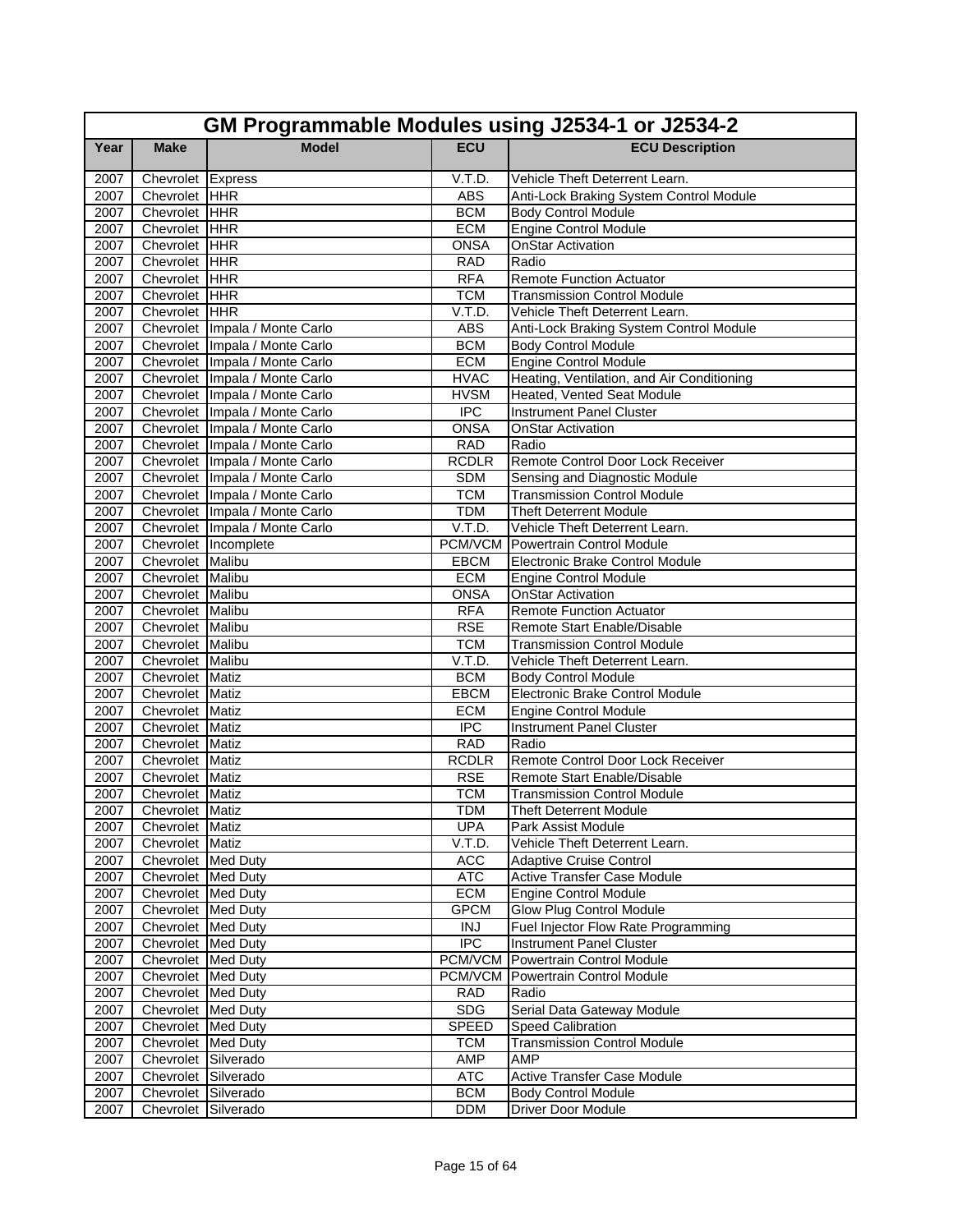|      | GM Programmable Modules using J2534-1 or J2534-2 |                                        |                  |                                                     |  |  |
|------|--------------------------------------------------|----------------------------------------|------------------|-----------------------------------------------------|--|--|
| Year | <b>Make</b>                                      | <b>Model</b>                           | <b>ECU</b>       | <b>ECU Description</b>                              |  |  |
| 2007 | Chevrolet Silverado                              |                                        | <b>DDS</b>       | <b>Driver Door Switch</b>                           |  |  |
| 2007 | Chevrolet Silverado                              |                                        | <b>DPM</b>       | <b>Driver Position Module</b>                       |  |  |
| 2007 | Chevrolet Silverado                              |                                        | EBCM             | Electronic Brake Control Module                     |  |  |
| 2007 | Chevrolet Silverado                              |                                        | <b>ECM</b>       | <b>Engine Control Module</b>                        |  |  |
| 2007 | Chevrolet Silverado                              |                                        | <b>ESCM</b>      | <b>Electronic Suspension Control Module</b>         |  |  |
| 2007 | Chevrolet Silverado                              |                                        | <b>FPCM</b>      | Fuel Pump Control Module                            |  |  |
| 2007 | Chevrolet Silverado                              |                                        | <b>GBCM</b>      | <b>Generator Battery Control Module</b>             |  |  |
| 2007 | Chevrolet Silverado                              |                                        | <b>HCM</b>       | <b>Hybrid Control Module</b>                        |  |  |
| 2007 | Chevrolet Silverado                              |                                        | <b>HVAC</b>      | Heating, Ventilation, and Air Conditioning          |  |  |
| 2007 | Chevrolet Silverado                              |                                        | <b>IPC</b>       | <b>Instrument Panel Cluster</b>                     |  |  |
| 2007 | Chevrolet Silverado                              |                                        | <b>ONSA</b>      | <b>OnStar Activation</b>                            |  |  |
| 2007 | Chevrolet Silverado                              |                                        | <b>PDM</b>       | Passenger Door Module                               |  |  |
| 2007 | Chevrolet Silverado                              |                                        | <b>RAD</b>       | Radio                                               |  |  |
| 2007 | Chevrolet Silverado                              |                                        | <b>RCDLR</b>     | Remote Control Door Lock Receiver                   |  |  |
| 2007 | Chevrolet Silverado                              |                                        | <b>RHSM</b>      | Rear Heated Seat module                             |  |  |
| 2007 | Chevrolet Silverado                              |                                        | <b>SDM</b>       | Sensing and Diagnostic Module                       |  |  |
| 2007 | Chevrolet Silverado                              |                                        | <b>SGCM</b>      | <b>Starter Generator Control Module</b>             |  |  |
| 2007 | Chevrolet Silverado                              |                                        | <b>TCCM</b>      | <b>Transfer Case Control Module</b>                 |  |  |
| 2007 | Chevrolet Silverado                              |                                        | <b>TCM</b>       | <b>Transmission Control Module</b>                  |  |  |
| 2007 | Chevrolet Silverado                              |                                        | <b>TDM</b>       | <b>Theft Deterrent Module</b>                       |  |  |
| 2007 | Chevrolet Silverado                              |                                        | <b>UPA</b>       | Park Assist Module                                  |  |  |
| 2007 | Chevrolet Silverado                              |                                        | V.T.D.           | Vehicle Theft Deterrent Learn.                      |  |  |
| 2007 | Chevrolet Silverado                              |                                        | <b>VSES</b>      | Vehicle Stability Enhancement System Control Module |  |  |
| 2007 | Chevrolet Silverado                              |                                        | <b>XBCM</b>      | <b>Export Body Control Module</b>                   |  |  |
| 2007 |                                                  | Chevrolet Tahoe / Suburban / Avalanche | <b>ASC</b>       | <b>Assist Step Control Module</b>                   |  |  |
| 2007 |                                                  | Chevrolet Tahoe / Suburban / Avalanche | <b>BCM</b>       | <b>Body Control Module</b>                          |  |  |
| 2007 |                                                  | Chevrolet Tahoe / Suburban / Avalanche | <b>DDS</b>       | <b>Driver Door Switch</b>                           |  |  |
| 2007 |                                                  | Chevrolet Tahoe / Suburban / Avalanche | <b>DPM</b>       | <b>Driver Position Module</b>                       |  |  |
| 2007 |                                                  | Chevrolet Tahoe / Suburban / Avalanche | <b>EBCM</b>      | Electronic Brake Control Module                     |  |  |
| 2007 |                                                  | Chevrolet Tahoe / Suburban / Avalanche | <b>ECM</b>       | <b>Engine Control Module</b>                        |  |  |
| 2007 |                                                  | Chevrolet Tahoe / Suburban / Avalanche | <b>ESCM</b>      | <b>Electronic Suspension Control Module</b>         |  |  |
| 2007 |                                                  | Chevrolet Tahoe / Suburban / Avalanche | <b>HVAC</b>      | Heating, Ventilation, and Air Conditioning          |  |  |
| 2007 |                                                  | Chevrolet Tahoe / Suburban / Avalanche | $\overline{IPC}$ | <b>Instrument Panel Cluster</b>                     |  |  |
| 2007 |                                                  | Chevrolet Tahoe / Suburban / Avalanche | <b>ONSA</b>      | <b>OnStar Activation</b>                            |  |  |
| 2007 |                                                  | Chevrolet Tahoe / Suburban / Avalanche | <b>PDM</b>       | Passenger Door Module                               |  |  |
| 2007 |                                                  | Chevrolet Tahoe / Suburban / Avalanche | <b>PLGM</b>      | Platform Liftgate Module                            |  |  |
| 2007 |                                                  | Chevrolet Tahoe / Suburban / Avalanche | <b>RAD</b>       | Radio                                               |  |  |
| 2007 |                                                  | Chevrolet Tahoe / Suburban / Avalanche | <b>RCDLR</b>     | Remote Control Door Lock Receiver                   |  |  |
| 2007 |                                                  | Chevrolet Tahoe / Suburban / Avalanche | <b>RHSM</b>      | Rear Heated Seat module                             |  |  |
| 2007 |                                                  | Chevrolet Tahoe / Suburban / Avalanche | <b>ROS</b>       | Rollover Sensor Module                              |  |  |
| 2007 |                                                  | Chevrolet Tahoe / Suburban / Avalanche | SDM              | Sensing and Diagnostic Module                       |  |  |
| 2007 |                                                  | Chevrolet Tahoe / Suburban / Avalanche | <b>TCCM</b>      | <b>Transfer Case Control Module</b>                 |  |  |
| 2007 |                                                  | Chevrolet Tahoe / Suburban / Avalanche | <b>TCM</b>       | <b>Transmission Control Module</b>                  |  |  |
| 2007 |                                                  | Chevrolet Tahoe / Suburban / Avalanche | <b>TDM</b>       | <b>Theft Deterrent Module</b>                       |  |  |
| 2007 |                                                  | Chevrolet Tahoe / Suburban / Avalanche | <b>UPA</b>       | Park Assist Module                                  |  |  |
| 2007 |                                                  | Chevrolet Tahoe / Suburban / Avalanche | V.T.D.           | Vehicle Theft Deterrent Learn.                      |  |  |
| 2007 |                                                  | Chevrolet Trailblazer                  | <b>ATC</b>       | <b>Active Transfer Case Module</b>                  |  |  |
| 2007 |                                                  | Chevrolet Trailblazer                  | <b>BCM</b>       | <b>Body Control Module</b>                          |  |  |
| 2007 |                                                  | Chevrolet Trailblazer                  | <b>DDM</b>       | Driver Door Module                                  |  |  |
| 2007 |                                                  | Chevrolet Trailblazer                  | <b>GBCM</b>      | Generator Battery Control Module                    |  |  |
| 2007 |                                                  | Chevrolet Trailblazer                  | $\overline{IPC}$ | <b>Instrument Panel Cluster</b>                     |  |  |
| 2007 |                                                  | Chevrolet Trailblazer                  | LGM              | Lift Gate Module                                    |  |  |
| 2007 |                                                  | Chevrolet Trailblazer                  | <b>ONSA</b>      | OnStar Activation                                   |  |  |
| 2007 |                                                  | Chevrolet Trailblazer                  | PCM/VCM          | <b>Powertrain Control Module</b>                    |  |  |
| 2007 |                                                  | Chevrolet Trailblazer                  | PDM              | Passenger Door Module                               |  |  |
| 2007 |                                                  | Chevrolet Trailblazer                  | <b>RAD</b>       | Radio                                               |  |  |
| 2007 |                                                  | Chevrolet Trailblazer                  | <b>TCM</b>       | <b>Transmission Control Module</b>                  |  |  |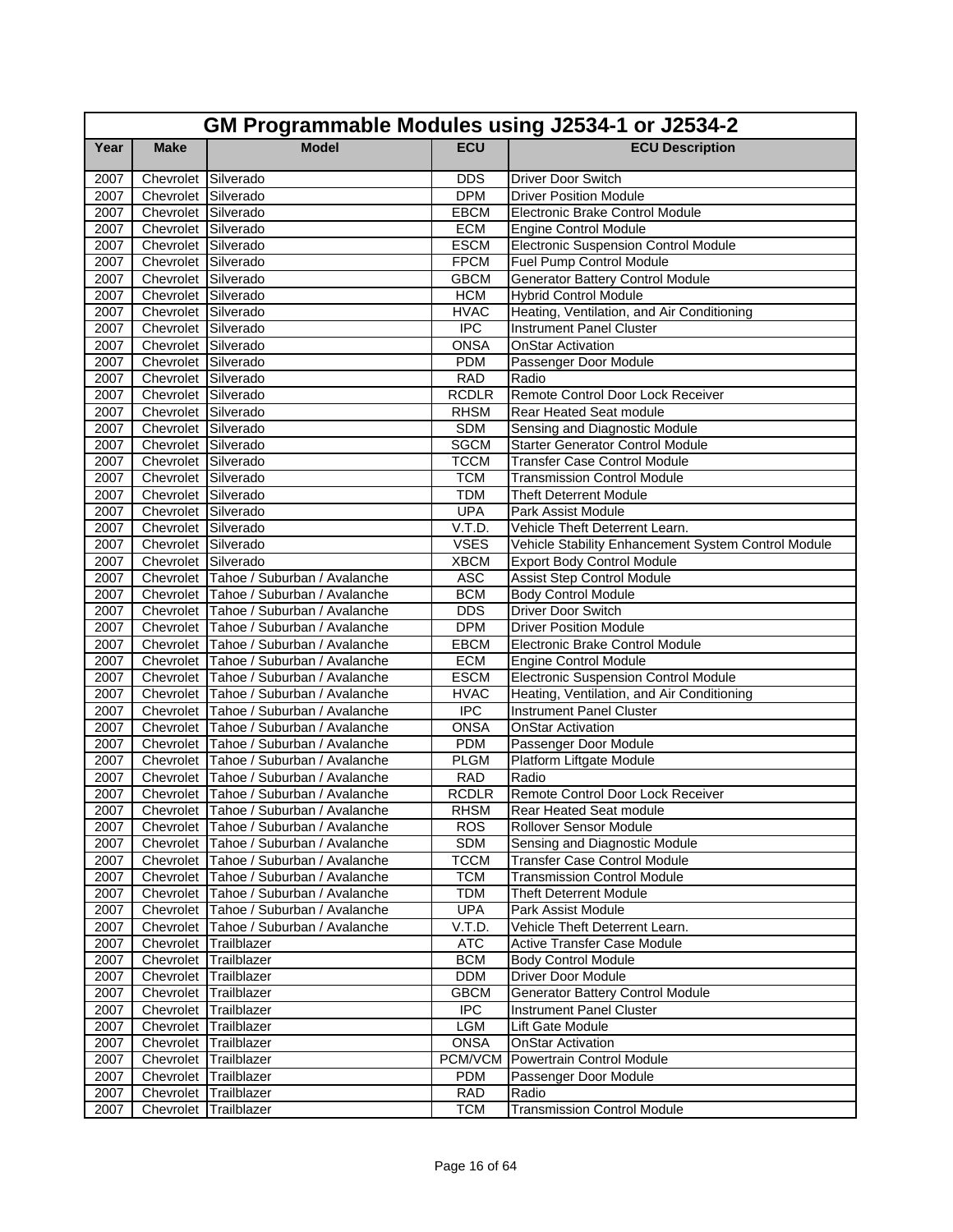|              | GM Programmable Modules using J2534-1 or J2534-2 |                  |                    |                                                     |  |  |
|--------------|--------------------------------------------------|------------------|--------------------|-----------------------------------------------------|--|--|
| Year         | <b>Make</b>                                      | <b>Model</b>     | <b>ECU</b>         | <b>ECU Description</b>                              |  |  |
| 2007         | Chevrolet                                        | Trailblazer      | V.T.D.             | Vehicle Theft Deterrent Learn.                      |  |  |
| 2007         | Chevrolet Trailblazer                            |                  | <b>VSES</b>        | Vehicle Stability Enhancement System Control Module |  |  |
| 2007         | Chevrolet Uplander                               |                  | <b>ABS</b>         | Anti-Lock Braking System Control Module             |  |  |
| 2007         | Chevrolet Uplander                               |                  | <b>BCM</b>         | <b>Body Control Module</b>                          |  |  |
| 2007         | Chevrolet Uplander                               |                  | <b>CCP</b>         | <b>Climate Control Panel</b>                        |  |  |
| 2007         | Chevrolet Uplander                               |                  | <b>IPC</b>         | <b>Instrument Panel Cluster</b>                     |  |  |
| 2007         | Chevrolet Uplander                               |                  | <b>ONSA</b>        | <b>OnStar Activation</b>                            |  |  |
| 2007         | Chevrolet Uplander                               |                  |                    | <b>PCM/VCM</b> Powertrain Control Module            |  |  |
| 2007         | Chevrolet Uplander                               |                  | <b>PSDM</b>        | Power Sliding Door Module                           |  |  |
| 2007         | Chevrolet Uplander                               |                  | <b>RSE</b>         | Remote Start Enable/Disable                         |  |  |
| 2007         | Chevrolet Uplander                               |                  | <b>TCM</b>         | <b>Transmission Control Module</b>                  |  |  |
| 2007         | Chevrolet Uplander                               |                  | V.T.D.             | Vehicle Theft Deterrent Learn.                      |  |  |
| 2007         | <b>GMC</b>                                       | Acadia           | <b>BCM</b>         | <b>Body Control Module</b>                          |  |  |
| 2007         | <b>GMC</b>                                       | Acadia           | <b>DDM</b>         | <b>Driver Door Module</b>                           |  |  |
| 2007         | <b>GMC</b>                                       | Acadia           | <b>EBCM</b>        | Electronic Brake Control Module                     |  |  |
| 2007         | <b>GMC</b>                                       | Acadia           | <b>ECM</b>         | <b>Engine Control Module</b>                        |  |  |
| 2007         | <b>GMC</b>                                       | Acadia           | <b>HUD</b>         | Heads Up Display                                    |  |  |
| 2007         | <b>GMC</b>                                       | Acadia           | <b>HVAC</b>        | Heating, Ventilation, and Air Conditioning          |  |  |
| 2007         | <b>GMC</b>                                       | Acadia           | $\overline{IPC}$   | <b>Instrument Panel Cluster</b>                     |  |  |
| 2007         | <b>GMC</b>                                       | Acadia           | <b>MHSM</b>        | Memory Heasted Seat Module                          |  |  |
| 2007         | <b>GMC</b>                                       | Acadia           | <b>ONSA</b>        | <b>OnStar Activation</b>                            |  |  |
| 2007         | <b>GMC</b>                                       | Acadia           | PCM/VCM            | Powertrain Control Module                           |  |  |
| 2007         | <b>GMC</b>                                       | Acadia           | <b>PDM</b>         | Passenger Door Module                               |  |  |
| 2007         | <b>GMC</b>                                       | Acadia           | <b>PLGM</b>        | Platform Liftgate Module                            |  |  |
| 2007<br>2007 | <b>GMC</b><br><b>GMC</b>                         | Acadia<br>Acadia | PPSU<br><b>RAD</b> | Passenger Presence SystemU<br>Radio                 |  |  |
| 2007         | <b>GMC</b>                                       | Acadia           | <b>RCDLR</b>       | Remote Control Door Lock Receiver                   |  |  |
| 2007         | <b>GMC</b>                                       | Acadia           | <b>SDM</b>         | Sensing and Diagnostic Module                       |  |  |
| 2007         | <b>GMC</b>                                       | Acadia           | <b>TCM</b>         | <b>Transmission Control Module</b>                  |  |  |
| 2007         | <b>GMC</b>                                       | Acadia           | <b>TDM</b>         | <b>Theft Deterrent Module</b>                       |  |  |
| 2007         | <b>GMC</b>                                       | Acadia           | <b>UPA</b>         | Park Assist Module                                  |  |  |
| 2007         | <b>GMC</b>                                       | Acadia           | V.T.D.             | Vehicle Theft Deterrent Learn.                      |  |  |
| 2007         | <b>GMC</b>                                       | Canyon           | <b>BCM</b>         | <b>Body Control Module</b>                          |  |  |
| 2007         | <b>GMC</b>                                       | Canyon           | <b>GBCM</b>        | <b>Generator Battery Control Module</b>             |  |  |
| 2007         | <b>GMC</b>                                       | Canyon           | <b>ONSA</b>        | <b>OnStar Activation</b>                            |  |  |
| 2007         | <b>GMC</b>                                       | Canyon           | PCM/VCM            | Powertrain Control Module                           |  |  |
| 2007         | <b>GMC</b>                                       | Canyon           | <b>RAD</b>         | Radio                                               |  |  |
| 2007         | <b>GMC</b>                                       | Canyon           | <b>TCM</b>         | <b>Transmission Control Module</b>                  |  |  |
| 2007         | GMC                                              | Canyon           | V.T.D.             | Vehicle Theft Deterrent Learn.                      |  |  |
| 2007         | <b>GMC</b>                                       | Canyon           | <b>VSES</b>        | Vehicle Stability Enhancement System Control Module |  |  |
| 2007         | <b>GMC</b>                                       | Envoy            | <b>ATC</b>         | <b>Active Transfer Case Module</b>                  |  |  |
| 2007         | GMC                                              | Envoy            | <b>BCM</b>         | <b>Body Control Module</b>                          |  |  |
| 2007         | <b>GMC</b>                                       | Envoy            | <b>DDM</b>         | Driver Door Module                                  |  |  |
| 2007         | <b>GMC</b>                                       | Envoy            | <b>GBCM</b>        | <b>Generator Battery Control Module</b>             |  |  |
| 2007         | <b>GMC</b>                                       | Envoy            | <b>IPC</b>         | <b>Instrument Panel Cluster</b>                     |  |  |
| 2007         | <b>GMC</b>                                       | Envoy            | LGM                | Lift Gate Module                                    |  |  |
| 2007         | <b>GMC</b>                                       | Envoy            | <b>ONSA</b>        | <b>OnStar Activation</b>                            |  |  |
| 2007         | <b>GMC</b>                                       | Envoy            | PCM/VCM            | Powertrain Control Module                           |  |  |
| 2007         | <b>GMC</b>                                       | Envoy            | <b>PDM</b>         | Passenger Door Module                               |  |  |
| 2007         | <b>GMC</b>                                       | Envoy            | <b>RAD</b>         | Radio                                               |  |  |
| 2007         | GMC                                              | Envoy            | <b>TCM</b>         | <b>Transmission Control Module</b>                  |  |  |
| 2007         | <b>GMC</b>                                       | Envoy            | V.T.D.             | Vehicle Theft Deterrent Learn.                      |  |  |
| 2007         | <b>GMC</b>                                       | Envoy            | <b>VSES</b>        | Vehicle Stability Enhancement System Control Module |  |  |
| 2007         | <b>GMC</b>                                       | Med Duty         | <b>ACC</b>         | <b>Adaptive Cruise Control</b>                      |  |  |
| 2007         | <b>GMC</b>                                       | Med Duty         | <b>ACC</b>         | <b>Adaptive Cruise Control</b>                      |  |  |
| 2007         | <b>GMC</b>                                       | Med Duty         | ATC                | Active Transfer Case Module                         |  |  |
| 2007         | <b>GMC</b>                                       | Med Duty         | <b>ECM</b>         | <b>Engine Control Module</b>                        |  |  |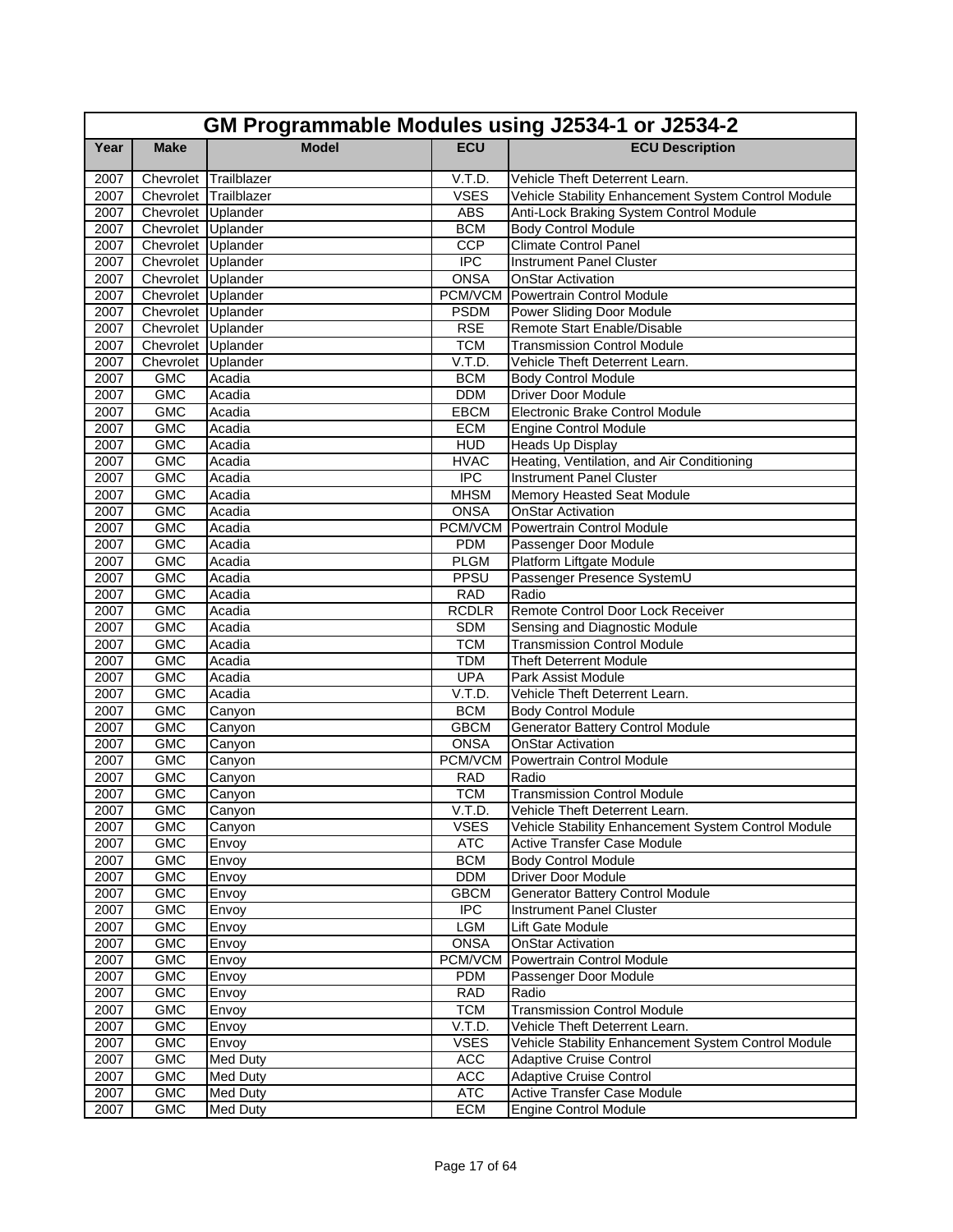|      | GM Programmable Modules using J2534-1 or J2534-2 |                                      |                           |                                                     |  |
|------|--------------------------------------------------|--------------------------------------|---------------------------|-----------------------------------------------------|--|
| Year | <b>Make</b>                                      | <b>Model</b>                         | <b>ECU</b>                | <b>ECU Description</b>                              |  |
| 2007 | <b>GMC</b>                                       | <b>Med Duty</b>                      | <b>GPCM</b>               | Glow Plug Control Module                            |  |
| 2007 | <b>GMC</b>                                       | <b>Med Duty</b>                      | <b>INJ</b>                | Fuel Injector Flow Rate Programming                 |  |
| 2007 | <b>GMC</b>                                       | <b>Med Duty</b>                      | <b>INJ</b>                | Fuel Injector Flow Rate Programming                 |  |
| 2007 | <b>GMC</b>                                       | <b>Med Duty</b>                      | <b>IPC</b>                | <b>Instrument Panel Cluster</b>                     |  |
| 2007 | <b>GMC</b>                                       | <b>Med Duty</b>                      |                           | <b>PCM/VCM</b> Powertrain Control Module            |  |
| 2007 | <b>GMC</b>                                       | <b>Med Duty</b>                      |                           | <b>PCM/VCM</b> Powertrain Control Module            |  |
| 2007 | <b>GMC</b>                                       | <b>Med Duty</b>                      | <b>RAD</b>                | Radio                                               |  |
| 2007 | <b>GMC</b>                                       | Med Duty                             | <b>SDG</b>                | Serial Data Gateway Module                          |  |
| 2007 | <b>GMC</b>                                       | <b>Med Duty</b>                      | <b>SPEED</b>              | <b>Speed Calibration</b>                            |  |
| 2007 | <b>GMC</b>                                       | <b>Med Duty</b>                      | <b>TCM</b>                | <b>Transmission Control Module</b>                  |  |
| 2007 | <b>GMC</b>                                       | Med Duty                             | <b>TCM</b>                | <b>Transmission Control Module</b>                  |  |
| 2007 | <b>GMC</b>                                       | Savana                               | <b>BCM</b>                | <b>Body Control Module</b>                          |  |
| 2007 | <b>GMC</b>                                       | Savana                               | <b>EBCM</b>               | Electronic Brake Control Module                     |  |
| 2007 | <b>GMC</b>                                       | Savana                               | <b>ECM</b>                | <b>Engine Control Module</b>                        |  |
| 2007 | <b>GMC</b>                                       | Savana                               | <b>FOH</b>                | <b>Fuel Operated Heater</b>                         |  |
| 2007 | <b>GMC</b>                                       | Savana                               | PCM/VCM                   | <b>Powertrain Control Module</b>                    |  |
| 2007 | <b>GMC</b>                                       | Savana                               | <b>RAD</b>                | Radio                                               |  |
| 2007 | <b>GMC</b>                                       | Savana                               | <b>TCM</b>                | <b>Transmission Control Module</b>                  |  |
| 2007 | <b>GMC</b>                                       | Savana                               | V.T.D.                    | Vehicle Theft Deterrent Learn.                      |  |
| 2007 | <b>GMC</b>                                       | Sierra                               | <b>AMP</b>                | <b>AMP</b>                                          |  |
| 2007 | <b>GMC</b>                                       | Sierra                               | <b>ATC</b>                | <b>Active Transfer Case Module</b>                  |  |
| 2007 | <b>GMC</b>                                       | Sierra                               | <b>BCM</b>                | <b>Body Control Module</b>                          |  |
| 2007 | <b>GMC</b>                                       | Sierra                               | <b>DDM</b>                | <b>Driver Door Module</b>                           |  |
| 2007 | <b>GMC</b>                                       | Sierra                               | <b>DDS</b>                | Driver Door Switch                                  |  |
| 2007 | <b>GMC</b>                                       | Sierra                               | <b>DPM</b>                | <b>Driver Position Module</b>                       |  |
| 2007 | <b>GMC</b>                                       | Sierra                               | <b>EBCM</b>               | Electronic Brake Control Module                     |  |
| 2007 | <b>GMC</b>                                       | Sierra                               | <b>ECM</b>                | <b>Engine Control Module</b>                        |  |
| 2007 | <b>GMC</b>                                       | Sierra                               | <b>ESCM</b>               | <b>Electronic Suspension Control Module</b>         |  |
| 2007 | <b>GMC</b>                                       | Sierra                               | <b>FPCM</b>               | Fuel Pump Control Module                            |  |
| 2007 | <b>GMC</b>                                       | Sierra                               | <b>GBCM</b>               | <b>Generator Battery Control Module</b>             |  |
| 2007 | <b>GMC</b>                                       | Sierra                               | <b>HCM</b>                | <b>Hybrid Control Module</b>                        |  |
| 2007 | <b>GMC</b>                                       | Sierra                               | <b>HVAC</b>               | Heating, Ventilation, and Air Conditioning          |  |
| 2007 | <b>GMC</b>                                       | Sierra                               | $\overline{IPC}$          | <b>Instrument Panel Cluster</b>                     |  |
| 2007 | <b>GMC</b>                                       | Sierra                               | <b>ONSA</b>               | <b>OnStar Activation</b>                            |  |
| 2007 | <b>GMC</b>                                       | Sierra                               | <b>PDM</b>                | Passenger Door Module                               |  |
| 2007 | <b>GMC</b>                                       | Sierra                               | <b>RAD</b>                | Radio                                               |  |
| 2007 | <b>GMC</b>                                       | Sierra                               | <b>RCDLR</b>              | Remote Control Door Lock Receiver                   |  |
| 2007 | <b>GMC</b>                                       | Sierra                               | <b>RHSM</b>               | Rear Heated Seat module                             |  |
| 2007 | <b>GMC</b>                                       | Sierra                               | <b>SDM</b>                | Sensing and Diagnostic Module                       |  |
| 2007 | <b>GMC</b>                                       | Sierra                               | <b>SGCM</b>               | <b>Starter Generator Control Module</b>             |  |
| 2007 | <b>GMC</b>                                       | Sierra                               | <b>TCCM</b>               | <b>Transfer Case Control Module</b>                 |  |
| 2007 | GMC                                              | Sierra                               | <b>TCM</b>                | <b>Transmission Control Module</b>                  |  |
| 2007 | <b>GMC</b>                                       | Sierra                               | <b>TDM</b>                | <b>Theft Deterrent Module</b>                       |  |
| 2007 | <b>GMC</b>                                       | Sierra                               | <b>UPA</b>                | Park Assist Module                                  |  |
| 2007 | <b>GMC</b>                                       | Sierra                               | V.T.D.                    | Vehicle Theft Deterrent Learn.                      |  |
| 2007 | <b>GMC</b>                                       | Sierra                               | <b>VSES</b>               | Vehicle Stability Enhancement System Control Module |  |
| 2007 | GMC                                              | Sierra                               | <b>XBCM</b>               | <b>Export Body Control Module</b>                   |  |
| 2007 | <b>GMC</b>                                       | Yukon / Yukon XL                     | AMP                       | AMP                                                 |  |
| 2007 | <b>GMC</b>                                       | Yukon / Yukon XL                     | <b>ASC</b>                | <b>Assist Step Control Module</b>                   |  |
| 2007 | <b>GMC</b>                                       | Yukon / Yukon XL                     | <b>BCM</b><br><b>DDS</b>  | <b>Body Control Module</b>                          |  |
| 2007 | GMC                                              | Yukon / Yukon XL                     |                           | Driver Door Switch                                  |  |
| 2007 | <b>GMC</b><br><b>GMC</b>                         | Yukon / Yukon XL<br>Yukon / Yukon XL | <b>DPM</b><br><b>EBCM</b> | <b>Driver Position Module</b>                       |  |
| 2007 |                                                  |                                      |                           | Electronic Brake Control Module                     |  |
| 2007 | <b>GMC</b><br><b>GMC</b>                         | Yukon / Yukon XL                     | <b>ECM</b><br><b>ESCM</b> | <b>Engine Control Module</b>                        |  |
| 2007 |                                                  | Yukon / Yukon XL                     |                           | Electronic Suspension Control Module                |  |
| 2007 | GMC                                              | Yukon / Yukon XL<br>Yukon / Yukon XL | <b>HVAC</b><br><b>IPC</b> | Heating, Ventilation, and Air Conditioning          |  |
| 2007 | <b>GMC</b>                                       |                                      |                           | <b>Instrument Panel Cluster</b>                     |  |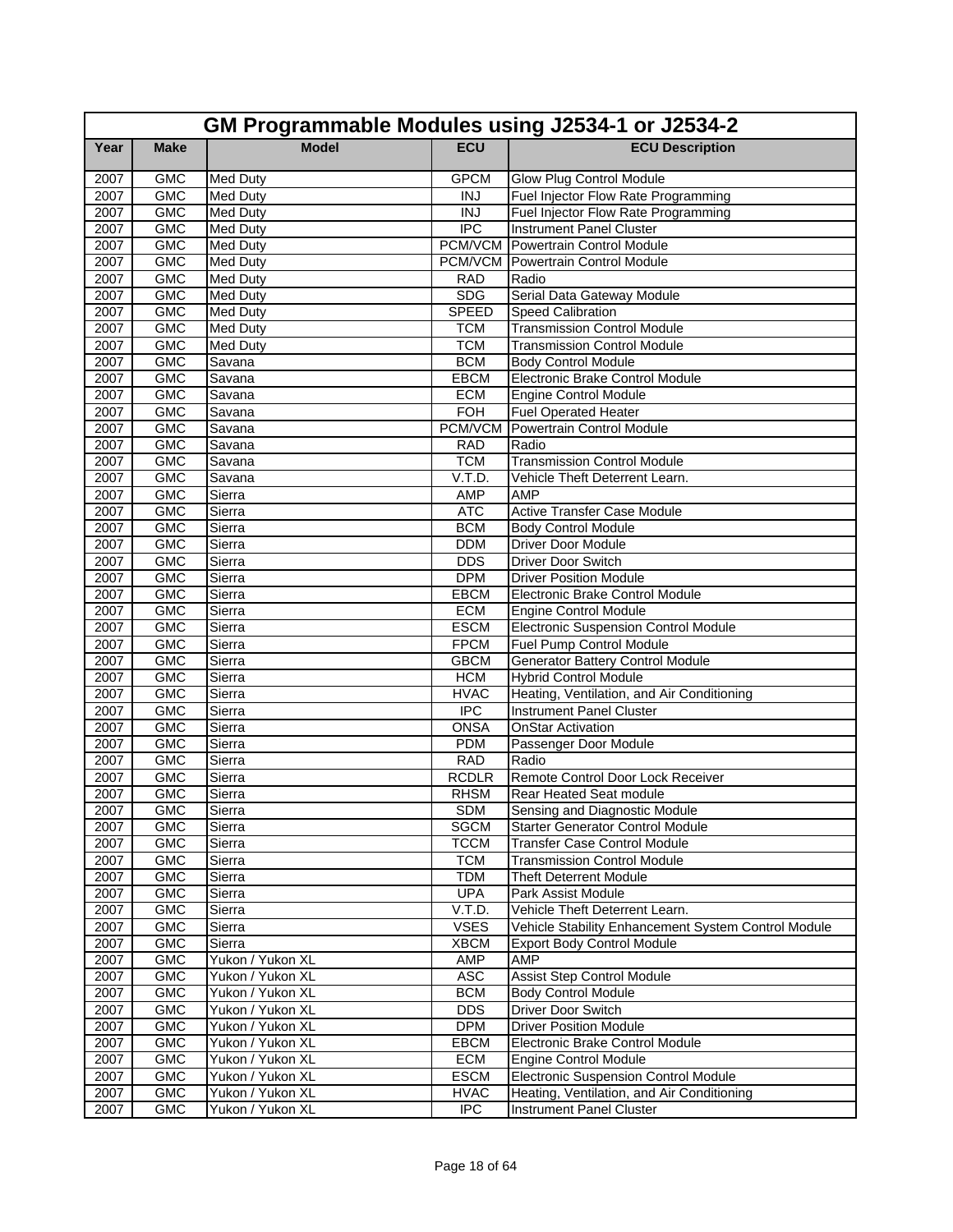|              | GM Programmable Modules using J2534-1 or J2534-2 |                      |                           |                                                     |  |  |
|--------------|--------------------------------------------------|----------------------|---------------------------|-----------------------------------------------------|--|--|
| Year         | <b>Make</b>                                      | <b>Model</b>         | <b>ECU</b>                | <b>ECU Description</b>                              |  |  |
| 2007         | <b>GMC</b>                                       | Yukon / Yukon XL     | <b>ONSA</b>               | OnStar Activation                                   |  |  |
| 2007         | <b>GMC</b>                                       | Yukon / Yukon XL     | <b>PDM</b>                | Passenger Door Module                               |  |  |
| 2007         | <b>GMC</b>                                       | Yukon / Yukon XL     | <b>PLGM</b>               | Platform Liftgate Module                            |  |  |
| 2007         | <b>GMC</b>                                       | Yukon / Yukon XL     | <b>RAD</b>                | Radio                                               |  |  |
| 2007         | <b>GMC</b>                                       | Yukon / Yukon XL     | <b>RCDLR</b>              | Remote Control Door Lock Receiver                   |  |  |
| 2007         | <b>GMC</b>                                       | Yukon / Yukon XL     | <b>RHSM</b>               | Rear Heated Seat module                             |  |  |
| 2007         | <b>GMC</b>                                       | Yukon / Yukon XL     | <b>ROS</b>                | Rollover Sensor Module                              |  |  |
| 2007         | <b>GMC</b>                                       | Yukon / Yukon XL     | <b>SDM</b>                | Sensing and Diagnostic Module                       |  |  |
| 2007         | <b>GMC</b>                                       | Yukon / Yukon XL     | <b>TCCM</b>               | <b>Transfer Case Control Module</b>                 |  |  |
| 2007         | <b>GMC</b>                                       | Yukon / Yukon XL     | <b>TCM</b>                | <b>Transmission Control Module</b>                  |  |  |
| 2007         | <b>GMC</b>                                       | Yukon / Yukon XL     | <b>TDM</b>                | <b>Theft Deterrent Module</b>                       |  |  |
| 2007         | <b>GMC</b>                                       | Yukon / Yukon XL     | <b>UPA</b>                | Park Assist Module                                  |  |  |
| 2007         | <b>GMC</b>                                       | Yukon / Yukon XL     | V.T.D.                    | Vehicle Theft Deterrent Learn.                      |  |  |
| 2007         | Hummer                                           | IH <sub>2</sub>      | <b>ATC</b>                | <b>Active Transfer Case Module</b>                  |  |  |
| 2007         | Hummer                                           | H <sub>2</sub>       | <b>BCM</b>                | <b>Body Control Module</b>                          |  |  |
| 2007         | Hummer                                           | H <sub>2</sub>       | <b>DDM</b>                | Driver Door Module                                  |  |  |
| 2007         | Hummer                                           | H <sub>2</sub>       | <b>ONSA</b>               | OnStar Activation                                   |  |  |
| 2007         | Hummer                                           | H <sub>2</sub>       | PCM/VCM                   | Powertrain Control Module                           |  |  |
| 2007         | Hummer                                           | H <sub>2</sub>       | <b>PDM</b>                | Passenger Door Module                               |  |  |
| 2007         | Hummer                                           | H <sub>2</sub>       | <b>RAD</b>                | Radio                                               |  |  |
| 2007         | Hummer                                           | IH <sub>2</sub>      | V.T.D.                    | Vehicle Theft Deterrent Learn.                      |  |  |
| 2007         | Hummer                                           | lН3                  | <b>ATC</b>                | <b>Active Transfer Case Module</b>                  |  |  |
| 2007         | Hummer                                           | H <sub>3</sub>       | <b>BCM</b>                | <b>Body Control Module</b>                          |  |  |
| 2007         | Hummer                                           | H <sub>3</sub>       | <b>GBCM</b>               | <b>Generator Battery Control Module</b>             |  |  |
| 2007         | Hummer                                           | Iнз                  | <b>ONSA</b>               | <b>OnStar Activation</b>                            |  |  |
| 2007         | Hummer                                           | Iнз                  | PCM/VCM                   | <b>Powertrain Control Module</b>                    |  |  |
| 2007         | Hummer                                           | H <sub>3</sub>       | V.T.D.                    | Vehicle Theft Deterrent Learn.                      |  |  |
| 2007         | <b>ISUZU</b>                                     | Ascender             | <b>ATC</b>                | <b>Active Transfer Case Module</b>                  |  |  |
| 2007         | <b>ISUZU</b>                                     | Ascender             | <b>BCM</b>                | <b>Body Control Module</b>                          |  |  |
| 2007         | <b>ISUZU</b>                                     | Ascender             | <b>DDM</b>                | <b>Driver Door Module</b>                           |  |  |
| 2007         | <b>ISUZU</b>                                     | Ascender             | <b>GBCM</b>               | <b>Generator Battery Control Module</b>             |  |  |
| 2007         | <b>ISUZU</b>                                     | Ascender             | <b>IPC</b>                | <b>Instrument Panel Cluster</b>                     |  |  |
| 2007<br>2007 | <b>ISUZU</b><br><b>ISUZU</b>                     | Ascender<br>Ascender | <b>LGM</b><br><b>ONSA</b> | Lift Gate Module<br><b>OnStar Activation</b>        |  |  |
| 2007         | <b>ISUZU</b>                                     | Ascender             | PCM/VCM                   | Powertrain Control Module                           |  |  |
| 2007         | <b>ISUZU</b>                                     | Ascender             | <b>PDM</b>                | Passenger Door Module                               |  |  |
| 2007         | <b>ISUZU</b>                                     | Ascender             | <b>RAD</b>                | Radio                                               |  |  |
| 2007         | <b>ISUZU</b>                                     | Ascender             | <b>TCM</b>                | Transmission Control Module                         |  |  |
| 2007         | <b>ISUZU</b>                                     | Ascender             | V.T.D.                    | Vehicle Theft Deterrent Learn.                      |  |  |
| 2007         | <b>ISUZU</b>                                     | Ascender             | <b>VSES</b>               | Vehicle Stability Enhancement System Control Module |  |  |
| 2007         | <b>ISUZU</b>                                     | <b>Med Duty</b>      | <b>ACC</b>                | Adaptive Cruise Control                             |  |  |
| 2007         | <b>ISUZU</b>                                     | <b>Med Duty</b>      | <b>INJ</b>                | Fuel Injector Flow Rate Programming                 |  |  |
| 2007         | <b>ISUZU</b>                                     | <b>Med Duty</b>      | <b>PCM/VCM</b>            | Powertrain Control Module                           |  |  |
| 2007         | <b>ISUZU</b>                                     | <b>Med Duty</b>      | <b>TCM</b>                | <b>Transmission Control Module</b>                  |  |  |
| 2007         | Opel                                             | Roadster             | <b>EBCM</b>               | Electronic Brake Control Module                     |  |  |
| 2007         | Opel                                             | Roadster             | PCM/VCM                   | Powertrain Control Module                           |  |  |
| 2007         | Opel                                             | Roadster             | <b>RAD</b>                | Radio                                               |  |  |
| 2007         | Opel                                             | Roadster             | V.T.D.                    | Vehicle Theft Deterrent Learn.                      |  |  |
| 2007         | Pontiac                                          | G <sub>5</sub>       | <b>ABS</b>                | Anti-Lock Braking System Control Module             |  |  |
| 2007         | Pontiac                                          | G <sub>5</sub>       | <b>ECM</b>                | <b>Engine Control Module</b>                        |  |  |
| 2007         | Pontiac                                          | G <sub>5</sub>       | <b>ONSA</b>               | <b>OnStar Activation</b>                            |  |  |
| 2007         | Pontiac                                          | G <sub>5</sub>       | <b>PCM</b>                | Powertrain Control Module                           |  |  |
| 2007         | Pontiac                                          | G <sub>5</sub>       | <b>RAD</b>                | Radio                                               |  |  |
| 2007         | Pontiac                                          | G <sub>5</sub>       | <b>RSE</b>                | Remote Start Enable/Disable                         |  |  |
| 2007         | Pontiac                                          | G5                   | <b>TCM</b>                | Transmission Control Module                         |  |  |
| 2007         | Pontiac                                          | G <sub>5</sub>       | V.T.D.                    | Vehicle Theft Deterrent Learn.                      |  |  |
| 2007         | Pontiac                                          | G6                   | <b>EBCM</b>               | Electronic Brake Control Module                     |  |  |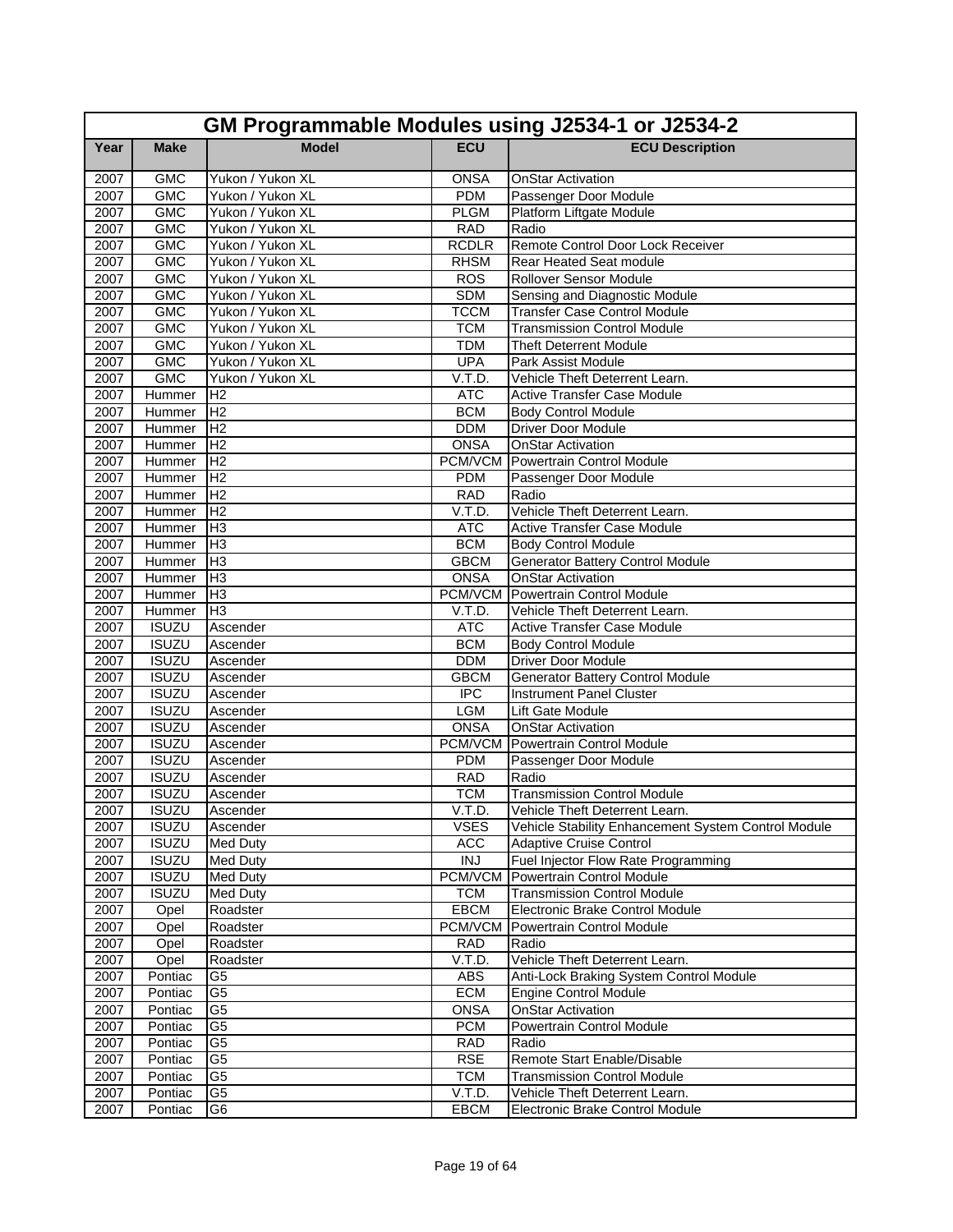|              | GM Programmable Modules using J2534-1 or J2534-2 |                   |                           |                                                           |  |
|--------------|--------------------------------------------------|-------------------|---------------------------|-----------------------------------------------------------|--|
| Year         | <b>Make</b>                                      | <b>Model</b>      | <b>ECU</b>                | <b>ECU Description</b>                                    |  |
| 2007         | Pontiac                                          | G6                | <b>ECM</b>                | <b>Engine Control Module</b>                              |  |
| 2007         | Pontiac                                          | G <sub>6</sub>    | <b>ONSA</b>               | <b>OnStar Activation</b>                                  |  |
| 2007         | Pontiac                                          | G6                | <b>RFA</b>                | <b>Remote Function Actuator</b>                           |  |
| 2007         | Pontiac                                          | G6                | <b>RSE</b>                | Remote Start Enable/Disable                               |  |
| 2007         | Pontiac                                          | G6                | <b>TCM</b>                | <b>Transmission Control Module</b>                        |  |
| 2007         | Pontiac                                          | G6                | V.T.D.                    | Vehicle Theft Deterrent Learn.                            |  |
| 2007         | Pontiac                                          | <b>Grand Prix</b> | <b>ECM</b>                | <b>Engine Control Module</b>                              |  |
| 2007         | Pontiac                                          | Grand Prix        | <b>HVAC</b>               | Heating, Ventilation, and Air Conditioning                |  |
| 2007         | Pontiac                                          | <b>Grand Prix</b> | <b>ONSA</b>               | <b>OnStar Activation</b>                                  |  |
| 2007         | Pontiac                                          | <b>Grand Prix</b> | <b>PCM</b>                | Powertrain Control Module                                 |  |
| 2007         | Pontiac                                          | <b>Grand Prix</b> | <b>RSE</b>                | Remote Start Enable/Disable                               |  |
| 2007         | Pontiac                                          | <b>Grand Prix</b> | <b>TCM</b>                | <b>Transmission Control Module</b>                        |  |
| 2007         | Pontiac                                          | <b>Grand Prix</b> | V.T.D.                    | Vehicle Theft Deterrent Learn.                            |  |
| 2007         | Pontiac                                          | <b>GTO</b>        |                           | <b>PCM/VCM</b> Powertrain Control Module                  |  |
| 2007         | Pontiac                                          | <b>GTO</b>        | <b>TCM</b>                | <b>Transmission Control Module</b>                        |  |
| 2007         | Pontiac                                          | Montana           | <b>ABS</b>                | Anti-Lock Braking System Control Module                   |  |
| 2007         | Pontiac                                          | Montana           | <b>BCM</b>                | <b>Body Control Module</b>                                |  |
| 2007         | Pontiac                                          | Montana           | <b>CCP</b>                | <b>Climate Control Panel</b>                              |  |
| 2007         | Pontiac                                          | Montana           | $\overline{IPC}$          | <b>Instrument Panel Cluster</b>                           |  |
| 2007         | Pontiac                                          | Montana           | <b>ONSA</b>               | <b>OnStar Activation</b>                                  |  |
| 2007         | Pontiac                                          | Montana           | PCM/VCM                   | Powertrain Control Module                                 |  |
| 2007         | Pontiac                                          | Montana           | <b>PSDM</b>               | Power Sliding Door Module                                 |  |
| 2007         | Pontiac                                          | Montana           | <b>RSE</b>                | Remote Start Enable/Disable                               |  |
| 2007         | Pontiac                                          | Montana           | <b>TCM</b>                | <b>Transmission Control Module</b>                        |  |
| 2007         | Pontiac                                          | Montana           | V.T.D.                    | Vehicle Theft Deterrent Learn.                            |  |
| 2007         | Pontiac                                          | Solstice          | <b>BCM</b>                | <b>Body Control Module</b>                                |  |
| 2007         | Pontiac                                          | Solstice          | EBCM                      | Electronic Brake Control Module                           |  |
| 2007         | Pontiac                                          | Solstice          | <b>ECM</b>                | <b>Engine Control Module</b>                              |  |
| 2007         | Pontiac                                          | Solstice          | <b>ONSA</b>               | <b>OnStar Activation</b>                                  |  |
| 2007         | Pontiac                                          | Solstice          | <b>RAD</b>                | Radio                                                     |  |
| 2007         | Pontiac                                          | Solstice          | <b>RFA</b>                | <b>Remote Function Actuator</b>                           |  |
| 2007         | Pontiac                                          | Solstice          | <b>TCM</b>                | <b>Transmission Control Module</b>                        |  |
| 2007         | Pontiac                                          | Solstice          | V.T.D.                    | Vehicle Theft Deterrent Learn.                            |  |
| 2007         | Pontiac                                          | Vibe              | <b>ONSA</b>               | <b>OnStar Activation</b>                                  |  |
| 2007         | Saab                                             | $9-7x$            | <b>TCM</b>                | <b>Transmission Control Module</b>                        |  |
| 2007         | Saturn                                           | Aura              | <b>BECM</b>               | <b>Battery Energy Control Module</b>                      |  |
| 2007         | Saturn                                           | Aura              | EBCM                      | <b>Electronic Brake Control Module</b>                    |  |
| 2007         | Saturn                                           | Aura              | <b>ECM</b>                | <b>Engine Control Module</b>                              |  |
| 2007         | Saturn                                           | Aura              | <b>IPC</b>                | Instrument Panel Cluster                                  |  |
| 2007<br>2007 | Saturn<br>Saturn                                 | Aura<br>Aura      | <b>ONSA</b><br><b>RAD</b> | <b>OnStar Activation</b><br>Radio                         |  |
| 2007         |                                                  |                   | <b>RFA</b>                | <b>Remote Function Actuator</b>                           |  |
| 2007         | Saturn<br>Saturn                                 | Aura<br>Aura      | <b>RSE</b>                | Remote Start Enable/Disable                               |  |
| 2007         | Saturn                                           | Aura              | <b>SGCM</b>               | <b>Starter Generator Control Module</b>                   |  |
| 2007         | Saturn                                           | Aura              | <b>TCM</b>                | <b>Transmission Control Module</b>                        |  |
| 2007         | Saturn                                           | Aura              | V.T.D.                    | Vehicle Theft Deterrent Learn.                            |  |
| 2007         | Saturn                                           | lon               |                           | Auto HVAC Auto Heating, Ventilation, and Air Conditioning |  |
| 2007         | Saturn                                           | lon               |                           | BCM Learn Body Control Module Learn                       |  |
| 2007         | Saturn                                           | lon               |                           | PCM Learn Powertrain Control Module Learn                 |  |
| 2007         | Saturn                                           | lon               |                           | <b>PCM/VCM</b> Powertrain Control Module                  |  |
| 2007         | Saturn                                           | lon               | <b>TCM</b>                | <b>Transmission Control Module</b>                        |  |
| 2007         | Saturn                                           | Outlook           | <b>BCM</b>                | <b>Body Control Module</b>                                |  |
| 2007         | Saturn                                           | Outlook           | <b>DDM</b>                | <b>Driver Door Module</b>                                 |  |
| 2007         | Saturn                                           | Outlook           | EBCM                      | Electronic Brake Control Module                           |  |
| 2007         | Saturn                                           | Outlook           | <b>ECM</b>                | <b>Engine Control Module</b>                              |  |
| 2007         | Saturn                                           | Outlook           | <b>HUD</b>                | Heads Up Display                                          |  |
| 2007         | Saturn                                           | Outlook           | <b>HVAC</b>               | Heating, Ventilation, and Air Conditioning                |  |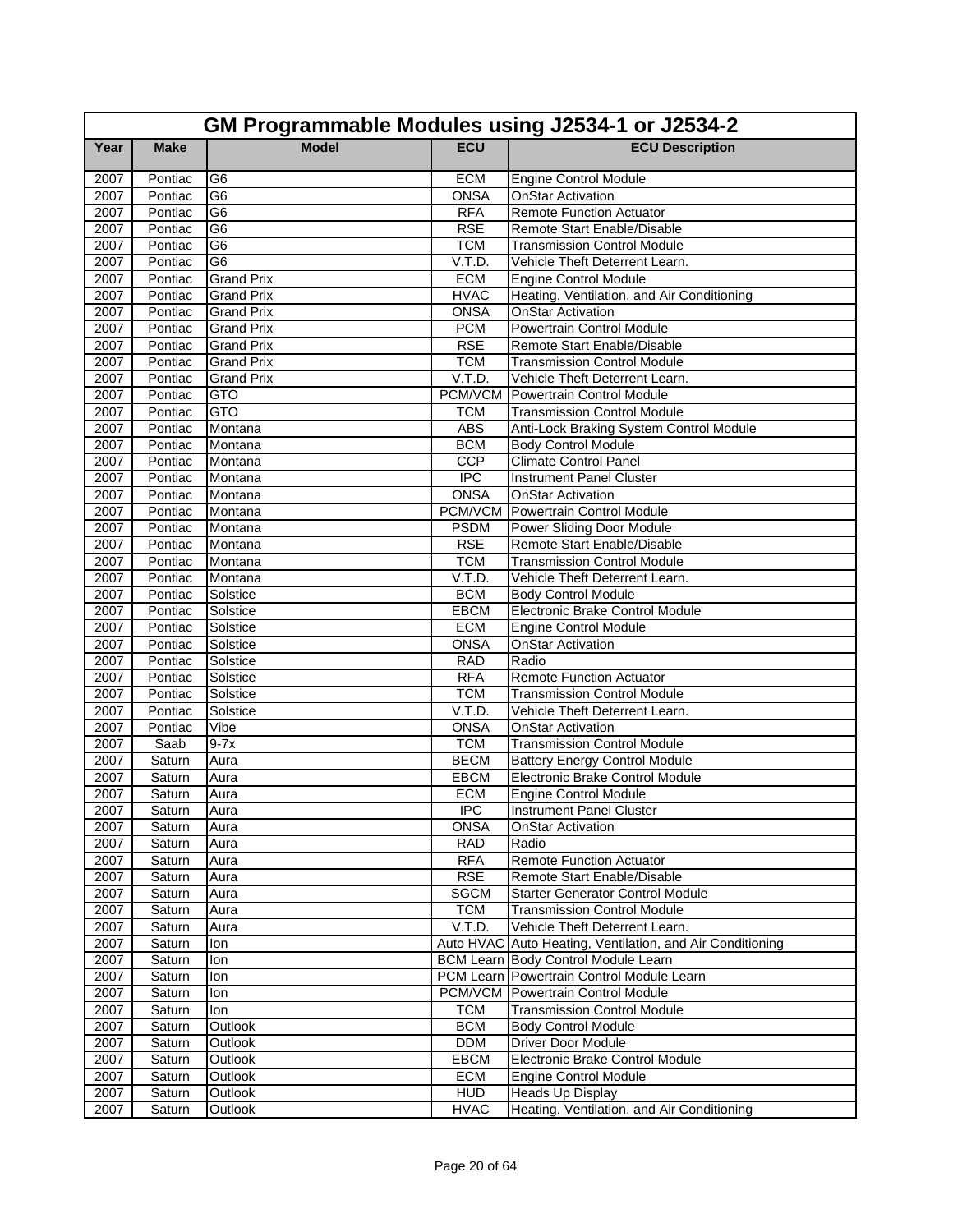|      | GM Programmable Modules using J2534-1 or J2534-2 |                   |              |                                            |  |
|------|--------------------------------------------------|-------------------|--------------|--------------------------------------------|--|
| Year | <b>Make</b>                                      | <b>Model</b>      | <b>ECU</b>   | <b>ECU Description</b>                     |  |
| 2007 | Saturn                                           | Outlook           | <b>IPC</b>   | <b>Instrument Panel Cluster</b>            |  |
| 2007 | Saturn                                           | Outlook           | <b>MHSM</b>  | Memory Heasted Seat Module                 |  |
| 2007 | Saturn                                           | Outlook           | <b>ONSA</b>  | <b>OnStar Activation</b>                   |  |
| 2007 | Saturn                                           | Outlook           | <b>PDM</b>   | Passenger Door Module                      |  |
| 2007 | Saturn                                           | Outlook           | <b>PLGM</b>  | Platform Liftgate Module                   |  |
| 2007 | Saturn                                           | Outlook           | PPSU         | Passenger Presence SystemU                 |  |
| 2007 | Saturn                                           | Outlook           | <b>RAD</b>   | Radio                                      |  |
| 2007 | Saturn                                           | Outlook           | <b>RCDLR</b> | Remote Control Door Lock Receiver          |  |
| 2007 | Saturn                                           | Outlook           | <b>SDM</b>   | Sensing and Diagnostic Module              |  |
| 2007 | Saturn                                           | Outlook           | <b>TCM</b>   | <b>Transmission Control Module</b>         |  |
| 2007 | Saturn                                           | Outlook           | <b>TDM</b>   | <b>Theft Deterrent Module</b>              |  |
| 2007 | Saturn                                           | Outlook           | <b>UPA</b>   | Park Assist Module                         |  |
| 2007 | Saturn                                           | Outlook           | V.T.D.       | Vehicle Theft Deterrent Learn.             |  |
| 2007 | Saturn                                           | Relay             | <b>ABS</b>   | Anti-Lock Braking System Control Module    |  |
| 2007 | Saturn                                           | Relay             | <b>BCM</b>   | <b>Body Control Module</b>                 |  |
| 2007 | Saturn                                           | Relay             | CCP          | <b>Climate Control Panel</b>               |  |
| 2007 | Saturn                                           | Relay             | <b>DDM</b>   | <b>Driver Door Module</b>                  |  |
| 2007 | Saturn                                           | Relay             | <b>EBCM</b>  | Electronic Brake Control Module            |  |
| 2007 | Saturn                                           | Relay             | <b>ECM</b>   | <b>Engine Control Module</b>               |  |
| 2007 | Saturn                                           | Relay             | <b>HUD</b>   | <b>Heads Up Display</b>                    |  |
| 2007 | Saturn                                           | Relay             | <b>HVAC</b>  | Heating, Ventilation, and Air Conditioning |  |
| 2007 | Saturn                                           | Relay             | <b>IPC</b>   | <b>Instrument Panel Cluster</b>            |  |
| 2007 | Saturn                                           | Relay             | <b>MHSM</b>  | Memory Heasted Seat Module                 |  |
| 2007 | Saturn                                           | Relay             | <b>ONSA</b>  | <b>OnStar Activation</b>                   |  |
| 2007 | Saturn                                           | Relay             | PCM/VCM      | Powertrain Control Module                  |  |
| 2007 | Saturn                                           | Relay             | <b>PDM</b>   | Passenger Door Module                      |  |
| 2007 | Saturn                                           | Relay             | <b>PLGM</b>  | Platform Liftgate Module                   |  |
| 2007 | Saturn                                           | Relay             | PPSU         | Passenger Presence SystemU                 |  |
| 2007 | Saturn                                           | Relay             | <b>PSDM</b>  | Power Sliding Door Module                  |  |
| 2007 | Saturn                                           | Relay             | <b>RAD</b>   | Radio                                      |  |
| 2007 | Saturn                                           | Relay             | <b>RCDLR</b> | Remote Control Door Lock Receiver          |  |
| 2007 | Saturn                                           | Relay             | <b>RSE</b>   | Remote Start Enable/Disable                |  |
| 2007 | Saturn                                           | Relay             | <b>SDM</b>   | Sensing and Diagnostic Module              |  |
| 2007 | Saturn                                           | Relay             | <b>TCM</b>   | <b>Transmission Control Module</b>         |  |
| 2007 | Saturn                                           | Relay             | <b>TDM</b>   | <b>Theft Deterrent Module</b>              |  |
| 2007 | Saturn                                           | Relay             | <b>UPA</b>   | Park Assist Module                         |  |
| 2007 | Saturn                                           | Relay             | V.T.D.       | Vehicle Theft Deterrent Learn.             |  |
| 2007 | Saturn                                           | Sky               | <b>BCM</b>   | <b>Body Control Module</b>                 |  |
| 2007 | Saturn                                           | Sky               | <b>EBCM</b>  | Electronic Brake Control Module            |  |
| 2007 | Saturn                                           | Sky               | <b>ECM</b>   | Engine Control Module                      |  |
| 2007 | Saturn                                           | Sky               | <b>IPC</b>   | <b>Instrument Panel Cluster</b>            |  |
| 2007 | Saturn                                           | Sky               | <b>ONSA</b>  | <b>OnStar Activation</b>                   |  |
| 2007 | Saturn                                           | Sky               | <b>RAD</b>   | Radio                                      |  |
| 2007 | Saturn                                           | Sky               | <b>RFA</b>   | <b>Remote Function Actuator</b>            |  |
| 2007 | Saturn                                           | Sky               | <b>TCM</b>   | <b>Transmission Control Module</b>         |  |
| 2007 | Saturn                                           | Sky               | V.T.D.       | Vehicle Theft Deterrent Learn.             |  |
| 2007 | Saturn                                           | Vue               | <b>BCM</b>   | <b>Body Control Module</b>                 |  |
| 2007 | Saturn                                           | Vue               |              | <b>BCM Learn Body Control Module Learn</b> |  |
| 2007 | Saturn                                           | Vue               | <b>BECM</b>  | <b>Battery Energy Control Module</b>       |  |
| 2007 | Saturn                                           | Vue               | <b>EPS</b>   | <b>Electronic Power Steering</b>           |  |
| 2007 | Saturn                                           | Vue               | <b>ONSA</b>  | <b>OnStar Activation</b>                   |  |
| 2007 | Saturn                                           | Vue               | PCM Learn    | Powertrain Control Module Learn            |  |
| 2007 | Saturn                                           | Vue               |              | <b>PCM/VCM</b> Powertrain Control Module   |  |
| 2007 | Saturn                                           | Vue               | <b>RAD</b>   | Radio                                      |  |
| 2007 | Saturn                                           | Vue               | <b>SGCM</b>  | <b>Starter Generator Control Module</b>    |  |
| 2007 | Saturn                                           | Vue               | <b>TCM</b>   | <b>Transmission Control Module</b>         |  |
| 2006 | <b>Buick</b>                                     | Lacrosse / Allure | <b>ONSA</b>  | <b>OnStar Activation</b>                   |  |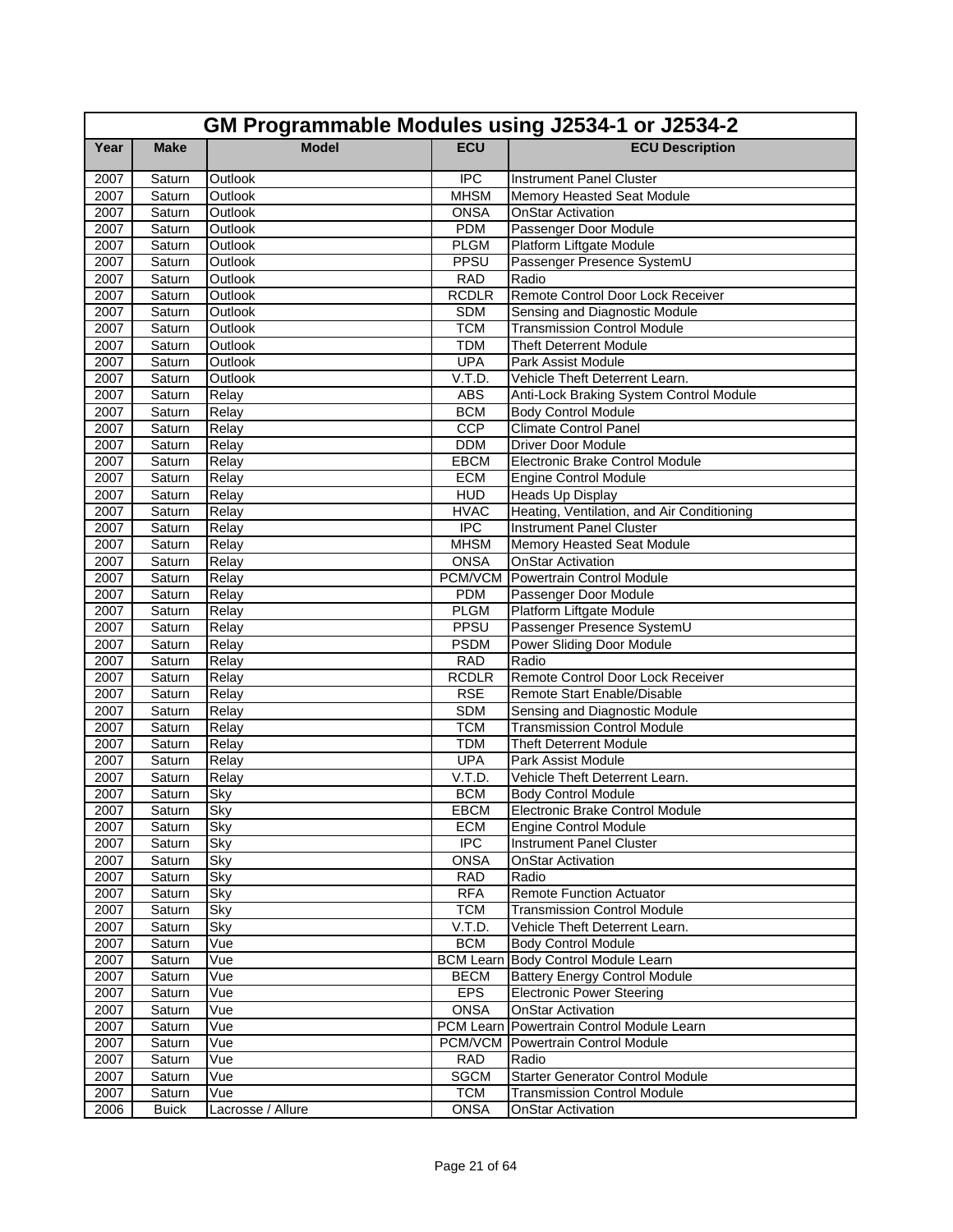|      | GM Programmable Modules using J2534-1 or J2534-2 |                   |              |                                                     |  |
|------|--------------------------------------------------|-------------------|--------------|-----------------------------------------------------|--|
| Year | <b>Make</b>                                      | <b>Model</b>      | <b>ECU</b>   | <b>ECU Description</b>                              |  |
| 2006 | <b>Buick</b>                                     | Lacrosse / Allure |              | <b>PCM/VCM</b> Powertrain Control Module            |  |
| 2006 | <b>Buick</b>                                     | Lacrosse / Allure | <b>RSE</b>   | Remote Start Enable/Disable                         |  |
| 2006 | <b>Buick</b>                                     | Lacrosse / Allure | <b>TCM</b>   | <b>Transmission Control Module</b>                  |  |
| 2006 | <b>Buick</b>                                     | Lacrosse / Allure | V.T.D.       | Vehicle Theft Deterrent Learn.                      |  |
| 2006 | <b>Buick</b>                                     | Lacrosse / Allure | <b>VCIM</b>  | Vehicle Communication Interface Module              |  |
| 2006 | <b>Buick</b>                                     | Lucerne           | <b>ALCM</b>  | <b>Automatic Level Control Module</b>               |  |
| 2006 | <b>Buick</b>                                     | Lucerne           | <b>BCM</b>   | <b>Body Control Module</b>                          |  |
| 2006 | <b>Buick</b>                                     | Lucerne           | <b>DDM</b>   | Driver Door Module                                  |  |
| 2006 | <b>Buick</b>                                     | Lucerne           | <b>DPM</b>   | <b>Driver Position Module</b>                       |  |
| 2006 | <b>Buick</b>                                     | Lucerne           | EBCM         | Electronic Brake Control Module                     |  |
| 2006 | <b>Buick</b>                                     | Lucerne           | <b>ESCM</b>  | <b>Electronic Suspension Control Module</b>         |  |
| 2006 | <b>Buick</b>                                     | Lucerne           | <b>HVAC</b>  | Heating, Ventilation, and Air Conditioning          |  |
| 2006 | <b>Buick</b>                                     | Lucerne           | <b>IPC</b>   | <b>Instrument Panel Cluster</b>                     |  |
| 2006 | <b>Buick</b>                                     | Lucerne           | <b>ONSA</b>  | <b>OnStar Activation</b>                            |  |
| 2006 | <b>Buick</b>                                     | Lucerne           | PCM/VCM      | Powertrain Control Module                           |  |
| 2006 | <b>Buick</b>                                     | Lucerne           | <b>PDM</b>   | Passenger Door Module                               |  |
| 2006 | <b>Buick</b>                                     | Lucerne           | <b>RAD</b>   | Radio                                               |  |
| 2006 | <b>Buick</b>                                     | Lucerne           | <b>RCDLR</b> | Remote Control Door Lock Receiver                   |  |
| 2006 | <b>Buick</b>                                     | Lucerne           | <b>SDM</b>   | Sensing and Diagnostic Module                       |  |
| 2006 | <b>Buick</b>                                     | Lucerne           | <b>TCM</b>   | <b>Transmission Control Module</b>                  |  |
| 2006 | <b>Buick</b>                                     | Lucerne           | <b>TDM</b>   | <b>Theft Deterrent Module</b>                       |  |
| 2006 | <b>Buick</b>                                     | Lucerne           | <b>UPA</b>   | Park Assist Module                                  |  |
| 2006 | <b>Buick</b>                                     | Lucerne           | V.T.D.       | Vehicle Theft Deterrent Learn.                      |  |
| 2006 | <b>Buick</b>                                     | Rainier           | <b>ATC</b>   | <b>Active Transfer Case Module</b>                  |  |
| 2006 | <b>Buick</b>                                     | Rainier           | <b>BCM</b>   | <b>Body Control Module</b>                          |  |
| 2006 | <b>Buick</b>                                     | Rainier           | <b>DDM</b>   | <b>Driver Door Module</b>                           |  |
| 2006 | <b>Buick</b>                                     | Rainier           | <b>DSM</b>   | <b>Drivers Seat Module</b>                          |  |
| 2006 | <b>Buick</b>                                     | Rainier           | <b>FHVAC</b> | Front Heating, Ventilation, and Air Conditioning    |  |
| 2006 | <b>Buick</b>                                     | Rainier           | <b>IPC</b>   | Instrument Panel Cluster                            |  |
| 2006 | <b>Buick</b>                                     | Rainier           | <b>LGM</b>   | Lift Gate Module                                    |  |
| 2006 | <b>Buick</b>                                     | Rainier           | <b>ONSA</b>  | <b>OnStar Activation</b>                            |  |
| 2006 | <b>Buick</b>                                     | Rainier           |              | <b>PCM/VCM</b> Powertrain Control Module            |  |
| 2006 | <b>Buick</b>                                     | Rainier           | <b>PDM</b>   | Passenger Door Module                               |  |
| 2006 | <b>Buick</b>                                     | Rainier           | <b>RAD</b>   | Radio                                               |  |
| 2006 | <b>Buick</b>                                     | Rainier           | <b>TCM</b>   | <b>Transmission Control Module</b>                  |  |
| 2006 | <b>Buick</b>                                     | Rainier           | V.T.D.       | Vehicle Theft Deterrent Learn.                      |  |
| 2006 | <b>Buick</b>                                     | Rainier           | <b>VCIM</b>  | Vehicle Communication Interface Module              |  |
| 2006 | <b>Buick</b>                                     | Rainier           | <b>VSES</b>  | Vehicle Stability Enhancement System Control Module |  |
| 2006 | <b>Buick</b>                                     | Rendezvous        |              | PCM/VCM Powertrain Control Module                   |  |
| 2006 | <b>Buick</b>                                     | Rendezvous        | <b>TCM</b>   | <b>Transmission Control Module</b>                  |  |
| 2006 | <b>Buick</b>                                     | Rendezvous        | V.T.D.       | Vehicle Theft Deterrent Learn.                      |  |
| 2006 | <b>Buick</b>                                     | Terraza           | <b>BCM</b>   | <b>Body Control Module</b>                          |  |
| 2006 | <b>Buick</b>                                     | Terraza           | <b>CCP</b>   | <b>Climate Control Panel</b>                        |  |
| 2006 | <b>Buick</b>                                     | Terraza           | EBCM         | Electronic Brake Control Module                     |  |
| 2006 | <b>Buick</b>                                     | Terraza           | <b>IPC</b>   | Instrument Panel Cluster                            |  |
| 2006 | <b>Buick</b>                                     | Terraza           | <b>ONSA</b>  | OnStar Activation                                   |  |
| 2006 | <b>Buick</b>                                     | Terraza           | PCM/VCM      | Powertrain Control Module                           |  |
| 2006 | <b>Buick</b>                                     | Terraza           | <b>PSDM</b>  | Power Sliding Door Module                           |  |
| 2006 | <b>Buick</b>                                     | Terraza           | <b>RSE</b>   | Remote Start Enable/Disable                         |  |
| 2006 | <b>Buick</b>                                     | Terraza           | <b>TCM</b>   | <b>Transmission Control Module</b>                  |  |
| 2006 | <b>Buick</b>                                     | Terraza           | V.T.D.       | Vehicle Theft Deterrent Learn.                      |  |
| 2006 | <b>Buick</b>                                     | Terraza           | <b>VCIM</b>  | Vehicle Communication Interface Module              |  |
| 2006 | Cadillac                                         | <b>DTS</b>        | <b>ALCM</b>  | Automatic Level Control Module                      |  |
| 2006 | Cadillac                                         | <b>DTS</b>        | <b>BCM</b>   | <b>Body Control Module</b>                          |  |
| 2006 | Cadillac                                         | DTS               | <b>DDM</b>   | Driver Door Module                                  |  |
| 2006 | Cadillac                                         | <b>DTS</b>        | <b>DPM</b>   | <b>Driver Position Module</b>                       |  |
| 2006 | Cadillac                                         | <b>DTS</b>        | <b>EBCM</b>  | Electronic Brake Control Module                     |  |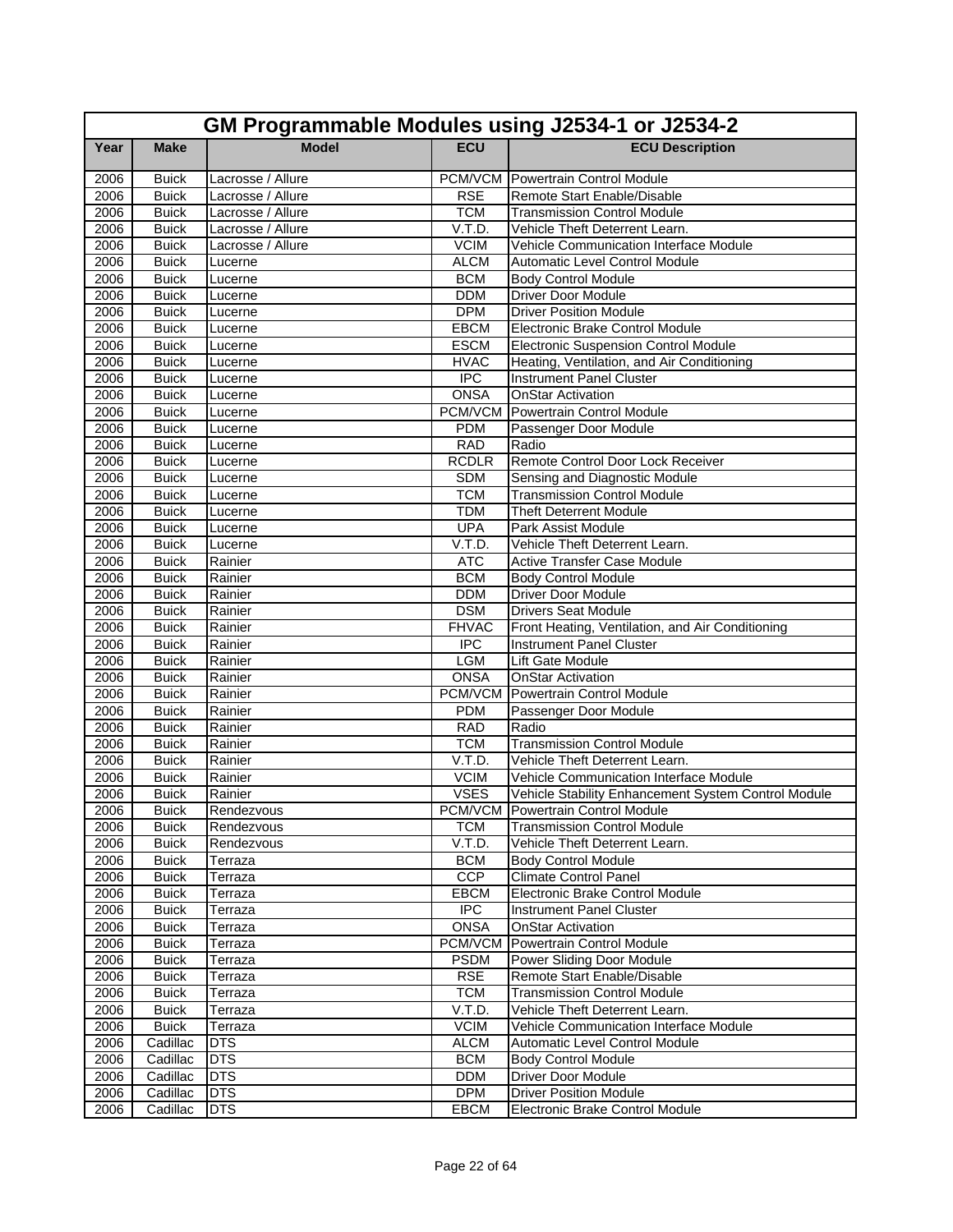|              | GM Programmable Modules using J2534-1 or J2534-2 |                          |                            |                                                                              |  |
|--------------|--------------------------------------------------|--------------------------|----------------------------|------------------------------------------------------------------------------|--|
| Year         | <b>Make</b>                                      | <b>Model</b>             | <b>ECU</b>                 | <b>ECU Description</b>                                                       |  |
| 2006         | Cadillac                                         | <b>DTS</b>               | <b>ESCM</b>                | <b>Electronic Suspension Control Module</b>                                  |  |
| 2006         | Cadillac                                         | <b>DTS</b>               | <b>HVAC</b>                | Heating, Ventilation, and Air Conditioning                                   |  |
| 2006         | Cadillac                                         | <b>DTS</b>               | <b>IPC</b>                 | <b>Instrument Panel Cluster</b>                                              |  |
| 2006         | Cadillac                                         | <b>DTS</b>               | <b>ONSA</b>                | <b>OnStar Activation</b>                                                     |  |
| 2006         | Cadillac                                         | <b>DTS</b>               | PCM/VCM                    | Powertrain Control Module                                                    |  |
| 2006         | Cadillac                                         | <b>DTS</b>               | <b>PDM</b>                 | Passenger Door Module                                                        |  |
| 2006         | Cadillac                                         | <b>DTS</b>               | <b>RAD</b>                 | Radio                                                                        |  |
| 2006         | Cadillac                                         | <b>DTS</b>               | <b>RCDLR</b>               | Remote Control Door Lock Receiver                                            |  |
| 2006         | Cadillac                                         | <b>DTS</b>               | <b>RHSM</b>                | Rear Heated Seat module                                                      |  |
| 2006         | Cadillac                                         | <b>DTS</b>               | <b>SDM</b>                 | Sensing and Diagnostic Module                                                |  |
| 2006         | Cadillac                                         | <b>DTS</b>               | <b>TCM</b>                 | <b>Transmission Control Module</b>                                           |  |
| 2006         | Cadillac                                         | <b>DTS</b>               | <b>TDM</b>                 | <b>Theft Deterrent Module</b>                                                |  |
| 2006         | Cadillac                                         | <b>DTS</b>               | <b>UPA</b>                 | Park Assist Module                                                           |  |
| 2006         | Cadillac                                         | <b>DTS</b>               | V.T.D.                     | Vehicle Theft Deterrent Learn.                                               |  |
| 2006         | Cadillac                                         | Escalade                 | <b>ATC</b>                 | Active Transfer Case Module                                                  |  |
| 2006         | Cadillac                                         | Escalade                 | <b>BCM</b>                 | <b>Body Control Module</b>                                                   |  |
| 2006         | Cadillac                                         | Escalade                 | <b>DDM</b>                 | Driver Door Module                                                           |  |
| 2006         | Cadillac                                         | Escalade                 | <b>DSM</b>                 | <b>Drivers Seat Module</b>                                                   |  |
| 2006         | Cadillac                                         | Escalade                 | <b>FHVAC</b>               | Front Heating, Ventilation, and Air Conditioning                             |  |
| 2006         | Cadillac                                         | Escalade                 | <b>GBCM</b>                | <b>Generator Battery Control Module</b>                                      |  |
| 2006         | Cadillac                                         | Escalade                 | $\overline{IPC}$           | <b>Instrument Panel Cluster</b>                                              |  |
| 2006         | Cadillac                                         | Escalade                 | <b>ONSA</b>                | <b>OnStar Activation</b>                                                     |  |
| 2006         | Cadillac                                         | Escalade                 |                            | <b>PCM/VCM Powertrain Control Module</b>                                     |  |
| 2006         | Cadillac                                         | Escalade                 | <b>PDM</b>                 | Passenger Door Module                                                        |  |
| 2006         | Cadillac                                         | Escalade                 | <b>RAD</b>                 | Radio                                                                        |  |
| 2006         | Cadillac                                         | Escalade                 | <b>RHVAC</b>               | Rear Heating, Ventilation, and Air Conditioning                              |  |
| 2006         | Cadillac                                         | Escalade                 | <b>RTD</b>                 | Real Time Damping                                                            |  |
| 2006         | Cadillac                                         | Escalade                 | V.T.D.                     | Vehicle Theft Deterrent Learn.                                               |  |
| 2006<br>2006 | Cadillac<br>Cadillac                             | Escalade                 | <b>VCIM</b><br><b>VSES</b> | Vehicle Communication Interface Module                                       |  |
| 2006         | Cadillac                                         | Escalade<br>Herse / Limo | <b>ASM</b>                 | Vehicle Stability Enhancement System Control Module<br>Air Suspension Module |  |
| 2006         | Cadillac                                         | Herse / Limo             | <b>BCM</b>                 | <b>Body Control Module</b>                                                   |  |
| 2006         | Cadillac                                         | Herse / Limo             | <b>DDM</b>                 | Driver Door Module                                                           |  |
| 2006         | Cadillac                                         | Herse / Limo             | <b>DPM</b>                 | <b>Driver Position Module</b>                                                |  |
| 2006         | Cadillac                                         | Herse / Limo             | EBCM                       | Electronic Brake Control Module                                              |  |
| 2006         | Cadillac                                         | Herse / Limo             | <b>HVAC</b>                | Heating, Ventilation, and Air Conditioning                                   |  |
| 2006         | Cadillac                                         | Herse / Limo             | <b>IPC</b>                 | <b>Instrument Panel Cluster</b>                                              |  |
| 2006         | Cadillac                                         | Herse / Limo             | <b>ONSA</b>                | OnStar Activation                                                            |  |
| 2006         |                                                  | Cadillac Herse / Limo    |                            | PCM/VCM Powertrain Control Module                                            |  |
| 2006         | Cadillac                                         | Herse / Limo             | PDM                        | Passenger Door Module                                                        |  |
| 2006         | Cadillac                                         | Herse / Limo             | <b>RAD</b>                 | Radio                                                                        |  |
| 2006         | Cadillac                                         | Herse / Limo             | <b>RCDLR</b>               | Remote Control Door Lock Receiver                                            |  |
| 2006         | Cadillac                                         | Herse / Limo             | <b>RHSM</b>                | Rear Heated Seat module                                                      |  |
| 2006         | Cadillac                                         | Herse / Limo             | <b>SDM</b>                 | Sensing and Diagnostic Module                                                |  |
| 2006         | Cadillac                                         | Herse / Limo             | <b>TCM</b>                 | <b>Transmission Control Module</b>                                           |  |
| 2006         | Cadillac                                         | Herse / Limo             | <b>TDM</b>                 | Theft Deterrent Module                                                       |  |
| 2006         | Cadillac                                         | Herse / Limo             | <b>UPA</b>                 | Park Assist Module                                                           |  |
| 2006         | Cadillac                                         | Herse / Limo             | V.T.D.                     | Vehicle Theft Deterrent Learn.                                               |  |
| 2006         | Cadillac                                         | <b>SRX</b>               | <b>CCP</b>                 | <b>Climate Control Panel</b>                                                 |  |
| 2006         | Cadillac                                         | <b>SRX</b>               | <b>EBCM</b>                | Electronic Brake Control Module                                              |  |
| 2006         | Cadillac                                         | <b>SRX</b>               | <b>ESCM</b>                | <b>Electronic Suspension Control Module</b>                                  |  |
| 2006         | Cadillac                                         | <b>SRX</b>               | <b>ONSA</b>                | <b>OnStar Activation</b>                                                     |  |
| 2006         | Cadillac                                         | <b>SRX</b>               | PCM/VCM                    | Powertrain Control Module                                                    |  |
| 2006         | Cadillac                                         | <b>SRX</b>               | <b>PLGM</b>                | Platform Liftgate Module                                                     |  |
| 2006         | Cadillac                                         | <b>SRX</b>               | <b>TCM</b>                 | <b>Transmission Control Module</b>                                           |  |
| 2006         | Cadillac                                         | <b>SRX</b>               | V.T.D.                     | Vehicle Theft Deterrent Learn.                                               |  |
| 2006         | Cadillac                                         | STS / CTS                | <b>CCP</b>                 | <b>Climate Control Panel</b>                                                 |  |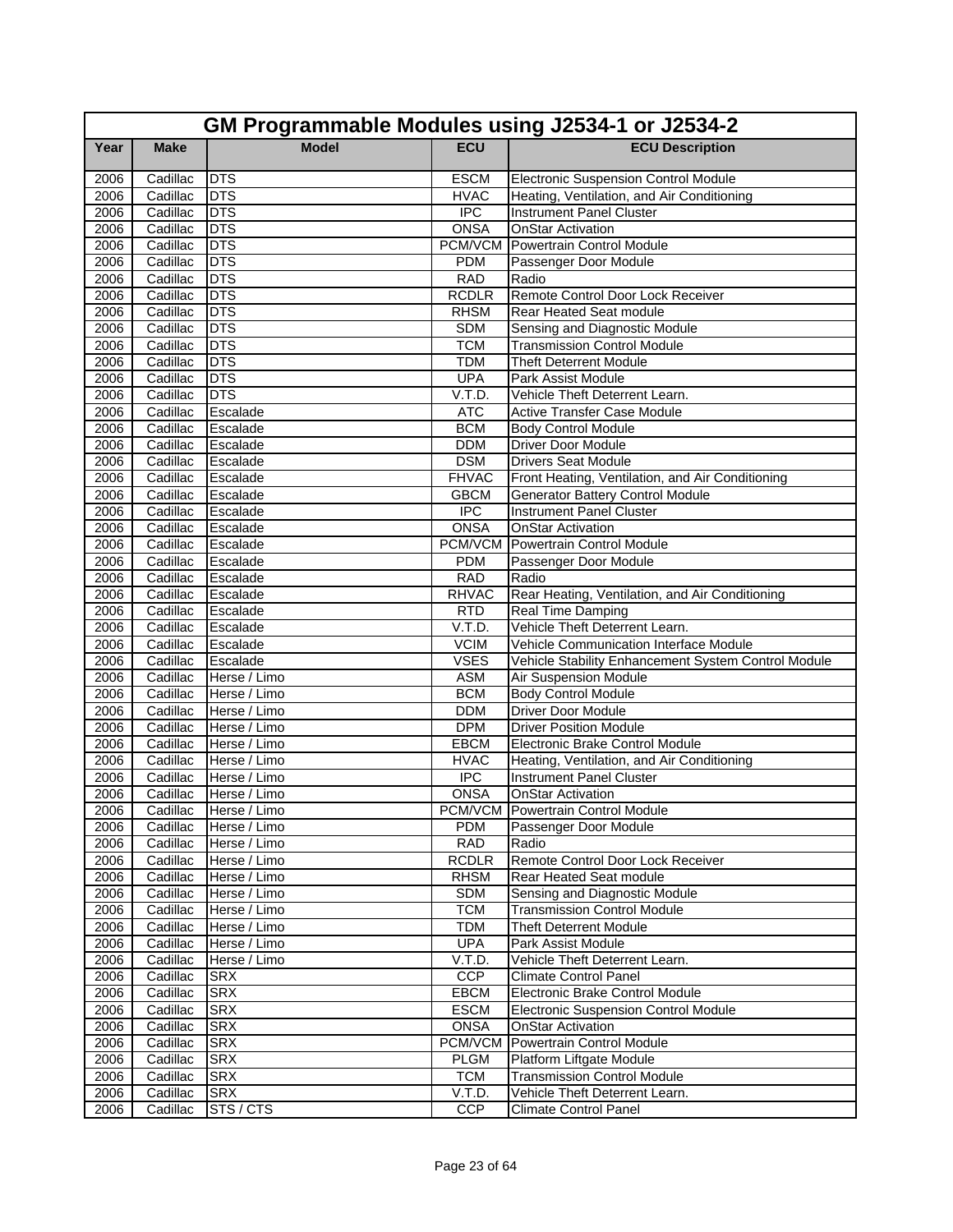|              | GM Programmable Modules using J2534-1 or J2534-2 |                                                                  |                       |                                                                 |  |
|--------------|--------------------------------------------------|------------------------------------------------------------------|-----------------------|-----------------------------------------------------------------|--|
| Year         | <b>Make</b>                                      | <b>Model</b>                                                     | <b>ECU</b>            | <b>ECU Description</b>                                          |  |
| 2006         | Cadillac                                         | STS / CTS                                                        | <b>EBCM</b>           | Electronic Brake Control Module                                 |  |
| 2006         | Cadillac                                         | STS / CTS                                                        | <b>ESCM</b>           | <b>Electronic Suspension Control Module</b>                     |  |
| 2006         | Cadillac                                         | STS/CTS                                                          | <b>HVAC</b>           | Heating, Ventilation, and Air Conditioning                      |  |
| 2006         | Cadillac                                         | STS / CTS                                                        | <b>ONSA</b>           | <b>OnStar Activation</b>                                        |  |
| 2006         | Cadillac                                         | STS / CTS                                                        | PCM/VCM               | Powertrain Control Module                                       |  |
| 2006         | Cadillac                                         | STS / CTS                                                        | <b>RIM</b>            | Rear Integration Module                                         |  |
| 2006         | Cadillac                                         | STS / CTS                                                        | <b>TCM</b>            | <b>Transmission Control Module</b>                              |  |
| 2006         | Cadillac                                         | STS / CTS                                                        | <b>TVT</b>            | TV Tuner                                                        |  |
| 2006         | Cadillac                                         | STS/CTS                                                          | V.T.D.                | Vehicle Theft Deterrent Learn.                                  |  |
| 2006         | Cadillac                                         | STS / CTS                                                        | <b>VCIM</b>           | Vehicle Communication Interface Module                          |  |
| 2006         | Cadillac                                         | <b>XLR</b>                                                       | <b>DSCCM</b>          | <b>Distance Sensing Cruise Control Module</b>                   |  |
| 2006         | Cadillac                                         | <b>XLR</b>                                                       | EBCM                  | Electronic Brake Control Module                                 |  |
| 2006         | Cadillac                                         | <b>XLR</b>                                                       | <b>ESCM</b>           | <b>Electronic Suspension Control Module</b>                     |  |
| 2006         | Cadillac                                         | <b>XLR</b>                                                       | <b>ONSA</b>           | <b>OnStar Activation</b>                                        |  |
| 2006         | Cadillac                                         | <b>XLR</b>                                                       | PCM/VCM               | Powertrain Control Module                                       |  |
| 2006         | Cadillac                                         | <b>XLR</b>                                                       | <b>RCDLR</b>          | Remote Control Door Lock Receiver                               |  |
| 2006         | Cadillac                                         | <b>XLR</b>                                                       | <b>TCM</b>            | <b>Transmission Control Module</b>                              |  |
| 2006         | Cadillac                                         | <b>XLR</b>                                                       | V.T.D.                | Vehicle Theft Deterrent Learn.                                  |  |
| 2006         | Chevrolet Aveo                                   |                                                                  | PCM/VCM               | Powertrain Control Module                                       |  |
| 2006         |                                                  | Chevrolet Blazer / Trailblazer                                   | <b>ATC</b>            | <b>Active Transfer Case Module</b>                              |  |
| 2006         |                                                  | Chevrolet Blazer / Trailblazer                                   | <b>BCM</b>            | <b>Body Control Module</b>                                      |  |
| 2006         |                                                  | Chevrolet Blazer / Trailblazer                                   | <b>DDM</b>            | <b>Driver Door Module</b>                                       |  |
| 2006         |                                                  | Chevrolet Blazer / Trailblazer                                   | <b>DSM</b>            | <b>Drivers Seat Module</b>                                      |  |
| 2006         |                                                  | Chevrolet Blazer / Trailblazer                                   | <b>FHVAC</b>          | Front Heating, Ventilation, and Air Conditioning                |  |
| 2006         |                                                  | Chevrolet Blazer / Trailblazer                                   | <b>IPC</b>            | <b>Instrument Panel Cluster</b>                                 |  |
| 2006         |                                                  | Chevrolet Blazer / Trailblazer                                   | <b>LGM</b>            | Lift Gate Module                                                |  |
| 2006         |                                                  | Chevrolet Blazer / Trailblazer                                   | <b>ONSA</b>           | <b>OnStar Activation</b>                                        |  |
| 2006         |                                                  | Chevrolet Blazer / Trailblazer<br>Chevrolet Blazer / Trailblazer | PCM/VCM<br><b>PDM</b> | Powertrain Control Module                                       |  |
| 2006<br>2006 |                                                  | Chevrolet Blazer / Trailblazer                                   | <b>RAD</b>            | Passenger Door Module<br>Radio                                  |  |
| 2006         |                                                  | Chevrolet Blazer / Trailblazer                                   | <b>TCM</b>            | <b>Transmission Control Module</b>                              |  |
| 2006         |                                                  | Chevrolet Blazer / Trailblazer                                   | V.T.D.                | Vehicle Theft Deterrent Learn.                                  |  |
| 2006         |                                                  | Chevrolet Blazer / Trailblazer                                   | <b>VCIM</b>           | Vehicle Communication Interface Module                          |  |
| 2006         |                                                  | Chevrolet Blazer / Trailblazer                                   | <b>VSES</b>           | Vehicle Stability Enhancement System Control Module             |  |
| 2006         | Chevrolet Cobalt                                 |                                                                  | EBCM                  | <b>Electronic Brake Control Module</b>                          |  |
| 2006         | Chevrolet Cobalt                                 |                                                                  | <b>IPC</b>            | <b>Instrument Panel Cluster</b>                                 |  |
| 2006         | Chevrolet Cobalt                                 |                                                                  | <b>ONSA</b>           | <b>OnStar Activation</b>                                        |  |
| 2006         | Chevrolet Cobalt                                 |                                                                  | PCM/VCM               | Powertrain Control Module                                       |  |
| 2006         | Chevrolet Cobalt                                 |                                                                  | <b>RAD</b>            | Radio                                                           |  |
| 2006         | Chevrolet Cobalt                                 |                                                                  | <b>TCM</b>            | <b>Transmission Control Module</b>                              |  |
| 2006         | Chevrolet Cobalt                                 |                                                                  | V.T.D.                | Vehicle Theft Deterrent Learn.                                  |  |
| 2006         |                                                  | Chevrolet Colorado / SSR                                         | <b>BCM</b>            | <b>Body Control Module</b>                                      |  |
| 2006         |                                                  | Chevrolet Colorado / SSR                                         | <b>IPC</b>            | Instrument Panel Cluster                                        |  |
| 2006         |                                                  | Chevrolet Colorado / SSR                                         | <b>ONSA</b>           | <b>OnStar Activation</b>                                        |  |
| 2006         |                                                  | Chevrolet Colorado / SSR                                         | PCM/VCM               | Powertrain Control Module                                       |  |
| 2006         |                                                  | Chevrolet Colorado / SSR                                         | <b>RAD</b>            | Radio                                                           |  |
| 2006         |                                                  | Chevrolet Colorado / SSR                                         | <b>TCM</b>            | <b>Transmission Control Module</b>                              |  |
| 2006         |                                                  | Chevrolet Colorado / SSR                                         | V.T.D.                | Vehicle Theft Deterrent Learn.                                  |  |
| 2006         |                                                  | Chevrolet Colorado / SSR                                         | <b>VCIM</b>           | Vehicle Communication Interface Module                          |  |
| 2006         |                                                  | Chevrolet Colorado / SSR                                         | <b>VSES</b>           | Vehicle Stability Enhancement System Control Module             |  |
| 2006         | Chevrolet Corvette                               |                                                                  | <b>EBCM</b>           | Electronic Brake Control Module                                 |  |
| 2006         | Chevrolet Corvette                               |                                                                  | <b>HVAC</b>           | Heating, Ventilation, and Air Conditioning                      |  |
| 2006         | Chevrolet Corvette                               |                                                                  | <b>ONSA</b>           | <b>OnStar Activation</b>                                        |  |
| 2006         | Chevrolet Corvette                               |                                                                  | PCM/VCM               | Powertrain Control Module<br><b>Transmission Control Module</b> |  |
| 2006<br>2006 | Chevrolet Corvette                               |                                                                  | <b>TCM</b><br>V.T.D.  | Vehicle Theft Deterrent Learn.                                  |  |
| 2006         | Chevrolet Corvette<br>Chevrolet Equinox          |                                                                  | <b>BCM</b>            | <b>Body Control Module</b>                                      |  |
|              |                                                  |                                                                  |                       |                                                                 |  |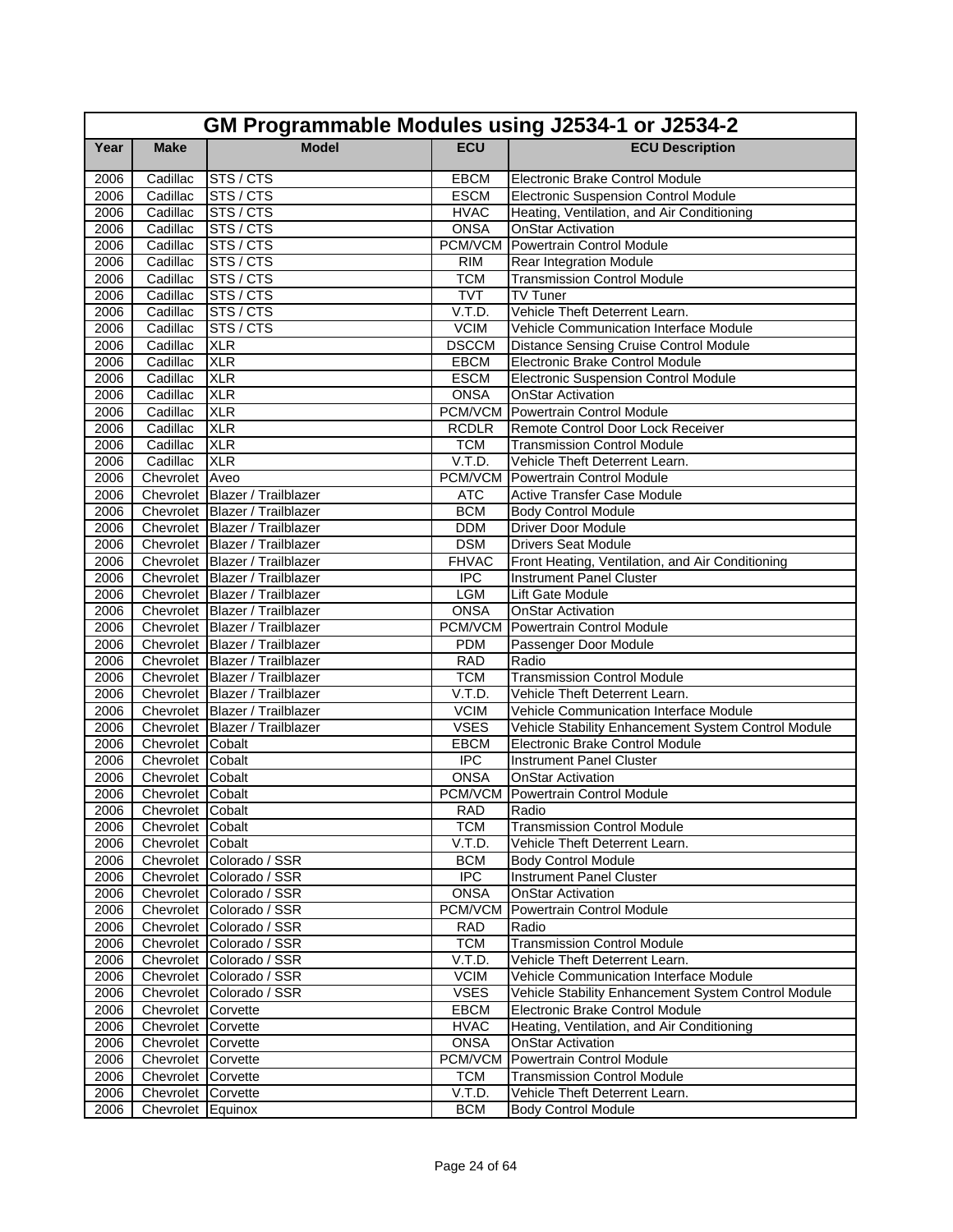|              | GM Programmable Modules using J2534-1 or J2534-2 |                                                                  |                          |                                                                     |  |  |
|--------------|--------------------------------------------------|------------------------------------------------------------------|--------------------------|---------------------------------------------------------------------|--|--|
| Year         | <b>Make</b>                                      | <b>Model</b>                                                     | <b>ECU</b>               | <b>ECU Description</b>                                              |  |  |
| 2006         | Chevrolet Equinox                                |                                                                  | <b>ONSA</b>              | <b>OnStar Activation</b>                                            |  |  |
| 2006         | Chevrolet Equinox                                |                                                                  |                          | PCM/VCM Powertrain Control Module                                   |  |  |
| 2006         | Chevrolet Equinox                                |                                                                  | <b>TBC</b>               | <b>Truck Body Controller</b>                                        |  |  |
| 2006         | Chevrolet Equinox                                |                                                                  | <b>TCM</b>               | <b>Transmission Control Module</b>                                  |  |  |
| 2006         | Chevrolet Equinox                                |                                                                  | V.T.D.                   | Vehicle Theft Deterrent Learn.                                      |  |  |
| 2006         | Chevrolet Express                                |                                                                  | <b>BCM</b>               | <b>Body Control Module</b>                                          |  |  |
| 2006         | Chevrolet Express                                |                                                                  | <b>FOH</b>               | <b>Fuel Operated Heater</b>                                         |  |  |
| 2006         | Chevrolet Express                                |                                                                  | <b>GPCM</b>              | Glow Plug Control Module                                            |  |  |
| 2006         | Chevrolet Express                                |                                                                  | <b>ONSA</b>              | <b>OnStar Activation</b>                                            |  |  |
| 2006         | Chevrolet Express                                |                                                                  | PCM/VCM                  | Powertrain Control Module                                           |  |  |
| 2006         | Chevrolet Express                                |                                                                  | <b>RAD</b>               | Radio                                                               |  |  |
| 2006         | Chevrolet Express                                |                                                                  | <b>TCM</b>               | <b>Transmission Control Module</b>                                  |  |  |
| 2006         | Chevrolet Express                                |                                                                  | V.T.D.                   | Vehicle Theft Deterrent Learn.                                      |  |  |
| 2006         | Chevrolet Express                                |                                                                  | <b>VCIM</b>              | Vehicle Communication Interface Module                              |  |  |
| 2006         | Chevrolet HHR                                    |                                                                  | <b>EBCM</b>              | <b>Electronic Brake Control Module</b>                              |  |  |
| 2006         | Chevrolet HHR                                    |                                                                  | <b>IPC</b>               | Instrument Panel Cluster                                            |  |  |
| 2006         | Chevrolet HHR                                    |                                                                  | <b>ONSA</b>              | <b>OnStar Activation</b>                                            |  |  |
| 2006         | Chevrolet HHR                                    |                                                                  | PCM/VCM                  | Powertrain Control Module                                           |  |  |
| 2006         | Chevrolet HHR                                    |                                                                  | <b>RAD</b>               | Radio                                                               |  |  |
| 2006         | Chevrolet HHR                                    |                                                                  | <b>TCM</b>               | <b>Transmission Control Module</b>                                  |  |  |
| 2006         | Chevrolet HHR                                    |                                                                  | V.T.D.                   | Vehicle Theft Deterrent Learn.                                      |  |  |
| 2006         |                                                  | Chevrolet Impala / Monte Carlo                                   | <b>BCM</b>               | <b>Body Control Module</b>                                          |  |  |
| 2006         |                                                  | Chevrolet Impala / Monte Carlo                                   | <b>EBCM</b>              | Electronic Brake Control Module                                     |  |  |
| 2006         |                                                  | Chevrolet   Impala / Monte Carlo                                 | <b>HVAC</b>              | Heating, Ventilation, and Air Conditioning                          |  |  |
| 2006         |                                                  | Chevrolet Impala / Monte Carlo                                   | <b>HVSM</b>              | Heated, Vented Seat Module                                          |  |  |
| 2006         |                                                  | Chevrolet   Impala / Monte Carlo                                 | <b>IPC</b>               | <b>Instrument Panel Cluster</b>                                     |  |  |
| 2006         |                                                  | Chevrolet Impala / Monte Carlo                                   | <b>ONSA</b>              | OnStar Activation                                                   |  |  |
| 2006         |                                                  | Chevrolet Impala / Monte Carlo                                   | PCM/VCM                  | Powertrain Control Module                                           |  |  |
| 2006         |                                                  | Chevrolet Impala / Monte Carlo                                   | RAD                      | Radio                                                               |  |  |
| 2006         |                                                  | Chevrolet   Impala / Monte Carlo                                 | <b>RCDLR</b>             | Remote Control Door Lock Receiver                                   |  |  |
| 2006         |                                                  | Chevrolet Impala / Monte Carlo<br>Chevrolet Impala / Monte Carlo | <b>SDM</b><br><b>TCM</b> | Sensing and Diagnostic Module<br><b>Transmission Control Module</b> |  |  |
| 2006         |                                                  | Chevrolet Impala / Monte Carlo                                   | <b>TDM</b>               | <b>Theft Deterrent Module</b>                                       |  |  |
| 2006<br>2006 |                                                  | Chevrolet Impala / Monte Carlo                                   | V.T.D.                   | Vehicle Theft Deterrent Learn.                                      |  |  |
| 2006         |                                                  | Chevrolet Incomplete                                             |                          | <b>PCM/VCM</b> Powertrain Control Module                            |  |  |
| 2006         | Chevrolet Malibu                                 |                                                                  | <b>EBCM</b>              | <b>Electronic Brake Control Module</b>                              |  |  |
| 2006         | Chevrolet Malibu                                 |                                                                  | <b>IPC</b>               | <b>Instrument Panel Cluster</b>                                     |  |  |
| 2006         | Chevrolet Malibu                                 |                                                                  | <b>ONSA</b>              | <b>OnStar Activation</b>                                            |  |  |
| 2006         | Chevrolet Malibu                                 |                                                                  |                          | PCM/VCM Powertrain Control Module                                   |  |  |
| 2006         | Chevrolet Malibu                                 |                                                                  | <b>RSE</b>               | Remote Start Enable/Disable                                         |  |  |
| 2006         | Chevrolet Malibu                                 |                                                                  | <b>TCM</b>               | <b>Transmission Control Module</b>                                  |  |  |
| 2006         | Chevrolet Malibu                                 |                                                                  | V.T.D.                   | Vehicle Theft Deterrent Learn.                                      |  |  |
| 2006         | Chevrolet Malibu                                 |                                                                  | <b>VTD</b>               | Vehicle Theft Deterrent Learn                                       |  |  |
| 2006         | Chevrolet Med Duty                               |                                                                  | <b>ACC</b>               | <b>Adaptive Cruise Control</b>                                      |  |  |
| 2006         | Chevrolet Med Duty                               |                                                                  | <b>ATC</b>               | Active Transfer Case Module                                         |  |  |
| 2006         | Chevrolet Med Duty                               |                                                                  | <b>GPCM</b>              | Glow Plug Control Module                                            |  |  |
| 2006         | Chevrolet Med Duty                               |                                                                  | <b>INJ</b>               | Fuel Injector Flow Rate Programming                                 |  |  |
| 2006         | Chevrolet Med Duty                               |                                                                  | <b>IPC</b>               | <b>Instrument Panel Cluster</b>                                     |  |  |
| 2006         | Chevrolet Med Duty                               |                                                                  | PCM/VCM                  | Powertrain Control Module                                           |  |  |
| 2006         | Chevrolet Med Duty                               |                                                                  |                          | PCM/VCM Powertrain Control Module                                   |  |  |
| 2006         | Chevrolet Med Duty                               |                                                                  | <b>RAD</b>               | Radio                                                               |  |  |
| 2006         | Chevrolet Med Duty                               |                                                                  | <b>SDG</b>               | Serial Data Gateway Module                                          |  |  |
| 2006         | Chevrolet Med Duty                               |                                                                  | <b>SPEED</b>             | <b>Speed Calibration</b>                                            |  |  |
| 2006         | Chevrolet Med Duty                               |                                                                  | <b>TCM</b>               | <b>Transmission Control Module</b>                                  |  |  |
| 2006         | Chevrolet Optra                                  |                                                                  | <b>VCIM</b>              | <b>Vehicle Communication Interface Module</b>                       |  |  |
| 2006         | Chevrolet Silverado                              |                                                                  | <b>ATC</b>               | Active Transfer Case Module                                         |  |  |
| 2006         | Chevrolet Silverado                              |                                                                  | <b>BCM</b>               | <b>Body Control Module</b>                                          |  |  |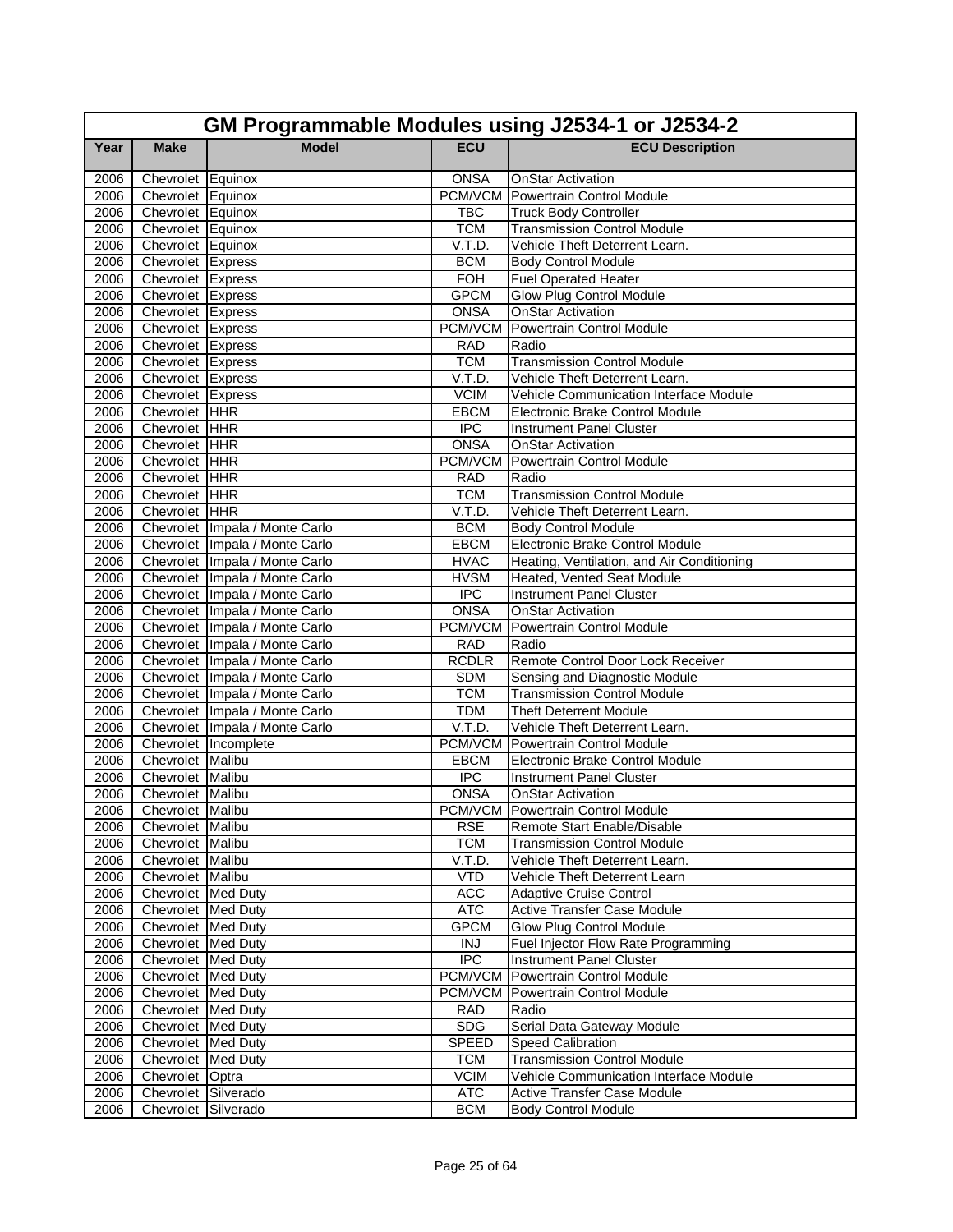|      | GM Programmable Modules using J2534-1 or J2534-2 |                                        |                  |                                                     |  |  |
|------|--------------------------------------------------|----------------------------------------|------------------|-----------------------------------------------------|--|--|
| Year | <b>Make</b>                                      | <b>Model</b>                           | <b>ECU</b>       | <b>ECU Description</b>                              |  |  |
| 2006 | Chevrolet Silverado                              |                                        | <b>DDM</b>       | Driver Door Module                                  |  |  |
| 2006 | Chevrolet Silverado                              |                                        | <b>DSM</b>       | <b>Drivers Seat Module</b>                          |  |  |
| 2006 | Chevrolet Silverado                              |                                        | <b>ESCM</b>      | <b>Electronic Suspension Control Module</b>         |  |  |
| 2006 | Chevrolet Silverado                              |                                        | <b>FHVAC</b>     | Front Heating, Ventilation, and Air Conditioning    |  |  |
| 2006 | Chevrolet Silverado                              |                                        | <b>GBCM</b>      | <b>Generator Battery Control Module</b>             |  |  |
| 2006 | Chevrolet Silverado                              |                                        | <b>GPCM</b>      | Glow Plug Control Module                            |  |  |
| 2006 | Chevrolet Silverado                              |                                        | <b>HCM</b>       | <b>Hybrid Control Module</b>                        |  |  |
| 2006 | Chevrolet Silverado                              |                                        | $\overline{IPC}$ | <b>Instrument Panel Cluster</b>                     |  |  |
| 2006 | Chevrolet Silverado                              |                                        | <b>ONSA</b>      | <b>OnStar Activation</b>                            |  |  |
| 2006 | Chevrolet Silverado                              |                                        | PCM/VCM          | <b>Powertrain Control Module</b>                    |  |  |
| 2006 | Chevrolet Silverado                              |                                        | <b>PDM</b>       | Passenger Door Module                               |  |  |
| 2006 | Chevrolet Silverado                              |                                        | <b>RAD</b>       | Radio                                               |  |  |
| 2006 | Chevrolet Silverado                              |                                        | <b>SGCM</b>      | <b>Starter Generator Control Module</b>             |  |  |
| 2006 | Chevrolet Silverado                              |                                        | <b>TCM</b>       | <b>Transmission Control Module</b>                  |  |  |
| 2006 | Chevrolet Silverado                              |                                        | V.T.D.           | Vehicle Theft Deterrent Learn.                      |  |  |
| 2006 | Chevrolet Silverado                              |                                        | <b>VCIM</b>      | Vehicle Communication Interface Module              |  |  |
| 2006 | Chevrolet Silverado                              |                                        | <b>VSES</b>      | Vehicle Stability Enhancement System Control Module |  |  |
| 2006 |                                                  | Chevrolet Tahoe / Suburban / Avalanche | <b>ATC</b>       | Active Transfer Case Module                         |  |  |
| 2006 |                                                  | Chevrolet Tahoe / Suburban / Avalanche | <b>BCM</b>       | <b>Body Control Module</b>                          |  |  |
| 2006 |                                                  | Chevrolet Tahoe / Suburban / Avalanche | <b>DDM</b>       | <b>Driver Door Module</b>                           |  |  |
| 2006 |                                                  | Chevrolet Tahoe / Suburban / Avalanche | <b>DSM</b>       | <b>Drivers Seat Module</b>                          |  |  |
| 2006 |                                                  | Chevrolet Tahoe / Suburban / Avalanche | <b>FHVAC</b>     | Front Heating, Ventilation, and Air Conditioning    |  |  |
| 2006 |                                                  | Chevrolet Tahoe / Suburban / Avalanche | <b>GBCM</b>      | <b>Generator Battery Control Module</b>             |  |  |
| 2006 |                                                  | Chevrolet Tahoe / Suburban / Avalanche | <b>IPC</b>       | <b>Instrument Panel Cluster</b>                     |  |  |
| 2006 |                                                  | Chevrolet Tahoe / Suburban / Avalanche | <b>ONSA</b>      | <b>OnStar Activation</b>                            |  |  |
| 2006 |                                                  | Chevrolet Tahoe / Suburban / Avalanche | PCM/VCM          | Powertrain Control Module                           |  |  |
| 2006 |                                                  | Chevrolet Tahoe / Suburban / Avalanche | <b>PDM</b>       | Passenger Door Module                               |  |  |
| 2006 |                                                  | Chevrolet Tahoe / Suburban / Avalanche | <b>RAD</b>       | Radio                                               |  |  |
| 2006 |                                                  | Chevrolet Tahoe / Suburban / Avalanche | <b>RHVAC</b>     | Rear Heating, Ventilation, and Air Conditioning     |  |  |
| 2006 |                                                  | Chevrolet Tahoe / Suburban / Avalanche | <b>RTD</b>       | Real Time Damping                                   |  |  |
| 2006 |                                                  | Chevrolet Tahoe / Suburban / Avalanche | V.T.D.           | Vehicle Theft Deterrent Learn.                      |  |  |
| 2006 |                                                  | Chevrolet Tahoe / Suburban / Avalanche | <b>VCIM</b>      | Vehicle Communication Interface Module              |  |  |
| 2006 |                                                  | Chevrolet Tahoe / Suburban / Avalanche | <b>VSES</b>      | Vehicle Stability Enhancement System Control Module |  |  |
| 2006 | Chevrolet Uplander                               |                                        | <b>BCM</b>       | <b>Body Control Module</b>                          |  |  |
| 2006 | Chevrolet Uplander                               |                                        | <b>CCP</b>       | <b>Climate Control Panel</b>                        |  |  |
| 2006 | Chevrolet Uplander                               |                                        | EBCM             | Electronic Brake Control Module                     |  |  |
| 2006 | Chevrolet Uplander                               |                                        | <b>IPC</b>       | Instrument Panel Cluster                            |  |  |
| 2006 | Chevrolet Uplander                               |                                        | <b>ONSA</b>      | <b>OnStar Activation</b>                            |  |  |
| 2006 | Chevrolet Uplander                               |                                        |                  | PCM/VCM Powertrain Control Module                   |  |  |
| 2006 | Chevrolet Uplander                               |                                        | <b>PSDM</b>      | Power Sliding Door Module                           |  |  |
| 2006 | Chevrolet Uplander                               |                                        | <b>RSE</b>       | Remote Start Enable/Disable                         |  |  |
| 2006 | Chevrolet Uplander                               |                                        | <b>TCM</b>       | <b>Transmission Control Module</b>                  |  |  |
| 2006 | Chevrolet Uplander                               |                                        | V.T.D.           | Vehicle Theft Deterrent Learn.                      |  |  |
| 2006 | Chevrolet Uplander                               |                                        | <b>VCIM</b>      | Vehicle Communication Interface Module              |  |  |
| 2006 | <b>GMC</b>                                       | Envoy                                  | <b>ATC</b>       | Active Transfer Case Module                         |  |  |
| 2006 | <b>GMC</b>                                       | Envoy                                  | <b>BCM</b>       | <b>Body Control Module</b>                          |  |  |
| 2006 | GMC                                              | Envoy                                  | <b>DDM</b>       | Driver Door Module                                  |  |  |
| 2006 | <b>GMC</b>                                       | Envoy                                  | <b>DSM</b>       | <b>Drivers Seat Module</b>                          |  |  |
| 2006 | <b>GMC</b>                                       | Envoy                                  | <b>FHVAC</b>     | Front Heating, Ventilation, and Air Conditioning    |  |  |
| 2006 | <b>GMC</b>                                       | Envoy                                  | <b>IPC</b>       | Instrument Panel Cluster                            |  |  |
| 2006 | <b>GMC</b>                                       | Envoy                                  | <b>LGM</b>       | Lift Gate Module                                    |  |  |
| 2006 | <b>GMC</b>                                       | Envoy                                  | <b>ONSA</b>      | <b>OnStar Activation</b>                            |  |  |
| 2006 | <b>GMC</b>                                       | Envoy                                  |                  | PCM/VCM Powertrain Control Module                   |  |  |
| 2006 | <b>GMC</b>                                       | Envoy                                  | <b>PDM</b>       | Passenger Door Module                               |  |  |
| 2006 | <b>GMC</b>                                       | Envoy                                  | <b>RAD</b>       | Radio                                               |  |  |
| 2006 | <b>GMC</b>                                       | Envoy                                  | <b>TCM</b>       | <b>Transmission Control Module</b>                  |  |  |
| 2006 | <b>GMC</b>                                       | Envoy                                  | V.T.D.           | Vehicle Theft Deterrent Learn.                      |  |  |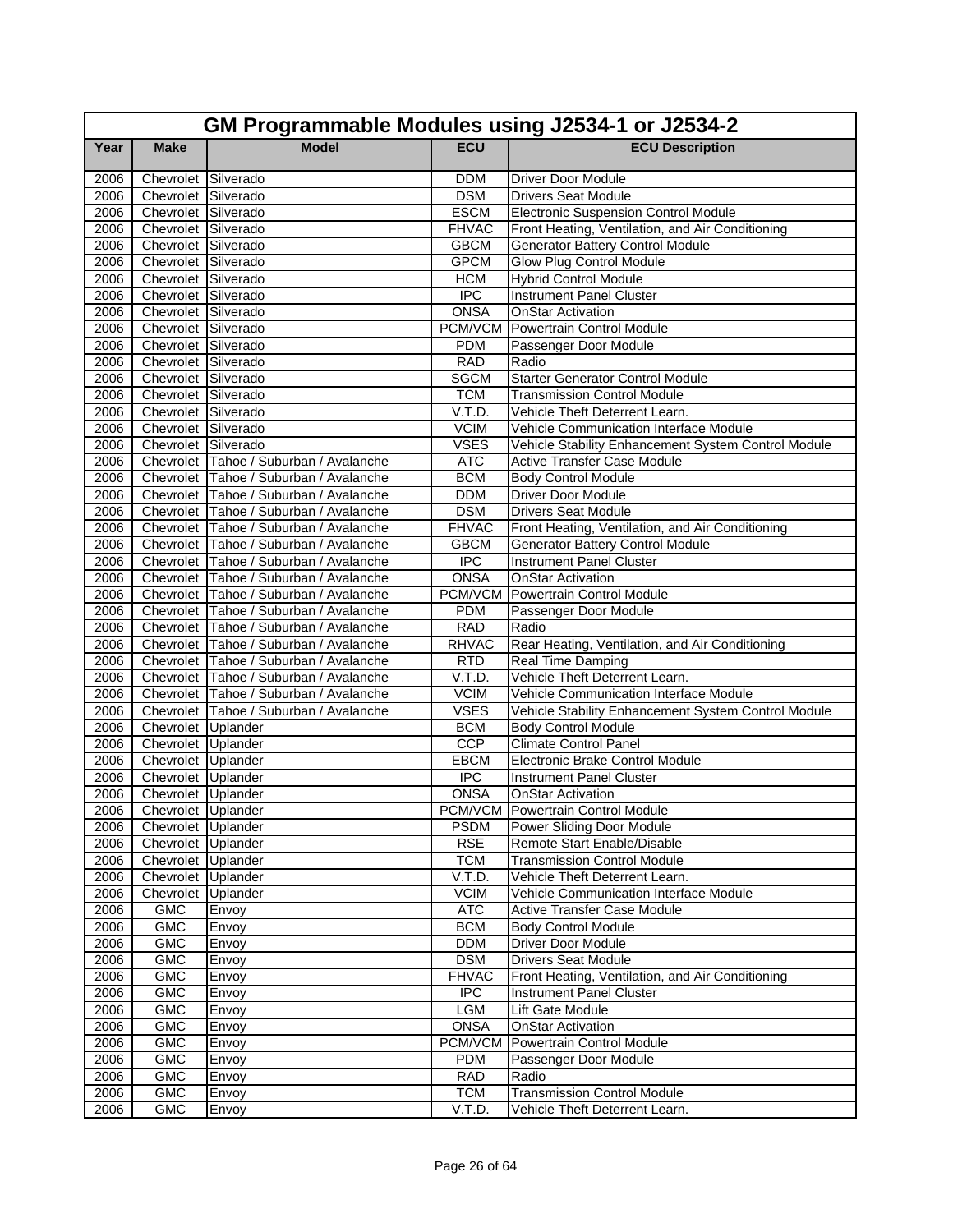|      | GM Programmable Modules using J2534-1 or J2534-2 |                  |                            |                                                     |  |  |
|------|--------------------------------------------------|------------------|----------------------------|-----------------------------------------------------|--|--|
| Year | <b>Make</b>                                      | <b>Model</b>     | <b>ECU</b>                 | <b>ECU Description</b>                              |  |  |
| 2006 | <b>GMC</b>                                       | Envoy            | <b>VCIM</b>                | Vehicle Communication Interface Module              |  |  |
| 2006 | <b>GMC</b>                                       | Envoy            | <b>VSES</b>                | Vehicle Stability Enhancement System Control Module |  |  |
| 2006 | <b>GMC</b>                                       | <b>Med Duty</b>  | <b>ACC</b>                 | <b>Adaptive Cruise Control</b>                      |  |  |
| 2006 | <b>GMC</b>                                       | <b>Med Duty</b>  | <b>ACC</b>                 | <b>Adaptive Cruise Control</b>                      |  |  |
| 2006 | <b>GMC</b>                                       | <b>Med Duty</b>  | <b>ATC</b>                 | <b>Active Transfer Case Module</b>                  |  |  |
| 2006 | <b>GMC</b>                                       | <b>Med Duty</b>  | <b>GPCM</b>                | Glow Plug Control Module                            |  |  |
| 2006 | <b>GMC</b>                                       | <b>Med Duty</b>  | <b>INJ</b>                 | Fuel Injector Flow Rate Programming                 |  |  |
| 2006 | <b>GMC</b>                                       | Med Duty         | <b>INJ</b>                 | Fuel Injector Flow Rate Programming                 |  |  |
| 2006 | <b>GMC</b>                                       | <b>Med Duty</b>  | $\overline{IPC}$           | <b>Instrument Panel Cluster</b>                     |  |  |
| 2006 | <b>GMC</b>                                       | <b>Med Duty</b>  |                            | <b>PCM/VCM</b> Powertrain Control Module            |  |  |
| 2006 | <b>GMC</b>                                       | <b>Med Duty</b>  |                            | <b>PCM/VCM</b> Powertrain Control Module            |  |  |
| 2006 | <b>GMC</b>                                       | <b>Med Duty</b>  | <b>RAD</b>                 | Radio                                               |  |  |
| 2006 | <b>GMC</b>                                       | Med Duty         | <b>SDG</b>                 | Serial Data Gateway Module                          |  |  |
| 2006 | <b>GMC</b>                                       | <b>Med Duty</b>  | <b>SPEED</b>               | <b>Speed Calibration</b>                            |  |  |
| 2006 | <b>GMC</b>                                       | <b>Med Duty</b>  | <b>TCM</b>                 | <b>Transmission Control Module</b>                  |  |  |
| 2006 | <b>GMC</b>                                       | <b>Med Duty</b>  | <b>TCM</b>                 | <b>Transmission Control Module</b>                  |  |  |
| 2006 | <b>GMC</b>                                       | Savana           | <b>BCM</b>                 | <b>Body Control Module</b>                          |  |  |
| 2006 | <b>GMC</b>                                       | Savana           | <b>FOH</b>                 | <b>Fuel Operated Heater</b>                         |  |  |
| 2006 | <b>GMC</b>                                       | Savana           | <b>GPCM</b>                | <b>Glow Plug Control Module</b>                     |  |  |
| 2006 | <b>GMC</b>                                       | Savana           | <b>ONSA</b>                | <b>OnStar Activation</b>                            |  |  |
| 2006 | <b>GMC</b>                                       | Savana           | PCM/VCM                    | Powertrain Control Module                           |  |  |
| 2006 | <b>GMC</b>                                       | Savana           | <b>RAD</b>                 | Radio                                               |  |  |
| 2006 | <b>GMC</b>                                       | Savana           | <b>TCM</b>                 | <b>Transmission Control Module</b>                  |  |  |
| 2006 | <b>GMC</b>                                       | Savana           | V.T.D.                     | Vehicle Theft Deterrent Learn.                      |  |  |
| 2006 | <b>GMC</b>                                       | Savana           | <b>VCIM</b>                | Vehicle Communication Interface Module              |  |  |
| 2006 | <b>GMC</b>                                       | Sierra           | <b>ATC</b>                 | <b>Active Transfer Case Module</b>                  |  |  |
| 2006 | <b>GMC</b>                                       | Sierra           | <b>BCM</b>                 | <b>Body Control Module</b>                          |  |  |
| 2006 | <b>GMC</b>                                       | Sierra           | <b>DDM</b>                 | <b>Driver Door Module</b>                           |  |  |
| 2006 | <b>GMC</b>                                       | Sierra           | <b>DSM</b>                 | <b>Drivers Seat Module</b>                          |  |  |
| 2006 | <b>GMC</b>                                       | Sierra           | <b>ESCM</b>                | <b>Electronic Suspension Control Module</b>         |  |  |
| 2006 | <b>GMC</b>                                       | Sierra           | <b>FHVAC</b>               | Front Heating, Ventilation, and Air Conditioning    |  |  |
| 2006 | <b>GMC</b>                                       | Sierra           | <b>GBCM</b>                | <b>Generator Battery Control Module</b>             |  |  |
| 2006 | <b>GMC</b>                                       | Sierra           | <b>GPCM</b>                | Glow Plug Control Module                            |  |  |
| 2006 | <b>GMC</b>                                       | Sierra           | <b>HCM</b>                 | <b>Hybrid Control Module</b>                        |  |  |
| 2006 | <b>GMC</b>                                       | Sierra           | $\overline{IPC}$           | <b>Instrument Panel Cluster</b>                     |  |  |
| 2006 | <b>GMC</b>                                       | Sierra           | <b>ONSA</b>                | <b>OnStar Activation</b>                            |  |  |
| 2006 | <b>GMC</b>                                       | Sierra           | PCM/VCM                    | Powertrain Control Module                           |  |  |
| 2006 | <b>GMC</b>                                       | Sierra           | <b>PDM</b>                 | Passenger Door Module                               |  |  |
| 2006 | <b>GMC</b>                                       | Sierra           | <b>RAD</b>                 | Radio                                               |  |  |
| 2006 | <b>GMC</b>                                       | Sierra           | <b>SGCM</b>                | <b>Starter Generator Control Module</b>             |  |  |
| 2006 | <b>GMC</b>                                       | Sierra           | <b>TCM</b>                 | <b>Transmission Control Module</b>                  |  |  |
| 2006 | GMC                                              | Sierra           | V.T.D.                     | Vehicle Theft Deterrent Learn.                      |  |  |
| 2006 | <b>GMC</b>                                       | Sierra           | <b>VCIM</b><br><b>VSES</b> | Vehicle Communication Interface Module              |  |  |
| 2006 | <b>GMC</b>                                       | Sierra           |                            | Vehicle Stability Enhancement System Control Module |  |  |
| 2006 | <b>GMC</b>                                       | Sonoma / Canyon  | <b>BCM</b>                 | <b>Body Control Module</b>                          |  |  |
| 2006 | <b>GMC</b>                                       | Sonoma / Canyon  | <b>ONSA</b>                | <b>OnStar Activation</b>                            |  |  |
| 2006 | <b>GMC</b>                                       | Sonoma / Canyon  | PCM/VCM                    | <b>Powertrain Control Module</b>                    |  |  |
| 2006 | <b>GMC</b>                                       | Sonoma / Canyon  | <b>RAD</b><br><b>TCM</b>   | Radio                                               |  |  |
| 2006 | <b>GMC</b>                                       | Sonoma / Canyon  |                            | <b>Transmission Control Module</b>                  |  |  |
| 2006 | <b>GMC</b>                                       | Sonoma / Canyon  | V.T.D.                     | Vehicle Theft Deterrent Learn.                      |  |  |
| 2006 | GMC                                              | Sonoma / Canyon  | <b>VCIM</b><br><b>VSES</b> | Vehicle Communication Interface Module              |  |  |
| 2006 | <b>GMC</b><br><b>GMC</b>                         | Sonoma / Canyon  | <b>ATC</b>                 | Vehicle Stability Enhancement System Control Module |  |  |
| 2006 |                                                  | Yukon / Yukon XL |                            | Active Transfer Case Module                         |  |  |
| 2006 | <b>GMC</b><br><b>GMC</b>                         | Yukon / Yukon XL | <b>BCM</b><br><b>DDM</b>   | <b>Body Control Module</b>                          |  |  |
| 2006 |                                                  | Yukon / Yukon XL |                            | Driver Door Module                                  |  |  |
| 2006 | <b>GMC</b>                                       | Yukon / Yukon XL | <b>DSM</b>                 | <b>Drivers Seat Module</b>                          |  |  |
| 2006 | GMC                                              | Yukon / Yukon XL | <b>FHVAC</b>               | Front Heating, Ventilation, and Air Conditioning    |  |  |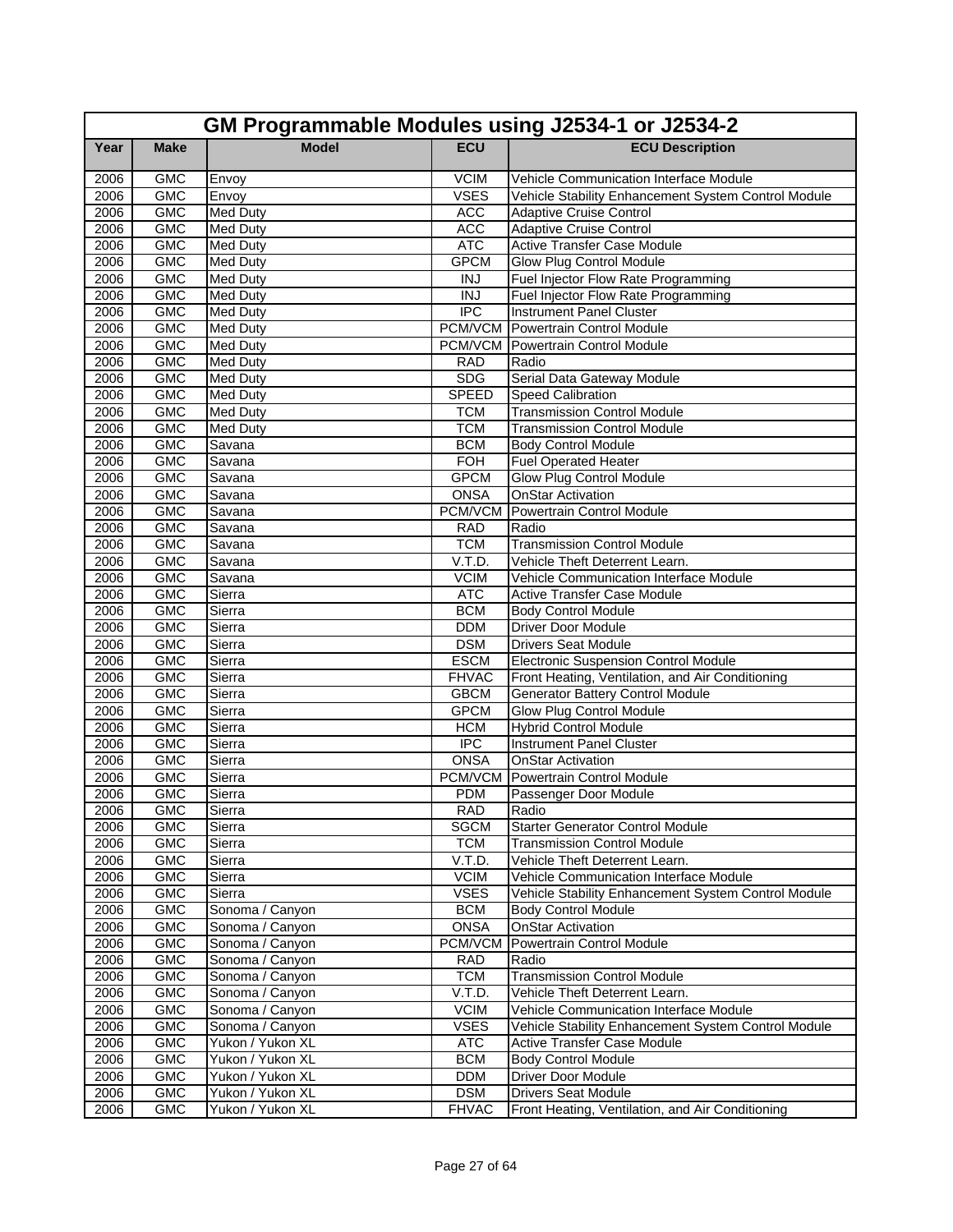|              | GM Programmable Modules using J2534-1 or J2534-2 |                                  |                      |                                                                              |  |
|--------------|--------------------------------------------------|----------------------------------|----------------------|------------------------------------------------------------------------------|--|
| Year         | <b>Make</b>                                      | <b>Model</b>                     | <b>ECU</b>           | <b>ECU Description</b>                                                       |  |
| 2006         | <b>GMC</b>                                       | Yukon / Yukon XL                 | <b>GBCM</b>          | <b>Generator Battery Control Module</b>                                      |  |
| 2006         | <b>GMC</b>                                       | Yukon / Yukon XL                 | <b>IPC</b>           | <b>Instrument Panel Cluster</b>                                              |  |
| 2006         | <b>GMC</b>                                       | Yukon / Yukon XL                 | <b>ONSA</b>          | <b>OnStar Activation</b>                                                     |  |
| 2006         | <b>GMC</b>                                       | Yukon / Yukon XL                 | PCM/VCM              | Powertrain Control Module                                                    |  |
| 2006         | <b>GMC</b>                                       | Yukon / Yukon XL                 | <b>PDM</b>           | Passenger Door Module                                                        |  |
| 2006         | <b>GMC</b>                                       | Yukon / Yukon XL                 | <b>RAD</b>           | Radio                                                                        |  |
| 2006         | <b>GMC</b>                                       | Yukon / Yukon XL                 | <b>RHVAC</b>         | Rear Heating, Ventilation, and Air Conditioning                              |  |
| 2006         | <b>GMC</b>                                       | Yukon / Yukon XL                 | <b>RTD</b>           | Real Time Damping                                                            |  |
| 2006         | <b>GMC</b>                                       | Yukon / Yukon XL                 | V.T.D.               | Vehicle Theft Deterrent Learn.                                               |  |
| 2006         | <b>GMC</b>                                       | Yukon / Yukon XL                 | <b>VCIM</b>          | Vehicle Communication Interface Module                                       |  |
| 2006         | <b>GMC</b>                                       | Yukon / Yukon XL                 | <b>VSES</b>          | Vehicle Stability Enhancement System Control Module                          |  |
| 2006         | Hummer                                           | IH <sub>2</sub>                  | <b>BCM</b>           | <b>Body Control Module</b>                                                   |  |
| 2006         | Hummer                                           | H <sub>2</sub>                   | <b>DDM</b>           | <b>Driver Door Module</b>                                                    |  |
| 2006         | Hummer                                           | H <sub>2</sub>                   | <b>DSM</b>           | <b>Drivers Seat Module</b>                                                   |  |
| 2006         | Hummer                                           | H <sub>2</sub>                   | <b>FHVAC</b>         | Front Heating, Ventilation, and Air Conditioning                             |  |
| 2006         | Hummer                                           | H <sub>2</sub>                   | <b>ONSA</b>          | <b>OnStar Activation</b>                                                     |  |
| 2006         | Hummer                                           | H <sub>2</sub>                   | PCM/VCM              | Powertrain Control Module                                                    |  |
| 2006         | Hummer                                           | H <sub>2</sub>                   | <b>PDM</b>           | Passenger Door Module                                                        |  |
| 2006         | Hummer<br>Hummer                                 | H <sub>2</sub><br>H <sub>2</sub> | <b>RAD</b><br>V.T.D. | Radio<br>Vehicle Theft Deterrent Learn.                                      |  |
| 2006         |                                                  |                                  | <b>VCIM</b>          |                                                                              |  |
| 2006<br>2006 | Hummer<br>Hummer                                 | IH <sub>2</sub><br>lН3           | <b>ATC</b>           | Vehicle Communication Interface Module<br><b>Active Transfer Case Module</b> |  |
|              |                                                  | H <sub>3</sub>                   | EBCM                 | Electronic Brake Control Module                                              |  |
| 2006<br>2006 | Hummer<br>Hummer                                 | H <sub>3</sub>                   | <b>ONSA</b>          | <b>OnStar Activation</b>                                                     |  |
| 2006         |                                                  | Iнз                              | PCM/VCM              | Powertrain Control Module                                                    |  |
| 2006         | Hummer<br>Hummer                                 | lН3                              | <b>TBC</b>           | <b>Truck Body Controller</b>                                                 |  |
| 2006         | Hummer                                           | H <sub>3</sub>                   | V.T.D.               | Vehicle Theft Deterrent Learn.                                               |  |
| 2006         | Hummer                                           | H <sub>3</sub>                   | <b>VCIM</b>          | Vehicle Communication Interface Module                                       |  |
| 2006         | <b>ISUZU</b>                                     | <b>Med Duty</b>                  | <b>ACC</b>           | <b>Adaptive Cruise Control</b>                                               |  |
| 2006         | <b>ISUZU</b>                                     | <b>Med Duty</b>                  | <b>INJ</b>           | Fuel Injector Flow Rate Programming                                          |  |
| 2006         | <b>ISUZU</b>                                     | <b>Med Duty</b>                  | PCM/VCM              | Powertrain Control Module                                                    |  |
| 2006         | <b>ISUZU</b>                                     | <b>Med Duty</b>                  | <b>TCM</b>           | <b>Transmission Control Module</b>                                           |  |
| 2006         | Pontiac                                          | G <sub>6</sub>                   | <b>EBCM</b>          | <b>Electronic Brake Control Module</b>                                       |  |
| 2006         | Pontiac                                          | G <sub>6</sub>                   | <b>IPC</b>           | Instrument Panel Cluster                                                     |  |
| 2006         | Pontiac                                          | G <sub>6</sub>                   | <b>ONSA</b>          | <b>OnStar Activation</b>                                                     |  |
| 2006         | Pontiac                                          | G <sub>6</sub>                   | PCM/VCM              | Powertrain Control Module                                                    |  |
| 2006         | Pontiac                                          | G6                               | <b>RSE</b>           | Remote Start Enable/Disable                                                  |  |
| 2006         | Pontiac                                          | G <sub>6</sub>                   | <b>TCM</b>           | Transmission Control Module                                                  |  |
| 2006         | Pontiac G6                                       |                                  | V.T.D.               | Vehicle Theft Deterrent Learn.                                               |  |
| 2006         | Pontiac                                          | <b>Grand Prix</b>                | DIC.                 | <b>Drivers Information Center</b>                                            |  |
| 2006         | Pontiac                                          | <b>Grand Prix</b>                | <b>ONSA</b>          | <b>OnStar Activation</b>                                                     |  |
| 2006         | Pontiac                                          | <b>Grand Prix</b>                | PCM/VCM              | Powertrain Control Module                                                    |  |
| 2006         | Pontiac                                          | <b>Grand Prix</b>                | <b>RSE</b>           | Remote Start Enable/Disable                                                  |  |
| 2006         | Pontiac                                          | <b>Grand Prix</b>                | <b>TCM</b>           | <b>Transmission Control Module</b>                                           |  |
| 2006         | Pontiac                                          | <b>Grand Prix</b>                | V.T.D.               | Vehicle Theft Deterrent Learn.                                               |  |
| 2006         | Pontiac                                          | <b>Grand Prix</b>                | <b>VCIM</b>          | Vehicle Communication Interface Module                                       |  |
| 2006         | Pontiac                                          | <b>GTO</b>                       | PCM/VCM              | Powertrain Control Module                                                    |  |
| 2006         | Pontiac                                          | <b>GTO</b>                       | <b>TCM</b>           | <b>Transmission Control Module</b>                                           |  |
| 2006         | Pontiac                                          | Montana                          | <b>BCM</b>           | <b>Body Control Module</b>                                                   |  |
| 2006         | Pontiac                                          | Montana                          | <b>CCP</b>           | <b>Climate Control Panel</b>                                                 |  |
| 2006         | Pontiac                                          | Montana                          | EBCM                 | <b>Electronic Brake Control Module</b>                                       |  |
| 2006         | Pontiac                                          | Montana                          | $\overline{IPC}$     | <b>Instrument Panel Cluster</b>                                              |  |
| 2006         | Pontiac                                          | Montana                          | <b>ONSA</b>          | <b>OnStar Activation</b>                                                     |  |
| 2006         | Pontiac                                          | Montana                          | PCM/VCM              | Powertrain Control Module                                                    |  |
| 2006         | Pontiac                                          | Montana                          | <b>PSDM</b>          | Power Sliding Door Module                                                    |  |
| 2006         | Pontiac                                          | Montana                          | <b>RSE</b>           | Remote Start Enable/Disable                                                  |  |
| 2006         | Pontiac                                          | Montana                          | <b>TCM</b>           | <b>Transmission Control Module</b>                                           |  |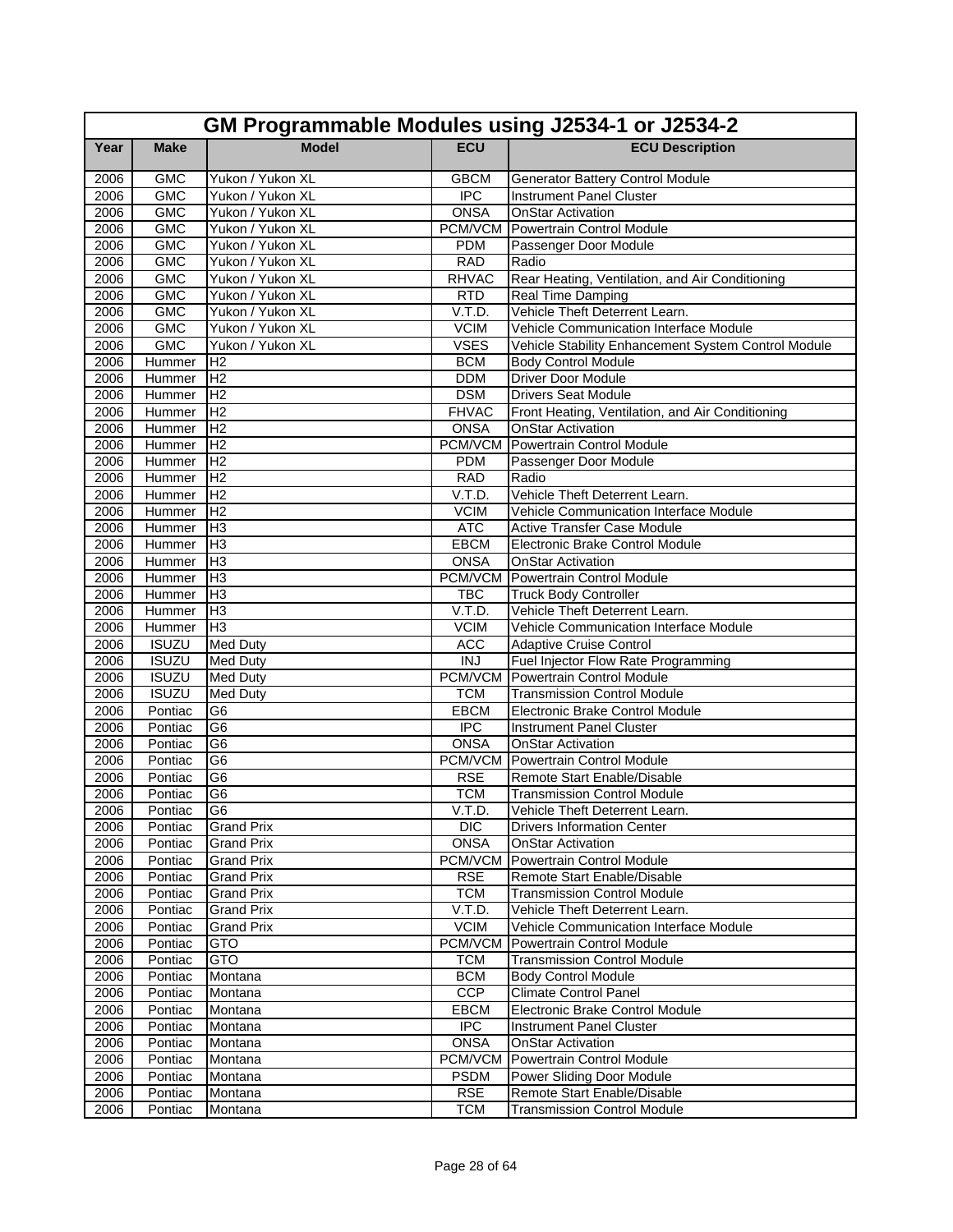|              | GM Programmable Modules using J2534-1 or J2534-2 |                                                                          |                            |                                                                         |  |  |
|--------------|--------------------------------------------------|--------------------------------------------------------------------------|----------------------------|-------------------------------------------------------------------------|--|--|
| Year         | <b>Make</b>                                      | <b>Model</b>                                                             | <b>ECU</b>                 | <b>ECU Description</b>                                                  |  |  |
| 2006         | Pontiac                                          | Montana                                                                  | V.T.D.                     | Vehicle Theft Deterrent Learn.                                          |  |  |
| 2006         | Pontiac                                          | Montana                                                                  | <b>VCIM</b>                | Vehicle Communication Interface Module                                  |  |  |
| 2006         | Pontiac                                          | Pursuit                                                                  | EBCM                       | Electronic Brake Control Module                                         |  |  |
| 2006         | Pontiac                                          | Pursuit                                                                  | <b>IPC</b>                 | <b>Instrument Panel Cluster</b>                                         |  |  |
| 2006         | Pontiac                                          | Pursuit                                                                  | <b>ONSA</b>                | <b>OnStar Activation</b>                                                |  |  |
| 2006         | Pontiac                                          | Pursuit                                                                  | PCM/VCM                    | Powertrain Control Module                                               |  |  |
| 2006         | Pontiac                                          | Pursuit                                                                  | <b>RAD</b>                 | Radio                                                                   |  |  |
| 2006         | Pontiac                                          | Pursuit                                                                  | <b>TCM</b>                 | <b>Transmission Control Module</b>                                      |  |  |
| 2006         | Pontiac                                          | Pursuit                                                                  | V.T.D.                     | Vehicle Theft Deterrent Learn.                                          |  |  |
| 2006         | Pontiac                                          | Solstice                                                                 | <b>EBCM</b>                | <b>Electronic Brake Control Module</b>                                  |  |  |
| 2006         | Pontiac                                          | Solstice                                                                 | <b>IPC</b>                 | <b>Instrument Panel Cluster</b>                                         |  |  |
| 2006         | Pontiac                                          | Solstice                                                                 | <b>ONSA</b>                | <b>OnStar Activation</b>                                                |  |  |
| 2006         | Pontiac                                          | Solstice                                                                 | PCM/VCM                    | Powertrain Control Module                                               |  |  |
| 2006         | Pontiac                                          | Solstice                                                                 | <b>RAD</b>                 | Radio                                                                   |  |  |
| 2006         | Pontiac                                          | Solstice                                                                 | <b>TCM</b>                 | <b>Transmission Control Module</b>                                      |  |  |
| 2006         | Pontiac                                          | Solstice                                                                 | V.T.D.                     | Vehicle Theft Deterrent Learn.                                          |  |  |
| 2006         | Pontiac                                          | Vibe                                                                     | <b>ONSA</b>                | <b>OnStar Activation</b>                                                |  |  |
| 2006         | Saturn                                           | lon                                                                      | <b>BCM</b>                 | <b>Body Control Module</b>                                              |  |  |
| 2006         | Saturn                                           | lon                                                                      | <b>BCM Learn</b>           | Body Control Module Learn                                               |  |  |
| 2006         | Saturn                                           | lon                                                                      | <b>ONSA</b>                | <b>OnStar Activation</b>                                                |  |  |
| 2006         | Saturn                                           | lon                                                                      |                            | <b>PCM/VCM</b> Powertrain Control Module                                |  |  |
| 2006         | Saturn                                           | lon                                                                      | <b>RAD</b>                 | Radio                                                                   |  |  |
| 2006         | Saturn                                           | lon                                                                      | <b>TCM</b>                 | <b>Transmission Control Module</b>                                      |  |  |
| 2006         | Saturn                                           | Relay                                                                    | <b>ABS</b>                 | Anti-Lock Braking System Control Module                                 |  |  |
| 2006         | Saturn                                           | Relay                                                                    | <b>BCM</b>                 | <b>Body Control Module</b>                                              |  |  |
| 2006         | Saturn                                           | Relay                                                                    | CCP                        | <b>Climate Control Panel</b>                                            |  |  |
| 2006         | Saturn                                           | Relay                                                                    | EBCM                       | Electronic Brake Control Module                                         |  |  |
| 2006         | Saturn                                           | Relay                                                                    | <b>IPC</b>                 | <b>Instrument Panel Cluster</b>                                         |  |  |
| 2006         | Saturn                                           | Relay                                                                    | <b>ONSA</b>                | <b>OnStar Activation</b>                                                |  |  |
| 2006         | Saturn                                           | Relay                                                                    |                            | <b>PCM/VCM</b> Powertrain Control Module                                |  |  |
| 2006         | Saturn                                           | Relay                                                                    | <b>PSDM</b>                | Power Sliding Door Module                                               |  |  |
| 2006         | Saturn                                           | Relay                                                                    | <b>RSE</b>                 | Remote Start Enable/Disable                                             |  |  |
| 2006         | Saturn                                           | Relay                                                                    | <b>TCM</b>                 | <b>Transmission Control Module</b>                                      |  |  |
| 2006         | Saturn                                           | Relay                                                                    | V.T.D.                     | Vehicle Theft Deterrent Learn.                                          |  |  |
| 2006         | Saturn                                           | Relay                                                                    | <b>VCIM</b>                | Vehicle Communication Interface Module                                  |  |  |
| 2006         | Saturn                                           | Vue                                                                      | <b>BCM</b>                 | <b>Body Control Module</b>                                              |  |  |
| 2006         | Saturn                                           | Vue                                                                      |                            | BCM Learn Body Control Module Learn                                     |  |  |
| 2006         | Saturn                                           | Vue                                                                      | <b>EPS</b>                 | <b>Electronic Power Steering</b>                                        |  |  |
| 2006         | Saturn                                           | Vue                                                                      | ONSA                       | <b>OnStar Activation</b>                                                |  |  |
| 2006         | Saturn                                           | Vue                                                                      |                            | PCM Learn Powertrain Control Module Learn                               |  |  |
| 2006         | Saturn                                           | Vue                                                                      |                            | PCM/VCM Powertrain Control Module                                       |  |  |
| 2006         | Saturn                                           | Vue                                                                      | <b>RAD</b>                 | Radio                                                                   |  |  |
| 2006         | Saturn                                           | Vue                                                                      | <b>TCM</b>                 | <b>Transmission Control Module</b>                                      |  |  |
| 2006         | Saturn                                           | Vue                                                                      | <b>VCIM</b><br><b>HVAC</b> | <b>Vehicle Communication Interface Module</b>                           |  |  |
| 2005         | <b>Buick</b>                                     | Lacrosse / Allure / Century Custom<br>Lacrosse / Allure / Century Custom |                            | Heating, Ventilation, and Air Conditioning                              |  |  |
| 2005         | <b>Buick</b>                                     | Lacrosse / Allure / Century Custom                                       | <b>ONSA</b><br>ONSL        | <b>OnStar Activation</b><br><b>OnStar Module Language Configuration</b> |  |  |
| 2005         | <b>Buick</b>                                     | Lacrosse / Allure / Century Custom                                       | PCM/VCM                    | Powertrain Control Module                                               |  |  |
| 2005<br>2005 | <b>Buick</b><br><b>Buick</b>                     | Lacrosse / Allure / Century Custom                                       | <b>RSE</b>                 | Remote Start Enable/Disable                                             |  |  |
| 2005         | <b>Buick</b>                                     | Lacrosse / Allure / Century Custom                                       | <b>TCM</b>                 | <b>Transmission Control Module</b>                                      |  |  |
| 2005         |                                                  | Lacrosse / Allure / Century Custom                                       | V.T.D.                     | Vehicle Theft Deterrent Learn.                                          |  |  |
| 2005         | <b>Buick</b>                                     |                                                                          | ABS                        | Anti-Lock Braking System Control Module                                 |  |  |
| 2005         | <b>Buick</b><br><b>Buick</b>                     | Lesabre<br>Lesabre                                                       | <b>ONSA</b>                | <b>OnStar Activation</b>                                                |  |  |
| 2005         | <b>Buick</b>                                     |                                                                          | <b>ONSL</b>                | OnStar Module Language Configuration                                    |  |  |
| 2005         | <b>Buick</b>                                     | Lesabre<br>Lesabre                                                       | PCM/VCM                    | Powertrain Control Module                                               |  |  |
| 2005         | <b>Buick</b>                                     | Lesabre                                                                  | SPEED                      | Speed Calibration                                                       |  |  |
| 2005         | <b>Buick</b>                                     | Lesabre                                                                  | V.T.D.                     | Vehicle Theft Deterrent Learn.                                          |  |  |
|              |                                                  |                                                                          |                            |                                                                         |  |  |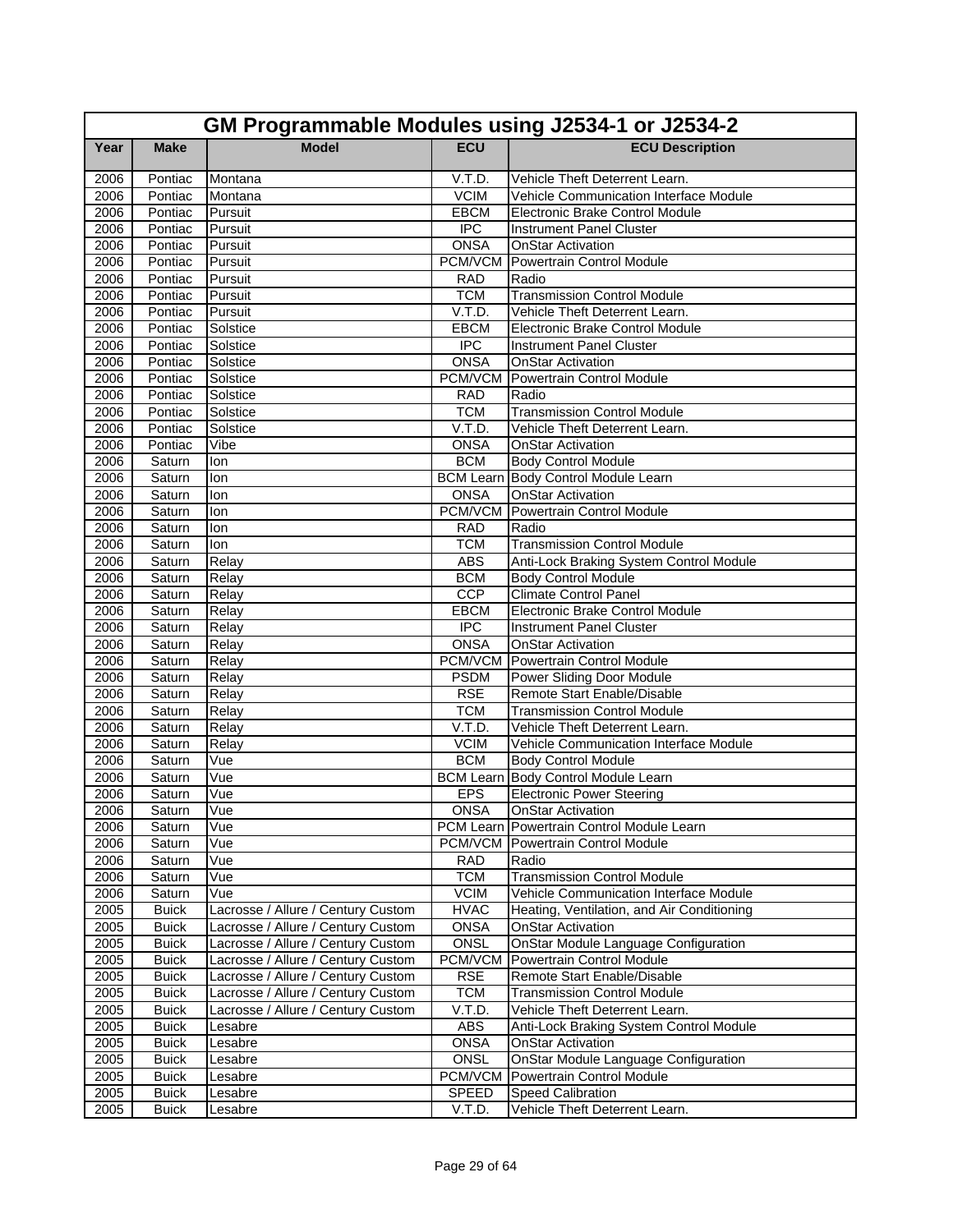|              | GM Programmable Modules using J2534-1 or J2534-2 |                    |                      |                                                                      |  |
|--------------|--------------------------------------------------|--------------------|----------------------|----------------------------------------------------------------------|--|
| Year         | <b>Make</b>                                      | <b>Model</b>       | <b>ECU</b>           | <b>ECU Description</b>                                               |  |
| 2005         | <b>Buick</b>                                     | Park Avenue        | <b>ABS</b>           | Anti-Lock Braking System Control Module                              |  |
| 2005         | <b>Buick</b>                                     | Park Avenue        | PCM/VCM              | Powertrain Control Module                                            |  |
| 2005         | <b>Buick</b>                                     | Park Avenue        | V.T.D.               | Vehicle Theft Deterrent Learn.                                       |  |
| 2005         | <b>Buick</b>                                     | Rainier            | <b>ATC</b>           | <b>Active Transfer Case Module</b>                                   |  |
| 2005         | <b>Buick</b>                                     | Rainier            | <b>DDM</b>           | <b>Driver Door Module</b>                                            |  |
| 2005         | <b>Buick</b>                                     | Rainier            | <b>FHVAC</b>         | Front Heating, Ventilation, and Air Conditioning                     |  |
| 2005         | <b>Buick</b>                                     | Rainier            | $\overline{IPC}$     | <b>Instrument Panel Cluster</b>                                      |  |
| 2005         | <b>Buick</b>                                     | Rainier            | <b>LGM</b>           | Lift Gate Module                                                     |  |
| 2005         | <b>Buick</b>                                     | Rainier            | <b>ONSA</b>          | <b>OnStar Activation</b>                                             |  |
| 2005         | <b>Buick</b>                                     | Rainier            | <b>ONSL</b>          | OnStar Module Language Configuration                                 |  |
| 2005         | <b>Buick</b>                                     | Rainier            | PCM/VCM              | Powertrain Control Module                                            |  |
| 2005         | <b>Buick</b>                                     | Rainier            | <b>PDM</b>           | Passenger Door Module                                                |  |
| 2005         | <b>Buick</b>                                     | Rainier            | <b>RAD</b>           | Radio                                                                |  |
| 2005         | <b>Buick</b>                                     | Rainier            | <b>TBC</b>           | <b>Truck Body Controller</b>                                         |  |
| 2005         | <b>Buick</b>                                     | Rainier<br>Rainier | <b>TCM</b><br>V.T.D. | <b>Transmission Control Module</b><br>Vehicle Theft Deterrent Learn. |  |
| 2005<br>2005 | <b>Buick</b><br><b>Buick</b>                     | Rendezvous         | PCM/VCM              | Powertrain Control Module                                            |  |
| 2005         | <b>Buick</b>                                     | Rendezvous         | <b>TCM</b>           | <b>Transmission Control Module</b>                                   |  |
| 2005         | <b>Buick</b>                                     | Rendezvous         | V.T.D.               | Vehicle Theft Deterrent Learn.                                       |  |
| 2005         | <b>Buick</b>                                     | Terraza            | <b>ABS</b>           | Anti-Lock Braking System Control Module                              |  |
| 2005         | <b>Buick</b>                                     | Terraza            | <b>BCM</b>           | <b>Body Control Module</b>                                           |  |
| 2005         | <b>Buick</b>                                     | Terraza            | CCP                  | <b>Climate Control Panel</b>                                         |  |
| 2005         | <b>Buick</b>                                     | Terraza            | $\overline{IPC}$     | <b>Instrument Panel Cluster</b>                                      |  |
| 2005         | <b>Buick</b>                                     | Terraza            | <b>ONSA</b>          | <b>OnStar Activation</b>                                             |  |
| 2005         | <b>Buick</b>                                     | Terraza            | ONSL                 | OnStar Module Language Configuration                                 |  |
| 2005         | <b>Buick</b>                                     | Terraza            | PCM/VCM              | Powertrain Control Module                                            |  |
| 2005         | <b>Buick</b>                                     | Terraza            | <b>PSDM</b>          | Power Sliding Door Module                                            |  |
| 2005         | <b>Buick</b>                                     | Terraza            | <b>RSE</b>           | Remote Start Enable/Disable                                          |  |
| 2005         | <b>Buick</b>                                     | Terraza            | V.T.D.               | Vehicle Theft Deterrent Learn.                                       |  |
| 2005         | Cadillac                                         | <b>Deville</b>     | <b>ABS</b>           | Anti-Lock Braking System Control Module                              |  |
| 2005         | Cadillac                                         | Deville            | <b>IPC</b>           | <b>Instrument Panel Cluster</b>                                      |  |
| 2005         | Cadillac                                         | <b>Deville</b>     | ONSA                 | <b>OnStar Activation</b>                                             |  |
| 2005         | Cadillac                                         | <b>Deville</b>     | <b>ONSL</b>          | OnStar Module Language Configuration                                 |  |
| 2005         | Cadillac                                         | Deville            | PCM/VCM              | <b>Powertrain Control Module</b>                                     |  |
| 2005         | Cadillac                                         | Deville            | <b>RTD</b>           | Real Time Damping                                                    |  |
| 2005         | Cadillac                                         | <b>Deville</b>     | V.T.D.               | Vehicle Theft Deterrent Learn.                                       |  |
| 2005         | Cadillac                                         | Escalade           | <b>ATC</b>           | <b>Active Transfer Case Module</b>                                   |  |
| 2005         | Cadillac                                         | Escalade           | <b>DDM</b>           | Driver Door Module                                                   |  |
| 2005         | Cadillac Escalade                                |                    | <b>DSM</b>           | <b>Drivers Seat Module</b>                                           |  |
| 2005         | Cadillac                                         | Escalade           | <b>FHVAC</b>         | Front Heating, Ventilation, and Air Conditioning                     |  |
| 2005         | Cadillac                                         | Escalade           | <b>GBCM</b>          | Generator Battery Control Module                                     |  |
| 2005         | Cadillac                                         | Escalade           | $\overline{IPC}$     | <b>Instrument Panel Cluster</b>                                      |  |
| 2005         | Cadillac                                         | Escalade           | <b>ONSA</b>          | <b>OnStar Activation</b>                                             |  |
| 2005         | Cadillac                                         | Escalade           | <b>ONSL</b>          | OnStar Module Language Configuration                                 |  |
| 2005         | Cadillac                                         | Escalade           | PCM/VCM              | Powertrain Control Module                                            |  |
| 2005         | Cadillac                                         | Escalade           | <b>PDM</b>           | Passenger Door Module                                                |  |
| 2005         | Cadillac                                         | Escalade           | <b>RAD</b>           | Radio                                                                |  |
| 2005         | Cadillac                                         | Escalade           | <b>RHVAC</b>         | Rear Heating, Ventilation, and Air Conditioning                      |  |
| 2005         | Cadillac                                         | Escalade           | RTD                  | Real Time Damping                                                    |  |
| 2005         | Cadillac                                         | Escalade           | <b>RWS</b>           | Rear Wheel Steer                                                     |  |
| 2005         | Cadillac                                         | Escalade           | <b>TBC</b>           | <b>Truck Body Controller</b>                                         |  |
| 2005         | Cadillac                                         | Escalade           | <b>TPM</b>           | <b>Tire Pressure Monitor</b>                                         |  |
| 2005         | Cadillac                                         | Escalade           | V.T.D.               | Vehicle Theft Deterrent Learn.                                       |  |
| 2005         | Cadillac                                         | Escalade           | <b>VSES</b>          | Vehicle Stability Enhancement System Control Module                  |  |
| 2005         | Cadillac                                         | Herse / Limo       | ABS                  | Anti-Lock Braking System Control Module                              |  |
| 2005         | Cadillac                                         | Herse / Limo       | $\overline{IPC}$     | <b>Instrument Panel Cluster</b>                                      |  |
| 2005         | Cadillac                                         | Herse / Limo       | ONSA                 | <b>OnStar Activation</b>                                             |  |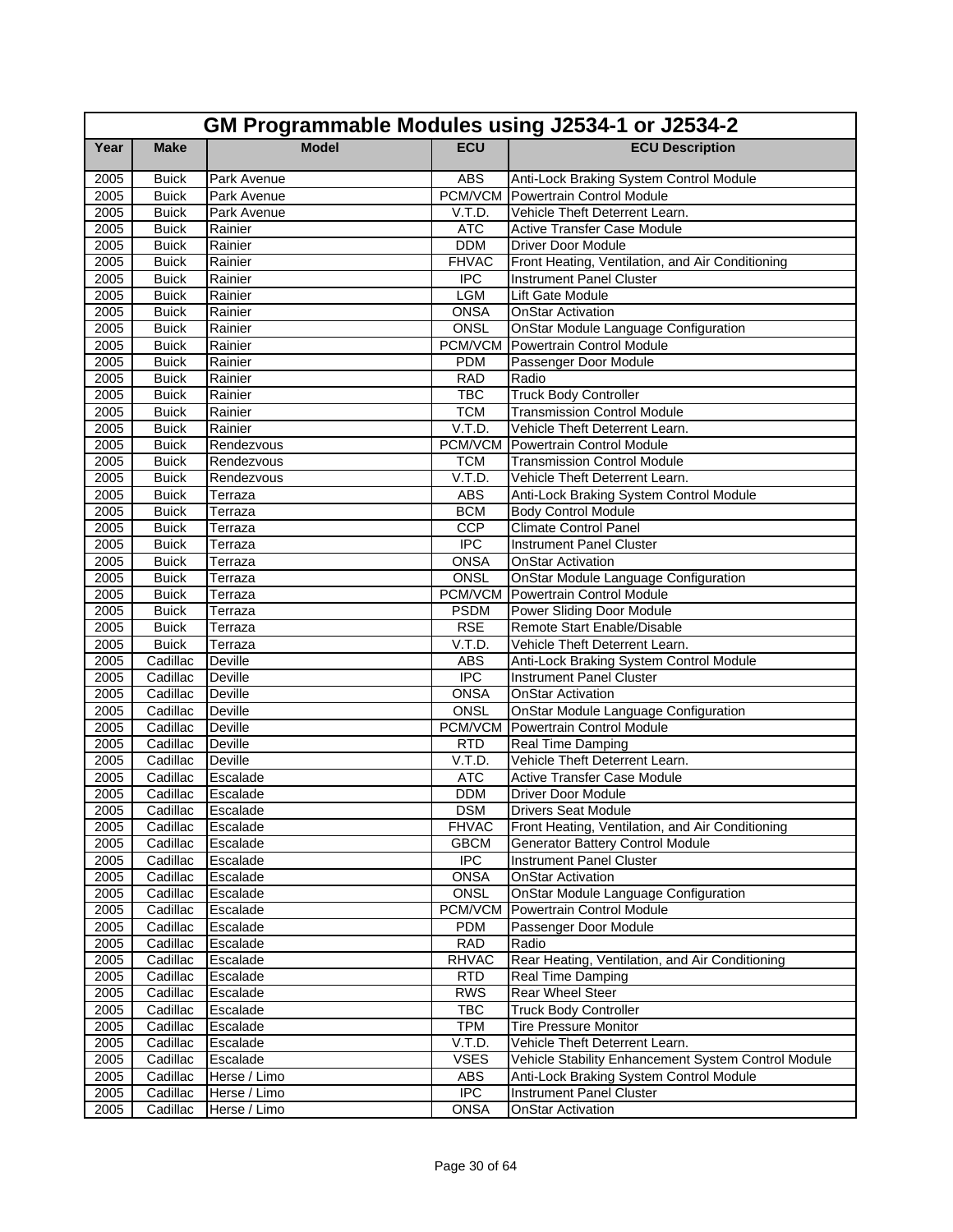|                   | GM Programmable Modules using J2534-1 or J2534-2 |                                |                               |                                                                          |  |  |
|-------------------|--------------------------------------------------|--------------------------------|-------------------------------|--------------------------------------------------------------------------|--|--|
| Year              | <b>Make</b>                                      | <b>Model</b>                   | <b>ECU</b>                    | <b>ECU Description</b>                                                   |  |  |
| 2005              | Cadillac                                         | Herse / Limo                   |                               | <b>PCM/VCM</b> Powertrain Control Module                                 |  |  |
| 2005              | Cadillac                                         | <b>SRX</b>                     | <b>ABS</b>                    | Anti-Lock Braking System Control Module                                  |  |  |
| 2005              | Cadillac                                         | <b>SRX</b>                     | CCP                           | <b>Climate Control Panel</b>                                             |  |  |
| 2005              | Cadillac                                         | <b>SRX</b>                     | <b>ONSA</b>                   | <b>OnStar Activation</b>                                                 |  |  |
| 2005              | Cadillac                                         | <b>SRX</b>                     | ONSL                          | <b>OnStar Module Language Configuration</b>                              |  |  |
| 2005              | Cadillac                                         | <b>SRX</b>                     | PCM/VCM                       | Powertrain Control Module                                                |  |  |
| 2005              | Cadillac                                         | <b>SRX</b>                     | <b>RTD</b>                    | Real Time Damping                                                        |  |  |
| 2005              | Cadillac                                         | <b>SRX</b>                     | <b>TCM</b>                    | <b>Transmission Control Module</b>                                       |  |  |
| 2005              | Cadillac                                         | <b>SRX</b>                     | V.T.D.                        | Vehicle Theft Deterrent Learn.                                           |  |  |
| 2005              | Cadillac                                         | STS / CTS                      | <b>ABS</b>                    | Anti-Lock Braking System Control Module                                  |  |  |
| 2005              | Cadillac                                         | STS / CTS                      | CCP                           | <b>Climate Control Panel</b>                                             |  |  |
| 2005              | Cadillac                                         | STS/CTS                        | <b>DDM</b>                    | <b>Driver Door Module</b>                                                |  |  |
| 2005              | Cadillac                                         | STS/CTS                        | <b>HVAC</b>                   | Heating, Ventilation, and Air Conditioning                               |  |  |
| 2005              | Cadillac                                         | STS / CTS                      | <b>ONSA</b>                   | <b>OnStar Activation</b>                                                 |  |  |
| 2005              | Cadillac                                         | STS / CTS                      | <b>ONSL</b>                   | OnStar Module Language Configuration                                     |  |  |
| 2005              | Cadillac                                         | STS/CTS                        | PCM/VCM                       | Powertrain Control Module                                                |  |  |
| 2005              | Cadillac                                         | STS/CTS                        | <b>PDM</b>                    | Passenger Door Module                                                    |  |  |
| 2005              | Cadillac                                         | STS/CTS                        | RIM                           | <b>Rear Integration Module</b>                                           |  |  |
| 2005              | Cadillac                                         | STS / CTS                      | <b>RTD</b>                    | Real Time Damping                                                        |  |  |
| 2005              | Cadillac                                         | STS / CTS                      | <b>TCM</b>                    | <b>Transmission Control Module</b>                                       |  |  |
| 2005              | Cadillac                                         | STS/CTS                        | <b>TVT</b>                    | TV Tuner                                                                 |  |  |
| 2005              | Cadillac                                         | STS/CTS                        | V.T.D.                        | Vehicle Theft Deterrent Learn.                                           |  |  |
| 2005              | Cadillac                                         | <b>XLR</b>                     | <b>ABS</b>                    | Anti-Lock Braking System Control Module                                  |  |  |
| 2005              | Cadillac                                         | <b>XLR</b>                     | <b>BCM</b>                    | <b>Body Control Module</b>                                               |  |  |
| 2005              | Cadillac                                         | <b>XLR</b>                     | <b>HVAC</b>                   | Heating, Ventilation, and Air Conditioning                               |  |  |
| 2005              | Cadillac                                         | <b>XLR</b>                     | <b>ONSA</b>                   | <b>OnStar Activation</b>                                                 |  |  |
| 2005              | Cadillac                                         | <b>XLR</b>                     | <b>ONSL</b><br><b>PCM/VCM</b> | OnStar Module Language Configuration                                     |  |  |
| 2005              | Cadillac<br>Cadillac                             | <b>XLR</b><br><b>XLR</b>       | <b>RCDLR</b>                  | Powertrain Control Module                                                |  |  |
| 2005<br>2005      | Cadillac                                         | <b>XLR</b>                     | <b>TCM</b>                    | Remote Control Door Lock Receiver<br><b>Transmission Control Module</b>  |  |  |
| 2005              | Cadillac                                         | <b>XLR</b>                     | V.T.D.                        | Vehicle Theft Deterrent Learn.                                           |  |  |
| 2005              | Chevrolet Astro                                  |                                | <b>BCM</b>                    | <b>Body Control Module</b>                                               |  |  |
| 2005              | Chevrolet Astro                                  |                                | FTC                           | <b>FTC</b>                                                               |  |  |
| 2005              | Chevrolet Astro                                  |                                | <b>ONSA</b>                   | <b>OnStar Activation</b>                                                 |  |  |
| $\overline{2005}$ | Chevrolet Astro                                  |                                | ONSL                          | <b>OnStar Module Language Configuration</b>                              |  |  |
| 2005              | Chevrolet Astro                                  |                                | PCM/VCM                       | <b>Powertrain Control Module</b>                                         |  |  |
| 2005              | Chevrolet Astro                                  |                                | <b>RAD</b>                    | Radio                                                                    |  |  |
| 2005              | Chevrolet Astro                                  |                                | <b>TBC</b>                    | <b>Truck Body Controller</b>                                             |  |  |
| 2005              | Chevrolet Astro                                  |                                | <b>TCM</b>                    | <b>Transmission Control Module</b>                                       |  |  |
| 2005              | Chevrolet Astro                                  |                                | V.T.D.                        | Vehicle Theft Deterrent Learn.                                           |  |  |
| 2005              | Chevrolet Aveo                                   |                                | PCM/VCM                       | Powertrain Control Module                                                |  |  |
| 2005              |                                                  | Chevrolet Blazer / Trailblazer | <b>ATC</b>                    | Active Transfer Case Module                                              |  |  |
| 2005              |                                                  | Chevrolet Blazer / Trailblazer | <b>DDM</b>                    | Driver Door Module                                                       |  |  |
| 2005              |                                                  | Chevrolet Blazer / Trailblazer | <b>FHVAC</b>                  | Front Heating, Ventilation, and Air Conditioning                         |  |  |
| 2005              |                                                  | Chevrolet Blazer / Trailblazer | <b>IPC</b>                    | Instrument Panel Cluster                                                 |  |  |
| 2005              |                                                  | Chevrolet Blazer / Trailblazer | LGM                           | Lift Gate Module                                                         |  |  |
| 2005              |                                                  | Chevrolet Blazer / Trailblazer | <b>ONSA</b>                   | <b>OnStar Activation</b>                                                 |  |  |
| 2005              |                                                  | Chevrolet Blazer / Trailblazer | <b>ONSL</b>                   | OnStar Module Language Configuration                                     |  |  |
| 2005              |                                                  | Chevrolet Blazer / Trailblazer | <b>PCM/VCM</b>                | Powertrain Control Module                                                |  |  |
| 2005              |                                                  | Chevrolet Blazer / Trailblazer | <b>PDM</b>                    | Passenger Door Module                                                    |  |  |
| 2005              |                                                  | Chevrolet Blazer / Trailblazer | <b>RAD</b>                    | Radio                                                                    |  |  |
| 2005              |                                                  | Chevrolet Blazer / Trailblazer | <b>TBC</b>                    | <b>Truck Body Controller</b>                                             |  |  |
| 2005              |                                                  | Chevrolet Blazer / Trailblazer | <b>TCM</b>                    | <b>Transmission Control Module</b>                                       |  |  |
| 2005              |                                                  | Chevrolet Blazer / Trailblazer | V.T.D.                        | Vehicle Theft Deterrent Learn.                                           |  |  |
| 2005              | Chevrolet Cavalier                               |                                | <b>ONSA</b>                   | <b>OnStar Activation</b>                                                 |  |  |
| 2005              | Chevrolet Cavalier                               |                                | ONSL<br>PCM/VCM               | OnStar Module Language Configuration<br><b>Powertrain Control Module</b> |  |  |
| 2005              | Chevrolet Cavalier                               |                                |                               |                                                                          |  |  |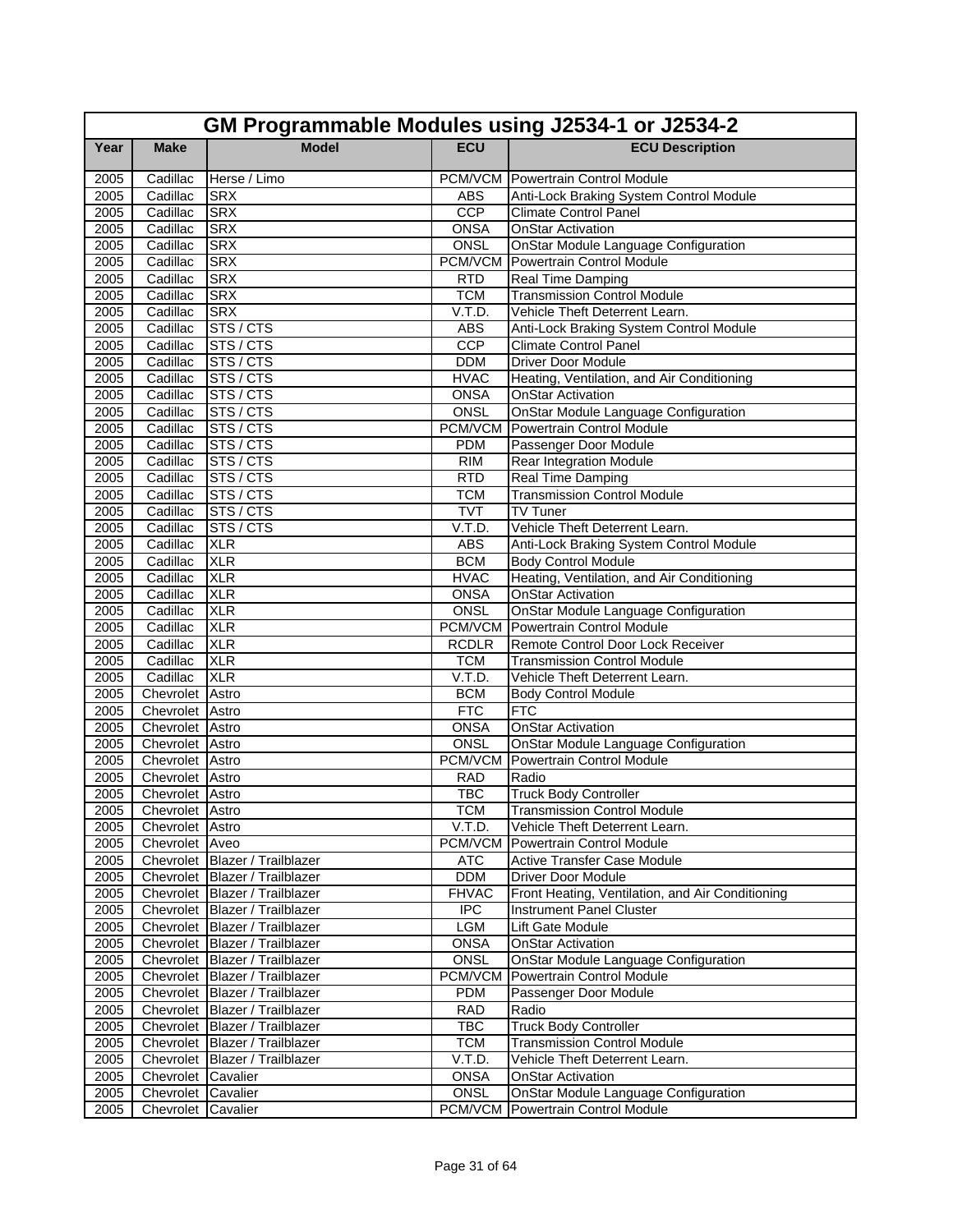|      | GM Programmable Modules using J2534-1 or J2534-2 |                                  |                  |                                             |  |  |
|------|--------------------------------------------------|----------------------------------|------------------|---------------------------------------------|--|--|
| Year | <b>Make</b>                                      | <b>Model</b>                     | <b>ECU</b>       | <b>ECU Description</b>                      |  |  |
| 2005 | Chevrolet Cavalier                               |                                  | V.T.D.           | Vehicle Theft Deterrent Learn.              |  |  |
| 2005 | Chevrolet Cobalt                                 |                                  | <b>ABS</b>       | Anti-Lock Braking System Control Module     |  |  |
| 2005 | Chevrolet Cobalt                                 |                                  | <b>IPC</b>       | <b>Instrument Panel Cluster</b>             |  |  |
| 2005 | Chevrolet Cobalt                                 |                                  | <b>ONSA</b>      | <b>OnStar Activation</b>                    |  |  |
| 2005 | Chevrolet Cobalt                                 |                                  | <b>ONSL</b>      | <b>OnStar Module Language Configuration</b> |  |  |
| 2005 | Chevrolet Cobalt                                 |                                  | PCM/VCM          | Powertrain Control Module                   |  |  |
| 2005 | Chevrolet Cobalt                                 |                                  | <b>RAD</b>       | Radio                                       |  |  |
| 2005 | Chevrolet Cobalt                                 |                                  | <b>TCM</b>       | <b>Transmission Control Module</b>          |  |  |
| 2005 | Chevrolet Cobalt                                 |                                  | V.T.D.           | Vehicle Theft Deterrent Learn.              |  |  |
| 2005 |                                                  | Chevrolet Colorado / SSR         | $\overline{IPC}$ | <b>Instrument Panel Cluster</b>             |  |  |
| 2005 |                                                  | Chevrolet Colorado / SSR         | ONSA             | <b>OnStar Activation</b>                    |  |  |
| 2005 |                                                  | Chevrolet Colorado / SSR         | ONSL             | <b>OnStar Module Language Configuration</b> |  |  |
| 2005 |                                                  | Chevrolet Colorado / SSR         | PCM/VCM          | Powertrain Control Module                   |  |  |
| 2005 |                                                  | Chevrolet Colorado / SSR         | <b>RAD</b>       | Radio                                       |  |  |
| 2005 |                                                  | Chevrolet Colorado / SSR         | <b>TBC</b>       | <b>Truck Body Controller</b>                |  |  |
| 2005 |                                                  | Chevrolet Colorado / SSR         | <b>TCM</b>       | <b>Transmission Control Module</b>          |  |  |
| 2005 |                                                  | Chevrolet Colorado / SSR         | V.T.D.           | Vehicle Theft Deterrent Learn.              |  |  |
| 2005 | Chevrolet Corvette                               |                                  | <b>ABS</b>       | Anti-Lock Braking System Control Module     |  |  |
| 2005 | Chevrolet Corvette                               |                                  | <b>HVAC</b>      | Heating, Ventilation, and Air Conditioning  |  |  |
| 2005 | Chevrolet Corvette                               |                                  | <b>ONSA</b>      | <b>OnStar Activation</b>                    |  |  |
| 2005 | Chevrolet Corvette                               |                                  | <b>ONSL</b>      | OnStar Module Language Configuration        |  |  |
| 2005 | Chevrolet Corvette                               |                                  | PCM/VCM          | <b>Powertrain Control Module</b>            |  |  |
| 2005 | Chevrolet Corvette                               |                                  | <b>TCM</b>       | <b>Transmission Control Module</b>          |  |  |
| 2005 | Chevrolet Corvette                               |                                  | V.T.D.           | Vehicle Theft Deterrent Learn.              |  |  |
| 2005 | Chevrolet Express                                |                                  | <b>IPC</b>       | <b>Instrument Panel Cluster</b>             |  |  |
| 2005 | Chevrolet Express                                |                                  | <b>ONSA</b>      | <b>OnStar Activation</b>                    |  |  |
| 2005 | Chevrolet Express                                |                                  | <b>ONSL</b>      | OnStar Module Language Configuration        |  |  |
| 2005 | Chevrolet Express                                |                                  | <b>PCM/VCM</b>   | <b>Powertrain Control Module</b>            |  |  |
| 2005 | Chevrolet Express                                |                                  | <b>RAD</b>       | Radio                                       |  |  |
| 2005 | Chevrolet Express                                |                                  | <b>TBC</b>       | <b>Truck Body Controller</b>                |  |  |
| 2005 | Chevrolet Express                                |                                  | V.T.D.           | Vehicle Theft Deterrent Learn.              |  |  |
| 2005 |                                                  | Chevrolet   Impala / Monte Carlo | <b>ONSA</b>      | <b>OnStar Activation</b>                    |  |  |
| 2005 |                                                  | Chevrolet   Impala / Monte Carlo | ONSL             | OnStar Module Language Configuration        |  |  |
| 2005 |                                                  | Chevrolet Impala / Monte Carlo   | PCM/VCM          | <b>Powertrain Control Module</b>            |  |  |
| 2005 |                                                  | Chevrolet Impala / Monte Carlo   | V.T.D.           | Vehicle Theft Deterrent Learn.              |  |  |
| 2005 |                                                  | Chevrolet Incomplete             | PCM/VCM          | Powertrain Control Module                   |  |  |
| 2005 | Chevrolet Malibu                                 |                                  | <b>ABS</b>       | Anti-Lock Braking System Control Module     |  |  |
| 2005 | Chevrolet Malibu                                 |                                  | <b>BCM</b>       | <b>Body Control Module</b>                  |  |  |
| 2005 | Chevrolet Malibu                                 |                                  | <b>IPC</b>       | Instrument Panel Cluster                    |  |  |
| 2005 | Chevrolet Malibu                                 |                                  | <b>ONSA</b>      | <b>OnStar Activation</b>                    |  |  |
| 2005 | Chevrolet Malibu                                 |                                  | ONSL             | <b>OnStar Module Language Configuration</b> |  |  |
| 2005 | Chevrolet Malibu                                 |                                  | PCM/VCM          | Powertrain Control Module                   |  |  |
| 2005 | Chevrolet Malibu                                 |                                  | <b>RAD</b>       | Radio                                       |  |  |
| 2005 | Chevrolet Malibu                                 |                                  | <b>RSE</b>       | Remote Start Enable/Disable                 |  |  |
| 2005 | Chevrolet Malibu                                 |                                  | <b>TCM</b>       | <b>Transmission Control Module</b>          |  |  |
| 2005 | Chevrolet Malibu                                 |                                  | V.T.D.           | Vehicle Theft Deterrent Learn.              |  |  |
| 2005 | Chevrolet Malibu                                 |                                  | VTD              | Vehicle Theft Deterrent Learn               |  |  |
| 2005 |                                                  | Chevrolet Malibu Classic         | PCM/VCM          | Powertrain Control Module                   |  |  |
| 2005 |                                                  | Chevrolet Malibu Classic         | V.T.D.           | Vehicle Theft Deterrent Learn.              |  |  |
| 2005 | Chevrolet Med Duty                               |                                  | ACC              | <b>Adaptive Cruise Control</b>              |  |  |
| 2005 | Chevrolet Med Duty                               |                                  | <b>ATC</b>       | <b>Active Transfer Case Module</b>          |  |  |
| 2005 | Chevrolet Med Duty                               |                                  | <b>INJ</b>       | Fuel Injector Flow Rate Programming         |  |  |
| 2005 | Chevrolet Med Duty                               |                                  | <b>IPC</b>       | Instrument Panel Cluster                    |  |  |
| 2005 | Chevrolet Med Duty                               |                                  | ITP              | Injector Trim Programming                   |  |  |
| 2005 | Chevrolet Med Duty                               |                                  | PCM/VCM          | Powertrain Control Module                   |  |  |
| 2005 | Chevrolet Med Duty                               |                                  | PCM/VCM          | Powertrain Control Module                   |  |  |
| 2005 | Chevrolet Med Duty                               |                                  | <b>RAD</b>       | Radio                                       |  |  |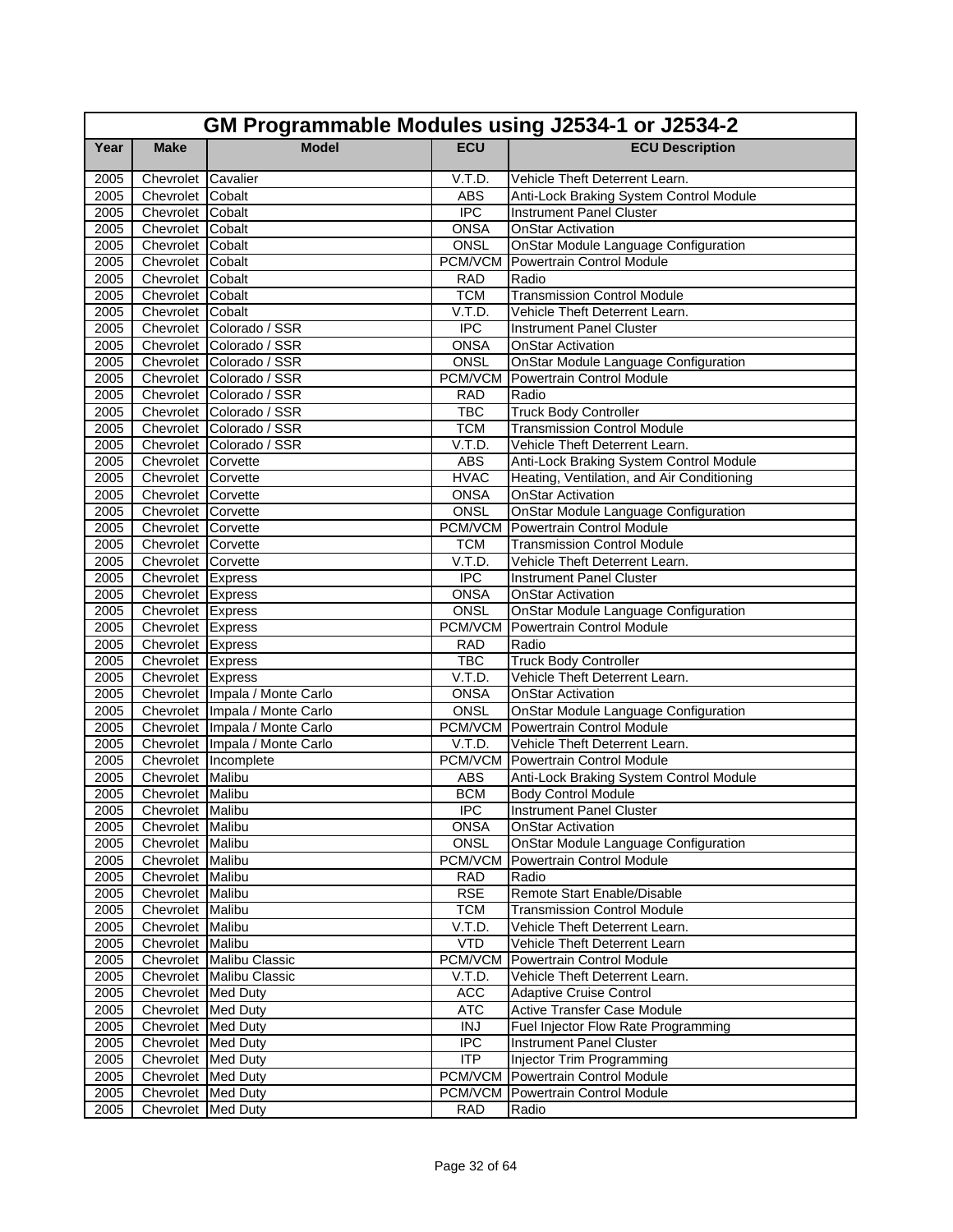|      | GM Programmable Modules using J2534-1 or J2534-2 |                                             |                  |                                                     |  |  |
|------|--------------------------------------------------|---------------------------------------------|------------------|-----------------------------------------------------|--|--|
| Year | <b>Make</b>                                      | <b>Model</b>                                | <b>ECU</b>       | <b>ECU Description</b>                              |  |  |
| 2005 | Chevrolet Med Duty                               |                                             | <b>SDG</b>       | Serial Data Gateway Module                          |  |  |
| 2005 | Chevrolet Med Duty                               |                                             | <b>SPEED</b>     | Speed Calibration                                   |  |  |
| 2005 | Chevrolet Med Duty                               |                                             | <b>TCM</b>       | <b>Transmission Control Module</b>                  |  |  |
| 2005 | Chevrolet Silverado                              |                                             | <b>ABS</b>       | Anti-Lock Braking System Control Module             |  |  |
| 2005 | Chevrolet Silverado                              |                                             | <b>ATC</b>       | <b>Active Transfer Case Module</b>                  |  |  |
| 2005 | Chevrolet Silverado                              |                                             | <b>DDM</b>       | <b>Driver Door Module</b>                           |  |  |
| 2005 | Chevrolet Silverado                              |                                             | <b>DSM</b>       | <b>Drivers Seat Module</b>                          |  |  |
| 2005 | Chevrolet Silverado                              |                                             | <b>ESCM</b>      | <b>Electronic Suspension Control Module</b>         |  |  |
| 2005 | Chevrolet Silverado                              |                                             | <b>FHVAC</b>     | Front Heating, Ventilation, and Air Conditioning    |  |  |
| 2005 | Chevrolet Silverado                              |                                             | <b>GBCM</b>      | <b>Generator Battery Control Module</b>             |  |  |
| 2005 | Chevrolet Silverado                              |                                             | <b>HCM</b>       | <b>Hybrid Control Module</b>                        |  |  |
| 2005 | Chevrolet Silverado                              |                                             | <b>IPC</b>       | Instrument Panel Cluster                            |  |  |
| 2005 | Chevrolet Silverado                              |                                             | <b>ONSA</b>      | <b>OnStar Activation</b>                            |  |  |
| 2005 | Chevrolet Silverado                              |                                             | <b>ONSL</b>      | <b>OnStar Module Language Configuration</b>         |  |  |
| 2005 | Chevrolet Silverado                              |                                             | PCM/VCM          | <b>Powertrain Control Module</b>                    |  |  |
| 2005 | Chevrolet Silverado                              |                                             | <b>PDM</b>       | Passenger Door Module                               |  |  |
| 2005 | Chevrolet Silverado                              |                                             | <b>RAD</b>       | Radio                                               |  |  |
| 2005 | Chevrolet Silverado                              |                                             | <b>RWS</b>       | <b>Rear Wheel Steer</b>                             |  |  |
| 2005 | Chevrolet Silverado                              |                                             | <b>SGCM</b>      | <b>Starter Generator Control Module</b>             |  |  |
| 2005 | Chevrolet Silverado                              |                                             | <b>TBC</b>       | <b>Truck Body Controller</b>                        |  |  |
| 2005 | Chevrolet Silverado                              |                                             | <b>TCM</b>       | <b>Transmission Control Module</b>                  |  |  |
| 2005 | Chevrolet Silverado                              |                                             | <b>TPM</b>       | <b>Tire Pressure Monitor</b>                        |  |  |
| 2005 | Chevrolet Silverado                              |                                             | V.T.D.           | Vehicle Theft Deterrent Learn.                      |  |  |
| 2005 | Chevrolet Silverado                              |                                             | <b>VSES</b>      | Vehicle Stability Enhancement System Control Module |  |  |
| 2005 |                                                  | Chevrolet   Tahoe / Suburban / Avalanche    | <b>ATC</b>       | <b>Active Transfer Case Module</b>                  |  |  |
| 2005 |                                                  | Chevrolet Tahoe / Suburban / Avalanche      | <b>DDM</b>       | <b>Driver Door Module</b>                           |  |  |
| 2005 |                                                  | Chevrolet   Tahoe / Suburban / Avalanche    | <b>DSM</b>       | <b>Drivers Seat Module</b>                          |  |  |
| 2005 |                                                  | Chevrolet Tahoe / Suburban / Avalanche      | <b>FHVAC</b>     | Front Heating, Ventilation, and Air Conditioning    |  |  |
| 2005 |                                                  | Chevrolet Tahoe / Suburban / Avalanche      | <b>GBCM</b>      | <b>Generator Battery Control Module</b>             |  |  |
| 2005 |                                                  | Chevrolet Tahoe / Suburban / Avalanche      | <b>IPC</b>       | <b>Instrument Panel Cluster</b>                     |  |  |
| 2005 |                                                  | Chevrolet Tahoe / Suburban / Avalanche      | <b>ONSA</b>      | <b>OnStar Activation</b>                            |  |  |
| 2005 |                                                  | Chevrolet   Tahoe / Suburban / Avalanche    | <b>ONSL</b>      | <b>OnStar Module Language Configuration</b>         |  |  |
| 2005 |                                                  | Chevrolet Tahoe / Suburban / Avalanche      | PCM/VCM          | <b>Powertrain Control Module</b>                    |  |  |
| 2005 |                                                  | Chevrolet Tahoe / Suburban / Avalanche      | <b>PDM</b>       | Passenger Door Module                               |  |  |
| 2005 |                                                  | Chevrolet Tahoe / Suburban / Avalanche      | <b>RAD</b>       | Radio                                               |  |  |
| 2005 |                                                  | Chevrolet Tahoe / Suburban / Avalanche      | <b>RHVAC</b>     | Rear Heating, Ventilation, and Air Conditioning     |  |  |
| 2005 |                                                  | Chevrolet Tahoe / Suburban / Avalanche      | <b>RTD</b>       | <b>Real Time Damping</b>                            |  |  |
| 2005 |                                                  | Chevrolet Tahoe / Suburban / Avalanche      | <b>RWS</b>       | Rear Wheel Steer                                    |  |  |
|      |                                                  | 2005 Chevrolet Tahoe / Suburban / Avalanche | <b>TBC</b>       | <b>Truck Body Controller</b>                        |  |  |
| 2005 |                                                  | Chevrolet Tahoe / Suburban / Avalanche      | <b>TPM</b>       | <b>Tire Pressure Monitor</b>                        |  |  |
| 2005 |                                                  | Chevrolet Tahoe / Suburban / Avalanche      | V.T.D.           | Vehicle Theft Deterrent Learn.                      |  |  |
| 2005 |                                                  | Chevrolet Tahoe / Suburban / Avalanche      | <b>VSES</b>      | Vehicle Stability Enhancement System Control Module |  |  |
| 2005 | Chevrolet Uplander                               |                                             | <b>ABS</b>       | Anti-Lock Braking System Control Module             |  |  |
| 2005 | Chevrolet Uplander                               |                                             | <b>BCM</b>       | <b>Body Control Module</b>                          |  |  |
| 2005 | Chevrolet Uplander                               |                                             | CCP              | <b>Climate Control Panel</b>                        |  |  |
| 2005 | Chevrolet Uplander                               |                                             | $\overline{IPC}$ | <b>Instrument Panel Cluster</b>                     |  |  |
| 2005 | Chevrolet Uplander                               |                                             | <b>ONSA</b>      | <b>OnStar Activation</b>                            |  |  |
| 2005 | Chevrolet Uplander                               |                                             | ONSL             | OnStar Module Language Configuration                |  |  |
| 2005 | Chevrolet Uplander                               |                                             | PCM/VCM          | Powertrain Control Module                           |  |  |
| 2005 | Chevrolet Uplander                               |                                             | <b>PSDM</b>      | Power Sliding Door Module                           |  |  |
| 2005 | Chevrolet Uplander                               |                                             | <b>RSE</b>       | Remote Start Enable/Disable                         |  |  |
| 2005 | Chevrolet Uplander                               |                                             | V.T.D.           | Vehicle Theft Deterrent Learn.                      |  |  |
| 2005 |                                                  | Chevrolet Uplander / Venture                | <b>ABS</b>       | Anti-Lock Braking System Control Module             |  |  |
| 2005 |                                                  | Chevrolet Uplander / Venture                | <b>BCM</b>       | <b>Body Control Module</b>                          |  |  |
| 2005 |                                                  | Chevrolet Uplander / Venture                | <b>CCP</b>       | Climate Control Panel                               |  |  |
| 2005 |                                                  | Chevrolet Uplander / Venture                | <b>IPC</b>       | <b>Instrument Panel Cluster</b>                     |  |  |
| 2005 |                                                  | Chevrolet Uplander / Venture                | <b>ONSA</b>      | <b>OnStar Activation</b>                            |  |  |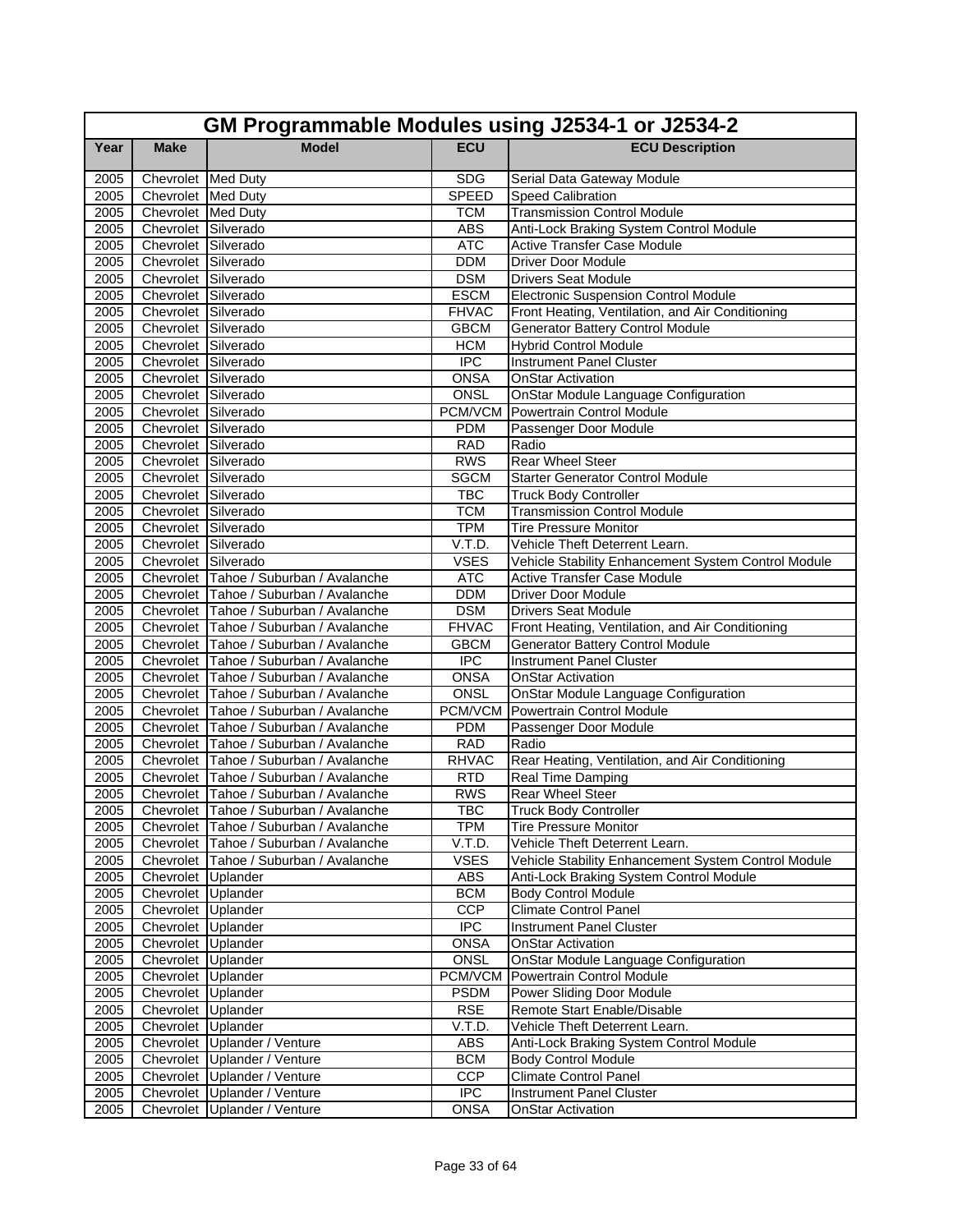|              | GM Programmable Modules using J2534-1 or J2534-2 |                              |                          |                                                                      |  |  |
|--------------|--------------------------------------------------|------------------------------|--------------------------|----------------------------------------------------------------------|--|--|
| Year         | <b>Make</b>                                      | <b>Model</b>                 | <b>ECU</b>               | <b>ECU Description</b>                                               |  |  |
| 2005         |                                                  | Chevrolet Uplander / Venture | ONSL                     | <b>OnStar Module Language Configuration</b>                          |  |  |
| 2005         |                                                  | Chevrolet Uplander / Venture |                          | <b>PCM/VCM</b> Powertrain Control Module                             |  |  |
| 2005         |                                                  | Chevrolet Uplander / Venture | <b>PSDM</b>              | <b>Power Sliding Door Module</b>                                     |  |  |
| 2005         |                                                  | Chevrolet Uplander / Venture | <b>RSE</b>               | Remote Start Enable/Disable                                          |  |  |
| 2005         |                                                  | Chevrolet Uplander / Venture | V.T.D.                   | Vehicle Theft Deterrent Learn.                                       |  |  |
| 2005         | <b>GMC</b>                                       | Canyon                       | <b>DDM</b>               | <b>Driver Door Module</b>                                            |  |  |
| 2005         | <b>GMC</b>                                       | Canyon                       | <b>FHVAC</b>             | Front Heating, Ventilation, and Air Conditioning                     |  |  |
| 2005         | <b>GMC</b>                                       | Canyon                       | <b>IPC</b>               | <b>Instrument Panel Cluster</b>                                      |  |  |
| 2005         | <b>GMC</b>                                       | Canyon                       | <b>LGM</b>               | Lift Gate Module                                                     |  |  |
| 2005         | <b>GMC</b>                                       | Canyon                       | <b>ONSA</b>              | <b>OnStar Activation</b>                                             |  |  |
| 2005         | <b>GMC</b>                                       | Canyon                       | ONSL                     | OnStar Module Language Configuration                                 |  |  |
| 2005         | <b>GMC</b>                                       | Canyon                       |                          | <b>PCM/VCM</b> Powertrain Control Module                             |  |  |
| 2005         | <b>GMC</b>                                       | Canyon                       | <b>PDM</b>               | Passenger Door Module                                                |  |  |
| 2005         | <b>GMC</b>                                       | Canyon                       | <b>RAD</b>               | Radio                                                                |  |  |
| 2005         | <b>GMC</b>                                       | Canyon                       | <b>TBC</b>               | <b>Truck Body Controller</b>                                         |  |  |
| 2005         | <b>GMC</b>                                       | Canyon                       | <b>TCM</b>               | <b>Transmission Control Module</b>                                   |  |  |
| 2005         | <b>GMC</b>                                       | Canyon                       | V.T.D.                   | Vehicle Theft Deterrent Learn.                                       |  |  |
| 2005         | <b>GMC</b>                                       | Envoy                        | <b>ATC</b>               | Active Transfer Case Module                                          |  |  |
| 2005         | <b>GMC</b>                                       | Envoy                        | <b>DDM</b>               | <b>Driver Door Module</b>                                            |  |  |
| 2005         | <b>GMC</b>                                       | Envoy                        | <b>FHVAC</b>             | Front Heating, Ventilation, and Air Conditioning                     |  |  |
| 2005         | <b>GMC</b>                                       | Envoy                        | $\overline{IPC}$         | Instrument Panel Cluster                                             |  |  |
| 2005         | <b>GMC</b>                                       | Envoy                        | <b>LGM</b>               | Lift Gate Module                                                     |  |  |
| 2005         | <b>GMC</b>                                       | Envoy                        | <b>ONSA</b>              | <b>OnStar Activation</b>                                             |  |  |
| 2005         | <b>GMC</b>                                       | Envoy                        | ONSL                     | OnStar Module Language Configuration                                 |  |  |
| 2005         | <b>GMC</b>                                       | Envoy                        | PCM/VCM                  | Powertrain Control Module                                            |  |  |
| 2005         | <b>GMC</b>                                       | Envoy                        | <b>PDM</b>               | Passenger Door Module                                                |  |  |
| 2005         | <b>GMC</b>                                       | Envoy                        | <b>RAD</b>               | Radio                                                                |  |  |
| 2005         | GMC                                              | Envoy                        | <b>TBC</b>               | <b>Truck Body Controller</b>                                         |  |  |
| 2005         | <b>GMC</b>                                       | Envoy                        | <b>TCM</b>               | <b>Transmission Control Module</b>                                   |  |  |
| 2005         | <b>GMC</b>                                       | Envoy                        | V.T.D.                   | Vehicle Theft Deterrent Learn.                                       |  |  |
| 2005<br>2005 | <b>GMC</b><br><b>GMC</b>                         | Med Duty                     | <b>ACC</b><br><b>ACC</b> | <b>Adaptive Cruise Control</b>                                       |  |  |
|              | <b>GMC</b>                                       | Med Duty                     | <b>ATC</b>               | <b>Adaptive Cruise Control</b><br><b>Active Transfer Case Module</b> |  |  |
| 2005<br>2005 | <b>GMC</b>                                       | Med Duty<br>Med Duty         | <b>INJ</b>               | Fuel Injector Flow Rate Programming                                  |  |  |
| 2005         | <b>GMC</b>                                       | Med Duty                     | <b>INJ</b>               | Fuel Injector Flow Rate Programming                                  |  |  |
| 2005         | <b>GMC</b>                                       | Med Duty                     | <b>IPC</b>               | <b>Instrument Panel Cluster</b>                                      |  |  |
| 2005         | <b>GMC</b>                                       | <b>Med Duty</b>              | $\overline{ITP}$         | <b>Injector Trim Programming</b>                                     |  |  |
| 2005         | <b>GMC</b>                                       | Med Duty                     |                          | <b>PCM/VCM</b> Powertrain Control Module                             |  |  |
| 2005         | GMC                                              | <b>Med Duty</b>              |                          | PCM/VCM Powertrain Control Module                                    |  |  |
| 2005         | <b>GMC</b>                                       | <b>Med Duty</b>              | RAD                      | Radio                                                                |  |  |
| 2005         | <b>GMC</b>                                       | Med Duty                     | <b>SDG</b>               | Serial Data Gateway Module                                           |  |  |
| 2005         | <b>GMC</b>                                       | Med Duty                     | <b>SPEED</b>             | <b>Speed Calibration</b>                                             |  |  |
| 2005         | <b>GMC</b>                                       | Med Duty                     | <b>TCM</b>               | <b>Transmission Control Module</b>                                   |  |  |
| 2005         | <b>GMC</b>                                       | Safari                       | PCM/VCM                  | Powertrain Control Module                                            |  |  |
| 2005         | <b>GMC</b>                                       | Safari                       | <b>TBC</b>               | <b>Truck Body Controller</b>                                         |  |  |
| 2005         | GMC                                              | Safari                       | V.T.D.                   | Vehicle Theft Deterrent Learn.                                       |  |  |
| 2005         | <b>GMC</b>                                       | Savana                       | $\overline{IPC}$         | <b>Instrument Panel Cluster</b>                                      |  |  |
| 2005         | <b>GMC</b>                                       | Savana                       | <b>ONSA</b>              | <b>OnStar Activation</b>                                             |  |  |
| 2005         | <b>GMC</b>                                       | Savana                       | ONSL                     | <b>OnStar Module Language Configuration</b>                          |  |  |
| 2005         | <b>GMC</b>                                       | Savana                       | PCM/VCM                  | Powertrain Control Module                                            |  |  |
| 2005         | <b>GMC</b>                                       | Savana                       | <b>RAD</b>               | Radio                                                                |  |  |
| 2005         | <b>GMC</b>                                       | Savana                       | <b>TBC</b>               | <b>Truck Body Controller</b>                                         |  |  |
| 2005         | GMC                                              | Savana                       | V.T.D.                   | Vehicle Theft Deterrent Learn.                                       |  |  |
| 2005         | <b>GMC</b>                                       | Sierra                       | ABS                      | Anti-Lock Braking System Control Module                              |  |  |
| 2005         | <b>GMC</b>                                       | Sierra                       | <b>ATC</b>               | Active Transfer Case Module                                          |  |  |
| 2005         | <b>GMC</b>                                       | Sierra                       | <b>DDM</b>               | Driver Door Module                                                   |  |  |
| 2005         | <b>GMC</b>                                       | Sierra                       | <b>DSM</b>               | <b>Drivers Seat Module</b>                                           |  |  |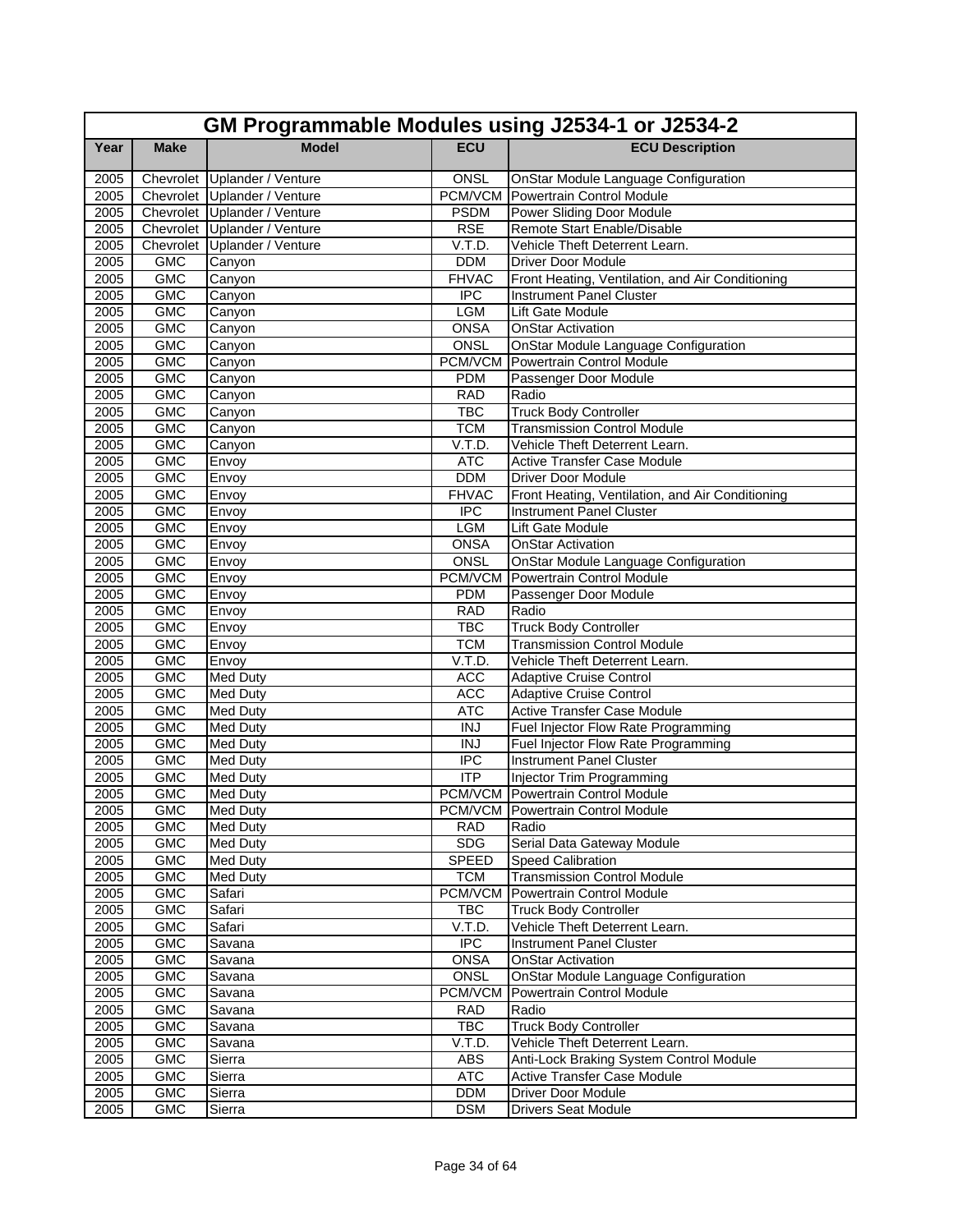|              | GM Programmable Modules using J2534-1 or J2534-2 |                  |                                |                                                                   |  |  |
|--------------|--------------------------------------------------|------------------|--------------------------------|-------------------------------------------------------------------|--|--|
| Year         | <b>Make</b>                                      | <b>Model</b>     | <b>ECU</b>                     | <b>ECU Description</b>                                            |  |  |
| 2005         | <b>GMC</b>                                       | Sierra           | <b>ESCM</b>                    | Electronic Suspension Control Module                              |  |  |
| 2005         | <b>GMC</b>                                       | Sierra           | <b>FHVAC</b>                   | Front Heating, Ventilation, and Air Conditioning                  |  |  |
| 2005         | <b>GMC</b>                                       | Sierra           | <b>GBCM</b>                    | <b>Generator Battery Control Module</b>                           |  |  |
| 2005         | <b>GMC</b>                                       | Sierra           | <b>HCM</b>                     | <b>Hybrid Control Module</b>                                      |  |  |
| 2005         | <b>GMC</b>                                       | Sierra           | <b>IPC</b>                     | <b>Instrument Panel Cluster</b>                                   |  |  |
| 2005         | <b>GMC</b>                                       | Sierra           | <b>ONSA</b>                    | <b>OnStar Activation</b>                                          |  |  |
| 2005         | <b>GMC</b>                                       | Sierra           | ONSL                           | <b>OnStar Module Language Configuration</b>                       |  |  |
| 2005         | <b>GMC</b>                                       | Sierra           | PCM/VCM                        | Powertrain Control Module                                         |  |  |
| 2005         | <b>GMC</b>                                       | Sierra           | <b>PDM</b>                     | Passenger Door Module                                             |  |  |
| 2005         | <b>GMC</b>                                       | Sierra           | <b>RAD</b>                     | Radio                                                             |  |  |
| 2005         | <b>GMC</b>                                       | Sierra           | <b>RWS</b>                     | <b>Rear Wheel Steer</b>                                           |  |  |
| 2005         | <b>GMC</b>                                       | Sierra           | <b>SGCM</b>                    | <b>Starter Generator Control Module</b>                           |  |  |
| 2005         | <b>GMC</b>                                       | Sierra           | <b>TBC</b>                     | <b>Truck Body Controller</b>                                      |  |  |
| 2005         | <b>GMC</b>                                       | Sierra           | <b>TCM</b>                     | <b>Transmission Control Module</b>                                |  |  |
| 2005         | <b>GMC</b>                                       | Sierra           | <b>TPM</b>                     | Tire Pressure Monitor                                             |  |  |
| 2005         | <b>GMC</b>                                       | Sierra           | V.T.D.                         | Vehicle Theft Deterrent Learn.                                    |  |  |
| 2005         | <b>GMC</b>                                       | Sierra           | <b>VSES</b>                    | Vehicle Stability Enhancement System Control Module               |  |  |
| 2005         | <b>GMC</b>                                       | Sonoma / Canyon  | <b>ONSA</b>                    | <b>OnStar Activation</b>                                          |  |  |
| 2005         | <b>GMC</b>                                       | Sonoma / Canyon  | ONSL                           | OnStar Module Language Configuration                              |  |  |
| 2005         | <b>GMC</b>                                       | Sonoma / Canyon  | <b>PCM/VCM</b>                 | <b>Powertrain Control Module</b>                                  |  |  |
| 2005         | <b>GMC</b>                                       | Sonoma / Canyon  | <b>RAD</b>                     | Radio                                                             |  |  |
| 2005         | <b>GMC</b>                                       | Sonoma / Canyon  | <b>TBC</b>                     | <b>Truck Body Controller</b>                                      |  |  |
| 2005         | <b>GMC</b>                                       | Sonoma / Canyon  | <b>TCM</b>                     | <b>Transmission Control Module</b>                                |  |  |
| 2005         | <b>GMC</b>                                       | Sonoma / Canyon  | V.T.D.                         | Vehicle Theft Deterrent Learn.                                    |  |  |
| 2005         | <b>GMC</b>                                       | Yukon            | <b>ABS</b>                     | Anti-Lock Braking System Control Module                           |  |  |
| 2005         | <b>GMC</b>                                       | Yukon            | <b>ATC</b>                     | <b>Active Transfer Case Module</b>                                |  |  |
| 2005         | <b>GMC</b>                                       | Yukon            | <b>DDM</b>                     | <b>Driver Door Module</b>                                         |  |  |
| 2005         | <b>GMC</b>                                       | Yukon            | <b>DSM</b>                     | <b>Drivers Seat Module</b>                                        |  |  |
| 2005         | <b>GMC</b>                                       | Yukon            | <b>ESCM</b>                    | <b>Electronic Suspension Control Module</b>                       |  |  |
| 2005         | <b>GMC</b>                                       | Yukon            | <b>FHVAC</b>                   | Front Heating, Ventilation, and Air Conditioning                  |  |  |
| 2005         | <b>GMC</b>                                       | Yukon            | <b>GBCM</b>                    | <b>Generator Battery Control Module</b>                           |  |  |
| 2005         | <b>GMC</b>                                       | Yukon            | <b>HCM</b><br>$\overline{IPC}$ | <b>Hybrid Control Module</b>                                      |  |  |
| 2005         | <b>GMC</b><br><b>GMC</b>                         | Yukon<br>Yukon   | <b>ONSA</b>                    | Instrument Panel Cluster<br><b>OnStar Activation</b>              |  |  |
| 2005<br>2005 | <b>GMC</b>                                       | Yukon            | ONSL                           |                                                                   |  |  |
| 2005         | <b>GMC</b>                                       |                  | PCM/VCM                        | OnStar Module Language Configuration<br>Powertrain Control Module |  |  |
| 2005         | <b>GMC</b>                                       | Yukon<br>Yukon   | <b>PDM</b>                     |                                                                   |  |  |
| 2005         | <b>GMC</b>                                       | Yukon            | <b>RAD</b>                     | Passenger Door Module<br>Radio                                    |  |  |
| 2005         | GMC                                              | Yukon            | RHVAC                          | Rear Heating, Ventilation, and Air Conditioning                   |  |  |
| 2005         | <b>GMC</b>                                       | Yukon            | <b>RTD</b>                     | Real Time Damping                                                 |  |  |
| 2005         | <b>GMC</b>                                       | Yukon            | <b>RWS</b>                     | <b>Rear Wheel Steer</b>                                           |  |  |
| 2005         | <b>GMC</b>                                       | Yukon            | <b>SGCM</b>                    | <b>Starter Generator Control Module</b>                           |  |  |
| 2005         | <b>GMC</b>                                       | Yukon            | <b>TBC</b>                     | <b>Truck Body Controller</b>                                      |  |  |
| 2005         | <b>GMC</b>                                       | Yukon            | <b>TCM</b>                     | <b>Transmission Control Module</b>                                |  |  |
| 2005         | <b>GMC</b>                                       | Yukon            | <b>TPM</b>                     | <b>Tire Pressure Monitor</b>                                      |  |  |
| 2005         | <b>GMC</b>                                       | Yukon            | V.T.D.                         | Vehicle Theft Deterrent Learn.                                    |  |  |
| 2005         | <b>GMC</b>                                       | Yukon            | <b>VSES</b>                    | Vehicle Stability Enhancement System Control Module               |  |  |
| 2005         | <b>GMC</b>                                       | Yukon / Yukon XL | <b>DDM</b>                     | <b>Driver Door Module</b>                                         |  |  |
| 2005         | <b>GMC</b>                                       | Yukon / Yukon XL | <b>DSM</b>                     | <b>Drivers Seat Module</b>                                        |  |  |
| 2005         | <b>GMC</b>                                       | Yukon / Yukon XL | <b>FHVAC</b>                   | Front Heating, Ventilation, and Air Conditioning                  |  |  |
| 2005         | GMC                                              | Yukon / Yukon XL | <b>GBCM</b>                    | <b>Generator Battery Control Module</b>                           |  |  |
| 2005         | <b>GMC</b>                                       | Yukon / Yukon XL | <b>IPC</b>                     | Instrument Panel Cluster                                          |  |  |
| 2005         | <b>GMC</b>                                       | Yukon / Yukon XL | <b>ONSA</b>                    | <b>OnStar Activation</b>                                          |  |  |
|              | <b>GMC</b>                                       | Yukon / Yukon XL | ONSL                           | OnStar Module Language Configuration                              |  |  |
| 2005<br>2005 | <b>GMC</b>                                       | Yukon / Yukon XL | <b>PCM/VCM</b>                 | <b>Powertrain Control Module</b>                                  |  |  |
| 2005         | <b>GMC</b>                                       | Yukon / Yukon XL | PDM                            | Passenger Door Module                                             |  |  |
| 2005         | <b>GMC</b>                                       | Yukon / Yukon XL | <b>RAD</b>                     | Radio                                                             |  |  |
|              |                                                  |                  |                                |                                                                   |  |  |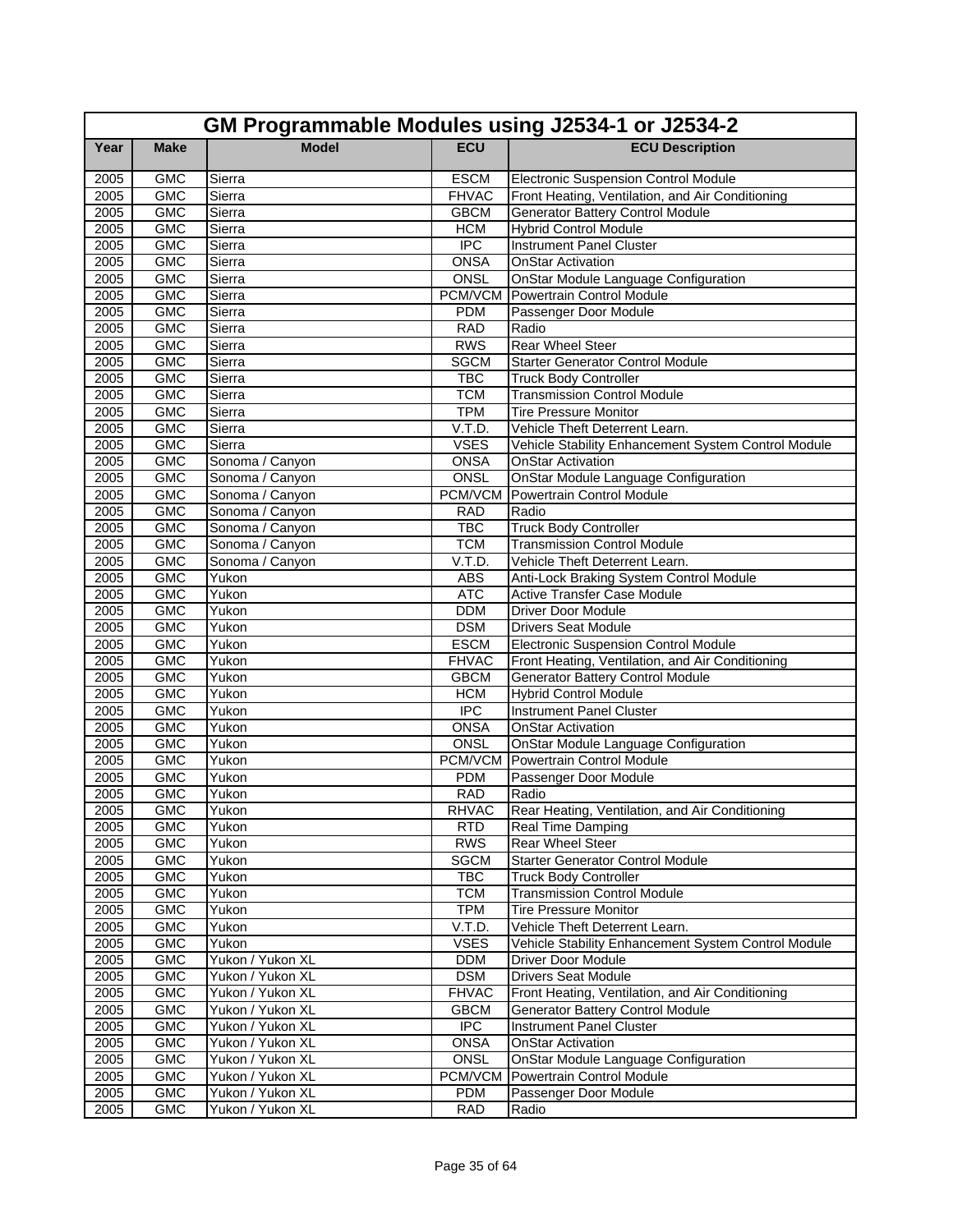|      | GM Programmable Modules using J2534-1 or J2534-2 |                    |                |                                                     |  |  |
|------|--------------------------------------------------|--------------------|----------------|-----------------------------------------------------|--|--|
| Year | <b>Make</b>                                      | <b>Model</b>       | <b>ECU</b>     | <b>ECU Description</b>                              |  |  |
| 2005 | <b>GMC</b>                                       | Yukon / Yukon XL   | <b>RHVAC</b>   | Rear Heating, Ventilation, and Air Conditioning     |  |  |
| 2005 | <b>GMC</b>                                       | Yukon / Yukon XL   | <b>RTD</b>     | Real Time Damping                                   |  |  |
| 2005 | <b>GMC</b>                                       | Yukon / Yukon XL   | <b>RWS</b>     | <b>Rear Wheel Steer</b>                             |  |  |
| 2005 | <b>GMC</b>                                       | Yukon / Yukon XL   | <b>TBC</b>     | <b>Truck Body Controller</b>                        |  |  |
| 2005 | <b>GMC</b>                                       | Yukon / Yukon XL   | <b>TPM</b>     | <b>Tire Pressure Monitor</b>                        |  |  |
| 2005 | <b>GMC</b>                                       | Yukon / Yukon XL   | V.T.D.         | Vehicle Theft Deterrent Learn.                      |  |  |
| 2005 | <b>GMC</b>                                       | Yukon / Yukon XL   | <b>VSES</b>    | Vehicle Stability Enhancement System Control Module |  |  |
| 2005 | Hummer                                           | H <sub>2</sub>     | <b>ASM</b>     | Air Suspension Module                               |  |  |
| 2005 | Hummer                                           | H <sub>2</sub>     | <b>DDM</b>     | <b>Driver Door Module</b>                           |  |  |
| 2005 | Hummer                                           | H <sub>2</sub>     | <b>DSM</b>     | <b>Drivers Seat Module</b>                          |  |  |
| 2005 | Hummer                                           | H <sub>2</sub>     | <b>FHVAC</b>   | Front Heating, Ventilation, and Air Conditioning    |  |  |
| 2005 | Hummer                                           | H <sub>2</sub>     | <b>ONSA</b>    | <b>OnStar Activation</b>                            |  |  |
| 2005 | Hummer                                           | IH <sub>2</sub>    | <b>ONSL</b>    | <b>OnStar Module Language Configuration</b>         |  |  |
| 2005 | Hummer                                           | H <sub>2</sub>     | PCM/VCM        | Powertrain Control Module                           |  |  |
| 2005 | Hummer                                           | H <sub>2</sub>     | <b>PDM</b>     | Passenger Door Module                               |  |  |
| 2005 | Hummer                                           | H <sub>2</sub>     | <b>RAD</b>     | Radio                                               |  |  |
| 2005 | Hummer                                           | H <sub>2</sub>     | <b>TBC</b>     | <b>Truck Body Controller</b>                        |  |  |
| 2005 | Hummer                                           | H <sub>2</sub>     | V.T.D.         | Vehicle Theft Deterrent Learn.                      |  |  |
| 2005 | <b>ISUZU</b>                                     | Ascender           | <b>ATC</b>     | <b>Active Transfer Case Module</b>                  |  |  |
| 2005 | <b>ISUZU</b>                                     | Ascender           | <b>DDM</b>     | <b>Driver Door Module</b>                           |  |  |
| 2005 | <b>ISUZU</b>                                     | Ascender           | <b>FHVAC</b>   | Front Heating, Ventilation, and Air Conditioning    |  |  |
| 2005 | <b>ISUZU</b>                                     | Ascender           | <b>IPC</b>     | <b>Instrument Panel Cluster</b>                     |  |  |
| 2005 | <b>ISUZU</b>                                     | Ascender           | LGM            | Lift Gate Module                                    |  |  |
| 2005 | <b>ISUZU</b>                                     | Ascender           | <b>ONSA</b>    | <b>OnStar Activation</b>                            |  |  |
| 2005 | <b>ISUZU</b>                                     | Ascender           | <b>ONSL</b>    | <b>OnStar Module Language Configuration</b>         |  |  |
| 2005 | <b>ISUZU</b>                                     | Ascender           | PCM/VCM        | Powertrain Control Module                           |  |  |
| 2005 | <b>ISUZU</b>                                     | Ascender           | <b>PDM</b>     | Passenger Door Module                               |  |  |
| 2005 | <b>ISUZU</b>                                     | Ascender           | <b>RAD</b>     | Radio                                               |  |  |
| 2005 | <b>ISUZU</b>                                     | Ascender           | <b>TBC</b>     | <b>Truck Body Controller</b>                        |  |  |
| 2005 | <b>ISUZU</b>                                     | Ascender           | <b>TCM</b>     | <b>Transmission Control Module</b>                  |  |  |
| 2005 | <b>ISUZU</b>                                     | Ascender           | V.T.D.         | Vehicle Theft Deterrent Learn.                      |  |  |
| 2005 | <b>ISUZU</b>                                     | <b>Med Duty</b>    | <b>ACC</b>     | <b>Adaptive Cruise Control</b>                      |  |  |
| 2005 | <b>ISUZU</b>                                     | <b>Med Duty</b>    | $\overline{N}$ | Fuel Injector Flow Rate Programming                 |  |  |
| 2005 | <b>ISUZU</b>                                     | <b>Med Duty</b>    |                | <b>PCM/VCM</b> Powertrain Control Module            |  |  |
| 2005 | Pontiac                                          | <b>Aztek</b>       |                | <b>PCM/VCM</b> Powertrain Control Module            |  |  |
| 2005 | Pontiac                                          | Aztek              | <b>TCM</b>     | <b>Transmission Control Module</b>                  |  |  |
| 2005 | Pontiac                                          | Aztek              | V.T.D.         | Vehicle Theft Deterrent Learn.                      |  |  |
| 2005 | Pontiac                                          | Bonneville         | <b>ABS</b>     | Anti-Lock Braking System Control Module             |  |  |
| 2005 |                                                  | Pontiac Bonneville | <b>ONSA</b>    | <b>OnStar Activation</b>                            |  |  |
| 2005 | Pontiac                                          | Bonneville         | <b>ONSL</b>    | OnStar Module Language Configuration                |  |  |
| 2005 | Pontiac                                          | Bonneville         | PCM/VCM        | Powertrain Control Module                           |  |  |
| 2005 | Pontiac                                          | Bonneville         | V.T.D.         | Vehicle Theft Deterrent Learn.                      |  |  |
| 2005 | Pontiac                                          | G6                 | <b>ABS</b>     | Anti-Lock Braking System Control Module             |  |  |
| 2005 | Pontiac                                          | G <sub>6</sub>     | <b>BCM</b>     | <b>Body Control Module</b>                          |  |  |
| 2005 | Pontiac                                          | G <sub>6</sub>     | <b>IPC</b>     | Instrument Panel Cluster                            |  |  |
| 2005 | Pontiac                                          | G6                 | <b>ONSA</b>    | <b>OnStar Activation</b>                            |  |  |
| 2005 | Pontiac                                          | G6                 | ONSL           | OnStar Module Language Configuration                |  |  |
| 2005 | Pontiac                                          | G6                 | PCM/VCM        | Powertrain Control Module                           |  |  |
| 2005 | Pontiac                                          | G <sub>6</sub>     | <b>RAD</b>     | Radio                                               |  |  |
| 2005 | Pontiac                                          | G6                 | <b>RSE</b>     | Remote Start Enable/Disable                         |  |  |
| 2005 | Pontiac                                          | G6                 | V.T.D.         | Vehicle Theft Deterrent Learn.                      |  |  |
| 2005 | Pontiac                                          | Grand Am           | PCM/VCM        | Powertrain Control Module                           |  |  |
| 2005 | Pontiac                                          | <b>Grand Prix</b>  | <b>DIC</b>     | <b>Drivers Information Center</b>                   |  |  |
| 2005 | Pontiac                                          | <b>Grand Prix</b>  | <b>HVAC</b>    | Heating, Ventilation, and Air Conditioning          |  |  |
| 2005 | Pontiac                                          | <b>Grand Prix</b>  | <b>ONSA</b>    | <b>OnStar Activation</b>                            |  |  |
| 2005 | Pontiac                                          | Grand Prix         | ONSL           | OnStar Module Language Configuration                |  |  |
| 2005 | Pontiac                                          | <b>Grand Prix</b>  |                | PCM/VCM Powertrain Control Module                   |  |  |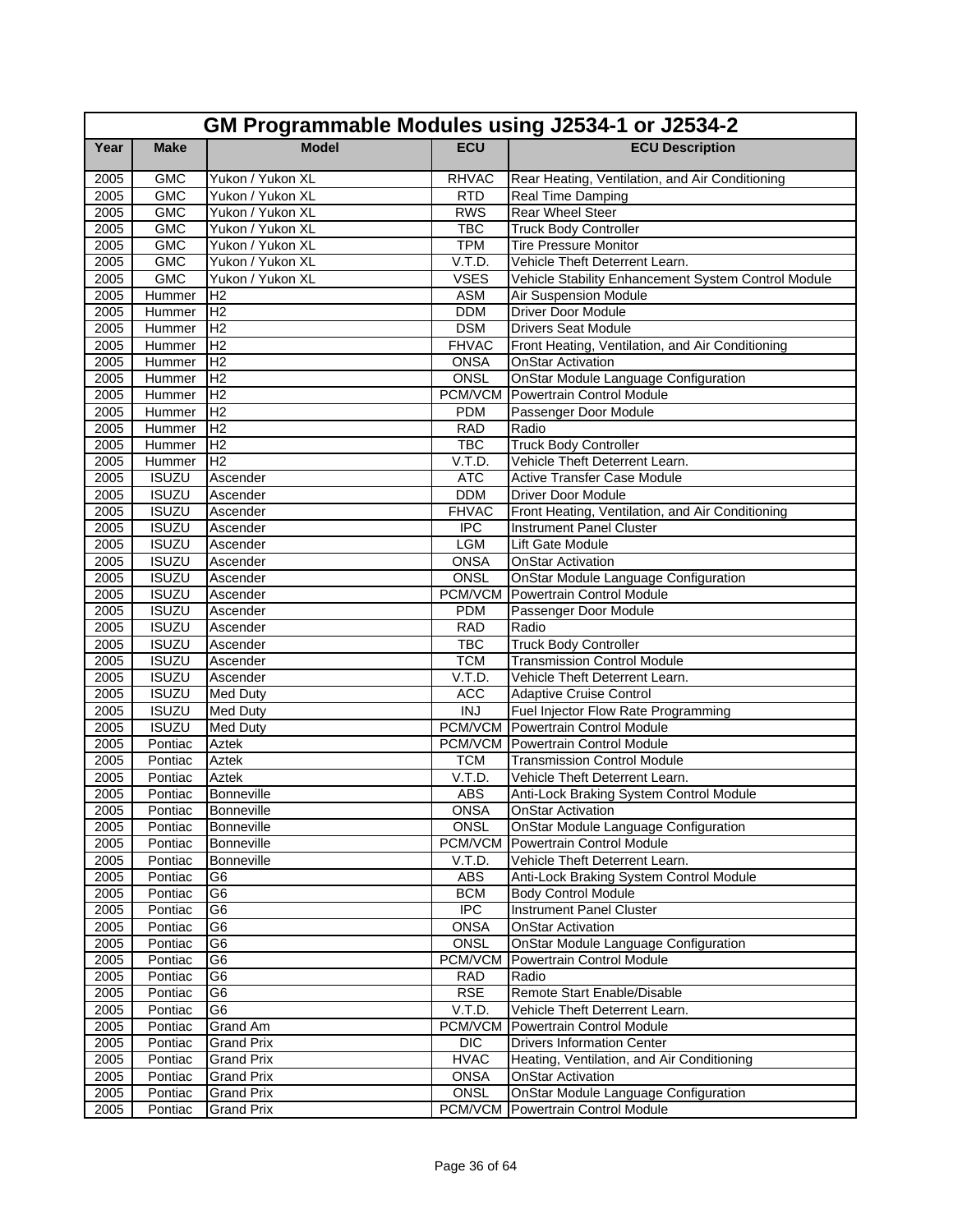|      | GM Programmable Modules using J2534-1 or J2534-2 |                   |                  |                                                           |  |
|------|--------------------------------------------------|-------------------|------------------|-----------------------------------------------------------|--|
| Year | <b>Make</b>                                      | <b>Model</b>      | <b>ECU</b>       | <b>ECU Description</b>                                    |  |
| 2005 | Pontiac                                          | <b>Grand Prix</b> | <b>RSE</b>       | Remote Start Enable/Disable                               |  |
| 2005 | Pontiac                                          | <b>Grand Prix</b> | <b>TCM</b>       | <b>Transmission Control Module</b>                        |  |
| 2005 | Pontiac                                          | <b>Grand Prix</b> | V.T.D.           | Vehicle Theft Deterrent Learn.                            |  |
| 2005 | Pontiac                                          | <b>GTO</b>        | PCM/VCM          | Powertrain Control Module                                 |  |
| 2005 | Pontiac                                          | GTO               | <b>TCM</b>       | Transmission Control Module                               |  |
| 2005 | Pontiac                                          | Montana           | <b>ABS</b>       | Anti-Lock Braking System Control Module                   |  |
| 2005 | Pontiac                                          | Montana           | <b>BCM</b>       | <b>Body Control Module</b>                                |  |
| 2005 | Pontiac                                          | Montana           | CCP              | <b>Climate Control Panel</b>                              |  |
| 2005 | Pontiac                                          | Montana           | <b>IPC</b>       | <b>Instrument Panel Cluster</b>                           |  |
| 2005 | Pontiac                                          | Montana           | <b>ONSA</b>      | <b>OnStar Activation</b>                                  |  |
| 2005 | Pontiac                                          | Montana           | ONSL             | OnStar Module Language Configuration                      |  |
| 2005 | Pontiac                                          | Montana           | PCM/VCM          | Powertrain Control Module                                 |  |
| 2005 | Pontiac                                          | Montana           | <b>PSDM</b>      | Power Sliding Door Module                                 |  |
| 2005 | Pontiac                                          | Montana           | <b>RSE</b>       | Remote Start Enable/Disable                               |  |
| 2005 | Pontiac                                          | Montana           | V.T.D.           | Vehicle Theft Deterrent Learn.                            |  |
| 2005 | Pontiac                                          | Pursuit           | <b>ABS</b>       | Anti-Lock Braking System Control Module                   |  |
| 2005 | Pontiac                                          | Pursuit           | <b>IPC</b>       | <b>Instrument Panel Cluster</b>                           |  |
| 2005 | Pontiac                                          | Pursuit           | <b>ONSA</b>      | <b>OnStar Activation</b>                                  |  |
| 2005 | Pontiac                                          | Pursuit           | <b>ONSL</b>      | OnStar Module Language Configuration                      |  |
| 2005 | Pontiac                                          | Pursuit           | PCM/VCM          | Powertrain Control Module                                 |  |
| 2005 | Pontiac                                          | Pursuit           | <b>RAD</b>       | Radio                                                     |  |
| 2005 | Pontiac                                          | Pursuit           | <b>TCM</b>       | <b>Transmission Control Module</b>                        |  |
| 2005 | Pontiac                                          | Pursuit           | V.T.D.           | Vehicle Theft Deterrent Learn.                            |  |
| 2005 | Pontiac                                          | Sunfire           | <b>ONSA</b>      | <b>OnStar Activation</b>                                  |  |
| 2005 | Pontiac                                          | Sunfire           | <b>ONSL</b>      | OnStar Module Language Configuration                      |  |
| 2005 | Pontiac                                          | Sunfire           |                  | <b>PCM/VCM</b> Powertrain Control Module                  |  |
| 2005 | Pontiac                                          | Sunfire           | V.T.D.           | Vehicle Theft Deterrent Learn.                            |  |
| 2005 | Saturn                                           | lon               | <b>BCM</b>       | <b>Body Control Module</b>                                |  |
| 2005 | Saturn                                           | lon               | <b>BCM Learn</b> | Body Control Module Learn                                 |  |
| 2005 | Saturn                                           | lon               | <b>IPC</b>       | <b>Instrument Panel Cluster</b>                           |  |
| 2005 | Saturn                                           | lon               | <b>ONSA</b>      | <b>OnStar Activation</b>                                  |  |
| 2005 | Saturn                                           | lon               |                  | <b>PCM/VCM</b> Powertrain Control Module                  |  |
| 2005 | Saturn                                           | lon               | <b>TCM</b>       | <b>Transmission Control Module</b>                        |  |
| 2005 | Saturn                                           | L300              |                  | Auto HVAC Auto Heating, Ventilation, and Air Conditioning |  |
| 2005 | Saturn                                           | L300              | <b>BCM</b>       | <b>Body Control Module</b>                                |  |
| 2005 | Saturn                                           | L300              |                  | <b>BCM Learn Body Control Module Learn</b>                |  |
| 2005 | Saturn                                           | L300              | <b>ONSA</b>      | <b>OnStar Activation</b>                                  |  |
| 2005 | Saturn                                           | L300              |                  | PCM Learn Powertrain Control Module Learn                 |  |
| 2005 | Saturn                                           | L <sub>300</sub>  |                  | PCM/VCM Powertrain Control Module                         |  |
| 2005 | Saturn                                           | L300              | <b>TCM</b>       | <b>Transmission Control Module</b>                        |  |
| 2005 | Saturn                                           | Relay             | ABS              | Anti-Lock Braking System Control Module                   |  |
| 2005 | Saturn                                           | Relay             | <b>BCM</b>       | <b>Body Control Module</b>                                |  |
| 2005 | Saturn                                           | Relay             | CCP              | <b>Climate Control Panel</b>                              |  |
| 2005 | Saturn                                           | Relay             | $\overline{IPC}$ | Instrument Panel Cluster                                  |  |
| 2005 | Saturn                                           | Relay             | <b>ONSA</b>      | <b>OnStar Activation</b>                                  |  |
| 2005 | Saturn                                           | Relay             | ONSL             | OnStar Module Language Configuration                      |  |
| 2005 | Saturn                                           | Relay             | <b>PCM/VCM</b>   | Powertrain Control Module                                 |  |
| 2005 | Saturn                                           | Relay             | <b>PSDM</b>      | Power Sliding Door Module                                 |  |
| 2005 | Saturn                                           | Relay             | <b>RSE</b>       | Remote Start Enable/Disable                               |  |
| 2005 | Saturn                                           | Relay             | V.T.D.           | Vehicle Theft Deterrent Learn.                            |  |
| 2005 | Saturn                                           | Vue               | <b>BCM</b>       | <b>Body Control Module</b>                                |  |
| 2005 | Saturn                                           | Vue               | <b>BCM Learn</b> | Body Control Module Learn                                 |  |
| 2005 | Saturn                                           | Vue               | EPS              | <b>Electronic Power Steering</b>                          |  |
| 2005 | Saturn                                           | Vue               | <b>ONSA</b>      | <b>OnStar Activation</b>                                  |  |
| 2005 | Saturn                                           | Vue               | ONSL             | OnStar Module Language Configuration                      |  |
| 2005 | Saturn                                           | Vue               |                  | PCM Learn Powertrain Control Module Learn                 |  |
| 2005 | Saturn                                           | Vue               |                  | <b>PCM/VCM</b> Powertrain Control Module                  |  |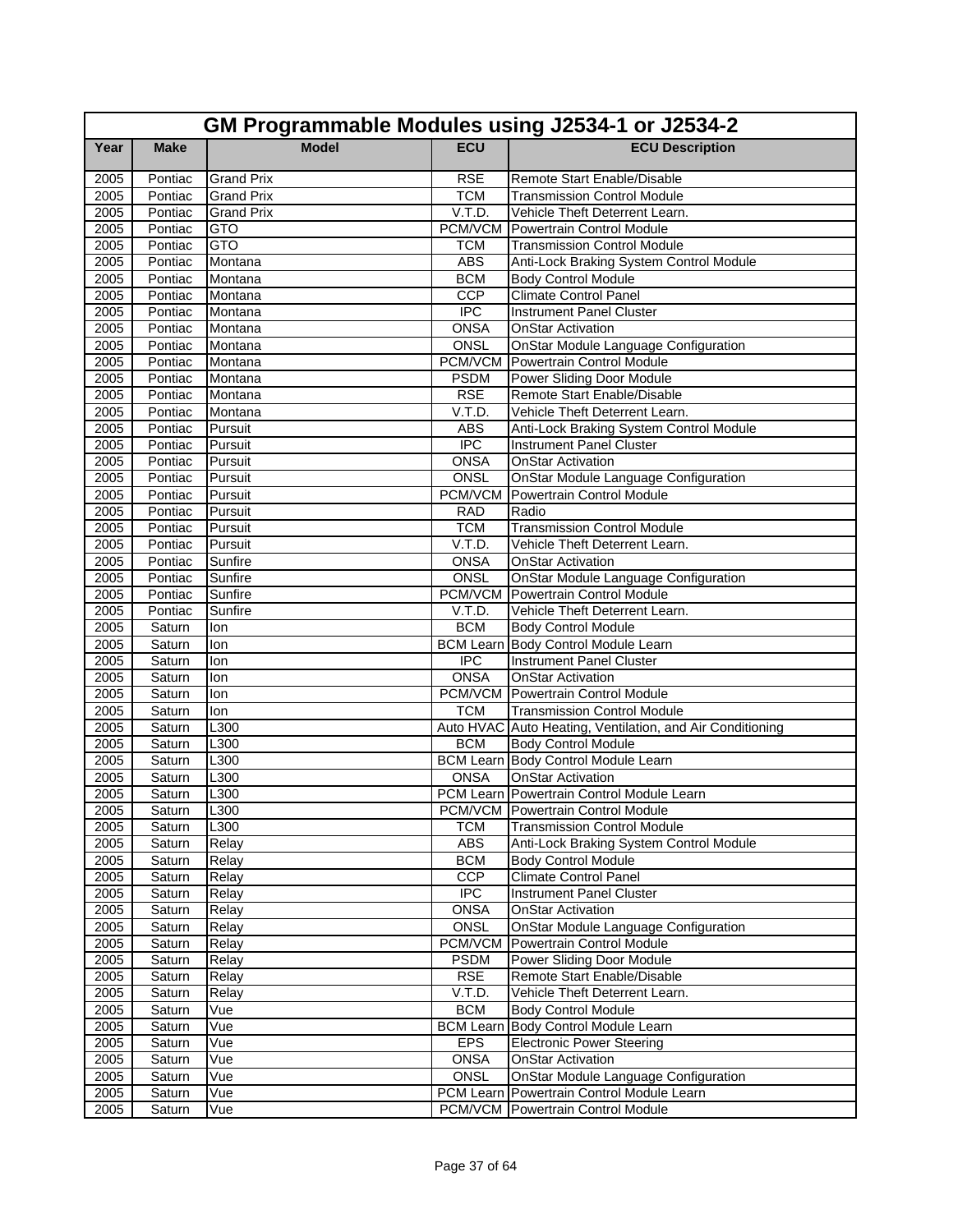|              | GM Programmable Modules using J2534-1 or J2534-2 |                          |                      |                                                                      |  |
|--------------|--------------------------------------------------|--------------------------|----------------------|----------------------------------------------------------------------|--|
| Year         | <b>Make</b>                                      | <b>Model</b>             | <b>ECU</b>           | <b>ECU Description</b>                                               |  |
| 2005         | Saturn                                           | Vue                      | <b>TCM</b>           | <b>Transmission Control Module</b>                                   |  |
| 2004         | <b>Buick</b>                                     | Lesabre                  | <b>ABS</b>           | Anti-Lock Braking System Control Module                              |  |
| 2004         | <b>Buick</b>                                     | Lesabre                  | <b>ONSA</b>          | <b>OnStar Activation</b>                                             |  |
| 2004         | <b>Buick</b>                                     | Lesabre                  | <b>ONSL</b>          | OnStar Module Language Configuration                                 |  |
| 2004         | <b>Buick</b>                                     | Lesabre                  | PCM/VCM              | Powertrain Control Module                                            |  |
| 2004         | <b>Buick</b>                                     | Lesabre                  | SPEED                | Speed Calibration                                                    |  |
| 2004         | <b>Buick</b>                                     | Lesabre                  | V.T.D.               | Vehicle Theft Deterrent Learn.                                       |  |
| 2004         | <b>Buick</b>                                     | Park Avenue              | <b>ABS</b>           | Anti-Lock Braking System Control Module                              |  |
| 2004         | <b>Buick</b>                                     | Park Avenue              | PCM/VCM              | Powertrain Control Module                                            |  |
| 2004         | <b>Buick</b>                                     | Park Avenue              | V.T.D.               | Vehicle Theft Deterrent Learn.                                       |  |
| 2004         | <b>Buick</b>                                     | Rainier                  | <b>ATC</b>           | <b>Active Transfer Case Module</b>                                   |  |
| 2004         | <b>Buick</b>                                     | Rainier                  | <b>DDM</b>           | <b>Driver Door Module</b>                                            |  |
| 2004         | <b>Buick</b>                                     | Rainier                  | <b>DSM</b>           | <b>Drivers Seat Module</b>                                           |  |
| 2004         | <b>Buick</b>                                     | Rainier                  | <b>FHVAC</b>         | Front Heating, Ventilation, and Air Conditioning                     |  |
| 2004         | <b>Buick</b>                                     | Rainier                  | <b>IPC</b>           | <b>Instrument Panel Cluster</b>                                      |  |
| 2004         | <b>Buick</b>                                     | Rainier                  | <b>LGM</b>           | Lift Gate Module                                                     |  |
| 2004         | <b>Buick</b>                                     | Rainier                  | <b>ONSA</b>          | <b>OnStar Activation</b>                                             |  |
| 2004         | <b>Buick</b>                                     | Rainier                  | <b>ONSL</b>          | <b>OnStar Module Language Configuration</b>                          |  |
| 2004         | <b>Buick</b>                                     | Rainier                  | <b>PCM/VCM</b>       | Powertrain Control Module                                            |  |
| 2004         | <b>Buick</b>                                     | Rainier                  | <b>PDM</b>           | Passenger Door Module                                                |  |
| 2004         | <b>Buick</b>                                     | Rainier                  | <b>RAD</b>           | Radio                                                                |  |
| 2004         | <b>Buick</b>                                     | Rainier                  | <b>TBC</b>           | <b>Truck Body Controller</b>                                         |  |
| 2004         | <b>Buick</b>                                     | Rainier                  | V.T.D.               | Vehicle Theft Deterrent Learn.                                       |  |
| 2004         | <b>Buick</b>                                     | Regal / Century          | <b>ONSA</b>          | <b>OnStar Activation</b>                                             |  |
| 2004         | <b>Buick</b>                                     | Regal / Century          | ONSL                 | <b>OnStar Module Language Configuration</b>                          |  |
| 2004         | <b>Buick</b>                                     | Regal / Century          | PCM/VCM              | Powertrain Control Module                                            |  |
| 2004         | <b>Buick</b>                                     | Regal / Century          | V.T.D.<br>PCM/VCM    | Vehicle Theft Deterrent Learn.                                       |  |
| 2004         | <b>Buick</b>                                     | Rendezvous               |                      | Powertrain Control Module                                            |  |
| 2004<br>2004 | <b>Buick</b><br><b>Buick</b>                     | Rendezvous<br>Rendezvous | <b>TCM</b><br>V.T.D. | <b>Transmission Control Module</b><br>Vehicle Theft Deterrent Learn. |  |
| 2004         | Cadillac                                         | <b>CTS</b>               | <b>ABS</b>           | Anti-Lock Braking System Control Module                              |  |
| 2004         | Cadillac                                         | <b>CTS</b>               | <b>CCP</b>           | <b>Climate Control Panel</b>                                         |  |
| 2004         | Cadillac                                         | <b>CTS</b>               | $\overline{IP}$      | <b>Instrument Panel</b>                                              |  |
| 2004         | Cadillac                                         | <b>CTS</b>               | <b>ONSA</b>          | <b>OnStar Activation</b>                                             |  |
| 2004         | Cadillac                                         | <b>CTS</b>               | ONSL                 | OnStar Module Language Configuration                                 |  |
| 2004         | Cadillac                                         | <b>CTS</b>               | PCM/VCM              | Powertrain Control Module                                            |  |
| 2004         | Cadillac                                         | <b>CTS</b>               | <b>TCM</b>           | <b>Transmission Control Module</b>                                   |  |
| 2004         | Cadillac                                         | <b>CTS</b>               | V.T.D.               | Vehicle Theft Deterrent Learn.                                       |  |
| 2004         |                                                  | Cadillac Deville / STS   | ABS                  | Anti-Lock Braking System Control Module                              |  |
| 2004         | Cadillac                                         | Deville / STS            | <b>IPC</b>           | <b>Instrument Panel Cluster</b>                                      |  |
| 2004         | Cadillac                                         | Deville / STS            | <b>ONSA</b>          | <b>OnStar Activation</b>                                             |  |
| 2004         | Cadillac                                         | Deville / STS            | ONSL                 | OnStar Module Language Configuration                                 |  |
| 2004         | Cadillac                                         | Deville / STS            | <b>PCM/VCM</b>       | Powertrain Control Module                                            |  |
| 2004         | Cadillac                                         | Deville / STS            | <b>RTD</b>           | Real Time Damping                                                    |  |
| 2004         | Cadillac                                         | Deville / STS            | V.T.D.               | Vehicle Theft Deterrent Learn.                                       |  |
| 2004         | Cadillac                                         | Escalade                 | <b>ATC</b>           | Active Transfer Case Module                                          |  |
| 2004         | Cadillac                                         | Escalade                 | <b>DDM</b>           | Driver Door Module                                                   |  |
| 2004         | Cadillac                                         | Escalade                 | <b>DSM</b>           | <b>Drivers Seat Module</b>                                           |  |
| 2004         | Cadillac                                         | Escalade                 | <b>FHVAC</b>         | Front Heating, Ventilation, and Air Conditioning                     |  |
| 2004         | Cadillac                                         | Escalade                 | <b>IPC</b>           | <b>Instrument Panel Cluster</b>                                      |  |
| 2004         | Cadillac                                         | Escalade                 | <b>ONSA</b>          | OnStar Activation                                                    |  |
| 2004         | Cadillac                                         | Escalade                 | ONSL                 | OnStar Module Language Configuration                                 |  |
| 2004         | Cadillac                                         | Escalade                 | PCM/VCM              | Powertrain Control Module                                            |  |
| 2004         | Cadillac                                         | Escalade                 | <b>PDM</b>           | Passenger Door Module                                                |  |
| 2004         | Cadillac                                         | Escalade                 | <b>RAD</b>           | Radio                                                                |  |
| 2004         | Cadillac                                         | Escalade                 | <b>RHVAC</b>         | Rear Heating, Ventilation, and Air Conditioning                      |  |
| 2004         | Cadillac                                         | Escalade                 | <b>RTD</b>           | Real Time Damping                                                    |  |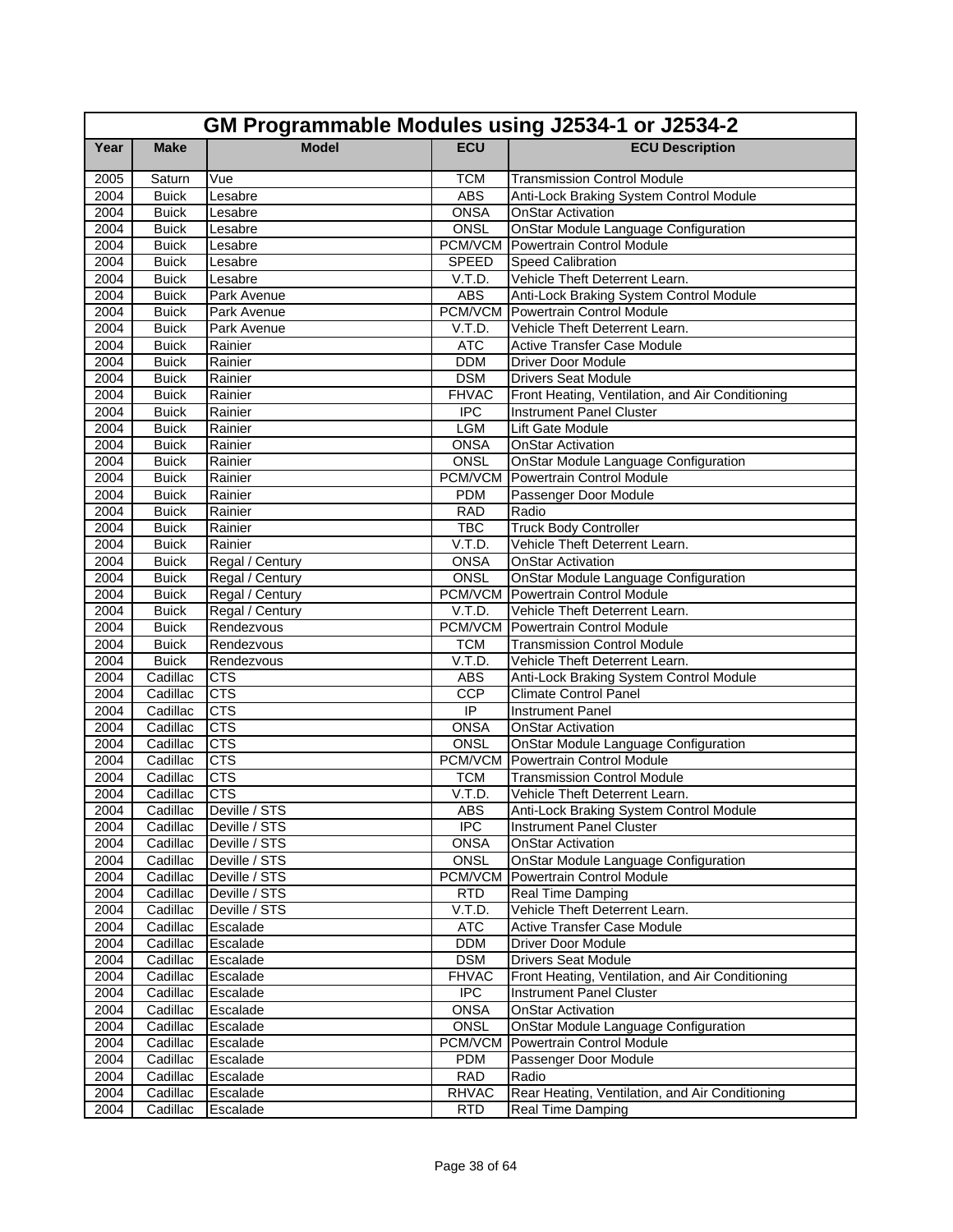|              | GM Programmable Modules using J2534-1 or J2534-2 |                                                                  |                         |                                                     |  |
|--------------|--------------------------------------------------|------------------------------------------------------------------|-------------------------|-----------------------------------------------------|--|
| Year         | <b>Make</b>                                      | <b>Model</b>                                                     | <b>ECU</b>              | <b>ECU Description</b>                              |  |
| 2004         | Cadillac                                         | Escalade                                                         | <b>RWS</b>              | Rear Wheel Steer                                    |  |
| 2004         | Cadillac                                         | Escalade                                                         | <b>TBC</b>              | <b>Truck Body Controller</b>                        |  |
| 2004         | Cadillac                                         | Escalade                                                         | <b>TPM</b>              | <b>Tire Pressure Monitor</b>                        |  |
| 2004         | Cadillac                                         | Escalade                                                         | V.T.D.                  | Vehicle Theft Deterrent Learn.                      |  |
| 2004         | Cadillac                                         | Escalade                                                         | <b>VSES</b>             | Vehicle Stability Enhancement System Control Module |  |
| 2004         | Cadillac                                         | Herse / Limo                                                     | <b>ABS</b>              | Anti-Lock Braking System Control Module             |  |
| 2004         | Cadillac                                         | Herse / Limo                                                     | <b>IPC</b>              | <b>Instrument Panel Cluster</b>                     |  |
| 2004         | Cadillac                                         | Herse / Limo                                                     | <b>ONSA</b>             | <b>OnStar Activation</b>                            |  |
| 2004         | Cadillac                                         | Herse / Limo                                                     | PCM/VCM                 | Powertrain Control Module                           |  |
| 2004         | Cadillac                                         | Herse / Limo                                                     | V.T.D.                  | Vehicle Theft Deterrent Learn.                      |  |
| 2004         | Cadillac                                         | <b>SRX</b>                                                       | <b>ABS</b>              | Anti-Lock Braking System Control Module             |  |
| 2004         | Cadillac                                         | <b>SRX</b>                                                       | <b>CCP</b>              | <b>Climate Control Panel</b>                        |  |
| 2004         | Cadillac                                         | <b>SRX</b>                                                       | <b>ONSA</b>             | <b>OnStar Activation</b>                            |  |
| 2004         | Cadillac                                         | <b>SRX</b>                                                       | <b>ONSL</b>             | OnStar Module Language Configuration                |  |
| 2004         | Cadillac                                         | <b>SRX</b>                                                       | PCM/VCM                 | Powertrain Control Module                           |  |
| 2004         | Cadillac                                         | <b>SRX</b>                                                       | <b>TCM</b>              | <b>Transmission Control Module</b>                  |  |
| 2004         | Cadillac                                         | <b>SRX</b>                                                       | V.T.D.                  | Vehicle Theft Deterrent Learn.                      |  |
| 2004         | Cadillac                                         | <b>XLR</b>                                                       | <b>ABS</b>              | Anti-Lock Braking System Control Module             |  |
| 2004         | Cadillac                                         | <b>XLR</b>                                                       | <b>BCM</b>              | <b>Body Control Module</b>                          |  |
| 2004         | Cadillac                                         | <b>XLR</b>                                                       | <b>HVAC</b>             | Heating, Ventilation, and Air Conditioning          |  |
| 2004         | Cadillac                                         | <b>XLR</b>                                                       | <b>ONSA</b>             | <b>OnStar Activation</b>                            |  |
| 2004         | Cadillac                                         | <b>XLR</b>                                                       | <b>ONSL</b>             | <b>OnStar Module Language Configuration</b>         |  |
| 2004         | Cadillac                                         | <b>XLR</b>                                                       |                         | <b>PCM/VCM</b> Powertrain Control Module            |  |
| 2004         | Cadillac                                         | <b>XLR</b>                                                       | <b>SCLM</b>             | <b>Steering Column Lock Module</b>                  |  |
| 2004         | Cadillac                                         | <b>XLR</b>                                                       | <b>TCM</b>              | <b>Transmission Control Module</b>                  |  |
| 2004         | Cadillac                                         | <b>XLR</b>                                                       | V.T.D.                  | Vehicle Theft Deterrent Learn.                      |  |
| 2004         | Chevrolet Astro                                  |                                                                  | PCM/VCM                 | Powertrain Control Module                           |  |
| 2004         | Chevrolet Astro                                  |                                                                  | <b>TBC</b>              | <b>Truck Body Controller</b>                        |  |
| 2004         | Chevrolet Astro                                  |                                                                  | V.T.D.                  | Vehicle Theft Deterrent Learn.                      |  |
| 2004         | Chevrolet Aveo                                   |                                                                  |                         | <b>PCM/VCM</b> Powertrain Control Module            |  |
| 2004         |                                                  | Chevrolet Blazer / Trailblazer                                   | <b>ATC</b>              | Active Transfer Case Module                         |  |
| 2004         |                                                  | Chevrolet Blazer / Trailblazer                                   | <b>DDM</b>              | <b>Driver Door Module</b>                           |  |
| 2004         |                                                  | Chevrolet Blazer / Trailblazer                                   | <b>DSM</b>              | <b>Drivers Seat Module</b>                          |  |
| 2004         |                                                  | Chevrolet Blazer / Trailblazer                                   | <b>FHVAC</b>            | Front Heating, Ventilation, and Air Conditioning    |  |
| 2004<br>2004 |                                                  | Chevrolet Blazer / Trailblazer<br>Chevrolet Blazer / Trailblazer | $\overline{IPC}$<br>LGM | <b>Instrument Panel Cluster</b><br>Lift Gate Module |  |
| 2004         |                                                  | Chevrolet Blazer / Trailblazer                                   | <b>ONSA</b>             | <b>OnStar Activation</b>                            |  |
| 2004         |                                                  | Chevrolet Blazer / Trailblazer                                   | <b>ONSL</b>             | OnStar Module Language Configuration                |  |
| 2004         |                                                  | Chevrolet Blazer / Trailblazer                                   |                         | PCM/VCM Powertrain Control Module                   |  |
| 2004         |                                                  | Chevrolet Blazer / Trailblazer                                   | <b>PDM</b>              | Passenger Door Module                               |  |
| 2004         |                                                  | Chevrolet Blazer / Trailblazer                                   | <b>RAD</b>              | Radio                                               |  |
| 2004         |                                                  | Chevrolet Blazer / Trailblazer                                   | TBC                     | <b>Truck Body Controller</b>                        |  |
| 2004         |                                                  | Chevrolet Blazer / Trailblazer                                   | V.T.D.                  | Vehicle Theft Deterrent Learn.                      |  |
| 2004         | Chevrolet Cavalier                               |                                                                  | <b>ONSA</b>             | <b>OnStar Activation</b>                            |  |
| 2004         | Chevrolet Cavalier                               |                                                                  | ONSL                    | <b>OnStar Module Language Configuration</b>         |  |
| 2004         | Chevrolet Cavalier                               |                                                                  | PCM/VCM                 | <b>Powertrain Control Module</b>                    |  |
| 2004         | Chevrolet Cavalier                               |                                                                  | V.T.D.                  | Vehicle Theft Deterrent Learn.                      |  |
| 2004         | Chevrolet Classic                                |                                                                  |                         | <b>PCM/VCM</b> Powertrain Control Module            |  |
| 2004         | Chevrolet Classic                                |                                                                  | V.T.D.                  | Vehicle Theft Deterrent Learn.                      |  |
| 2004         |                                                  | Chevrolet Colorado / SSR                                         | <b>ONSA</b>             | <b>OnStar Activation</b>                            |  |
| 2004         |                                                  | Chevrolet Colorado / SSR                                         | ONSL                    | <b>OnStar Module Language Configuration</b>         |  |
| 2004         |                                                  | Chevrolet Colorado / SSR                                         | PCM/VCM                 | Powertrain Control Module                           |  |
| 2004         |                                                  | Chevrolet Colorado / SSR                                         | <b>RAD</b>              | Radio                                               |  |
| 2004         |                                                  | Chevrolet Colorado / SSR                                         | <b>TBC</b>              | <b>Truck Body Controller</b>                        |  |
| 2004         |                                                  | Chevrolet Colorado / SSR                                         | V.T.D.                  | Vehicle Theft Deterrent Learn.                      |  |
| 2004         | Chevrolet Corvette                               |                                                                  | PCM/VCM                 | Powertrain Control Module                           |  |
| 2004         | Chevrolet Corvette                               |                                                                  | V.T.D.                  | Vehicle Theft Deterrent Learn.                      |  |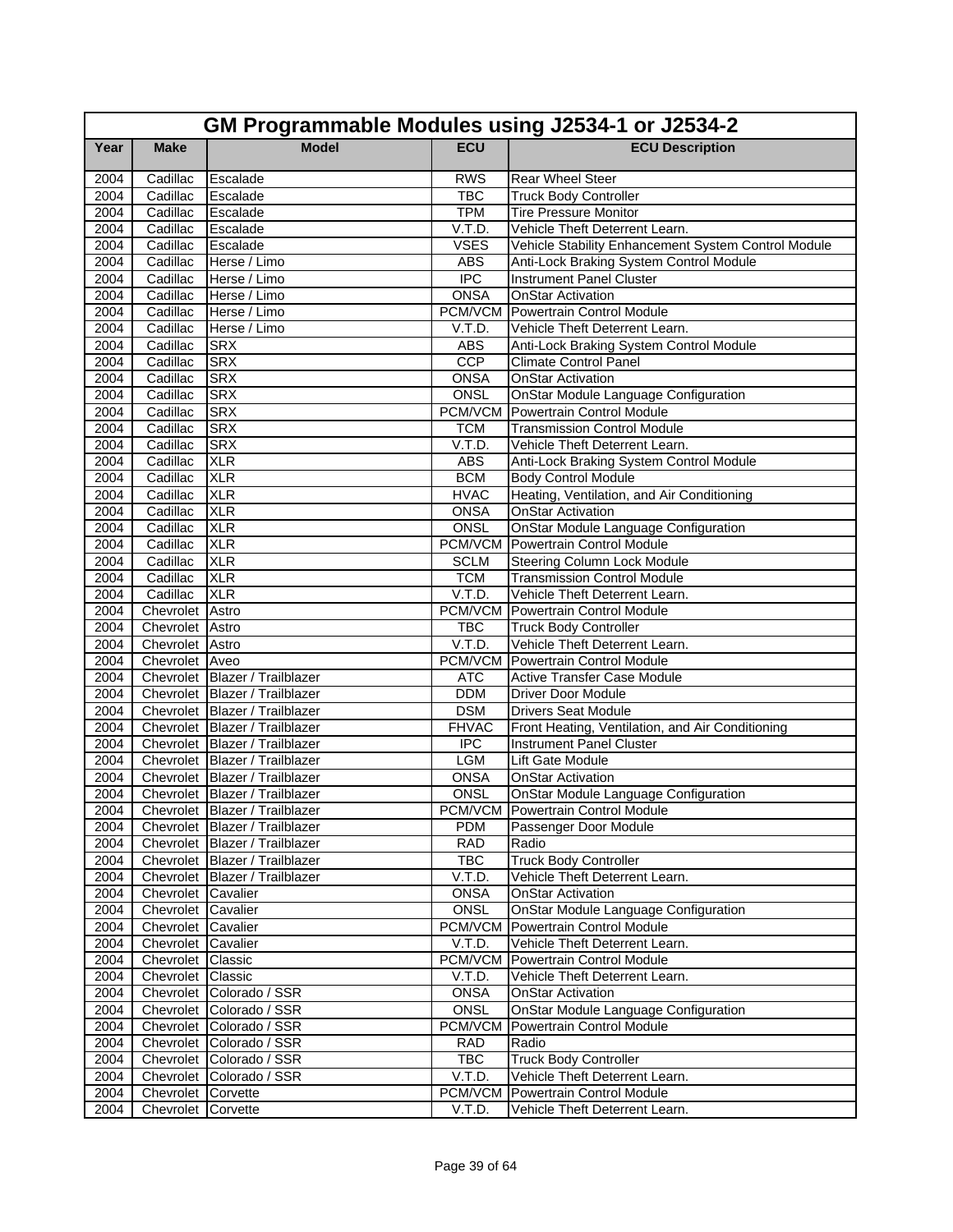|      | GM Programmable Modules using J2534-1 or J2534-2 |                                          |                  |                                                     |  |  |
|------|--------------------------------------------------|------------------------------------------|------------------|-----------------------------------------------------|--|--|
| Year | <b>Make</b>                                      | <b>Model</b>                             | <b>ECU</b>       | <b>ECU Description</b>                              |  |  |
| 2004 | Chevrolet Corvette                               |                                          | <b>VTD</b>       | Vehicle Theft Deterrent Learn                       |  |  |
| 2004 | Chevrolet Express                                |                                          | <b>IPC</b>       | <b>Instrument Panel Cluster</b>                     |  |  |
| 2004 | Chevrolet Express                                |                                          | <b>ONSA</b>      | <b>OnStar Activation</b>                            |  |  |
| 2004 | Chevrolet Express                                |                                          | ONSL             | OnStar Module Language Configuration                |  |  |
| 2004 | Chevrolet Express                                |                                          | PCM/VCM          | Powertrain Control Module                           |  |  |
| 2004 | Chevrolet Express                                |                                          | <b>RAD</b>       | Radio                                               |  |  |
| 2004 | Chevrolet Express                                |                                          | <b>TBC</b>       | <b>Truck Body Controller</b>                        |  |  |
| 2004 | Chevrolet Express                                |                                          | V.T.D.           | Vehicle Theft Deterrent Learn.                      |  |  |
| 2004 |                                                  | Chevrolet   Impala / Monte Carlo         | <b>ONSA</b>      | <b>OnStar Activation</b>                            |  |  |
| 2004 |                                                  | Chevrolet   Impala / Monte Carlo         | ONSL             | OnStar Module Language Configuration                |  |  |
| 2004 |                                                  | Chevrolet Impala / Monte Carlo           |                  | PCM/VCM Powertrain Control Module                   |  |  |
| 2004 |                                                  | Chevrolet   Impala / Monte Carlo         | V.T.D.           | Vehicle Theft Deterrent Learn.                      |  |  |
| 2004 |                                                  | Chevrolet Incomplete                     | PCM/VCM          | Powertrain Control Module                           |  |  |
| 2004 | Chevrolet Malibu                                 |                                          | <b>ABS</b>       | Anti-Lock Braking System Control Module             |  |  |
| 2004 | Chevrolet Malibu                                 |                                          | <b>BCM</b>       | <b>Body Control Module</b>                          |  |  |
| 2004 | Chevrolet Malibu                                 |                                          | <b>IPC</b>       | <b>Instrument Panel Cluster</b>                     |  |  |
| 2004 | Chevrolet Malibu                                 |                                          | <b>ONSA</b>      | <b>OnStar Activation</b>                            |  |  |
| 2004 | Chevrolet Malibu                                 |                                          | <b>ONSL</b>      | <b>OnStar Module Language Configuration</b>         |  |  |
| 2004 | Chevrolet Malibu                                 |                                          | PCM/VCM          | Powertrain Control Module                           |  |  |
| 2004 | Chevrolet Malibu                                 |                                          | <b>RAD</b>       | Radio                                               |  |  |
| 2004 | Chevrolet Malibu                                 |                                          | V.T.D.           | Vehicle Theft Deterrent Learn.                      |  |  |
| 2004 | Chevrolet Med Duty                               |                                          | <b>ACC</b>       | <b>Adaptive Cruise Control</b>                      |  |  |
| 2004 | Chevrolet Med Duty                               |                                          | <b>INJ</b>       | Fuel Injector Flow Rate Programming                 |  |  |
| 2004 | Chevrolet Med Duty                               |                                          | <b>IPC</b>       | <b>Instrument Panel Cluster</b>                     |  |  |
| 2004 | Chevrolet Med Duty                               |                                          | <b>ITP</b>       | Injector Trim Programming                           |  |  |
| 2004 | Chevrolet Med Duty                               |                                          | <b>PCM/VCM</b>   | <b>Powertrain Control Module</b>                    |  |  |
| 2004 | Chevrolet Med Duty                               |                                          | <b>RAD</b>       | Radio                                               |  |  |
| 2004 | Chevrolet Med Duty                               |                                          | <b>SDG</b>       | Serial Data Gateway Module                          |  |  |
| 2004 | Chevrolet Med Duty                               |                                          | <b>SPEED</b>     | <b>Speed Calibration</b>                            |  |  |
| 2004 | Chevrolet Med Duty                               |                                          | <b>TCM</b>       | <b>Transmission Control Module</b>                  |  |  |
| 2004 | Chevrolet Silverado                              |                                          | <b>ABS</b>       | Anti-Lock Braking System Control Module             |  |  |
| 2004 | Chevrolet Silverado                              |                                          | <b>ATC</b>       | <b>Active Transfer Case Module</b>                  |  |  |
| 2004 | Chevrolet Silverado                              |                                          | <b>DDM</b>       | <b>Driver Door Module</b>                           |  |  |
| 2004 | Chevrolet Silverado                              |                                          | <b>DSM</b>       | <b>Drivers Seat Module</b>                          |  |  |
| 2004 | Chevrolet Silverado                              |                                          | <b>ESCM</b>      | <b>Electronic Suspension Control Module</b>         |  |  |
| 2004 | Chevrolet Silverado                              |                                          | <b>FHVAC</b>     | Front Heating, Ventilation, and Air Conditioning    |  |  |
| 2004 | Chevrolet Silverado                              |                                          | <b>HCM</b>       | <b>Hybrid Control Module</b>                        |  |  |
| 2004 | Chevrolet Silverado                              |                                          | <b>IPC</b>       | <b>Instrument Panel Cluster</b>                     |  |  |
| 2004 | Chevrolet Silverado                              |                                          | <b>ONSA</b>      | <b>OnStar Activation</b>                            |  |  |
| 2004 | Chevrolet Silverado                              |                                          | <b>ONSL</b>      | OnStar Module Language Configuration                |  |  |
| 2004 | Chevrolet Silverado                              |                                          | PCM/VCM          | Powertrain Control Module                           |  |  |
| 2004 | Chevrolet Silverado                              |                                          | <b>PDM</b>       | Passenger Door Module                               |  |  |
| 2004 | Chevrolet Silverado                              |                                          | <b>RAD</b>       | Radio                                               |  |  |
| 2004 | Chevrolet Silverado                              |                                          | <b>RWS</b>       | <b>Rear Wheel Steer</b>                             |  |  |
| 2004 | Chevrolet Silverado                              |                                          | <b>SGCM</b>      | <b>Starter Generator Control Module</b>             |  |  |
| 2004 | Chevrolet Silverado                              |                                          | <b>TBC</b>       | <b>Truck Body Controller</b>                        |  |  |
| 2004 | Chevrolet Silverado                              |                                          | <b>TCM</b>       | <b>Transmission Control Module</b>                  |  |  |
| 2004 | Chevrolet Silverado                              |                                          | <b>TPM</b>       | <b>Tire Pressure Monitor</b>                        |  |  |
| 2004 | Chevrolet Silverado                              |                                          | V.T.D.           | Vehicle Theft Deterrent Learn.                      |  |  |
| 2004 | Chevrolet Silverado                              |                                          | <b>VSES</b>      | Vehicle Stability Enhancement System Control Module |  |  |
| 2004 |                                                  | Chevrolet Tahoe / Suburban / Avalanche   | <b>ATC</b>       | Active Transfer Case Module                         |  |  |
| 2004 |                                                  | Chevrolet Tahoe / Suburban / Avalanche   | <b>DDM</b>       | Driver Door Module                                  |  |  |
| 2004 |                                                  | Chevrolet   Tahoe / Suburban / Avalanche | <b>DSM</b>       | <b>Drivers Seat Module</b>                          |  |  |
| 2004 |                                                  | Chevrolet   Tahoe / Suburban / Avalanche | <b>FHVAC</b>     | Front Heating, Ventilation, and Air Conditioning    |  |  |
| 2004 |                                                  | Chevrolet   Tahoe / Suburban / Avalanche | $\overline{IPC}$ | <b>Instrument Panel Cluster</b>                     |  |  |
| 2004 |                                                  | Chevrolet Tahoe / Suburban / Avalanche   | <b>ONSA</b>      | <b>OnStar Activation</b>                            |  |  |
| 2004 |                                                  | Chevrolet Tahoe / Suburban / Avalanche   | ONSL             | <b>OnStar Module Language Configuration</b>         |  |  |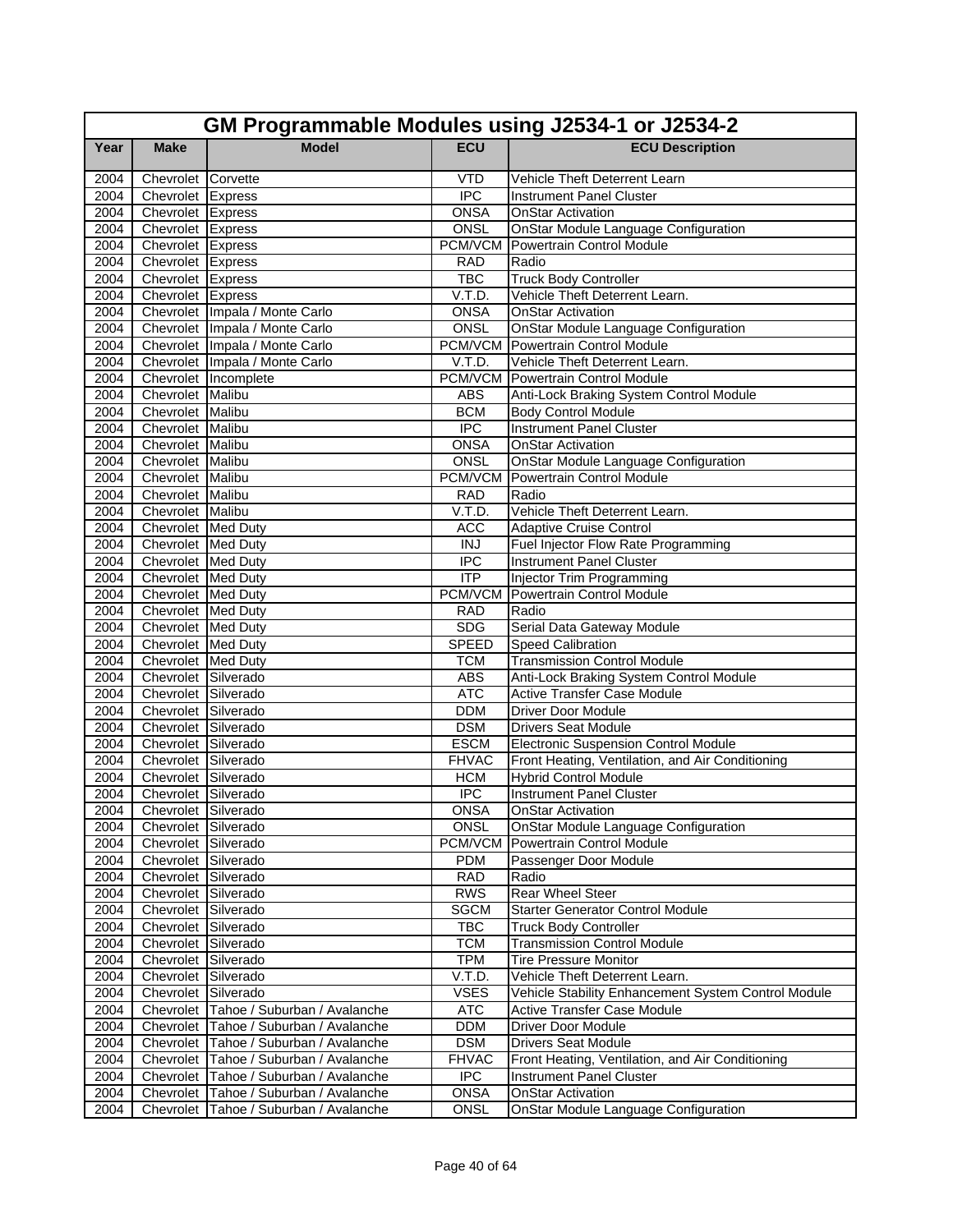|              | GM Programmable Modules using J2534-1 or J2534-2 |                                                                                  |                          |                                                                                       |  |  |
|--------------|--------------------------------------------------|----------------------------------------------------------------------------------|--------------------------|---------------------------------------------------------------------------------------|--|--|
| Year         | <b>Make</b>                                      | <b>Model</b>                                                                     | <b>ECU</b>               | <b>ECU Description</b>                                                                |  |  |
| 2004         |                                                  | Chevrolet Tahoe / Suburban / Avalanche                                           |                          | <b>PCM/VCM</b> Powertrain Control Module                                              |  |  |
| 2004         |                                                  | Chevrolet Tahoe / Suburban / Avalanche                                           | <b>PDM</b>               | Passenger Door Module                                                                 |  |  |
| 2004         |                                                  | Chevrolet Tahoe / Suburban / Avalanche                                           | <b>RAD</b>               | Radio                                                                                 |  |  |
| 2004         |                                                  | Chevrolet Tahoe / Suburban / Avalanche                                           | <b>RHVAC</b>             | Rear Heating, Ventilation, and Air Conditioning                                       |  |  |
| 2004         |                                                  | Chevrolet Tahoe / Suburban / Avalanche                                           | <b>RTD</b>               | <b>Real Time Damping</b>                                                              |  |  |
| 2004         |                                                  | Chevrolet Tahoe / Suburban / Avalanche                                           | <b>RWS</b>               | Rear Wheel Steer                                                                      |  |  |
| 2004         |                                                  | Chevrolet Tahoe / Suburban / Avalanche                                           | <b>TBC</b>               | <b>Truck Body Controller</b>                                                          |  |  |
| 2004         |                                                  | Chevrolet Tahoe / Suburban / Avalanche<br>Chevrolet Tahoe / Suburban / Avalanche | <b>TPM</b>               | <b>Tire Pressure Monitor</b>                                                          |  |  |
| 2004<br>2004 |                                                  | Chevrolet Tahoe / Suburban / Avalanche                                           | V.T.D.<br><b>VSES</b>    | Vehicle Theft Deterrent Learn.<br>Vehicle Stability Enhancement System Control Module |  |  |
| 2004         | Chevrolet Tracker                                |                                                                                  | PCM/VCM                  | <b>Powertrain Control Module</b>                                                      |  |  |
| 2004         | Chevrolet Uplander                               |                                                                                  | <b>ONSA</b>              | <b>OnStar Activation</b>                                                              |  |  |
| 2004         | Chevrolet Uplander                               |                                                                                  | ONSL                     | <b>OnStar Module Language Configuration</b>                                           |  |  |
| 2004         | Chevrolet Uplander                               |                                                                                  |                          | PCM/VCM Powertrain Control Module                                                     |  |  |
| 2004         | Chevrolet Uplander                               |                                                                                  | V.T.D.                   | Vehicle Theft Deterrent Learn.                                                        |  |  |
| 2004         | Chevrolet Venture                                |                                                                                  | <b>ONSA</b>              | <b>OnStar Activation</b>                                                              |  |  |
| 2004         | Chevrolet Venture                                |                                                                                  | ONSL                     | OnStar Module Language Configuration                                                  |  |  |
| 2004         | Chevrolet Venture                                |                                                                                  | <b>PCM/VCM</b>           | <b>Powertrain Control Module</b>                                                      |  |  |
| 2004         | Chevrolet                                        | Venture                                                                          | V.T.D.                   | Vehicle Theft Deterrent Learn.                                                        |  |  |
| 2004         | <b>GMC</b>                                       | Canyon                                                                           | <b>ONSA</b>              | <b>OnStar Activation</b>                                                              |  |  |
| 2004         | <b>GMC</b>                                       | Canyon                                                                           | <b>ONSL</b>              | <b>OnStar Module Language Configuration</b>                                           |  |  |
| 2004         | <b>GMC</b>                                       | Canyon                                                                           | PCM/VCM                  | Powertrain Control Module                                                             |  |  |
| 2004         | <b>GMC</b>                                       | Canyon                                                                           | <b>RAD</b>               | Radio                                                                                 |  |  |
| 2004         | <b>GMC</b>                                       | Canyon                                                                           | <b>TBC</b>               | <b>Truck Body Controller</b>                                                          |  |  |
| 2004         | <b>GMC</b>                                       | Canyon                                                                           | V.T.D.                   | Vehicle Theft Deterrent Learn.                                                        |  |  |
| 2004         | <b>GMC</b>                                       | Envoy                                                                            | <b>ATC</b>               | <b>Active Transfer Case Module</b>                                                    |  |  |
| 2004         | <b>GMC</b>                                       | Envoy                                                                            | <b>DDM</b>               | Driver Door Module                                                                    |  |  |
| 2004         | <b>GMC</b>                                       | Envoy                                                                            | <b>DSM</b>               | <b>Drivers Seat Module</b>                                                            |  |  |
| 2004         | <b>GMC</b>                                       | Envoy                                                                            | <b>FHVAC</b>             | Front Heating, Ventilation, and Air Conditioning                                      |  |  |
| 2004         | <b>GMC</b>                                       | Envoy                                                                            | <b>IPC</b>               | <b>Instrument Panel Cluster</b>                                                       |  |  |
| 2004         | <b>GMC</b>                                       | Envoy                                                                            | <b>LGM</b>               | Lift Gate Module                                                                      |  |  |
| 2004         | <b>GMC</b>                                       | Envoy                                                                            | <b>ONSA</b>              | <b>OnStar Activation</b>                                                              |  |  |
| 2004         | <b>GMC</b>                                       | Envoy                                                                            | ONSL                     | OnStar Module Language Configuration                                                  |  |  |
| 2004         | <b>GMC</b>                                       | Envoy                                                                            | <b>PCM/VCM</b>           | Powertrain Control Module                                                             |  |  |
| 2004<br>2004 | <b>GMC</b>                                       | Envoy                                                                            | <b>PDM</b>               | Passenger Door Module                                                                 |  |  |
| 2004         | <b>GMC</b><br><b>GMC</b>                         | Envoy<br>Envoy                                                                   | <b>RAD</b><br><b>TBC</b> | Radio<br><b>Truck Body Controller</b>                                                 |  |  |
| 2004         | <b>GMC</b>                                       | Envoy                                                                            | V.T.D.                   | Vehicle Theft Deterrent Learn.                                                        |  |  |
| 2004         | GMC                                              | <b>Med Duty</b>                                                                  | <b>ACC</b>               | <b>Adaptive Cruise Control</b>                                                        |  |  |
| 2004         | <b>GMC</b>                                       | <b>Med Duty</b>                                                                  | <b>INJ</b>               | Fuel Injector Flow Rate Programming                                                   |  |  |
| 2004         | <b>GMC</b>                                       | <b>Med Duty</b>                                                                  | <b>IPC</b>               | <b>Instrument Panel Cluster</b>                                                       |  |  |
| 2004         | <b>GMC</b>                                       | <b>Med Duty</b>                                                                  | $\overline{IP}$          | Injector Trim Programming                                                             |  |  |
| 2004         | <b>GMC</b>                                       | Med Duty                                                                         | <b>PCM/VCM</b>           | Powertrain Control Module                                                             |  |  |
| 2004         | <b>GMC</b>                                       | <b>Med Duty</b>                                                                  |                          | <b>PCM/VCM Powertrain Control Module</b>                                              |  |  |
| 2004         | <b>GMC</b>                                       | Med Duty                                                                         | <b>RAD</b>               | Radio                                                                                 |  |  |
| 2004         | <b>GMC</b>                                       | <b>Med Duty</b>                                                                  | <b>SDG</b>               | Serial Data Gateway Module                                                            |  |  |
| 2004         | GMC                                              | <b>Med Duty</b>                                                                  | <b>SPEED</b>             | <b>Speed Calibration</b>                                                              |  |  |
| 2004         | <b>GMC</b>                                       | <b>Med Duty</b>                                                                  | <b>TCM</b>               | <b>Transmission Control Module</b>                                                    |  |  |
| 2004         | <b>GMC</b>                                       | Safari                                                                           | PCM/VCM                  | <b>Powertrain Control Module</b>                                                      |  |  |
| 2004         | <b>GMC</b>                                       | Safari                                                                           | <b>TBC</b>               | <b>Truck Body Controller</b>                                                          |  |  |
| 2004         | <b>GMC</b>                                       | Safari                                                                           | V.T.D.                   | Vehicle Theft Deterrent Learn.                                                        |  |  |
| 2004         | <b>GMC</b>                                       | Savana                                                                           | $\overline{IPC}$         | <b>Instrument Panel Cluster</b>                                                       |  |  |
| 2004         | <b>GMC</b>                                       | Savana                                                                           | <b>ONSA</b>              | <b>OnStar Activation</b>                                                              |  |  |
| 2004         | <b>GMC</b>                                       | Savana                                                                           | <b>ONSL</b>              | OnStar Module Language Configuration                                                  |  |  |
| 2004         | <b>GMC</b>                                       | Savana                                                                           | PCM/VCM                  | Powertrain Control Module                                                             |  |  |
| 2004         | GMC                                              | Savana                                                                           | <b>RAD</b>               | Radio                                                                                 |  |  |
| 2004         | <b>GMC</b>                                       | Savana                                                                           | <b>TBC</b>               | <b>Truck Body Controller</b>                                                          |  |  |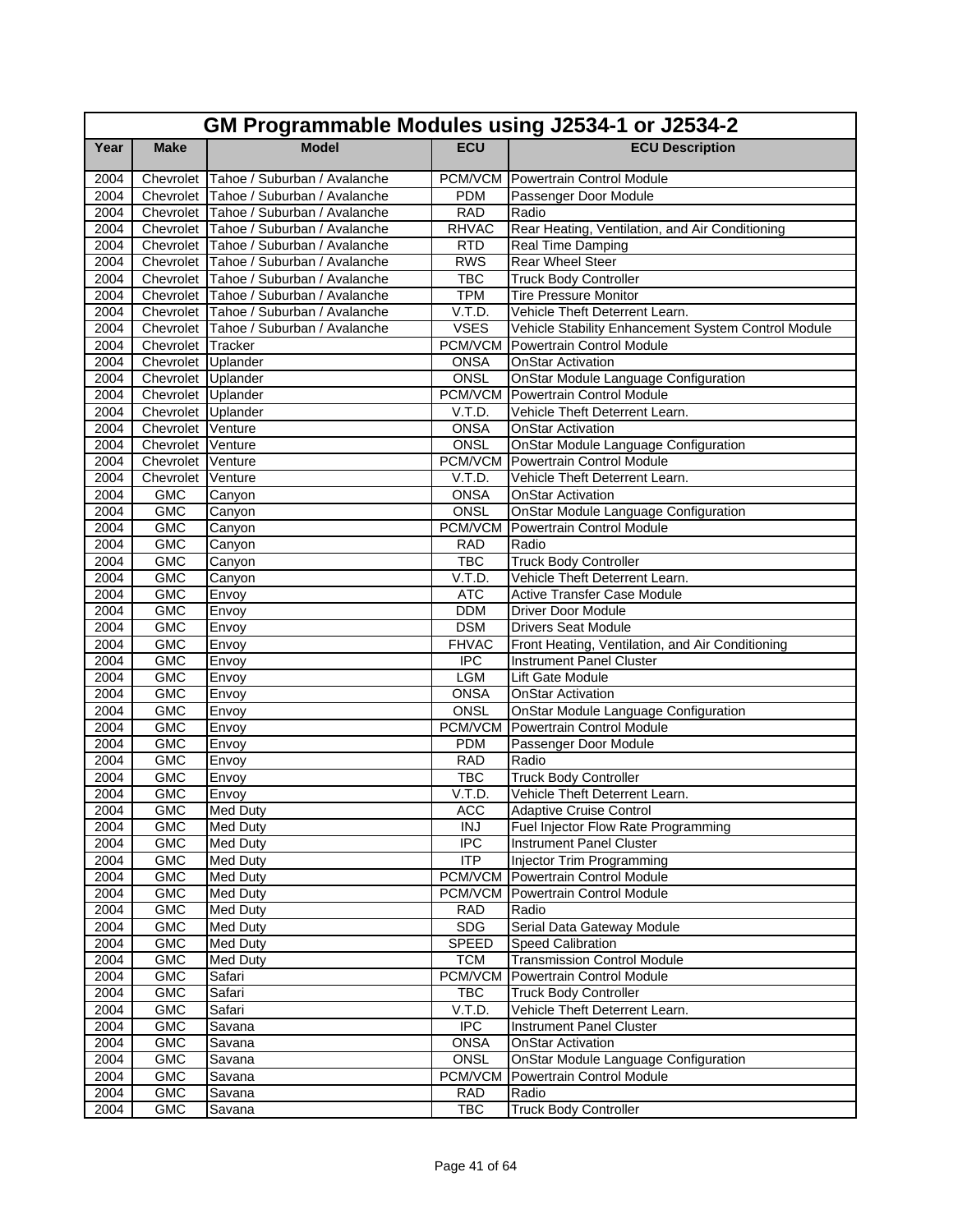|              | GM Programmable Modules using J2534-1 or J2534-2 |                          |                      |                                                                      |  |  |
|--------------|--------------------------------------------------|--------------------------|----------------------|----------------------------------------------------------------------|--|--|
| Year         | <b>Make</b>                                      | <b>Model</b>             | <b>ECU</b>           | <b>ECU Description</b>                                               |  |  |
| 2004         | <b>GMC</b>                                       | Savana                   | V.T.D.               | Vehicle Theft Deterrent Learn.                                       |  |  |
| 2004         | <b>GMC</b>                                       | Sierra                   | <b>ABS</b>           | Anti-Lock Braking System Control Module                              |  |  |
| 2004         | <b>GMC</b>                                       | Sierra                   | <b>ATC</b>           | <b>Active Transfer Case Module</b>                                   |  |  |
| 2004         | <b>GMC</b>                                       | Sierra                   | <b>DDM</b>           | <b>Driver Door Module</b>                                            |  |  |
| 2004         | <b>GMC</b>                                       | Sierra                   | <b>DSM</b>           | <b>Drivers Seat Module</b>                                           |  |  |
| 2004         | <b>GMC</b>                                       | Sierra                   | <b>ESCM</b>          | Electronic Suspension Control Module                                 |  |  |
| 2004         | <b>GMC</b>                                       | Sierra                   | <b>FHVAC</b>         | Front Heating, Ventilation, and Air Conditioning                     |  |  |
| 2004         | <b>GMC</b>                                       | Sierra                   | <b>HCM</b>           | <b>Hybrid Control Module</b>                                         |  |  |
| 2004         | <b>GMC</b>                                       | Sierra                   | <b>IPC</b>           | <b>Instrument Panel Cluster</b>                                      |  |  |
| 2004         | <b>GMC</b>                                       | Sierra                   | <b>ONSA</b>          | <b>OnStar Activation</b>                                             |  |  |
| 2004         | <b>GMC</b>                                       | Sierra                   | <b>ONSL</b>          | <b>OnStar Module Language Configuration</b>                          |  |  |
| 2004         | <b>GMC</b>                                       | Sierra                   | PCM/VCM              | <b>Powertrain Control Module</b>                                     |  |  |
| 2004         | <b>GMC</b>                                       | Sierra                   | <b>PDM</b>           | Passenger Door Module                                                |  |  |
| 2004         | <b>GMC</b>                                       | Sierra                   | <b>RAD</b>           | Radio                                                                |  |  |
| 2004         | <b>GMC</b>                                       | Sierra                   | <b>RWS</b>           | <b>Rear Wheel Steer</b>                                              |  |  |
| 2004         | <b>GMC</b>                                       | Sierra                   | <b>SGCM</b>          | <b>Starter Generator Control Module</b>                              |  |  |
| 2004         | <b>GMC</b>                                       | Sierra                   | <b>TBC</b>           | <b>Truck Body Controller</b>                                         |  |  |
| 2004         | <b>GMC</b>                                       | Sierra                   | <b>TCM</b>           | <b>Transmission Control Module</b>                                   |  |  |
| 2004         | <b>GMC</b>                                       | Sierra                   | <b>TPM</b>           | <b>Tire Pressure Monitor</b>                                         |  |  |
| 2004         | <b>GMC</b>                                       | Sierra                   | V.T.D.               | Vehicle Theft Deterrent Learn.                                       |  |  |
| 2004         | <b>GMC</b>                                       | Sierra                   | <b>VSES</b>          | Vehicle Stability Enhancement System Control Module                  |  |  |
| 2004         | <b>GMC</b>                                       | Sonoma                   | <b>ONSA</b>          | <b>OnStar Activation</b>                                             |  |  |
| 2004         | <b>GMC</b>                                       | Sonoma                   | <b>ONSL</b>          | OnStar Module Language Configuration                                 |  |  |
| 2004         | <b>GMC</b>                                       | Sonoma                   | <b>PCM/VCM</b>       | Powertrain Control Module                                            |  |  |
| 2004         | <b>GMC</b>                                       | Sonoma                   | <b>RAD</b>           | Radio                                                                |  |  |
| 2004         | <b>GMC</b>                                       | Sonoma                   | <b>TBC</b>           | <b>Truck Body Controller</b>                                         |  |  |
| 2004         | <b>GMC</b>                                       | Sonoma                   | V.T.D.               | Vehicle Theft Deterrent Learn.                                       |  |  |
| 2004         | <b>GMC</b>                                       | Sonoma / Canyon          | <b>ONSA</b>          | <b>OnStar Activation</b>                                             |  |  |
| 2004         | <b>GMC</b>                                       | Sonoma / Canyon          | ONSL                 | OnStar Module Language Configuration                                 |  |  |
| 2004         | <b>GMC</b>                                       | Sonoma / Canyon          | <b>PCM/VCM</b>       | Powertrain Control Module<br>Radio                                   |  |  |
| 2004         | <b>GMC</b>                                       | Sonoma / Canyon          | <b>RAD</b>           |                                                                      |  |  |
| 2004         | <b>GMC</b>                                       | Sonoma / Canyon          | <b>TBC</b>           | <b>Truck Body Controller</b>                                         |  |  |
| 2004         | <b>GMC</b><br><b>GMC</b>                         | Sonoma / Canyon<br>Yukon | V.T.D.<br><b>ATC</b> | Vehicle Theft Deterrent Learn.<br><b>Active Transfer Case Module</b> |  |  |
| 2004<br>2004 | <b>GMC</b>                                       | Yukon                    | <b>DDM</b>           | <b>Driver Door Module</b>                                            |  |  |
| 2004         | <b>GMC</b>                                       | Yukon                    | <b>DSM</b>           | <b>Drivers Seat Module</b>                                           |  |  |
| 2004         | <b>GMC</b>                                       | Yukon                    | <b>FHVAC</b>         | Front Heating, Ventilation, and Air Conditioning                     |  |  |
| 2004         | <b>GMC</b>                                       | Yukon                    | <b>IPC</b>           | <b>Instrument Panel Cluster</b>                                      |  |  |
| 2004         | <b>GMC</b>                                       | Yukon                    | <b>ONSA</b>          | <b>OnStar Activation</b>                                             |  |  |
| 2004         | <b>GMC</b>                                       | Yukon                    | <b>ONSL</b>          | OnStar Module Language Configuration                                 |  |  |
| 2004         | <b>GMC</b>                                       | Yukon                    | PCM/VCM              | Powertrain Control Module                                            |  |  |
| 2004         | <b>GMC</b>                                       | Yukon                    | <b>PDM</b>           | Passenger Door Module                                                |  |  |
| 2004         | <b>GMC</b>                                       | Yukon                    | <b>RAD</b>           | Radio                                                                |  |  |
| 2004         | <b>GMC</b>                                       | Yukon                    | <b>RHVAC</b>         | Rear Heating, Ventilation, and Air Conditioning                      |  |  |
| 2004         | <b>GMC</b>                                       | Yukon                    | <b>RTD</b>           | Real Time Damping                                                    |  |  |
| 2004         | <b>GMC</b>                                       | Yukon                    | <b>RWS</b>           | Rear Wheel Steer                                                     |  |  |
| 2004         | GMC                                              | Yukon                    | <b>TBC</b>           | <b>Truck Body Controller</b>                                         |  |  |
| 2004         | <b>GMC</b>                                       | Yukon                    | <b>TPM</b>           | <b>Tire Pressure Monitor</b>                                         |  |  |
| 2004         | <b>GMC</b>                                       | Yukon                    | V.T.D.               | Vehicle Theft Deterrent Learn.                                       |  |  |
| 2004         | <b>GMC</b>                                       | Yukon                    | <b>VSES</b>          | Vehicle Stability Enhancement System Control Module                  |  |  |
| 2004         | GMC                                              | Yukon / Yukon XL         | <b>DDM</b>           | Driver Door Module                                                   |  |  |
| 2004         | <b>GMC</b>                                       | Yukon / Yukon XL         | <b>DSM</b>           | <b>Drivers Seat Module</b>                                           |  |  |
| 2004         | <b>GMC</b>                                       | Yukon / Yukon XL         | <b>FHVAC</b>         | Front Heating, Ventilation, and Air Conditioning                     |  |  |
| 2004         | <b>GMC</b>                                       | Yukon / Yukon XL         | <b>IPC</b>           | Instrument Panel Cluster                                             |  |  |
| 2004         | <b>GMC</b>                                       | Yukon / Yukon XL         | <b>ONSA</b>          | <b>OnStar Activation</b>                                             |  |  |
| 2004         | GMC                                              | Yukon / Yukon XL         | ONSL                 | OnStar Module Language Configuration                                 |  |  |
| 2004         | GMC                                              | Yukon / Yukon XL         | PCM/VCM              | Powertrain Control Module                                            |  |  |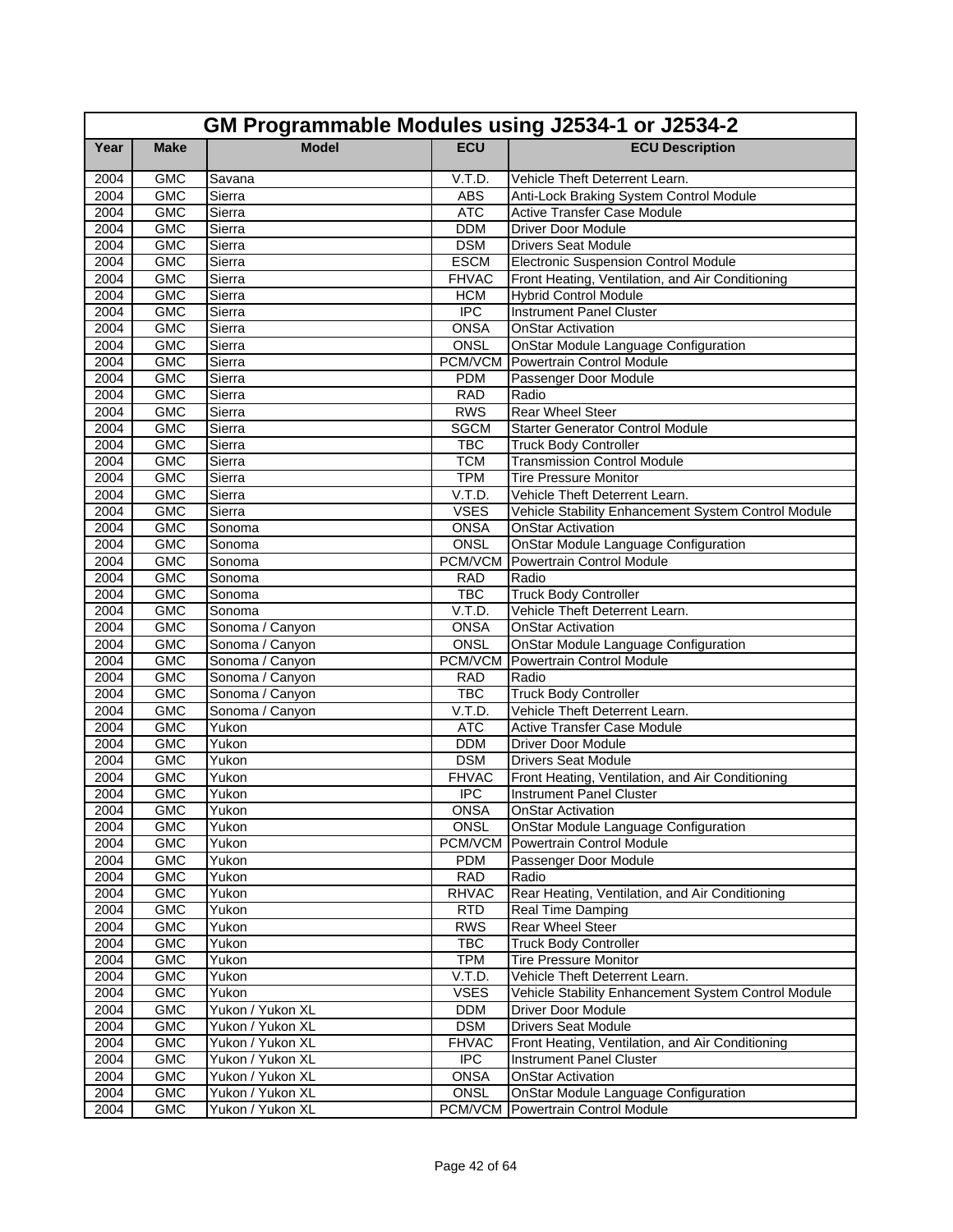|              | GM Programmable Modules using J2534-1 or J2534-2 |                                     |                           |                                                                                     |  |  |
|--------------|--------------------------------------------------|-------------------------------------|---------------------------|-------------------------------------------------------------------------------------|--|--|
| Year         | <b>Make</b>                                      | <b>Model</b>                        | <b>ECU</b>                | <b>ECU Description</b>                                                              |  |  |
| 2004         | <b>GMC</b>                                       | Yukon / Yukon XL                    | <b>PDM</b>                | Passenger Door Module                                                               |  |  |
| 2004         | <b>GMC</b>                                       | Yukon / Yukon XL                    | <b>RAD</b>                | Radio                                                                               |  |  |
| 2004         | <b>GMC</b>                                       | Yukon / Yukon XL                    | <b>RHVAC</b>              | Rear Heating, Ventilation, and Air Conditioning                                     |  |  |
| 2004         | <b>GMC</b>                                       | Yukon / Yukon XL                    | <b>RTD</b>                | <b>Real Time Damping</b>                                                            |  |  |
| 2004         | <b>GMC</b>                                       | Yukon / Yukon XL                    | <b>RWS</b>                | <b>Rear Wheel Steer</b>                                                             |  |  |
| 2004         | <b>GMC</b>                                       | Yukon / Yukon XL                    | <b>TBC</b>                | <b>Truck Body Controller</b>                                                        |  |  |
| 2004         | <b>GMC</b>                                       | Yukon / Yukon XL                    | <b>TPM</b>                | <b>Tire Pressure Monitor</b>                                                        |  |  |
| 2004         | <b>GMC</b>                                       | Yukon / Yukon XL                    | V.T.D.                    | Vehicle Theft Deterrent Learn.                                                      |  |  |
| 2004<br>2004 | <b>GMC</b><br>Hummer                             | Yukon / Yukon XL<br>IH <sub>2</sub> | <b>VSES</b><br><b>ASM</b> | Vehicle Stability Enhancement System Control Module<br><b>Air Suspension Module</b> |  |  |
| 2004         | Hummer                                           | H <sub>2</sub>                      | <b>DDM</b>                | <b>Driver Door Module</b>                                                           |  |  |
| 2004         | Hummer                                           | H <sub>2</sub>                      | <b>DSM</b>                | <b>Drivers Seat Module</b>                                                          |  |  |
| 2004         | Hummer                                           | IH <sub>2</sub>                     | <b>FHVAC</b>              | Front Heating, Ventilation, and Air Conditioning                                    |  |  |
| 2004         | Hummer                                           | IH <sub>2</sub>                     | <b>ONSA</b>               | <b>OnStar Activation</b>                                                            |  |  |
| 2004         | Hummer                                           | H <sub>2</sub>                      | ONSL                      | OnStar Module Language Configuration                                                |  |  |
| 2004         | Hummer                                           | H <sub>2</sub>                      | PCM/VCM                   | <b>Powertrain Control Module</b>                                                    |  |  |
| 2004         | Hummer                                           | H <sub>2</sub>                      | <b>PDM</b>                | Passenger Door Module                                                               |  |  |
| 2004         | Hummer                                           | H <sub>2</sub>                      | <b>RAD</b>                | Radio                                                                               |  |  |
| 2004         | Hummer                                           | H <sub>2</sub>                      | <b>TBC</b>                | <b>Truck Body Controller</b>                                                        |  |  |
| 2004         | Hummer                                           | H <sub>2</sub>                      | V.T.D.                    | Vehicle Theft Deterrent Learn.                                                      |  |  |
| 2004         | <b>ISUZU</b>                                     | Ascender                            | <b>ATC</b>                | <b>Active Transfer Case Module</b>                                                  |  |  |
| 2004         | <b>ISUZU</b>                                     | Ascender                            | <b>DDM</b>                | <b>Driver Door Module</b>                                                           |  |  |
| 2004         | <b>ISUZU</b>                                     | Ascender                            | <b>DSM</b>                | <b>Drivers Seat Module</b>                                                          |  |  |
| 2004         | <b>ISUZU</b>                                     | Ascender                            | <b>FHVAC</b>              | Front Heating, Ventilation, and Air Conditioning                                    |  |  |
| 2004         | <b>ISUZU</b>                                     | Ascender                            | <b>IPC</b>                | <b>Instrument Panel Cluster</b>                                                     |  |  |
| 2004         | <b>ISUZU</b>                                     | Ascender                            | <b>LGM</b>                | Lift Gate Module                                                                    |  |  |
| 2004         | <b>ISUZU</b>                                     | Ascender                            | <b>ONSA</b>               | OnStar Activation                                                                   |  |  |
| 2004         | <b>ISUZU</b>                                     | Ascender                            | ONSL                      | <b>OnStar Module Language Configuration</b>                                         |  |  |
| 2004         | <b>ISUZU</b>                                     | Ascender                            | PCM/VCM                   | Powertrain Control Module                                                           |  |  |
| 2004         | <b>ISUZU</b>                                     | Ascender                            | <b>PDM</b>                | Passenger Door Module                                                               |  |  |
| 2004         | <b>ISUZU</b>                                     | Ascender                            | <b>RAD</b>                | Radio                                                                               |  |  |
| 2004         | <b>ISUZU</b>                                     | Ascender                            | <b>TBC</b>                | <b>Truck Body Controller</b>                                                        |  |  |
| 2004         | <b>ISUZU</b>                                     | Ascender                            | V.T.D.                    | Vehicle Theft Deterrent Learn.                                                      |  |  |
| 2004         | <b>ISUZU</b>                                     | <b>Med Duty</b>                     |                           | <b>PCM/VCM</b> Powertrain Control Module                                            |  |  |
| 2004         | Oldsmobile Alero                                 |                                     |                           | <b>PCM/VCM</b> Powertrain Control Module                                            |  |  |
| 2004         | Oldsmobile Bravada                               |                                     | <b>ATC</b>                | Active Transfer Case Module                                                         |  |  |
| 2004         | Oldsmobile Bravada                               |                                     | <b>DDM</b>                | <b>Driver Door Module</b>                                                           |  |  |
| 2004         | Oldsmobile Bravada                               |                                     | <b>DSM</b>                | <b>Drivers Seat Module</b>                                                          |  |  |
|              | 2004 Oldsmobile Bravada                          |                                     | <b>FHVAC</b>              | Front Heating, Ventilation, and Air Conditioning                                    |  |  |
|              | 2004 Oldsmobile Bravada                          |                                     | <b>IPC</b>                | <b>Instrument Panel Cluster</b>                                                     |  |  |
|              | 2004 Oldsmobile Bravada                          |                                     | <b>LGM</b>                | Lift Gate Module                                                                    |  |  |
|              | 2004 Oldsmobile Bravada                          |                                     | <b>ONSA</b>               | <b>OnStar Activation</b>                                                            |  |  |
| 2004         | Oldsmobile Bravada                               |                                     | ONSL                      | <b>OnStar Module Language Configuration</b>                                         |  |  |
| 2004         | Oldsmobile Bravada                               |                                     | PCM/VCM                   | Powertrain Control Module                                                           |  |  |
| 2004         | Oldsmobile Bravada<br>Oldsmobile Bravada         |                                     | <b>PDM</b>                | Passenger Door Module                                                               |  |  |
| 2004         |                                                  |                                     | <b>RAD</b>                | Radio                                                                               |  |  |
| 2004         | Oldsmobile Bravada<br>Oldsmobile Bravada         |                                     | <b>TBC</b><br>V.T.D.      | <b>Truck Body Controller</b>                                                        |  |  |
| 2004<br>2004 | <b>Oldsmobile Silhouette</b>                     |                                     | <b>ONSA</b>               | Vehicle Theft Deterrent Learn.<br><b>OnStar Activation</b>                          |  |  |
| 2004         | Oldsmobile Silhouette                            |                                     | ONSL                      | <b>OnStar Module Language Configuration</b>                                         |  |  |
| 2004         | Oldsmobile Silhouette                            |                                     | <b>PCM/VCM</b>            | Powertrain Control Module                                                           |  |  |
| 2004         | Oldsmobile Silhouette                            |                                     | V.T.D.                    | Vehicle Theft Deterrent Learn.                                                      |  |  |
| 2004         | Pontiac                                          | Aztek                               | PCM/VCM                   | Powertrain Control Module                                                           |  |  |
| 2004         | Pontiac                                          | Aztek                               | <b>TCM</b>                | <b>Transmission Control Module</b>                                                  |  |  |
| 2004         | Pontiac                                          | Aztek                               | V.T.D.                    | Vehicle Theft Deterrent Learn.                                                      |  |  |
| 2004         | Pontiac                                          | Bonneville                          | ABS                       | Anti-Lock Braking System Control Module                                             |  |  |
| 2004         | Pontiac                                          | Bonneville                          | <b>ONSA</b>               | <b>OnStar Activation</b>                                                            |  |  |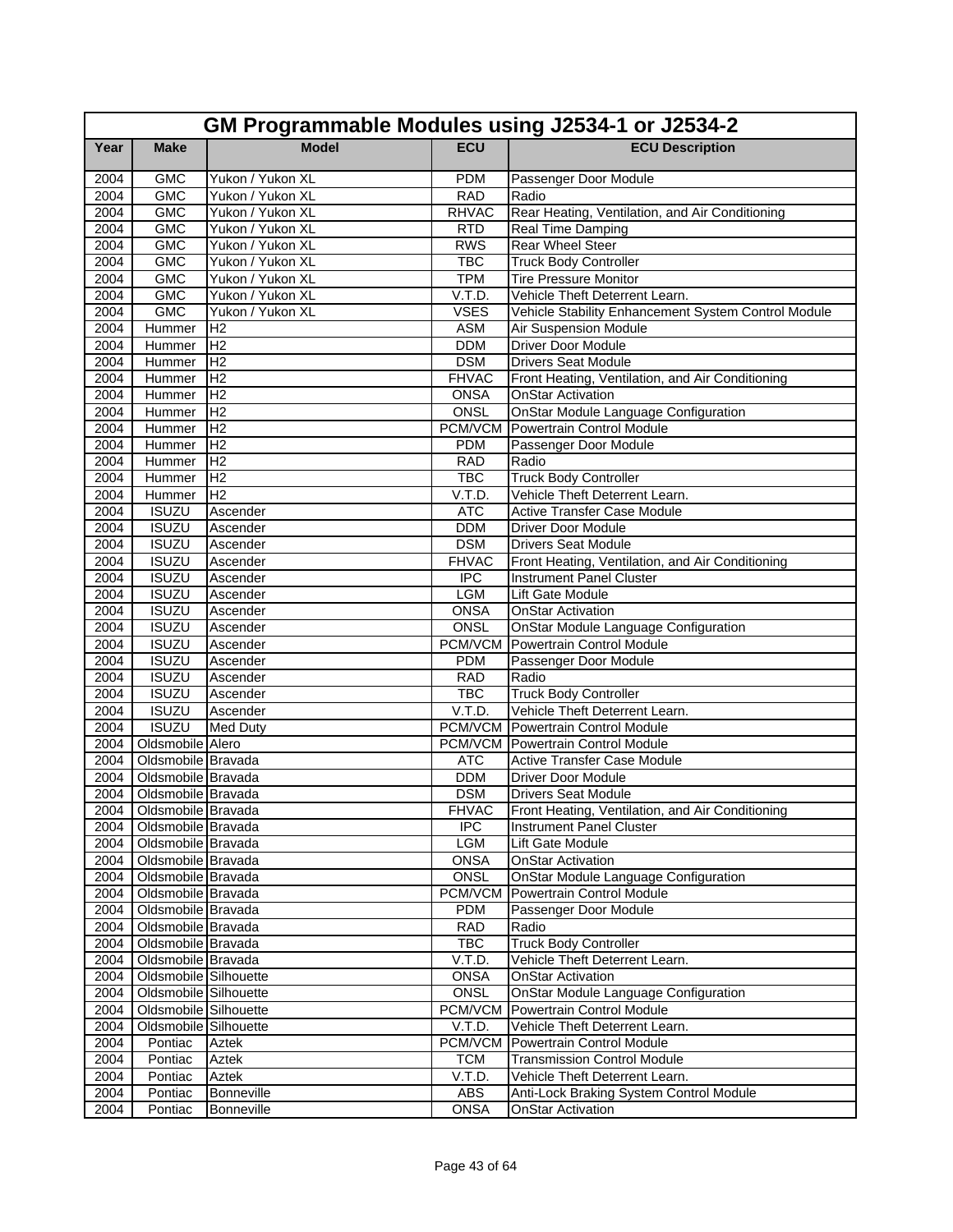|      | GM Programmable Modules using J2534-1 or J2534-2 |                   |                  |                                                           |  |
|------|--------------------------------------------------|-------------------|------------------|-----------------------------------------------------------|--|
| Year | <b>Make</b>                                      | <b>Model</b>      | <b>ECU</b>       | <b>ECU Description</b>                                    |  |
| 2004 | Pontiac                                          | Bonneville        | ONSL             | <b>OnStar Module Language Configuration</b>               |  |
| 2004 | Pontiac                                          | Bonneville        |                  | PCM/VCM Powertrain Control Module                         |  |
| 2004 | Pontiac                                          | Bonneville        | V.T.D.           | Vehicle Theft Deterrent Learn.                            |  |
| 2004 | Pontiac                                          | <b>Grand Am</b>   | PCM/VCM          | Powertrain Control Module                                 |  |
| 2004 | Pontiac                                          | <b>Grand Prix</b> | <b>BCM</b>       | <b>Body Control Module</b>                                |  |
| 2004 | Pontiac                                          | <b>Grand Prix</b> | <b>DIC</b>       | <b>Drivers Information Center</b>                         |  |
| 2004 | Pontiac                                          | <b>Grand Prix</b> | <b>ONS</b>       | <b>OnStar Module</b>                                      |  |
| 2004 | Pontiac                                          | Grand Prix        | <b>ONSA</b>      | OnStar Activation                                         |  |
| 2004 | Pontiac                                          | <b>Grand Prix</b> | <b>ONSL</b>      | <b>OnStar Module Language Configuration</b>               |  |
| 2004 | Pontiac                                          | <b>Grand Prix</b> | PCM/VCM          | Powertrain Control Module                                 |  |
| 2004 | Pontiac                                          | <b>Grand Prix</b> | V.T.D.           | Vehicle Theft Deterrent Learn.                            |  |
| 2004 | Pontiac                                          | <b>GTO</b>        | $\overline{IPC}$ | <b>Instrument Panel Cluster</b>                           |  |
| 2004 | Pontiac                                          | <b>GTO</b>        |                  | <b>PCM/VCM</b> Powertrain Control Module                  |  |
| 2004 | Pontiac                                          | <b>GTO</b>        | V.T.D.           | Vehicle Theft Deterrent Learn.                            |  |
| 2004 | Pontiac                                          | Montana           | <b>ONSA</b>      | <b>OnStar Activation</b>                                  |  |
| 2004 | Pontiac                                          | Montana           | ONSL             | <b>OnStar Module Language Configuration</b>               |  |
| 2004 | Pontiac                                          | Montana           |                  | <b>PCM/VCM</b> Powertrain Control Module                  |  |
| 2004 | Pontiac                                          | Montana           | V.T.D.           | Vehicle Theft Deterrent Learn.                            |  |
| 2004 | Pontiac                                          | Sunfire           | <b>ONSA</b>      | <b>OnStar Activation</b>                                  |  |
| 2004 | Pontiac                                          | Sunfire           | <b>ONSL</b>      | OnStar Module Language Configuration                      |  |
| 2004 | Pontiac                                          | Sunfire           |                  | <b>PCM/VCM</b> Powertrain Control Module                  |  |
| 2004 | Pontiac                                          | Sunfire           | V.T.D.           | Vehicle Theft Deterrent Learn.                            |  |
| 2004 | Saturn                                           | lon               | <b>BCM</b>       | <b>Body Control Module</b>                                |  |
| 2004 | Saturn                                           | lon               |                  | <b>BCM Learn Body Control Module Learn</b>                |  |
| 2004 | Saturn                                           | lon               | <b>IPC</b>       | <b>Instrument Panel Cluster</b>                           |  |
| 2004 | Saturn                                           | lon               | <b>ONSA</b>      | <b>OnStar Activation</b>                                  |  |
| 2004 | Saturn                                           | lon               |                  | <b>PCM/VCM</b> Powertrain Control Module                  |  |
| 2004 | Saturn                                           | lon               | <b>TCM</b>       | <b>Transmission Control Module</b>                        |  |
| 2004 | Saturn                                           | L300              |                  | Auto HVAC Auto Heating, Ventilation, and Air Conditioning |  |
| 2004 | Saturn                                           | L300              | <b>BCM</b>       | <b>Body Control Module</b>                                |  |
| 2004 | Saturn                                           | L300              |                  | <b>BCM Learn Body Control Module Learn</b>                |  |
| 2004 | Saturn                                           | L300              | <b>ONSA</b>      | <b>OnStar Activation</b>                                  |  |
| 2004 | Saturn                                           | L300              |                  | PCM Learn Powertrain Control Module Learn                 |  |
| 2004 | Saturn                                           | L300              |                  | <b>PCM/VCM</b> Powertrain Control Module                  |  |
| 2004 | Saturn                                           | L300              | <b>TCM</b>       | <b>Transmission Control Module</b>                        |  |
| 2004 | Saturn                                           | Vue               | <b>BCM</b>       | <b>Body Control Module</b>                                |  |
| 2004 | Saturn                                           | Vue               |                  | BCM Learn Body Control Module Learn                       |  |
| 2004 | Saturn                                           | Vue               | <b>EPS</b>       | <b>Electronic Power Steering</b>                          |  |
| 2004 | Saturn                                           | Vue               | ONSA             | <b>OnStar Activation</b>                                  |  |
| 2004 | Saturn                                           | Vue               | <b>ONSL</b>      | OnStar Module Language Configuration                      |  |
| 2004 | Saturn                                           | Vue               |                  | PCM Learn Powertrain Control Module Learn                 |  |
| 2004 | Saturn                                           | Vue               |                  | PCM/VCM Powertrain Control Module                         |  |
| 2004 | Saturn                                           | Vue               | <b>TCM</b>       | <b>Transmission Control Module</b>                        |  |
| 2003 | <b>Buick</b>                                     | Lesabre           | <b>ABS</b>       | Anti-Lock Braking System Control Module                   |  |
| 2003 | <b>Buick</b>                                     | Lesabre           | ONS              | <b>OnStar Module</b>                                      |  |
| 2003 | <b>Buick</b>                                     | Lesabre           | <b>ONSA</b>      | <b>OnStar Activation</b>                                  |  |
| 2003 | <b>Buick</b>                                     | Lesabre           | PCM/VCM          | Powertrain Control Module                                 |  |
| 2003 | <b>Buick</b>                                     | Lesabre           | V.T.D.           | Vehicle Theft Deterrent Learn.                            |  |
| 2003 | <b>Buick</b>                                     | Park Avenue       | ABS              | Anti-Lock Braking System Control Module                   |  |
| 2003 | <b>Buick</b>                                     | Park Avenue       | PCM/VCM          | Powertrain Control Module                                 |  |
| 2003 | <b>Buick</b>                                     | Park Avenue       | V.T.D.           | Vehicle Theft Deterrent Learn.                            |  |
| 2003 | <b>Buick</b>                                     | Regal / Century   | <b>ONSA</b>      | <b>OnStar Activation</b>                                  |  |
| 2003 | <b>Buick</b>                                     | Regal / Century   |                  | PCM/VCM Powertrain Control Module                         |  |
| 2003 | <b>Buick</b>                                     | Regal / Century   | V.T.D.           | Vehicle Theft Deterrent Learn.                            |  |
| 2003 | <b>Buick</b>                                     | Rendezvous        | ONS              | <b>OnStar Module</b>                                      |  |
| 2003 | <b>Buick</b>                                     | Rendezvous        | PCM/VCM          | Powertrain Control Module                                 |  |
| 2003 | <b>Buick</b>                                     | Rendezvous        | V.T.D.           | Vehicle Theft Deterrent Learn.                            |  |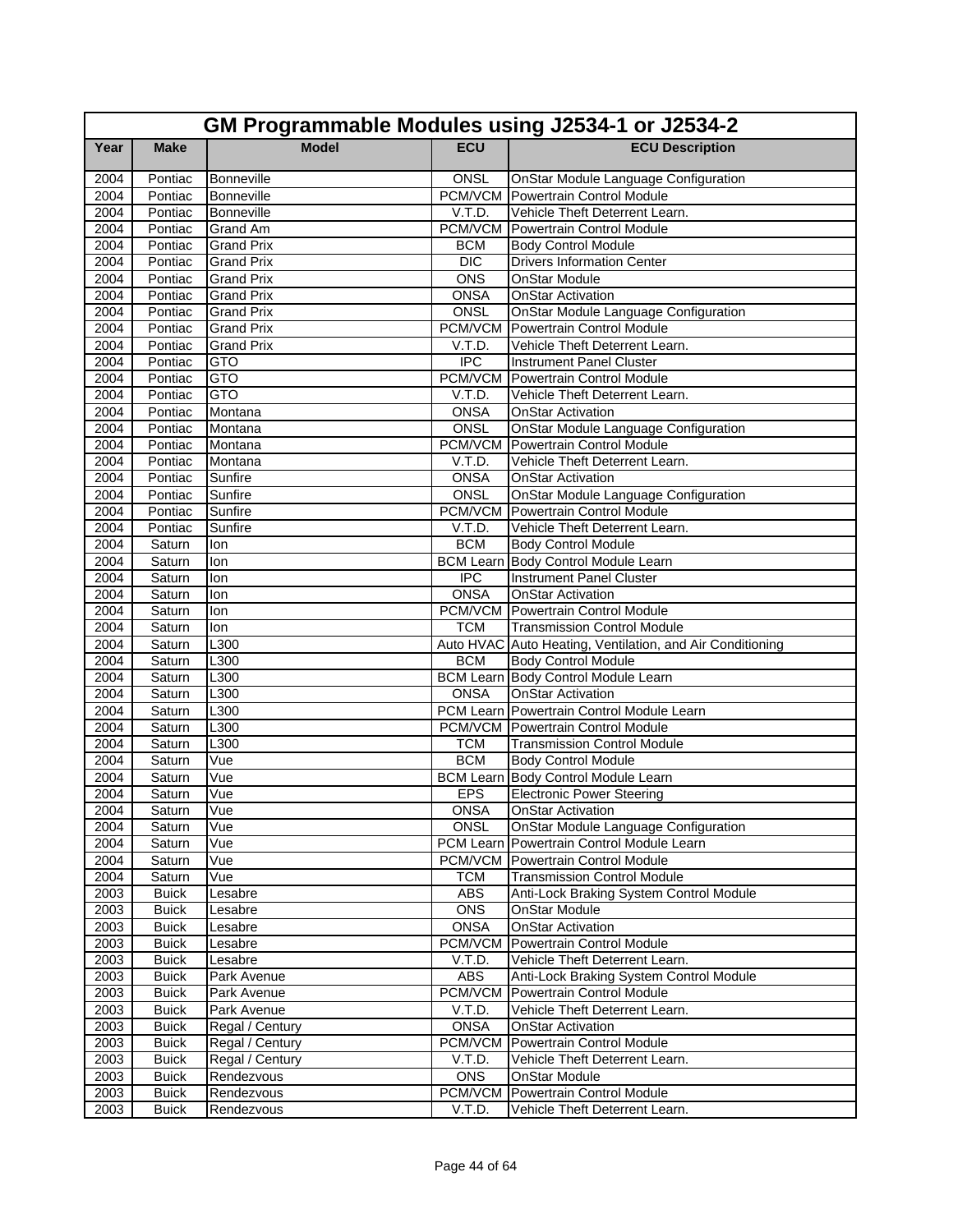|                   | GM Programmable Modules using J2534-1 or J2534-2 |                                |              |                                                                            |  |  |
|-------------------|--------------------------------------------------|--------------------------------|--------------|----------------------------------------------------------------------------|--|--|
| Year              | <b>Make</b>                                      | <b>Model</b>                   | <b>ECU</b>   | <b>ECU Description</b>                                                     |  |  |
| 2003              | Cadillac                                         | <b>CTS</b>                     | <b>ABS</b>   | Anti-Lock Braking System Control Module                                    |  |  |
| 2003              | Cadillac                                         | <b>CTS</b>                     | CCP          | <b>Climate Control Panel</b>                                               |  |  |
| 2003              | Cadillac                                         | <b>CTS</b>                     | <b>ONSA</b>  | <b>OnStar Activation</b>                                                   |  |  |
| 2003              | Cadillac                                         | <b>CTS</b>                     | ONSL         | <b>OnStar Module Language Configuration</b>                                |  |  |
| 2003              | Cadillac                                         | <b>CTS</b>                     | PCM/VCM      | Powertrain Control Module                                                  |  |  |
| 2003              | Cadillac                                         | <b>CTS</b>                     | <b>TCM</b>   | <b>Transmission Control Module</b>                                         |  |  |
| 2003              | Cadillac                                         | <b>CTS</b>                     | V.T.D.       | Vehicle Theft Deterrent Learn.                                             |  |  |
| 2003              | Cadillac                                         | Deville / STS                  | <b>ABS</b>   | Anti-Lock Braking System Control Module                                    |  |  |
| 2003              | Cadillac                                         | Deville / STS                  | <b>IPC</b>   | <b>Instrument Panel Cluster</b>                                            |  |  |
| 2003              | Cadillac                                         | Deville / STS                  | <b>ONSA</b>  | <b>OnStar Activation</b>                                                   |  |  |
| 2003              | Cadillac                                         | Deville / STS                  |              | <b>PCM/VCM</b> Powertrain Control Module                                   |  |  |
| 2003              | Cadillac                                         | Deville / STS                  | <b>RTD</b>   | Real Time Damping                                                          |  |  |
| 2003              | Cadillac                                         | Deville / STS                  | V.T.D.       | Vehicle Theft Deterrent Learn.                                             |  |  |
| 2003              | Cadillac                                         | Escalade                       | <b>ATC</b>   | <b>Active Transfer Case Module</b>                                         |  |  |
| 2003              | Cadillac                                         | Escalade                       | <b>DDM</b>   | <b>Driver Door Module</b>                                                  |  |  |
| 2003              | Cadillac                                         | Escalade                       | <b>DSM</b>   | <b>Drivers Seat Module</b>                                                 |  |  |
| 2003              | Cadillac                                         | Escalade                       | <b>FHVAC</b> | Front Heating, Ventilation, and Air Conditioning                           |  |  |
| 2003              | Cadillac                                         | Escalade                       | <b>IPC</b>   | <b>Instrument Panel Cluster</b>                                            |  |  |
| 2003              | Cadillac                                         | Escalade                       | <b>ONS</b>   | <b>OnStar Module</b>                                                       |  |  |
| 2003              | Cadillac                                         | Escalade                       | <b>ONSA</b>  | <b>OnStar Activation</b>                                                   |  |  |
| 2003              | Cadillac                                         | Escalade                       | PCM/VCM      | Powertrain Control Module                                                  |  |  |
| 2003              | Cadillac                                         | Escalade                       | <b>PDM</b>   | Passenger Door Module                                                      |  |  |
| 2003              | Cadillac                                         | Escalade                       | <b>RAD</b>   | Radio                                                                      |  |  |
| 2003              | Cadillac                                         | Escalade                       | RTD          | Real Time Damping                                                          |  |  |
| 2003              | Cadillac                                         | Escalade                       | <b>RWS</b>   | Rear Wheel Steer                                                           |  |  |
| 2003              | Cadillac                                         | Escalade                       | <b>TBC</b>   | <b>Truck Body Controller</b>                                               |  |  |
| 2003              | Cadillac                                         | Escalade                       | V.T.D.       | Vehicle Theft Deterrent Learn.                                             |  |  |
| 2003              | Cadillac                                         | Escalade                       | <b>VSES</b>  | Vehicle Stability Enhancement System Control Module                        |  |  |
| 2003              | Cadillac                                         | Herse / Limo                   | <b>ABS</b>   | Anti-Lock Braking System Control Module                                    |  |  |
| 2003              | Cadillac                                         | Herse / Limo                   | <b>IPC</b>   | Instrument Panel Cluster                                                   |  |  |
| 2003              | Cadillac                                         | Herse / Limo                   | <b>ONSA</b>  | <b>OnStar Activation</b>                                                   |  |  |
| 2003              | Cadillac                                         | Herse / Limo                   |              | <b>PCM/VCM Powertrain Control Module</b>                                   |  |  |
| 2003<br>2003      | Cadillac<br>Cadillac                             | Herse / Limo<br><b>SRX</b>     | V.T.D.       | Vehicle Theft Deterrent Learn.<br><b>PCM/VCM</b> Powertrain Control Module |  |  |
| $\overline{2003}$ | Chevrolet Astro                                  |                                |              | PCM/VCM Powertrain Control Module                                          |  |  |
| 2003              | Chevrolet Astro                                  |                                | TBC          | <b>Truck Body Controller</b>                                               |  |  |
| 2003              | Chevrolet Astro                                  |                                | V.T.D.       | Vehicle Theft Deterrent Learn.                                             |  |  |
| 2003              |                                                  | Chevrolet Blazer / Trailblazer | <b>ATC</b>   | Active Transfer Case Module                                                |  |  |
| 2003              |                                                  | Chevrolet Blazer / Trailblazer | <b>DDM</b>   | Driver Door Module                                                         |  |  |
| 2003              |                                                  | Chevrolet Blazer / Trailblazer | <b>FHVAC</b> | Front Heating, Ventilation, and Air Conditioning                           |  |  |
| 2003              |                                                  | Chevrolet Blazer / Trailblazer | <b>IPC</b>   | <b>Instrument Panel Cluster</b>                                            |  |  |
| 2003              |                                                  | Chevrolet Blazer / Trailblazer | LGM          | Lift Gate Module                                                           |  |  |
| 2003              |                                                  | Chevrolet Blazer / Trailblazer | <b>ONS</b>   | <b>OnStar Module</b>                                                       |  |  |
| 2003              |                                                  | Chevrolet Blazer / Trailblazer | <b>ONSA</b>  | <b>OnStar Activation</b>                                                   |  |  |
| 2003              |                                                  | Chevrolet Blazer / Trailblazer | PCM/VCM      | Powertrain Control Module                                                  |  |  |
| 2003              |                                                  | Chevrolet Blazer / Trailblazer | <b>PDM</b>   | Passenger Door Module                                                      |  |  |
| 2003              |                                                  | Chevrolet Blazer / Trailblazer | <b>TBC</b>   | <b>Truck Body Controller</b>                                               |  |  |
| 2003              |                                                  | Chevrolet Blazer / Trailblazer | V.T.D.       | Vehicle Theft Deterrent Learn.                                             |  |  |
| 2003              | Chevrolet Cavalier                               |                                | AFECU        | Alternate Fuels Electronic Control Unit                                    |  |  |
| 2003              | Chevrolet Cavalier                               |                                | <b>COFF</b>  | <b>Content Theft OFF</b>                                                   |  |  |
| 2003              | Chevrolet Cavalier                               |                                | CON          | Content Theft ON                                                           |  |  |
| 2003              | Chevrolet Cavalier                               |                                | <b>ONS</b>   | <b>OnStar Module</b>                                                       |  |  |
| 2003              | Chevrolet Cavalier                               |                                | <b>ONSA</b>  | <b>OnStar Activation</b>                                                   |  |  |
| 2003              | Chevrolet Cavalier                               |                                | PCM/VCM      | <b>Powertrain Control Module</b>                                           |  |  |
| 2003              | Chevrolet Cavalier                               |                                | V.T.D.       | Vehicle Theft Deterrent Learn.                                             |  |  |
| 2003              | Chevrolet Corvette                               |                                | PCM/VCM      | Powertrain Control Module                                                  |  |  |
| 2003              | Chevrolet Corvette                               |                                | V.T.D.       | Vehicle Theft Deterrent Learn.                                             |  |  |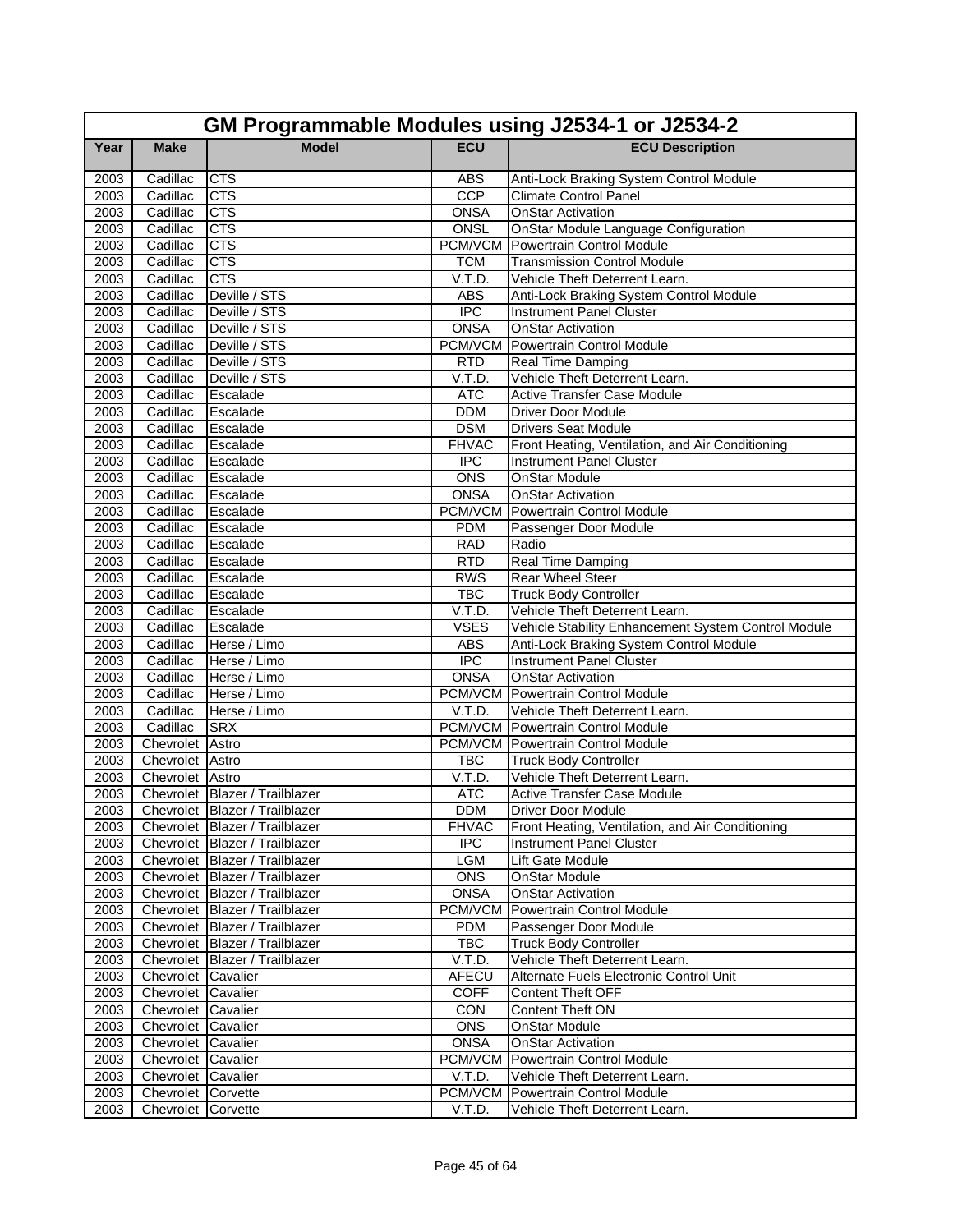|      | GM Programmable Modules using J2534-1 or J2534-2 |                                |                  |                                                     |  |
|------|--------------------------------------------------|--------------------------------|------------------|-----------------------------------------------------|--|
| Year | <b>Make</b>                                      | <b>Model</b>                   | <b>ECU</b>       | <b>ECU Description</b>                              |  |
| 2003 | Chevrolet Corvette                               |                                | <b>VTD</b>       | Vehicle Theft Deterrent Learn                       |  |
| 2003 | Chevrolet Express                                |                                | <b>ABS</b>       | Anti-Lock Braking System Control Module             |  |
| 2003 | Chevrolet Express                                |                                | <b>AFECU</b>     | Alternate Fuels Electronic Control Unit             |  |
| 2003 | Chevrolet Express                                |                                | <b>IPC</b>       | <b>Instrument Panel Cluster</b>                     |  |
| 2003 | Chevrolet Express                                |                                | <b>ONS</b>       | OnStar Module                                       |  |
| 2003 | Chevrolet Express                                |                                | <b>ONSA</b>      | <b>OnStar Activation</b>                            |  |
| 2003 | Chevrolet Express                                |                                |                  | <b>PCM/VCM</b> Powertrain Control Module            |  |
| 2003 | Chevrolet Express                                |                                | <b>RAD</b>       | Radio                                               |  |
| 2003 | Chevrolet Express                                |                                | <b>TBC</b>       | <b>Truck Body Controller</b>                        |  |
| 2003 | Chevrolet Express                                |                                | V.T.D.           | Vehicle Theft Deterrent Learn.                      |  |
| 2003 |                                                  | Chevrolet Impala / Monte Carlo | <b>ONSA</b>      | <b>OnStar Activation</b>                            |  |
| 2003 |                                                  | Chevrolet Impala / Monte Carlo |                  | <b>PCM/VCM</b> Powertrain Control Module            |  |
| 2003 |                                                  | Chevrolet Impala / Monte Carlo | V.T.D.           | Vehicle Theft Deterrent Learn.                      |  |
| 2003 |                                                  | Chevrolet Incomplete           |                  | <b>PCM/VCM</b> Powertrain Control Module            |  |
| 2003 | Chevrolet Malibu                                 |                                |                  | <b>PCM/VCM</b> Powertrain Control Module            |  |
| 2003 | Chevrolet Malibu                                 |                                | V.T.D.           | Vehicle Theft Deterrent Learn.                      |  |
| 2003 | Chevrolet Med Duty                               |                                | <b>IPC</b>       | <b>Instrument Panel Cluster</b>                     |  |
| 2003 | Chevrolet Med Duty                               |                                | PCM/VCM          | Powertrain Control Module                           |  |
| 2003 | Chevrolet Med Duty                               |                                | <b>RAD</b>       | Radio                                               |  |
| 2003 | Chevrolet Med Duty                               |                                | <b>SDG</b>       | Serial Data Gateway Module                          |  |
| 2003 | Chevrolet Med Duty                               |                                | <b>SPEED</b>     | Speed Calibration                                   |  |
| 2003 | Chevrolet Med Duty                               |                                | <b>TCM</b>       | <b>Transmission Control Module</b>                  |  |
| 2003 | Chevrolet S10 / SSR                              |                                |                  | <b>PCM/VCM Powertrain Control Module</b>            |  |
| 2003 | Chevrolet S10 / SSR                              |                                | <b>RAD</b>       | Radio                                               |  |
| 2003 | Chevrolet S10 / SSR                              |                                | <b>TBC</b>       | <b>Truck Body Controller</b>                        |  |
| 2003 | Chevrolet S10 / SSR                              |                                | V.T.D.           | Vehicle Theft Deterrent Learn.                      |  |
| 2003 | Chevrolet Silverado                              |                                | <b>ABS</b>       | Anti-Lock Braking System Control Module             |  |
| 2003 | Chevrolet Silverado                              |                                | <b>ATC</b>       | <b>Active Transfer Case Module</b>                  |  |
| 2003 | Chevrolet Silverado                              |                                | <b>DDM</b>       | <b>Driver Door Module</b>                           |  |
| 2003 | Chevrolet Silverado                              |                                | <b>DSM</b>       | <b>Drivers Seat Module</b>                          |  |
| 2003 | Chevrolet Silverado                              |                                | <b>FHVAC</b>     | Front Heating, Ventilation, and Air Conditioning    |  |
| 2003 | Chevrolet Silverado                              |                                | <b>IPC</b>       | <b>Instrument Panel Cluster</b>                     |  |
| 2003 | Chevrolet Silverado                              |                                | <b>ONS</b>       | <b>OnStar Module</b>                                |  |
| 2003 | Chevrolet Silverado                              |                                | <b>ONSA</b>      | <b>OnStar Activation</b>                            |  |
| 2003 | Chevrolet Silverado                              |                                | PCM/VCM          | Powertrain Control Module                           |  |
| 2003 | Chevrolet Silverado                              |                                | <b>PDM</b>       | Passenger Door Module                               |  |
| 2003 | Chevrolet Silverado                              |                                | <b>RAD</b>       | Radio                                               |  |
| 2003 | Chevrolet Silverado                              |                                | <b>RWS</b>       | Rear Wheel Steer                                    |  |
| 2003 | Chevrolet Silverado                              |                                | <b>TBC</b>       | <b>Truck Body Controller</b>                        |  |
| 2003 | Chevrolet Silverado                              |                                | <b>TCM</b>       | <b>Transmission Control Module</b>                  |  |
| 2003 | Chevrolet Silverado                              |                                | V.T.D.           | Vehicle Theft Deterrent Learn.                      |  |
| 2003 | Chevrolet Silverado                              |                                | <b>VSES</b>      | Vehicle Stability Enhancement System Control Module |  |
| 2003 |                                                  | Chevrolet Tahoe / Suburban     | <b>ATC</b>       | Active Transfer Case Module                         |  |
| 2003 |                                                  | Chevrolet Tahoe / Suburban     | <b>DDM</b>       | <b>Driver Door Module</b>                           |  |
| 2003 |                                                  | Chevrolet Tahoe / Suburban     | <b>DSM</b>       | <b>Drivers Seat Module</b>                          |  |
| 2003 |                                                  | Chevrolet Tahoe / Suburban     | <b>FHVAC</b>     | Front Heating, Ventilation, and Air Conditioning    |  |
| 2003 |                                                  | Chevrolet Tahoe / Suburban     | $\overline{IPC}$ | Instrument Panel Cluster                            |  |
| 2003 |                                                  | Chevrolet Tahoe / Suburban     | <b>ONS</b>       | <b>OnStar Module</b>                                |  |
| 2003 |                                                  | Chevrolet Tahoe / Suburban     | <b>ONSA</b>      | <b>OnStar Activation</b>                            |  |
| 2003 |                                                  | Chevrolet Tahoe / Suburban     | PCM/VCM          | Powertrain Control Module                           |  |
| 2003 |                                                  | Chevrolet Tahoe / Suburban     | <b>PDM</b>       | Passenger Door Module                               |  |
| 2003 |                                                  | Chevrolet Tahoe / Suburban     | <b>RAD</b>       | Radio                                               |  |
| 2003 |                                                  | Chevrolet Tahoe / Suburban     | <b>RTD</b>       | <b>Real Time Damping</b>                            |  |
| 2003 |                                                  | Chevrolet Tahoe / Suburban     | <b>RWS</b>       | <b>Rear Wheel Steer</b>                             |  |
| 2003 |                                                  | Chevrolet Tahoe / Suburban     | <b>TBC</b>       | <b>Truck Body Controller</b>                        |  |
| 2003 |                                                  | Chevrolet Tahoe / Suburban     | V.T.D.           | Vehicle Theft Deterrent Learn.                      |  |
| 2003 |                                                  | Chevrolet Tahoe / Suburban     | <b>VSES</b>      | Vehicle Stability Enhancement System Control Module |  |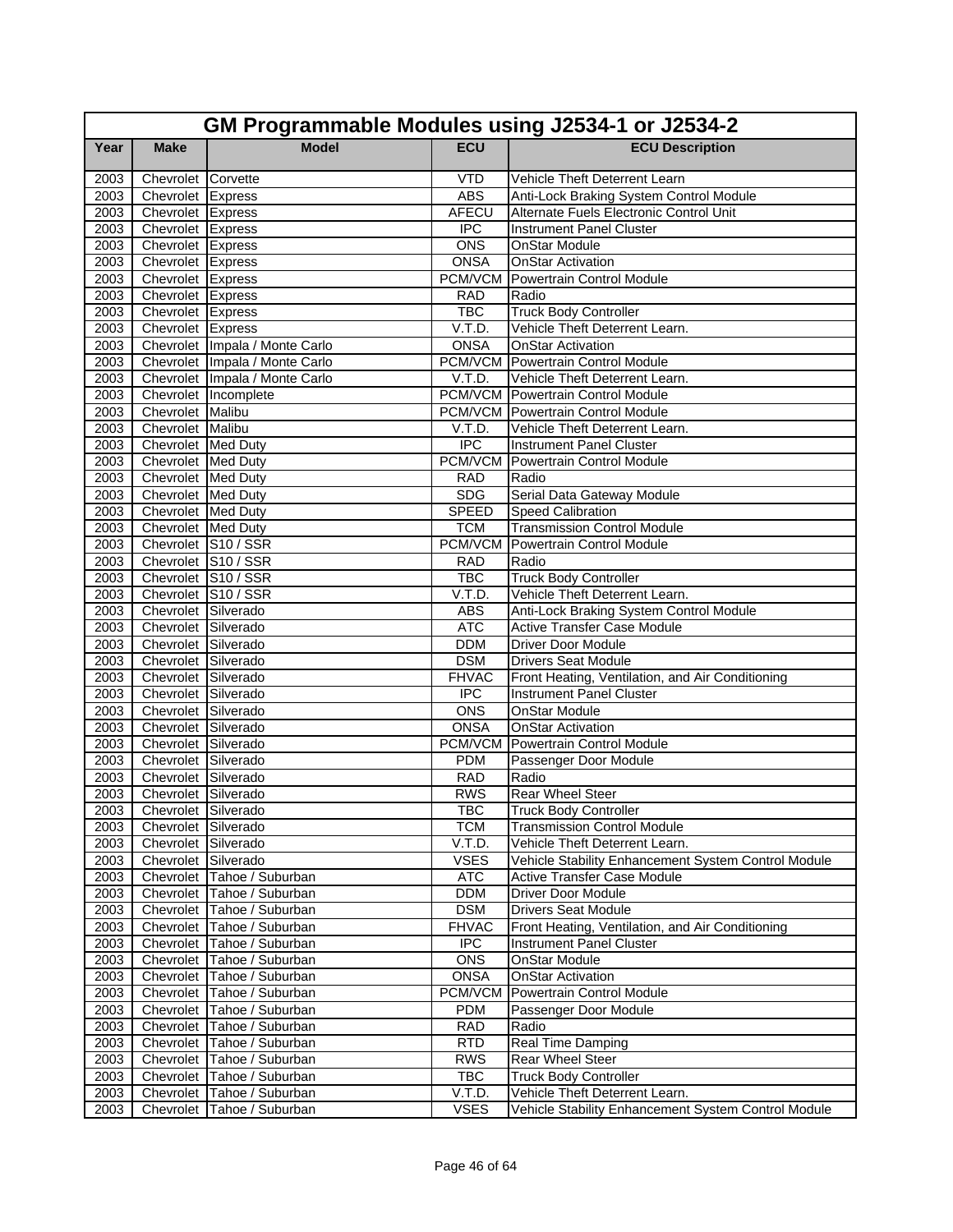|      | GM Programmable Modules using J2534-1 or J2534-2 |                                        |                  |                                                     |  |  |
|------|--------------------------------------------------|----------------------------------------|------------------|-----------------------------------------------------|--|--|
| Year | <b>Make</b>                                      | <b>Model</b>                           | <b>ECU</b>       | <b>ECU Description</b>                              |  |  |
| 2003 |                                                  | Chevrolet Tahoe / Suburban / Avalanche | <b>DDM</b>       | Driver Door Module                                  |  |  |
| 2003 |                                                  | Chevrolet Tahoe / Suburban / Avalanche | <b>DSM</b>       | <b>Drivers Seat Module</b>                          |  |  |
| 2003 |                                                  | Chevrolet Tahoe / Suburban / Avalanche | <b>FHVAC</b>     | Front Heating, Ventilation, and Air Conditioning    |  |  |
| 2003 |                                                  | Chevrolet Tahoe / Suburban / Avalanche | <b>IPC</b>       | <b>Instrument Panel Cluster</b>                     |  |  |
| 2003 |                                                  | Chevrolet Tahoe / Suburban / Avalanche | <b>ONS</b>       | <b>OnStar Module</b>                                |  |  |
| 2003 |                                                  | Chevrolet Tahoe / Suburban / Avalanche | <b>ONSA</b>      | <b>OnStar Activation</b>                            |  |  |
| 2003 |                                                  | Chevrolet Tahoe / Suburban / Avalanche | PCM/VCM          | Powertrain Control Module                           |  |  |
| 2003 |                                                  | Chevrolet Tahoe / Suburban / Avalanche | <b>PDM</b>       | Passenger Door Module                               |  |  |
| 2003 |                                                  | Chevrolet Tahoe / Suburban / Avalanche | <b>RAD</b>       | Radio                                               |  |  |
| 2003 |                                                  | Chevrolet Tahoe / Suburban / Avalanche | <b>RTD</b>       | Real Time Damping                                   |  |  |
| 2003 |                                                  | Chevrolet Tahoe / Suburban / Avalanche | <b>RWS</b>       | <b>Rear Wheel Steer</b>                             |  |  |
| 2003 |                                                  | Chevrolet Tahoe / Suburban / Avalanche | <b>TBC</b>       | <b>Truck Body Controller</b>                        |  |  |
| 2003 |                                                  | Chevrolet Tahoe / Suburban / Avalanche | V.T.D.           | Vehicle Theft Deterrent Learn.                      |  |  |
| 2003 |                                                  | Chevrolet Tahoe / Suburban / Avalanche | <b>VSES</b>      | Vehicle Stability Enhancement System Control Module |  |  |
| 2003 | Chevrolet Tracker                                |                                        | PCM/VCM          | <b>Powertrain Control Module</b>                    |  |  |
| 2003 | Chevrolet Venture                                |                                        | <b>ONS</b>       | <b>OnStar Module</b>                                |  |  |
| 2003 | Chevrolet Venture                                |                                        | <b>ONSA</b>      | <b>OnStar Activation</b>                            |  |  |
| 2003 | Chevrolet Venture                                |                                        | PCM/VCM          | Powertrain Control Module                           |  |  |
| 2003 | Chevrolet Venture                                |                                        | V.T.D.           | Vehicle Theft Deterrent Learn.                      |  |  |
| 2003 | <b>GMC</b>                                       | Envoy                                  | <b>ATC</b>       | <b>Active Transfer Case Module</b>                  |  |  |
| 2003 | <b>GMC</b>                                       | Envoy                                  | <b>DDM</b>       | <b>Driver Door Module</b>                           |  |  |
| 2003 | <b>GMC</b>                                       | Envoy                                  | <b>FHVAC</b>     | Front Heating, Ventilation, and Air Conditioning    |  |  |
| 2003 | <b>GMC</b>                                       | Envoy                                  | <b>IPC</b>       | Instrument Panel Cluster                            |  |  |
| 2003 | <b>GMC</b>                                       | Envoy                                  | <b>LGM</b>       | Lift Gate Module                                    |  |  |
| 2003 | <b>GMC</b>                                       | Envoy                                  | <b>ONS</b>       | <b>OnStar Module</b>                                |  |  |
| 2003 | <b>GMC</b>                                       | Envoy                                  | <b>ONSA</b>      | <b>OnStar Activation</b>                            |  |  |
| 2003 | <b>GMC</b>                                       | Envoy                                  | PCM/VCM          | <b>Powertrain Control Module</b>                    |  |  |
| 2003 | <b>GMC</b>                                       | Envoy                                  | <b>PDM</b>       | Passenger Door Module                               |  |  |
| 2003 | <b>GMC</b>                                       | Envoy                                  | <b>TBC</b>       | <b>Truck Body Controller</b>                        |  |  |
| 2003 | <b>GMC</b>                                       | Envoy                                  | V.T.D.           | Vehicle Theft Deterrent Learn.                      |  |  |
| 2003 | <b>GMC</b>                                       | <b>Med Duty</b>                        | <b>IPC</b>       | Instrument Panel Cluster                            |  |  |
| 2003 | <b>GMC</b>                                       | <b>Med Duty</b>                        | PCM/VCM          | Powertrain Control Module                           |  |  |
| 2003 | <b>GMC</b>                                       | Med Duty                               |                  | <b>PCM/VCM</b> Powertrain Control Module            |  |  |
| 2003 | <b>GMC</b>                                       | Med Duty                               | <b>RAD</b>       | Radio                                               |  |  |
| 2003 | <b>GMC</b>                                       | <b>Med Duty</b>                        | <b>SDG</b>       | Serial Data Gateway Module                          |  |  |
| 2003 | <b>GMC</b>                                       | <b>Med Duty</b>                        | SPEED            | <b>Speed Calibration</b>                            |  |  |
| 2003 | <b>GMC</b>                                       | Med Duty                               | TCM              | <b>Transmission Control Module</b>                  |  |  |
| 2003 | <b>GMC</b>                                       | Safari                                 |                  | PCM/VCM Powertrain Control Module                   |  |  |
| 2003 | GMC                                              | Safari                                 | <b>TBC</b>       | <b>Truck Body Controller</b>                        |  |  |
| 2003 | <b>GMC</b>                                       | Safari                                 | V.T.D.           | Vehicle Theft Deterrent Learn.                      |  |  |
| 2003 | <b>GMC</b>                                       | Savana                                 | ABS              | Anti-Lock Braking System Control Module             |  |  |
| 2003 | <b>GMC</b>                                       | Savana                                 | AFECU            | Alternate Fuels Electronic Control Unit             |  |  |
| 2003 | <b>GMC</b>                                       | Savana                                 | <b>IPC</b>       | <b>Instrument Panel Cluster</b>                     |  |  |
| 2003 | <b>GMC</b>                                       | Savana                                 | <b>ONS</b>       | OnStar Module                                       |  |  |
| 2003 | <b>GMC</b>                                       | Savana                                 | <b>ONSA</b>      | <b>OnStar Activation</b>                            |  |  |
| 2003 | <b>GMC</b>                                       | Savana                                 | PCM/VCM          | <b>Powertrain Control Module</b>                    |  |  |
| 2003 | <b>GMC</b>                                       | Savana                                 | <b>RAD</b>       | Radio                                               |  |  |
| 2003 | <b>GMC</b>                                       | Savana                                 | <b>TBC</b>       | <b>Truck Body Controller</b>                        |  |  |
| 2003 | <b>GMC</b>                                       | Savana                                 | V.T.D.           | Vehicle Theft Deterrent Learn.                      |  |  |
| 2003 | <b>GMC</b>                                       | Sierra                                 | ABS              | Anti-Lock Braking System Control Module             |  |  |
| 2003 | <b>GMC</b>                                       | Sierra                                 | <b>ATC</b>       | Active Transfer Case Module                         |  |  |
| 2003 | <b>GMC</b>                                       | Sierra                                 | <b>DDM</b>       | <b>Driver Door Module</b>                           |  |  |
| 2003 | <b>GMC</b>                                       | Sierra                                 | <b>DSM</b>       | <b>Drivers Seat Module</b>                          |  |  |
| 2003 | <b>GMC</b>                                       | Sierra                                 | <b>FHVAC</b>     | Front Heating, Ventilation, and Air Conditioning    |  |  |
| 2003 | <b>GMC</b>                                       | Sierra                                 | $\overline{IPC}$ | Instrument Panel Cluster                            |  |  |
| 2003 | <b>GMC</b>                                       | Sierra                                 | <b>ONS</b>       | <b>OnStar Module</b>                                |  |  |
| 2003 | <b>GMC</b>                                       | Sierra                                 | <b>ONSA</b>      | <b>OnStar Activation</b>                            |  |  |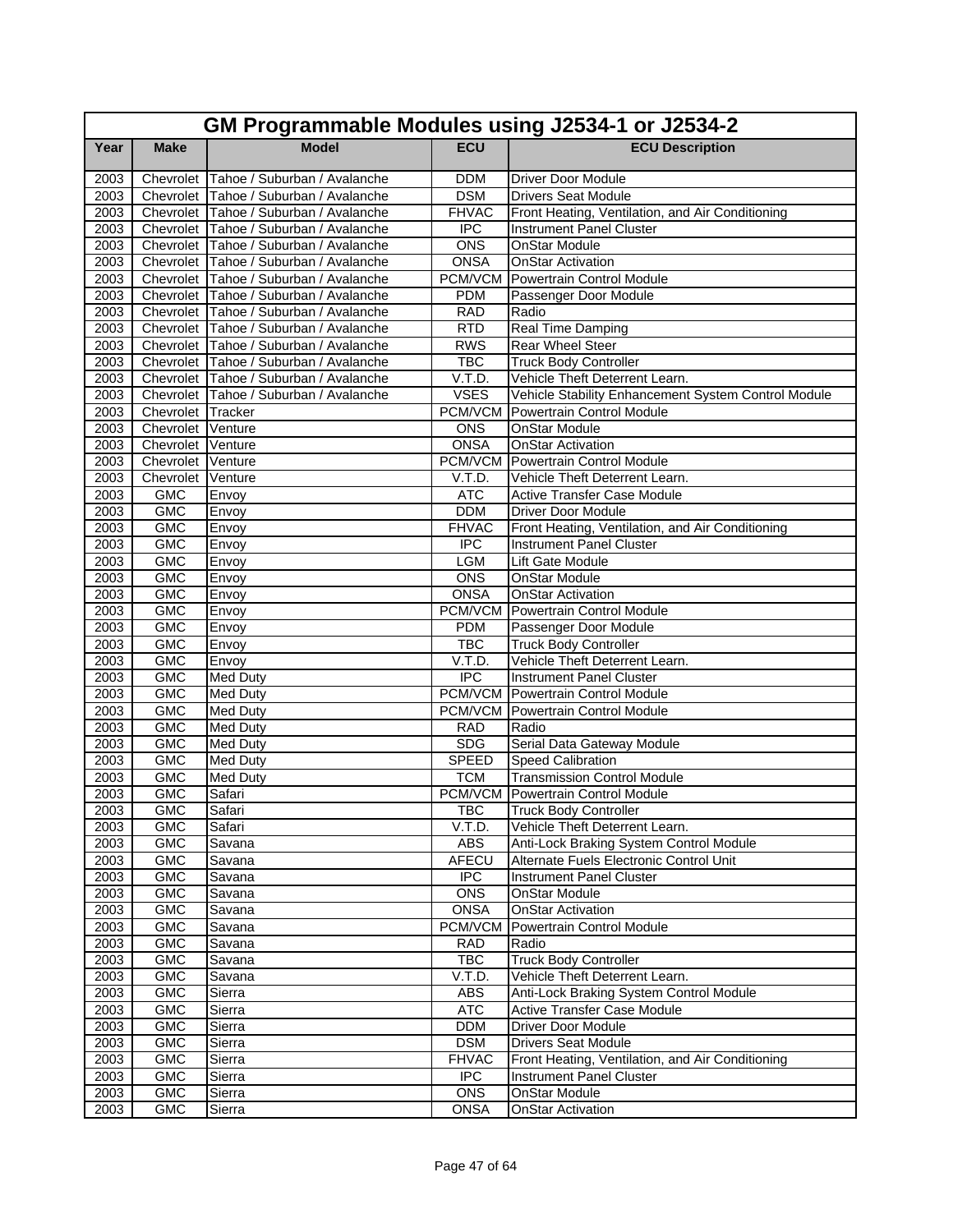|              | GM Programmable Modules using J2534-1 or J2534-2 |                  |                          |                                                                                  |  |  |
|--------------|--------------------------------------------------|------------------|--------------------------|----------------------------------------------------------------------------------|--|--|
| Year         | <b>Make</b>                                      | <b>Model</b>     | <b>ECU</b>               | <b>ECU Description</b>                                                           |  |  |
| 2003         | <b>GMC</b>                                       | Sierra           |                          | PCM/VCM Powertrain Control Module                                                |  |  |
| 2003         | <b>GMC</b>                                       | Sierra           | <b>PDM</b>               | Passenger Door Module                                                            |  |  |
| 2003         | <b>GMC</b>                                       | Sierra           | <b>RAD</b>               | Radio                                                                            |  |  |
| 2003         | <b>GMC</b>                                       | Sierra           | <b>RWS</b>               | <b>Rear Wheel Steer</b>                                                          |  |  |
| 2003         | <b>GMC</b>                                       | Sierra           | <b>TBC</b>               | <b>Truck Body Controller</b>                                                     |  |  |
| 2003         | <b>GMC</b>                                       | Sierra           | <b>TCM</b>               | <b>Transmission Control Module</b>                                               |  |  |
| 2003         | <b>GMC</b>                                       | Sierra           | V.T.D.                   | Vehicle Theft Deterrent Learn.                                                   |  |  |
| 2003         | <b>GMC</b>                                       | Sierra           | <b>VSES</b>              | Vehicle Stability Enhancement System Control Module                              |  |  |
| 2003         | <b>GMC</b>                                       | Sonoma           |                          | <b>PCM/VCM</b> Powertrain Control Module                                         |  |  |
| 2003         | <b>GMC</b>                                       | Sonoma           | <b>TBC</b>               | <b>Truck Body Controller</b>                                                     |  |  |
| 2003         | <b>GMC</b>                                       | Sonoma           | V.T.D.                   | Vehicle Theft Deterrent Learn.                                                   |  |  |
| 2003         | <b>GMC</b>                                       | Sonoma / Jimmy   |                          | <b>PCM/VCM</b> Powertrain Control Module                                         |  |  |
| 2003         | <b>GMC</b>                                       | Sonoma / Jimmy   | <b>TBC</b>               | <b>Truck Body Controller</b>                                                     |  |  |
| 2003         | <b>GMC</b>                                       | Sonoma / Jimmy   | V.T.D.                   | Vehicle Theft Deterrent Learn.                                                   |  |  |
| 2003         | <b>GMC</b>                                       | Yukon            | <b>ATC</b>               | <b>Active Transfer Case Module</b>                                               |  |  |
| 2003         | <b>GMC</b>                                       | Yukon            | <b>DDM</b>               | <b>Driver Door Module</b>                                                        |  |  |
| 2003         | <b>GMC</b>                                       | Yukon            | <b>DSM</b>               | <b>Drivers Seat Module</b>                                                       |  |  |
| 2003         | <b>GMC</b>                                       | Yukon            | <b>FHVAC</b>             | Front Heating, Ventilation, and Air Conditioning                                 |  |  |
| 2003         | <b>GMC</b>                                       | Yukon            | $\overline{IPC}$         | <b>Instrument Panel Cluster</b>                                                  |  |  |
| 2003         | <b>GMC</b>                                       | Yukon            | <b>ONS</b>               | <b>OnStar Module</b>                                                             |  |  |
| 2003         | <b>GMC</b>                                       | Yukon            | <b>ONSA</b>              | <b>OnStar Activation</b>                                                         |  |  |
| 2003         | <b>GMC</b>                                       | Yukon            | PCM/VCM                  | <b>Powertrain Control Module</b>                                                 |  |  |
| 2003         | <b>GMC</b>                                       | Yukon            | <b>PDM</b>               | Passenger Door Module                                                            |  |  |
| 2003         | <b>GMC</b>                                       | Yukon            | <b>RAD</b>               | Radio                                                                            |  |  |
| 2003         | <b>GMC</b><br><b>GMC</b>                         | Yukon            | <b>RTD</b><br><b>RWS</b> | Real Time Damping<br><b>Rear Wheel Steer</b>                                     |  |  |
| 2003         |                                                  | Yukon            |                          |                                                                                  |  |  |
| 2003<br>2003 | <b>GMC</b><br>GMC                                | Yukon            | <b>TBC</b><br>V.T.D.     | <b>Truck Body Controller</b>                                                     |  |  |
| 2003         | <b>GMC</b>                                       | Yukon<br>Yukon   | <b>VSES</b>              | Vehicle Theft Deterrent Learn.                                                   |  |  |
| 2003         | <b>GMC</b>                                       | Yukon / Yukon XL | <b>DDM</b>               | Vehicle Stability Enhancement System Control Module<br><b>Driver Door Module</b> |  |  |
| 2003         | <b>GMC</b>                                       | Yukon / Yukon XL | <b>DSM</b>               | <b>Drivers Seat Module</b>                                                       |  |  |
| 2003         | <b>GMC</b>                                       | Yukon / Yukon XL | <b>FHVAC</b>             | Front Heating, Ventilation, and Air Conditioning                                 |  |  |
| 2003         | <b>GMC</b>                                       | Yukon / Yukon XL | <b>IPC</b>               | Instrument Panel Cluster                                                         |  |  |
| 2003         | <b>GMC</b>                                       | Yukon / Yukon XL | <b>ONS</b>               | <b>OnStar Module</b>                                                             |  |  |
| 2003         | <b>GMC</b>                                       | Yukon / Yukon XL | <b>ONSA</b>              | <b>OnStar Activation</b>                                                         |  |  |
| 2003         | <b>GMC</b>                                       | Yukon / Yukon XL | PCM/VCM                  | Powertrain Control Module                                                        |  |  |
| 2003         | <b>GMC</b>                                       | Yukon / Yukon XL | <b>PDM</b>               | Passenger Door Module                                                            |  |  |
| 2003         | <b>GMC</b>                                       | Yukon / Yukon XL | <b>RAD</b>               | Radio                                                                            |  |  |
| 2003         | GMC                                              | Yukon / Yukon XL | <b>RTD</b>               | Real Time Damping                                                                |  |  |
| 2003         | <b>GMC</b>                                       | Yukon / Yukon XL | <b>RWS</b>               | <b>Rear Wheel Steer</b>                                                          |  |  |
| 2003         | <b>GMC</b>                                       | Yukon / Yukon XL | <b>TBC</b>               | <b>Truck Body Controller</b>                                                     |  |  |
| 2003         | <b>GMC</b>                                       | Yukon / Yukon XL | V.T.D.                   | Vehicle Theft Deterrent Learn.                                                   |  |  |
| 2003         | <b>GMC</b>                                       | Yukon / Yukon XL | <b>VSES</b>              | Vehicle Stability Enhancement System Control Module                              |  |  |
| 2003         | Hummer                                           | H <sub>2</sub>   | <b>ASM</b>               | <b>Air Suspension Module</b>                                                     |  |  |
| 2003         | Hummer                                           | H <sub>2</sub>   | <b>DDM</b>               | Driver Door Module                                                               |  |  |
| 2003         | Hummer                                           | H <sub>2</sub>   | <b>DSM</b>               | <b>Drivers Seat Module</b>                                                       |  |  |
| 2003         | Hummer                                           | H <sub>2</sub>   | <b>FHVAC</b>             | Front Heating, Ventilation, and Air Conditioning                                 |  |  |
| 2003         | Hummer                                           | H <sub>2</sub>   | <b>ONS</b>               | <b>OnStar Module</b>                                                             |  |  |
| 2003         | Hummer                                           | H <sub>2</sub>   | <b>ONSA</b>              | <b>OnStar Activation</b>                                                         |  |  |
| 2003         | Hummer                                           | H <sub>2</sub>   | PCM/VCM                  | Powertrain Control Module                                                        |  |  |
| 2003         | Hummer                                           | H <sub>2</sub>   | <b>PDM</b>               | Passenger Door Module                                                            |  |  |
| 2003         | Hummer                                           | H <sub>2</sub>   | <b>RAD</b>               | Radio                                                                            |  |  |
| 2003         | Hummer                                           | H <sub>2</sub>   | <b>TBC</b>               | <b>Truck Body Controller</b>                                                     |  |  |
| 2003         | Hummer                                           | H <sub>2</sub>   | V.T.D.                   | Vehicle Theft Deterrent Learn.                                                   |  |  |
| 2003         | <b>ISUZU</b>                                     | Ascender         | <b>ATC</b>               | Active Transfer Case Module                                                      |  |  |
| 2003         | <b>ISUZU</b>                                     | Ascender         | <b>DDM</b>               | Driver Door Module                                                               |  |  |
| 2003         | <b>ISUZU</b>                                     | Ascender         | <b>FHVAC</b>             | Front Heating, Ventilation, and Air Conditioning                                 |  |  |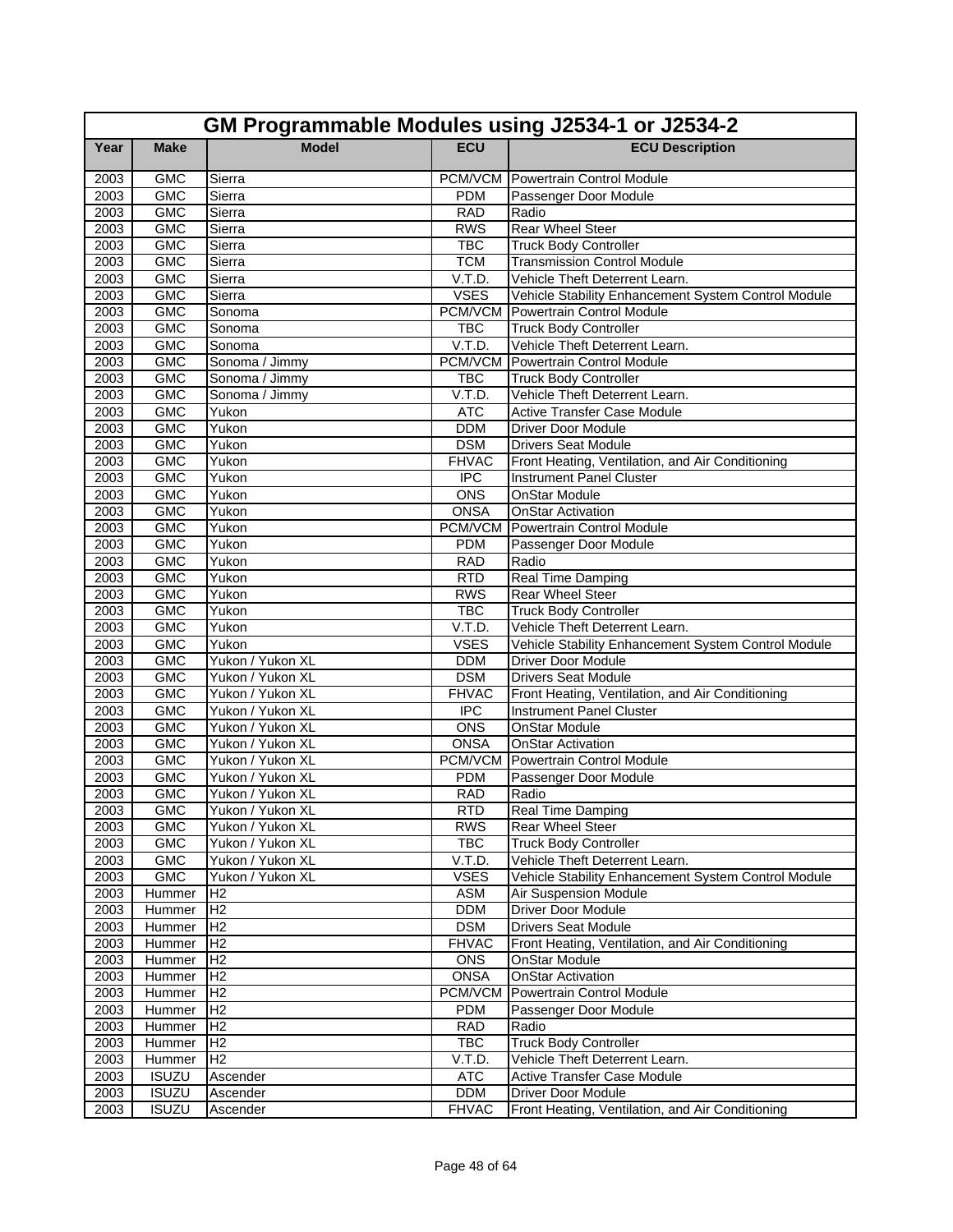|              | GM Programmable Modules using J2534-1 or J2534-2 |                          |                           |                                                                                                 |  |
|--------------|--------------------------------------------------|--------------------------|---------------------------|-------------------------------------------------------------------------------------------------|--|
| Year         | <b>Make</b>                                      | <b>Model</b>             | <b>ECU</b>                | <b>ECU Description</b>                                                                          |  |
| 2003         | <b>ISUZU</b>                                     | Ascender                 | $\overline{IPC}$          | Instrument Panel Cluster                                                                        |  |
| 2003         | <b>ISUZU</b>                                     | Ascender                 | <b>LGM</b>                | Lift Gate Module                                                                                |  |
| 2003         | <b>ISUZU</b>                                     | Ascender                 | ONS                       | OnStar Module                                                                                   |  |
| 2003         | <b>ISUZU</b>                                     | Ascender                 | <b>ONSA</b>               | OnStar Activation                                                                               |  |
| 2003         | <b>ISUZU</b>                                     | Ascender                 |                           | <b>PCM/VCM</b> Powertrain Control Module                                                        |  |
| 2003         | <b>ISUZU</b>                                     | Ascender                 | <b>PDM</b>                | Passenger Door Module                                                                           |  |
| 2003         | <b>ISUZU</b>                                     | Ascender                 | <b>TBC</b>                | <b>Truck Body Controller</b>                                                                    |  |
| 2003         | <b>ISUZU</b>                                     | Ascender                 | V.T.D.                    | Vehicle Theft Deterrent Learn.                                                                  |  |
| 2003         | <b>ISUZU</b>                                     | <b>Med Duty</b>          |                           | <b>PCM/VCM</b> Powertrain Control Module                                                        |  |
|              | 2003 Oldsmobile Alero                            |                          |                           | <b>PCM/VCM</b> Powertrain Control Module                                                        |  |
| 2003         | Oldsmobile Aurora                                |                          | <b>ABS</b>                | Anti-Lock Braking System Control Module                                                         |  |
| 2003         | Oldsmobile Aurora                                |                          | ONS                       | <b>OnStar Module</b>                                                                            |  |
| 2003         | Oldsmobile Aurora                                |                          | <b>ONSA</b>               | <b>OnStar Activation</b>                                                                        |  |
| 2003         | Oldsmobile Aurora                                |                          |                           | <b>PCM/VCM</b> Powertrain Control Module                                                        |  |
| 2003         | Oldsmobile Aurora                                |                          | V.T.D.                    | Vehicle Theft Deterrent Learn.                                                                  |  |
| 2003         | Oldsmobile Bravada                               |                          | <b>ATC</b>                | <b>Active Transfer Case Module</b>                                                              |  |
| 2003         | Oldsmobile Bravada                               |                          | <b>DDM</b>                | <b>Driver Door Module</b>                                                                       |  |
| 2003         | Oldsmobile Bravada                               |                          | <b>FHVAC</b>              | Front Heating, Ventilation, and Air Conditioning                                                |  |
| 2003         | Oldsmobile Bravada                               |                          | $\overline{IPC}$          | <b>Instrument Panel Cluster</b>                                                                 |  |
| 2003         | Oldsmobile Bravada                               |                          | <b>LGM</b>                | Lift Gate Module                                                                                |  |
| 2003         | Oldsmobile Bravada                               |                          | ONS                       | <b>OnStar Module</b>                                                                            |  |
| 2003         | Oldsmobile Bravada                               |                          | <b>ONSA</b>               | <b>OnStar Activation</b>                                                                        |  |
| 2003         | Oldsmobile Bravada                               |                          | PCM/VCM                   | <b>Powertrain Control Module</b>                                                                |  |
| 2003         | Oldsmobile Bravada                               |                          | <b>PDM</b>                | Passenger Door Module                                                                           |  |
| 2003         | Oldsmobile Bravada                               |                          | <b>TBC</b>                | <b>Truck Body Controller</b>                                                                    |  |
| 2003         | Oldsmobile Bravada                               |                          | V.T.D.                    | Vehicle Theft Deterrent Learn.                                                                  |  |
| 2003         | Oldsmobile Silhouette                            |                          | <b>ONS</b>                | <b>OnStar Module</b>                                                                            |  |
| 2003         | Oldsmobile Silhouette                            |                          | <b>ONSA</b>               | <b>OnStar Activation</b>                                                                        |  |
| 2003         | Oldsmobile Silhouette                            |                          | PCM/VCM                   | <b>Powertrain Control Module</b>                                                                |  |
| 2003         | Oldsmobile Silhouette                            |                          | V.T.D.                    | Vehicle Theft Deterrent Learn.                                                                  |  |
| 2003         | Pontiac                                          | Aztek                    | <b>ONS</b>                | <b>OnStar Module</b>                                                                            |  |
| 2003         | Pontiac                                          | <b>Aztek</b>             | PCM/VCM                   | Powertrain Control Module                                                                       |  |
| 2003         | Pontiac                                          | <b>Aztek</b>             | V.T.D.                    | Vehicle Theft Deterrent Learn.                                                                  |  |
| 2003         | Pontiac                                          | Bonneville               | ABS                       | Anti-Lock Braking System Control Module                                                         |  |
| 2003         | Pontiac                                          | <b>Bonneville</b>        | ONS                       | <b>OnStar Module</b>                                                                            |  |
| 2003<br>2003 | Pontiac<br>Pontiac                               | Bonneville<br>Bonneville | ONSA                      | <b>OnStar Activation</b><br><b>PCM/VCM</b> Powertrain Control Module                            |  |
|              |                                                  |                          |                           |                                                                                                 |  |
| 2003         | Pontiac                                          | Bonneville               | V.T.D.                    | Vehicle Theft Deterrent Learn.<br>PCM/VCM Powertrain Control Module                             |  |
| 2003         |                                                  | Pontiac Grand Am         |                           |                                                                                                 |  |
| 2003         | Pontiac<br>Pontiac                               | Grand Prix               | V.T.D.                    | PCM/VCM Powertrain Control Module                                                               |  |
| 2003         |                                                  | <b>Grand Prix</b>        |                           | Vehicle Theft Deterrent Learn.                                                                  |  |
| 2003         | Pontiac                                          | Montana                  | <b>ONS</b><br><b>ONSA</b> | OnStar Module<br><b>OnStar Activation</b>                                                       |  |
| 2003<br>2003 | Pontiac                                          | Montana                  | PCM/VCM                   |                                                                                                 |  |
|              | Pontiac<br>Pontiac                               | Montana                  | V.T.D.                    | Powertrain Control Module                                                                       |  |
| 2003         |                                                  | Montana                  |                           | Vehicle Theft Deterrent Learn.                                                                  |  |
| 2003         | Pontiac                                          | Sunfire<br>Sunfire       | <b>COFF</b><br><b>CON</b> | <b>Content Theft OFF</b><br><b>Content Theft ON</b>                                             |  |
| 2003         | Pontiac                                          |                          |                           |                                                                                                 |  |
| 2003         | Pontiac<br>Pontiac                               | Sunfire                  | <b>ONS</b>                | OnStar Module<br><b>OnStar Activation</b>                                                       |  |
| 2003         |                                                  | Sunfire                  | <b>ONSA</b>               | <b>Powertrain Control Module</b>                                                                |  |
| 2003         | Pontiac                                          | Sunfire                  | PCM/VCM                   | Vehicle Theft Deterrent Learn.                                                                  |  |
| 2003         | Pontiac                                          | Sunfire                  | V.T.D.                    |                                                                                                 |  |
| 2003         | Saturn                                           | lon                      | <b>BCM</b>                | <b>Body Control Module</b>                                                                      |  |
| 2003         | Saturn                                           | lon                      | <b>BCM Learn</b>          | <b>Body Control Module Learn</b><br><b>OnStar Activation</b>                                    |  |
| 2003<br>2003 | Saturn                                           | lon                      | <b>ONSA</b>               | PCM/VCM Powertrain Control Module                                                               |  |
|              | Saturn                                           | lon                      |                           |                                                                                                 |  |
| 2003         | Saturn                                           | lon<br>L200 / 300        | <b>TCM</b>                | <b>Transmission Control Module</b><br>Auto HVAC Auto Heating, Ventilation, and Air Conditioning |  |
| 2003         | Saturn                                           |                          |                           |                                                                                                 |  |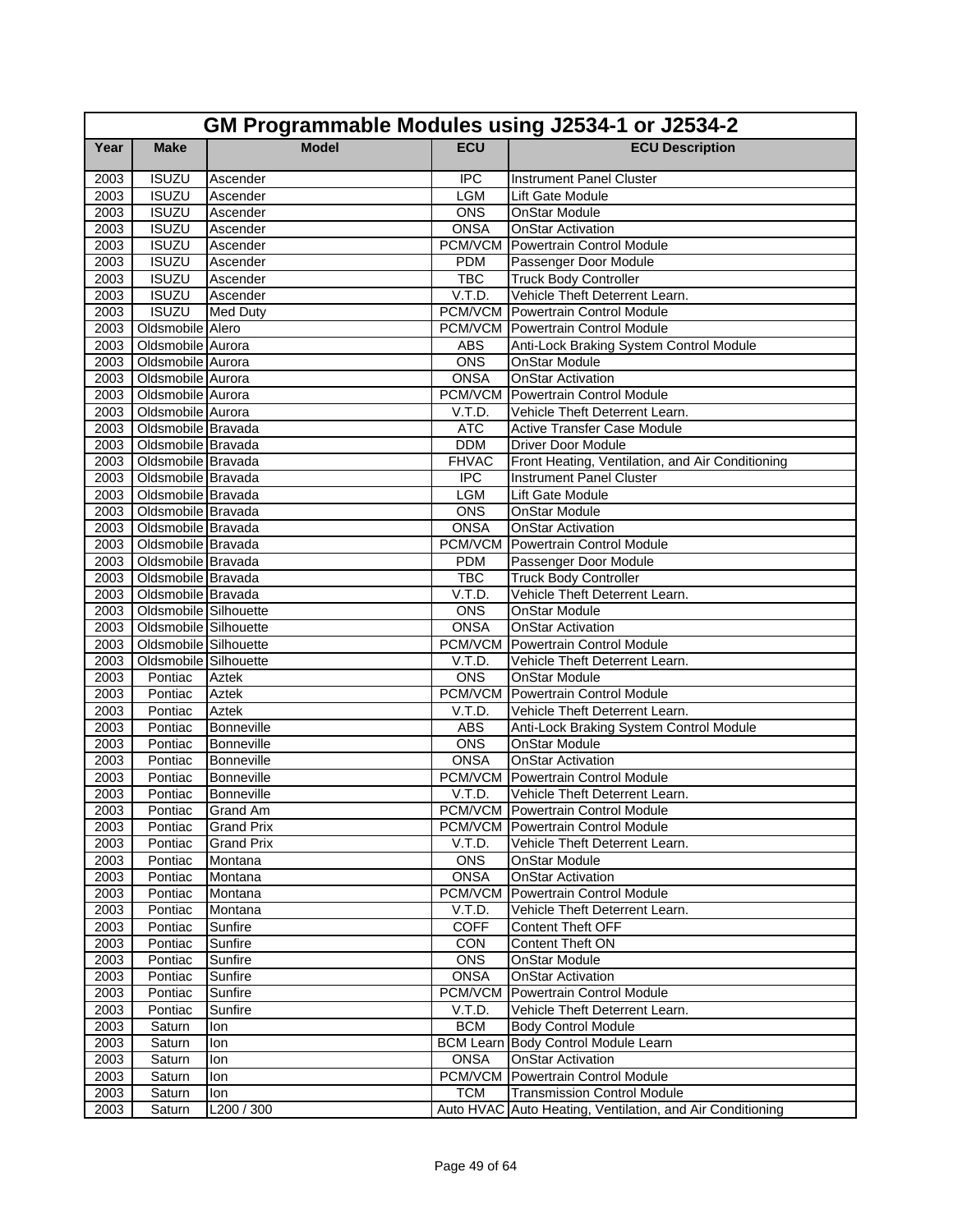|              | GM Programmable Modules using J2534-1 or J2534-2 |                                            |                  |                                                                      |  |
|--------------|--------------------------------------------------|--------------------------------------------|------------------|----------------------------------------------------------------------|--|
| Year         | <b>Make</b>                                      | <b>Model</b>                               | <b>ECU</b>       | <b>ECU Description</b>                                               |  |
| 2003         | Saturn                                           | L200 / 300                                 | <b>BCM</b>       | <b>Body Control Module</b>                                           |  |
| 2003         | Saturn                                           | L200 / 300                                 |                  | <b>BCM Learn Body Control Module Learn</b>                           |  |
| 2003         | Saturn                                           | L200 / 300                                 | <b>ONSA</b>      | <b>OnStar Activation</b>                                             |  |
| 2003         | Saturn                                           | L200 / 300                                 | PCM Learn        | Powertrain Control Module Learn                                      |  |
| 2003         | Saturn                                           | L200 / 300                                 |                  | <b>PCM/VCM Powertrain Control Module</b>                             |  |
| 2003         | Saturn                                           | $\overline{L2}00/300$                      | <b>TCM</b>       | <b>Transmission Control Module</b>                                   |  |
| 2003         | Saturn                                           | Vue                                        | <b>BCM</b>       | <b>Body Control Module</b>                                           |  |
| 2003         | Saturn                                           | Vue                                        | <b>BCM Learn</b> | Body Control Module Learn                                            |  |
| 2003         | Saturn                                           | Vue                                        | <b>EPS</b>       | <b>Electronic Power Steering</b>                                     |  |
| 2003         | Saturn                                           | Vue                                        | <b>ONSA</b>      | <b>OnStar Activation</b>                                             |  |
| 2003         | Saturn                                           | Vue                                        | <b>ONSL</b>      | <b>OnStar Module Language Configuration</b>                          |  |
| 2003         | Saturn                                           | Vue                                        |                  | PCM Learn Powertrain Control Module Learn                            |  |
| 2003         | Saturn                                           | Vue                                        |                  | <b>PCM/VCM</b> Powertrain Control Module                             |  |
| 2003         | Saturn                                           | Vue                                        | <b>TCM</b>       | <b>Transmission Control Module</b>                                   |  |
| 2002         | <b>Buick</b>                                     | Incomplete                                 |                  | <b>PCM/VCM Powertrain Control Module</b>                             |  |
| 2002         | <b>Buick</b>                                     | Lesabre                                    | <b>ABS</b>       | Anti-Lock Braking System Control Module                              |  |
| 2002         | <b>Buick</b>                                     | Lesabre                                    | <b>ONSA</b>      | <b>OnStar Activation</b>                                             |  |
| 2002         | <b>Buick</b>                                     | Lesabre                                    |                  | <b>PCM/VCM</b> Powertrain Control Module                             |  |
| 2002         | <b>Buick</b>                                     | Lesabre                                    | V.T.D.           | Vehicle Theft Deterrent Learn.                                       |  |
| 2002         | <b>Buick</b>                                     | Park Avenue                                | <b>ABS</b>       | Anti-Lock Braking System Control Module                              |  |
| 2002         | <b>Buick</b>                                     | Park Avenue                                |                  | <b>PCM/VCM</b> Powertrain Control Module                             |  |
| 2002         | <b>Buick</b>                                     | Park Avenue                                | V.T.D.           | Vehicle Theft Deterrent Learn.                                       |  |
| 2002         | <b>Buick</b>                                     | Regal / Century                            | <b>ONSA</b>      | <b>OnStar Activation</b>                                             |  |
| 2002         | <b>Buick</b>                                     | Regal / Century                            | PCM/VCM          | Powertrain Control Module                                            |  |
| 2002         | <b>Buick</b>                                     | Regal / Century                            | V.T.D.           | Vehicle Theft Deterrent Learn.                                       |  |
| 2002         | <b>Buick</b>                                     | Rendezvous                                 |                  | <b>PCM/VCM</b> Powertrain Control Module                             |  |
| 2002         | <b>Buick</b>                                     | Rendezvous                                 | V.T.D.           | Vehicle Theft Deterrent Learn.                                       |  |
| 2002         | Cadillac                                         | Deville / STS / SLS                        | <b>ABS</b>       | Anti-Lock Braking System Control Module                              |  |
| 2002         | Cadillac                                         | Deville / STS / SLS<br>Deville / STS / SLS | <b>IPC</b>       | <b>Instrument Panel Cluster</b>                                      |  |
| 2002<br>2002 | Cadillac<br>Cadillac                             | Deville / STS / SLS                        | <b>ONSA</b>      | <b>OnStar Activation</b><br><b>PCM/VCM</b> Powertrain Control Module |  |
| 2002         | Cadillac                                         | Deville / STS / SLS                        | <b>RTD</b>       | <b>Real Time Damping</b>                                             |  |
| 2002         | Cadillac                                         | Deville / STS / SLS                        | V.T.D.           | Vehicle Theft Deterrent Learn.                                       |  |
| 2002         | Cadillac                                         | Eldorado                                   | <b>ONSA</b>      | <b>OnStar Activation</b>                                             |  |
| 2002         | Cadillac                                         | Eldorado                                   |                  | <b>PCM/VCM</b> Powertrain Control Module                             |  |
| 2002         | Cadillac                                         | Eldorado                                   | V.T.D.           | Vehicle Theft Deterrent Learn.                                       |  |
| 2002         | Cadillac                                         | Escalade                                   |                  | <b>PCM/VCM</b> Powertrain Control Module                             |  |
| 2002         | Cadillac                                         | Escalade                                   | <b>RTD</b>       | Real Time Damping                                                    |  |
| 2002         | Cadillac Escalade                                |                                            | <b>TBC</b>       | <b>Truck Body Controller</b>                                         |  |
| 2002         | Cadillac                                         | Escalade                                   | V.T.D.           | Vehicle Theft Deterrent Learn.                                       |  |
| 2002         | Cadillac                                         | Herse / Limo                               | ABS              | Anti-Lock Braking System Control Module                              |  |
| 2002         | Cadillac                                         | Herse / Limo                               | PCM/VCM          | Powertrain Control Module                                            |  |
| 2002         | Cadillac                                         | Herse / Limo                               | V.T.D.           | Vehicle Theft Deterrent Learn.                                       |  |
| 2002         | Chevrolet Astro                                  |                                            | PCM/VCM          | Powertrain Control Module                                            |  |
| 2002         | Chevrolet Astro                                  |                                            | TBC              | <b>Truck Body Controller</b>                                         |  |
| 2002         | Chevrolet Astro                                  |                                            | V.T.D.           | Vehicle Theft Deterrent Learn.                                       |  |
| 2002         |                                                  | Chevrolet Blazer / Trailblazer             | <b>ATC</b>       | <b>Active Transfer Case Module</b>                                   |  |
| 2002         |                                                  | Chevrolet Blazer / Trailblazer             | <b>DDM</b>       | <b>Driver Door Module</b>                                            |  |
| 2002         |                                                  | Chevrolet Blazer / Trailblazer             | <b>FHVAC</b>     | Front Heating, Ventilation, and Air Conditioning                     |  |
| 2002         |                                                  | Chevrolet Blazer / Trailblazer             | <b>IPC</b>       | <b>Instrument Panel Cluster</b>                                      |  |
| 2002         |                                                  | Chevrolet Blazer / Trailblazer             | <b>LGM</b>       | Lift Gate Module                                                     |  |
| 2002         |                                                  | Chevrolet Blazer / Trailblazer             | <b>ONSA</b>      | <b>OnStar Activation</b>                                             |  |
| 2002         |                                                  | Chevrolet Blazer / Trailblazer             | PCM/VCM          | Powertrain Control Module                                            |  |
| 2002         |                                                  | Chevrolet Blazer / Trailblazer             | <b>PDM</b>       | Passenger Door Module                                                |  |
| 2002         |                                                  | Chevrolet Blazer / Trailblazer             | <b>TBC</b>       | <b>Truck Body Controller</b>                                         |  |
| 2002         |                                                  | Chevrolet Blazer / Trailblazer             | V.T.D.           | Vehicle Theft Deterrent Learn.                                       |  |
| 2002         | Chevrolet Camaro                                 |                                            |                  | <b>PCM/VCM</b> Powertrain Control Module                             |  |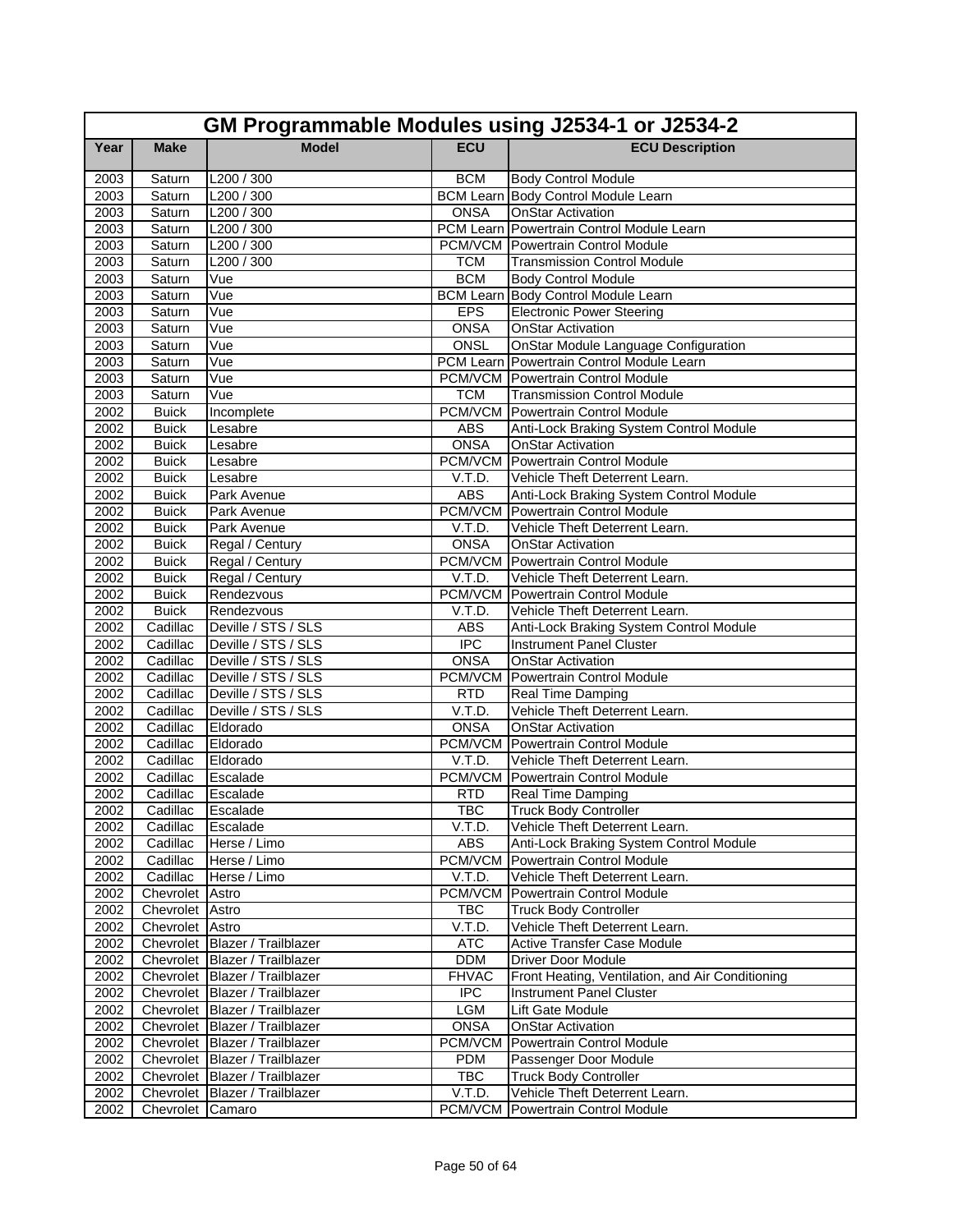|      | GM Programmable Modules using J2534-1 or J2534-2 |                                  |              |                                                  |  |
|------|--------------------------------------------------|----------------------------------|--------------|--------------------------------------------------|--|
| Year | <b>Make</b>                                      | <b>Model</b>                     | <b>ECU</b>   | <b>ECU Description</b>                           |  |
| 2002 | Chevrolet Cavalier                               |                                  | <b>AFECU</b> | Alternate Fuels Electronic Control Unit          |  |
| 2002 | Chevrolet Cavalier                               |                                  | <b>COFF</b>  | <b>Content Theft OFF</b>                         |  |
| 2002 | Chevrolet Cavalier                               |                                  | CON          | <b>Content Theft ON</b>                          |  |
| 2002 | Chevrolet Cavalier                               |                                  |              | <b>PCM/VCM</b> Powertrain Control Module         |  |
| 2002 | Chevrolet Cavalier                               |                                  | V.T.D.       | Vehicle Theft Deterrent Learn.                   |  |
| 2002 | Chevrolet Corvette                               |                                  | ABS          | Anti-Lock Braking System Control Module          |  |
| 2002 | Chevrolet Corvette                               |                                  |              | PCM/VCM Powertrain Control Module                |  |
| 2002 | Chevrolet Corvette                               |                                  | V.T.D.       | Vehicle Theft Deterrent Learn.                   |  |
| 2002 | Chevrolet Express                                |                                  | AFECU        | Alternate Fuels Electronic Control Unit          |  |
| 2002 | Chevrolet Express                                |                                  |              | <b>PCM/VCM</b> Powertrain Control Module         |  |
| 2002 | Chevrolet Express                                |                                  | V.T.D.       | Vehicle Theft Deterrent Learn.                   |  |
| 2002 |                                                  | Chevrolet Impala / Monte Carlo   | <b>ONSA</b>  | <b>OnStar Activation</b>                         |  |
| 2002 |                                                  | Chevrolet   Impala / Monte Carlo |              | <b>PCM/VCM Powertrain Control Module</b>         |  |
| 2002 |                                                  | Chevrolet Impala / Monte Carlo   | <b>SDMID</b> | Sensing and Diagnostic ModuleID                  |  |
| 2002 |                                                  | Chevrolet Impala / Monte Carlo   | V.T.D.       | Vehicle Theft Deterrent Learn.                   |  |
| 2002 |                                                  | Chevrolet Incomplete             |              | <b>PCM/VCM</b> Powertrain Control Module         |  |
| 2002 | Chevrolet Malibu                                 |                                  |              | <b>PCM/VCM</b> Powertrain Control Module         |  |
| 2002 | Chevrolet Malibu                                 |                                  | V.T.D.       | Vehicle Theft Deterrent Learn.                   |  |
| 2002 | Chevrolet Med Duty                               |                                  |              | PCM/VCM Powertrain Control Module                |  |
| 2002 | Chevrolet Med Duty                               |                                  | SPEED        | Speed Calibration                                |  |
| 2002 | Chevrolet S10                                    |                                  |              | <b>PCM/VCM Powertrain Control Module</b>         |  |
| 2002 | Chevrolet S10                                    |                                  | TBC          | <b>Truck Body Controller</b>                     |  |
| 2002 | Chevrolet S10                                    |                                  | V.T.D.       | Vehicle Theft Deterrent Learn.                   |  |
| 2002 | Chevrolet Silverado                              |                                  | AFECU        | Alternate Fuels Electronic Control Unit          |  |
| 2002 | Chevrolet Silverado                              |                                  |              | <b>PCM/VCM</b> Powertrain Control Module         |  |
| 2002 | Chevrolet Silverado                              |                                  | <b>TBC</b>   | <b>Truck Body Controller</b>                     |  |
| 2002 | Chevrolet Silverado                              |                                  | <b>TCM</b>   | <b>Transmission Control Module</b>               |  |
| 2002 | Chevrolet Silverado                              |                                  | V.T.D.       | Vehicle Theft Deterrent Learn.                   |  |
| 2002 | Chevrolet Suburban                               |                                  | PCM/VCM      | <b>Powertrain Control Module</b>                 |  |
| 2002 | Chevrolet Suburban                               |                                  | <b>RTD</b>   | Real Time Damping                                |  |
| 2002 | Chevrolet Suburban                               |                                  | <b>TBC</b>   | <b>Truck Body Controller</b>                     |  |
| 2002 | Chevrolet Suburban                               |                                  | V.T.D.       | Vehicle Theft Deterrent Learn.                   |  |
| 2002 | Chevrolet Tracker                                |                                  |              | <b>PCM/VCM</b> Powertrain Control Module         |  |
| 2002 | Chevrolet Venture                                |                                  |              | <b>PCM/VCM</b> Powertrain Control Module         |  |
| 2002 | Chevrolet Venture                                |                                  | V.T.D.       | Vehicle Theft Deterrent Learn.                   |  |
| 2002 | <b>GMC</b>                                       | Envoy                            | <b>ATC</b>   | <b>Active Transfer Case Module</b>               |  |
| 2002 | <b>GMC</b>                                       | Envoy                            | <b>DDM</b>   | <b>Driver Door Module</b>                        |  |
| 2002 | <b>GMC</b>                                       | Envoy                            | <b>FHVAC</b> | Front Heating, Ventilation, and Air Conditioning |  |
| 2002 | GMC                                              | Envoy                            | IPC          | <b>Instrument Panel Cluster</b>                  |  |
| 2002 | <b>GMC</b>                                       | Envoy                            | <b>LGM</b>   | Lift Gate Module                                 |  |
| 2002 | <b>GMC</b>                                       | Envoy                            | <b>ONSA</b>  | <b>OnStar Activation</b>                         |  |
| 2002 | GMC                                              | Envoy                            | PCM/VCM      | Powertrain Control Module                        |  |
| 2002 | <b>GMC</b>                                       | Envoy                            | <b>PDM</b>   | Passenger Door Module                            |  |
| 2002 | <b>GMC</b>                                       | Envoy                            | <b>TBC</b>   | <b>Truck Body Controller</b>                     |  |
| 2002 | <b>GMC</b>                                       | Envoy                            | V.T.D.       | Vehicle Theft Deterrent Learn.                   |  |
| 2002 | <b>GMC</b>                                       | Incomplete                       | AFECU        | Alternate Fuels Electronic Control Unit          |  |
| 2002 | <b>GMC</b>                                       | Incomplete                       | <b>DDM</b>   | <b>Driver Door Module</b>                        |  |
| 2002 | <b>GMC</b>                                       | Incomplete                       | <b>FHVAC</b> | Front Heating, Ventilation, and Air Conditioning |  |
| 2002 | <b>GMC</b>                                       | Incomplete                       | <b>IPC</b>   | <b>Instrument Panel Cluster</b>                  |  |
| 2002 | <b>GMC</b>                                       | Incomplete                       | LGM          | Lift Gate Module                                 |  |
| 2002 | <b>GMC</b>                                       | Incomplete                       | <b>ONSA</b>  | <b>OnStar Activation</b>                         |  |
| 2002 | <b>GMC</b>                                       | Incomplete                       | PCM/VCM      | Powertrain Control Module                        |  |
| 2002 | <b>GMC</b>                                       | Incomplete                       |              | PCM/VCM Powertrain Control Module                |  |
| 2002 | <b>GMC</b>                                       | Incomplete                       | <b>PDM</b>   | Passenger Door Module                            |  |
| 2002 | <b>GMC</b>                                       | Incomplete                       | <b>RTD</b>   | Real Time Damping                                |  |
| 2002 | GMC                                              | Incomplete                       | <b>TBC</b>   | <b>Truck Body Controller</b>                     |  |
| 2002 | <b>GMC</b>                                       | Incomplete                       | <b>TCM</b>   | <b>Transmission Control Module</b>               |  |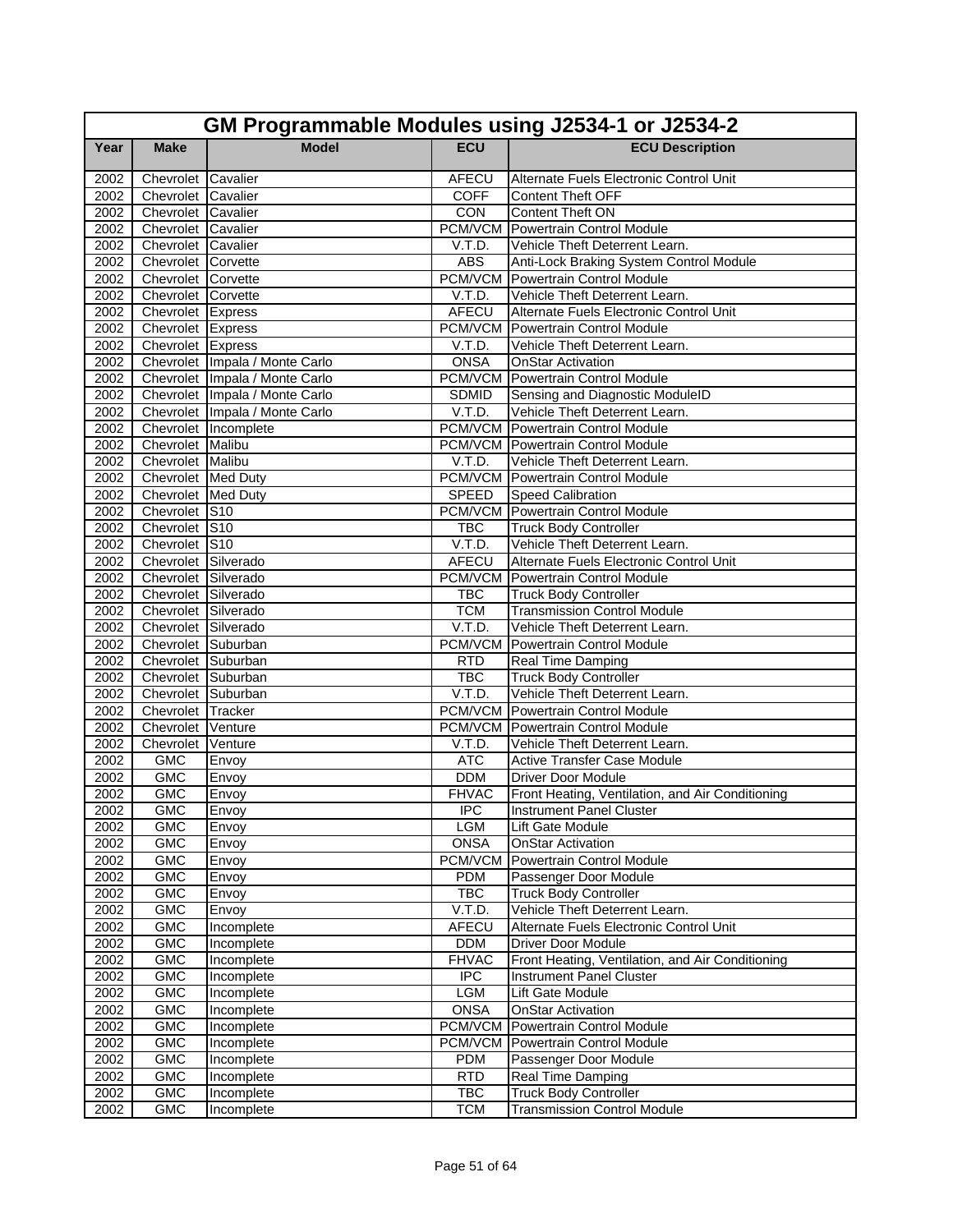|              | GM Programmable Modules using J2534-1 or J2534-2 |                      |                      |                                                                           |  |
|--------------|--------------------------------------------------|----------------------|----------------------|---------------------------------------------------------------------------|--|
| Year         | <b>Make</b>                                      | <b>Model</b>         | <b>ECU</b>           | <b>ECU Description</b>                                                    |  |
| 2002         | <b>GMC</b>                                       | Incomplete           | V.T.D.               | Vehicle Theft Deterrent Learn.                                            |  |
| 2002         | <b>GMC</b>                                       | <b>Med Duty</b>      |                      | <b>PCM/VCM</b> Powertrain Control Module                                  |  |
| 2002         | <b>GMC</b>                                       | <b>Med Duty</b>      | SPEED                | <b>Speed Calibration</b>                                                  |  |
| 2002         | <b>GMC</b>                                       | Safari               |                      | <b>PCM/VCM</b> Powertrain Control Module                                  |  |
| 2002         | <b>GMC</b>                                       | Safari               | <b>TBC</b>           | <b>Truck Body Controller</b>                                              |  |
| 2002         | <b>GMC</b>                                       | Safari               | V.T.D.               | Vehicle Theft Deterrent Learn.                                            |  |
| 2002         | <b>GMC</b>                                       | Savana               | AFECU                | Alternate Fuels Electronic Control Unit                                   |  |
| 2002         | <b>GMC</b>                                       | Savana               |                      | <b>PCM/VCM</b> Powertrain Control Module                                  |  |
| 2002         | <b>GMC</b>                                       | Savana               | V.T.D.               | Vehicle Theft Deterrent Learn.                                            |  |
| 2002         | <b>GMC</b>                                       | Sierra               | AFECU                | Alternate Fuels Electronic Control Unit                                   |  |
| 2002         | <b>GMC</b>                                       | Sierra               |                      | <b>PCM/VCM</b> Powertrain Control Module                                  |  |
| 2002         | <b>GMC</b>                                       | Sierra               | <b>TBC</b>           | <b>Truck Body Controller</b>                                              |  |
| 2002         | <b>GMC</b>                                       | Sierra               | <b>TCM</b>           | <b>Transmission Control Module</b>                                        |  |
| 2002         | <b>GMC</b>                                       | Sierra               | V.T.D.               | Vehicle Theft Deterrent Learn.                                            |  |
| 2002         | <b>GMC</b>                                       | Sonoma / Jimmy       | PCM/VCM              | Powertrain Control Module                                                 |  |
| 2002         | <b>GMC</b>                                       | Sonoma / Jimmy       | <b>TBC</b>           | <b>Truck Body Controller</b>                                              |  |
| 2002         | <b>GMC</b>                                       | Sonoma / Jimmy       | V.T.D.               | Vehicle Theft Deterrent Learn.                                            |  |
| 2002         | <b>GMC</b>                                       | Suburban             |                      | <b>PCM/VCM Powertrain Control Module</b>                                  |  |
| 2002         | <b>GMC</b>                                       | Suburban             | <b>RTD</b>           | Real Time Damping                                                         |  |
| 2002         | <b>GMC</b><br><b>GMC</b>                         | Suburban             | <b>TBC</b><br>V.T.D. | <b>Truck Body Controller</b>                                              |  |
| 2002<br>2002 | Holden                                           | Suburban             | PCM/VCM              | Vehicle Theft Deterrent Learn.<br>Powertrain Control Module               |  |
|              | Holden                                           |                      |                      |                                                                           |  |
| 2002<br>2002 | <b>ISUZU</b>                                     |                      | <b>VTD</b>           | Vehicle Theft Deterrent Learn<br><b>PCM/VCM</b> Powertrain Control Module |  |
|              | <b>ISUZU</b>                                     | Ascender             |                      |                                                                           |  |
| 2002<br>2002 | <b>ISUZU</b>                                     | Ascender<br>Ascender | <b>TBC</b><br>V.T.D. | <b>Truck Body Controller</b><br>Vehicle Theft Deterrent Learn.            |  |
| 2002         | Oldsmobile Alero                                 |                      | PCM/VCM              | Powertrain Control Module                                                 |  |
| 2002         | Oldsmobile Aurora                                |                      | <b>ABS</b>           | Anti-Lock Braking System Control Module                                   |  |
| 2002         | Oldsmobile Aurora                                |                      | <b>ONSA</b>          | <b>OnStar Activation</b>                                                  |  |
| 2002         | Oldsmobile Aurora                                |                      |                      | <b>PCM/VCM</b> Powertrain Control Module                                  |  |
| 2002         | Oldsmobile Aurora                                |                      | V.T.D.               | Vehicle Theft Deterrent Learn.                                            |  |
| 2002         | Oldsmobile Bravada                               |                      | <b>ATC</b>           | <b>Active Transfer Case Module</b>                                        |  |
| 2002         | Oldsmobile Bravada                               |                      | <b>DDM</b>           | <b>Driver Door Module</b>                                                 |  |
| 2002         | Oldsmobile Bravada                               |                      | <b>FHVAC</b>         | Front Heating, Ventilation, and Air Conditioning                          |  |
| 2002         | Oldsmobile Bravada                               |                      | $\overline{IPC}$     | <b>Instrument Panel Cluster</b>                                           |  |
| 2002         | Oldsmobile Bravada                               |                      | LGM                  | Lift Gate Module                                                          |  |
| 2002         | Oldsmobile Bravada                               |                      | <b>ONSA</b>          | <b>OnStar Activation</b>                                                  |  |
| 2002         | Oldsmobile Bravada                               |                      |                      | PCM/VCM Powertrain Control Module                                         |  |
|              | 2002 Oldsmobile Bravada                          |                      | <b>PDM</b>           | Passenger Door Module                                                     |  |
|              | 2002   Oldsmobile Bravada                        |                      | <b>TBC</b>           | <b>Truck Body Controller</b>                                              |  |
|              | 2002 Oldsmobile Bravada                          |                      | V.T.D.               | Vehicle Theft Deterrent Learn.                                            |  |
|              | 2002 Oldsmobile Intrigue                         |                      | <b>ONSA</b>          | <b>OnStar Activation</b>                                                  |  |
| 2002         | Oldsmobile Intrigue                              |                      |                      | PCM/VCM Powertrain Control Module                                         |  |
| 2002         | Oldsmobile Intrigue                              |                      | V.T.D.               | Vehicle Theft Deterrent Learn.                                            |  |
| 2002         | Oldsmobile Silhouette                            |                      | <b>PCM/VCM</b>       | Powertrain Control Module                                                 |  |
| 2002         | Oldsmobile Silhouette                            |                      | V.T.D.               | Vehicle Theft Deterrent Learn.                                            |  |
| 2002         | Pontiac                                          | Aztek                | PCM/VCM              | Powertrain Control Module                                                 |  |
| 2002         | Pontiac                                          | Aztek                | V.T.D.               | Vehicle Theft Deterrent Learn.                                            |  |
| 2002         | Pontiac                                          | <b>Bonneville</b>    | <b>ABS</b>           | Anti-Lock Braking System Control Module                                   |  |
| 2002         | Pontiac                                          | <b>Bonneville</b>    | <b>ONSA</b>          | <b>OnStar Activation</b>                                                  |  |
| 2002         | Pontiac                                          | Bonneville           | PCM/VCM              | Powertrain Control Module                                                 |  |
| 2002         | Pontiac                                          | <b>Bonneville</b>    | V.T.D.               | Vehicle Theft Deterrent Learn.                                            |  |
| 2002         | Pontiac                                          | Firebird             |                      | PCM/VCM Powertrain Control Module                                         |  |
| 2002         | Pontiac                                          | <b>Grand Am</b>      |                      | PCM/VCM Powertrain Control Module                                         |  |
| 2002         | Pontiac                                          | <b>Grand Prix</b>    |                      | <b>PCM/VCM</b> Powertrain Control Module                                  |  |
| 2002         | Pontiac                                          | <b>Grand Prix</b>    | V.T.D.               | Vehicle Theft Deterrent Learn.                                            |  |
| 2002         | Pontiac                                          | Montana              |                      | PCM/VCM Powertrain Control Module                                         |  |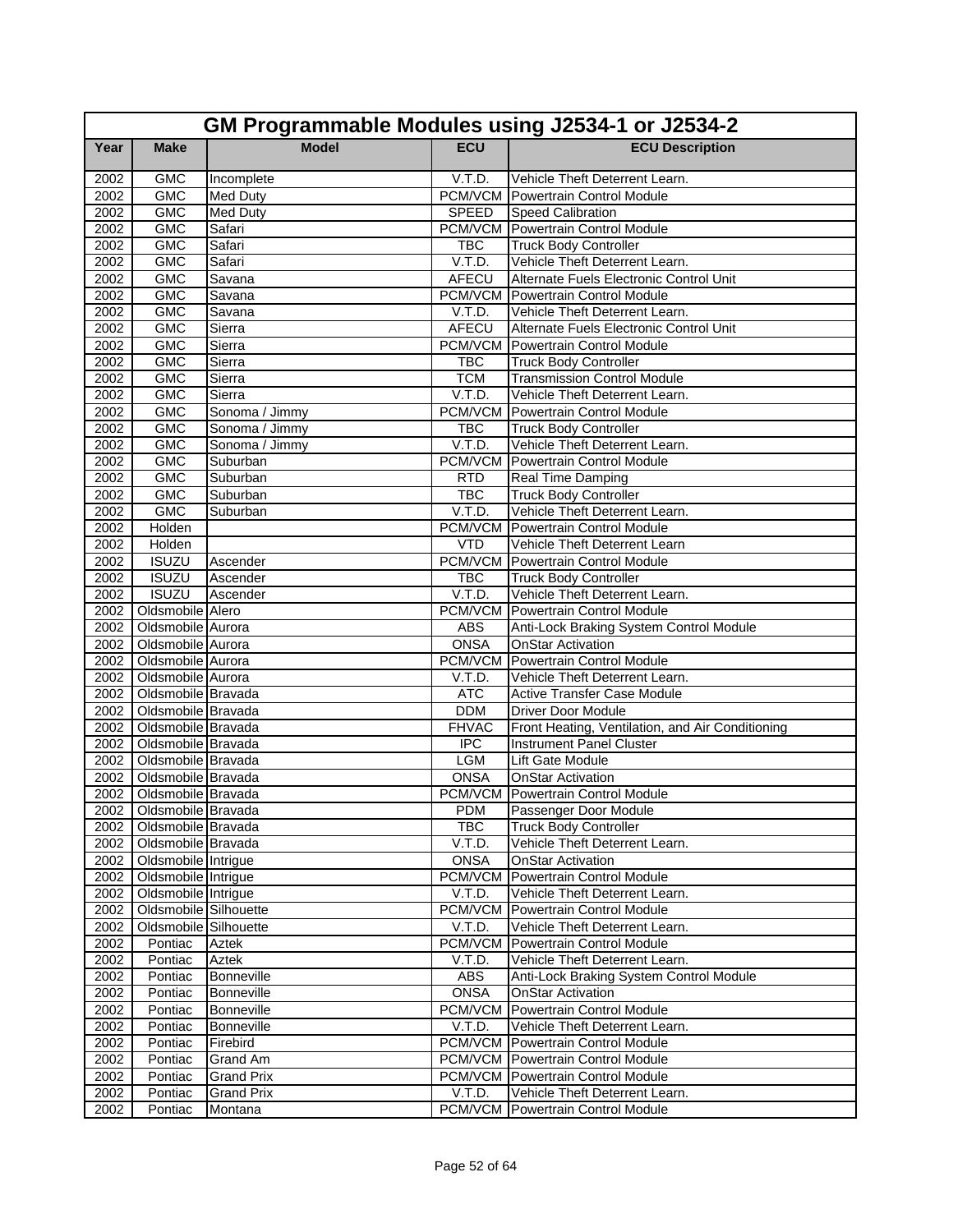|              | GM Programmable Modules using J2534-1 or J2534-2 |                              |                  |                                                                     |  |
|--------------|--------------------------------------------------|------------------------------|------------------|---------------------------------------------------------------------|--|
| Year         | <b>Make</b>                                      | <b>Model</b>                 | <b>ECU</b>       | <b>ECU Description</b>                                              |  |
| 2002         | Pontiac                                          | Montana                      | V.T.D.           | Vehicle Theft Deterrent Learn.                                      |  |
| 2002         | Pontiac                                          | Sunfire                      | <b>COFF</b>      | <b>Content Theft OFF</b>                                            |  |
| 2002         | Pontiac                                          | Sunfire                      | CON              | Content Theft ON                                                    |  |
| 2002         | Pontiac                                          | Sunfire                      |                  | PCM/VCM Powertrain Control Module                                   |  |
| 2002         | Pontiac                                          | Sunfire                      | V.T.D.           | Vehicle Theft Deterrent Learn.                                      |  |
| 2002         | Pontic                                           | Aztek                        |                  | <b>PCM/VCM</b> Powertrain Control Module                            |  |
| 2002         | Pontic                                           | <b>Aztek</b>                 | V.T.D.           | Vehicle Theft Deterrent Learn.                                      |  |
| 2002         | Saturn                                           | L200 / 300                   |                  | Auto HVAC Auto Heating, Ventilation, and Air Conditioning           |  |
| 2002         | Saturn                                           | L200 / 300                   | <b>BCM</b>       | <b>Body Control Module</b>                                          |  |
| 2002         | Saturn                                           | L200 / 300                   |                  | <b>BCM Learn Body Control Module Learn</b>                          |  |
| 2002         | Saturn                                           | L200 / 300                   |                  | PCM Learn Powertrain Control Module Learn                           |  |
| 2002         | Saturn                                           | L200 / 300                   |                  | <b>PCM/VCM</b> Powertrain Control Module                            |  |
| 2002         | Saturn                                           | L200 / 300                   | <b>TCM</b>       | <b>Transmission Control Module</b>                                  |  |
| 2002         | Saturn                                           | SC <sub>/SL</sub>            | <b>BCM</b>       | Body Control Module                                                 |  |
| 2002         | Saturn                                           | SC/SL                        |                  | <b>BCM Learn Body Control Module Learn</b>                          |  |
| 2002         | Saturn                                           | SC/SL                        |                  | PCM Learn Powertrain Control Module Learn                           |  |
| 2002         | Saturn                                           | SC/SL                        |                  | <b>PCM/VCM</b> Powertrain Control Module                            |  |
| 2002         | Saturn                                           | Vue                          | <b>BCM</b>       | <b>Body Control Module</b>                                          |  |
| 2002         | Saturn                                           | Vue                          |                  | <b>BCM Learn Body Control Module Learn</b>                          |  |
| 2002         | Saturn                                           | Vue                          | <b>EPS</b>       | <b>Electronic Power Steering</b>                                    |  |
| 2002         | Saturn                                           | Vue                          | <b>ONSA</b>      | <b>OnStar Activation</b>                                            |  |
| 2002         | Saturn                                           | Vue                          |                  | PCM Learn Powertrain Control Module Learn                           |  |
| 2002         | Saturn                                           | Vue                          |                  | <b>PCM/VCM Powertrain Control Module</b>                            |  |
| 2002         | Saturn                                           | Vue                          | <b>TCM</b>       | <b>Transmission Control Module</b>                                  |  |
| 2002         | Workhorse Powertrain                             |                              |                  | <b>PCM/VCM</b> Powertrain Control Module                            |  |
| 2001         | <b>Buick</b>                                     | Incomplete                   |                  | PCM/VCM Powertrain Control Module                                   |  |
| 2001         | <b>Buick</b>                                     | Lesabre                      | <b>ABS</b>       | Anti-Lock Braking System Control Module                             |  |
| 2001         | <b>Buick</b>                                     | Lesabre                      |                  | <b>PCM/VCM</b> Powertrain Control Module                            |  |
| 2001         | <b>Buick</b>                                     | Lesabre                      | V.T.D.           | Vehicle Theft Deterrent Learn.                                      |  |
| 2001         | <b>Buick</b>                                     | Park Avenue                  | <b>ABS</b>       | Anti-Lock Braking System Control Module                             |  |
| 2001<br>2001 | <b>Buick</b><br><b>Buick</b>                     | Park Avenue<br>Park Avenue   | V.T.D.           | PCM/VCM Powertrain Control Module<br>Vehicle Theft Deterrent Learn. |  |
| 2001         | <b>Buick</b>                                     | Regal / Century              |                  | <b>PCM/VCM</b> Powertrain Control Module                            |  |
| 2001         | <b>Buick</b>                                     | Regal / Century              | V.T.D.           | Vehicle Theft Deterrent Learn.                                      |  |
| 2001         | Cadillac                                         | Catera                       |                  | <b>PCM/VCM</b> Powertrain Control Module                            |  |
| 2001         | Cadillac                                         | Catera                       | V.T.D.           | Vehicle Theft Deterrent Learn.                                      |  |
| 2001         | Cadillac                                         | Deville / STS / SLS          | <b>ABS</b>       | Anti-Lock Braking System Control Module                             |  |
| 2001         | Cadillac                                         | Deville / STS / SLS          | $\overline{IPC}$ | Instrument Panel Cluster                                            |  |
| 2001         |                                                  | Cadillac Deville / STS / SLS |                  | PCM/VCM Powertrain Control Module                                   |  |
| 2001         | Cadillac                                         | Deville / STS / SLS          | V.T.D.           | Vehicle Theft Deterrent Learn.                                      |  |
| 2001         | Cadillac                                         | Eldorado                     |                  | <b>PCM/VCM</b> Powertrain Control Module                            |  |
| 2001         | Cadillac                                         | Eldorado                     | V.T.D.           | Vehicle Theft Deterrent Learn.                                      |  |
| 2001         | Cadillac                                         | Herse / Limo                 | ABS              | Anti-Lock Braking System Control Module                             |  |
| 2001         | Cadillac                                         | Herse / Limo                 |                  | <b>PCM/VCM</b> Powertrain Control Module                            |  |
| 2001         | Cadillac                                         | Herse / Limo                 | V.T.D.           | Vehicle Theft Deterrent Learn.                                      |  |
| 2001         | Chevrolet Astro                                  |                              | PCM/VCM          | Powertrain Control Module                                           |  |
| 2001         | Chevrolet Astro                                  |                              | <b>PIN</b>       | <b>PIN</b>                                                          |  |
| 2001         | Chevrolet Astro                                  |                              | <b>TBC</b>       | <b>Truck Body Controller</b>                                        |  |
| 2001         | Chevrolet Astro                                  |                              | V.T.D.           | Vehicle Theft Deterrent Learn.                                      |  |
| 2001         | Chevrolet Blazer                                 |                              | PCM/VCM          | Powertrain Control Module                                           |  |
| 2001         | Chevrolet Blazer                                 |                              | <b>PIN</b>       | <b>PIN</b>                                                          |  |
| 2001         | Chevrolet Blazer                                 |                              | <b>TBC</b>       | <b>Truck Body Controller</b>                                        |  |
| 2001         | Chevrolet Blazer                                 |                              | V.T.D.           | Vehicle Theft Deterrent Learn.                                      |  |
| 2001         | Chevrolet Camaro                                 |                              | PCM/VCM          | <b>Powertrain Control Module</b>                                    |  |
| 2001         | Chevrolet Cavalier                               |                              | AFECU            | Alternate Fuels Electronic Control Unit                             |  |
| 2001         | Chevrolet Cavalier                               |                              | <b>COFF</b>      | <b>Content Theft OFF</b>                                            |  |
| 2001         | Chevrolet Cavalier                               |                              | <b>CON</b>       | Content Theft ON                                                    |  |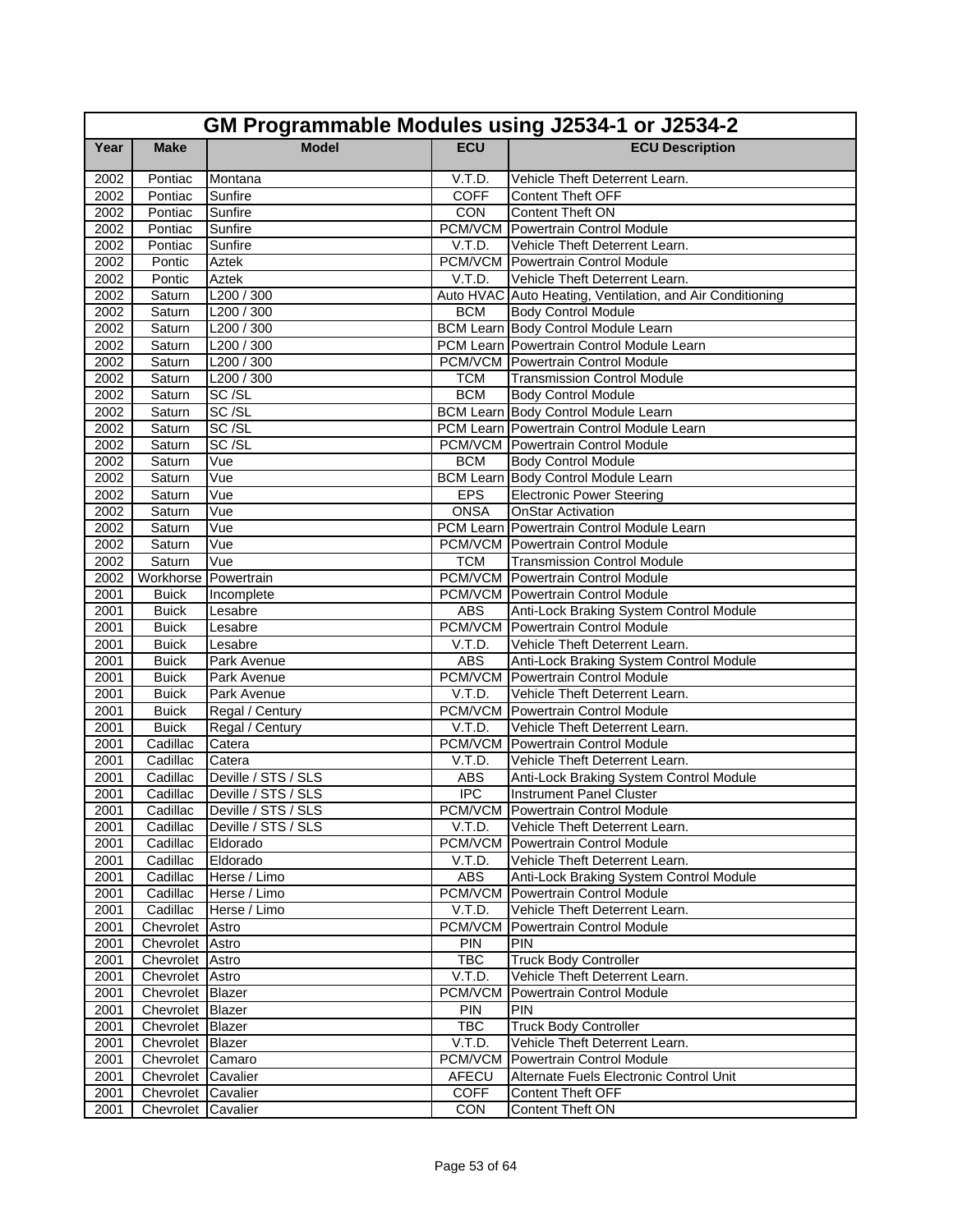|      | GM Programmable Modules using J2534-1 or J2534-2 |                                  |              |                                          |  |
|------|--------------------------------------------------|----------------------------------|--------------|------------------------------------------|--|
| Year | <b>Make</b>                                      | <b>Model</b>                     | <b>ECU</b>   | <b>ECU Description</b>                   |  |
| 2001 | Chevrolet Cavalier                               |                                  |              | <b>PCM/VCM Powertrain Control Module</b> |  |
| 2001 | Chevrolet Cavalier                               |                                  | V.T.D.       | Vehicle Theft Deterrent Learn.           |  |
| 2001 | Chevrolet Corvette                               |                                  | <b>ABS</b>   | Anti-Lock Braking System Control Module  |  |
| 2001 | Chevrolet Corvette                               |                                  |              | <b>PCM/VCM</b> Powertrain Control Module |  |
| 2001 | Chevrolet Corvette                               |                                  | V.T.D.       | Vehicle Theft Deterrent Learn.           |  |
| 2001 | Chevrolet Express                                |                                  | AFECU        | Alternate Fuels Electronic Control Unit  |  |
| 2001 | Chevrolet Express                                |                                  |              | <b>PCM/VCM</b> Powertrain Control Module |  |
| 2001 | Chevrolet Express                                |                                  | V.T.D.       | Vehicle Theft Deterrent Learn.           |  |
| 2001 |                                                  | Chevrolet   Impala / Monte Carlo |              | PCM/VCM Powertrain Control Module        |  |
| 2001 |                                                  | Chevrolet Impala / Monte Carlo   | <b>SDMID</b> | Sensing and Diagnostic ModuleID          |  |
| 2001 |                                                  | Chevrolet Impala / Monte Carlo   | V.T.D.       | Vehicle Theft Deterrent Learn.           |  |
| 2001 | Chevrolet Malibu                                 |                                  |              | <b>PCM/VCM</b> Powertrain Control Module |  |
| 2001 | Chevrolet Malibu                                 |                                  | V.T.D.       | Vehicle Theft Deterrent Learn.           |  |
| 2001 | Chevrolet Med Duty                               |                                  |              | <b>PCM/VCM</b> Powertrain Control Module |  |
| 2001 | Chevrolet Med Duty                               |                                  | SPEED        | <b>Speed Calibration</b>                 |  |
| 2001 | Chevrolet S10                                    |                                  |              | <b>PCM/VCM</b> Powertrain Control Module |  |
| 2001 | Chevrolet S10                                    |                                  | <b>TBC</b>   | <b>Truck Body Controller</b>             |  |
| 2001 | Chevrolet S10                                    |                                  | V.T.D.       | Vehicle Theft Deterrent Learn.           |  |
| 2001 | Chevrolet Silverado                              |                                  |              | <b>PCM/VCM</b> Powertrain Control Module |  |
| 2001 | Chevrolet Silverado                              |                                  | <b>TBC</b>   | <b>Truck Body Controller</b>             |  |
| 2001 | Chevrolet Silverado                              |                                  | <b>TCM</b>   | <b>Transmission Control Module</b>       |  |
| 2001 | Chevrolet Silverado                              |                                  | V.T.D.       | Vehicle Theft Deterrent Learn.           |  |
| 2001 | Chevrolet Suburban                               |                                  |              | <b>PCM/VCM</b> Powertrain Control Module |  |
| 2001 | Chevrolet Suburban                               |                                  | <b>TBC</b>   | <b>Truck Body Controller</b>             |  |
| 2001 | Chevrolet Suburban                               |                                  | V.T.D.       | Vehicle Theft Deterrent Learn.           |  |
| 2001 | Chevrolet Tracker                                |                                  |              | <b>PCM/VCM</b> Powertrain Control Module |  |
| 2001 | Chevrolet Venture                                |                                  |              | PCM/VCM Powertrain Control Module        |  |
| 2001 | Chevrolet Venture                                |                                  | V.T.D.       | Vehicle Theft Deterrent Learn.           |  |
| 2001 | <b>GMC</b>                                       | Incomplete                       | PCM/VCM      | Powertrain Control Module                |  |
| 2001 | <b>GMC</b>                                       | Incomplete                       | <b>TBC</b>   | <b>Truck Body Controller</b>             |  |
| 2001 | <b>GMC</b>                                       | Incomplete                       | <b>TCM</b>   | <b>Transmission Control Module</b>       |  |
| 2001 | <b>GMC</b>                                       | Incomplete                       | V.T.D.       | Vehicle Theft Deterrent Learn.           |  |
| 2001 | <b>GMC</b>                                       | Jimmy                            |              | <b>PCM/VCM</b> Powertrain Control Module |  |
| 2001 | <b>GMC</b>                                       | Jimmy                            | <b>TBC</b>   | <b>Truck Body Controller</b>             |  |
| 2001 | <b>GMC</b>                                       | Jimmy                            | V.T.D.       | Vehicle Theft Deterrent Learn.           |  |
| 2001 | <b>GMC</b>                                       | <b>Med Duty</b>                  |              | PCM/VCM Powertrain Control Module        |  |
| 2001 | <b>GMC</b>                                       | <b>Med Duty</b>                  | SPEED        | <b>Speed Calibration</b>                 |  |
| 2001 | <b>GMC</b>                                       | Safari                           |              | <b>PCM/VCM</b> Powertrain Control Module |  |
| 2001 | <b>GMC</b>                                       | Safari                           | <b>TBC</b>   | <b>Truck Body Controller</b>             |  |
| 2001 | <b>GMC</b>                                       | Safari                           | V.T.D.       | Vehicle Theft Deterrent Learn.           |  |
| 2001 | <b>GMC</b>                                       | Savana                           | <b>AFECU</b> | Alternate Fuels Electronic Control Unit  |  |
| 2001 | <b>GMC</b>                                       | Savana                           | PCM/VCM      | Powertrain Control Module                |  |
| 2001 | <b>GMC</b>                                       | Savana                           | V.T.D.       | Vehicle Theft Deterrent Learn.           |  |
| 2001 | <b>GMC</b>                                       | Sierra                           | PCM/VCM      | <b>Powertrain Control Module</b>         |  |
| 2001 | <b>GMC</b>                                       | Sierra                           | <b>TBC</b>   | <b>Truck Body Controller</b>             |  |
| 2001 | <b>GMC</b>                                       | Sierra                           | <b>TCM</b>   | <b>Transmission Control Module</b>       |  |
| 2001 | GMC                                              | Sierra                           | V.T.D.       | Vehicle Theft Deterrent Learn.           |  |
| 2001 | <b>GMC</b>                                       | Sonoma                           | PCM/VCM      | Powertrain Control Module                |  |
| 2001 | <b>GMC</b>                                       | Sonoma                           | <b>TBC</b>   | <b>Truck Body Controller</b>             |  |
| 2001 | <b>GMC</b>                                       | Sonoma                           | V.T.D.       | Vehicle Theft Deterrent Learn.           |  |
| 2001 | <b>GMC</b>                                       | Suburban                         | PCM/VCM      | Powertrain Control Module                |  |
| 2001 | <b>GMC</b>                                       | Suburban                         | <b>TBC</b>   | <b>Truck Body Controller</b>             |  |
| 2001 | <b>GMC</b>                                       | Suburban                         | V.T.D.       | Vehicle Theft Deterrent Learn.           |  |
| 2001 | Holden                                           |                                  | PCM/VCM      | Powertrain Control Module                |  |
| 2001 | Holden                                           |                                  | <b>VTD</b>   | Vehicle Theft Deterrent Learn            |  |
| 2001 | <b>ISUZU</b>                                     | Acsender                         | PCM/VCM      | Powertrain Control Module                |  |
| 2001 | <b>ISUZU</b>                                     | Acsender                         | <b>TBC</b>   | <b>Truck Body Controller</b>             |  |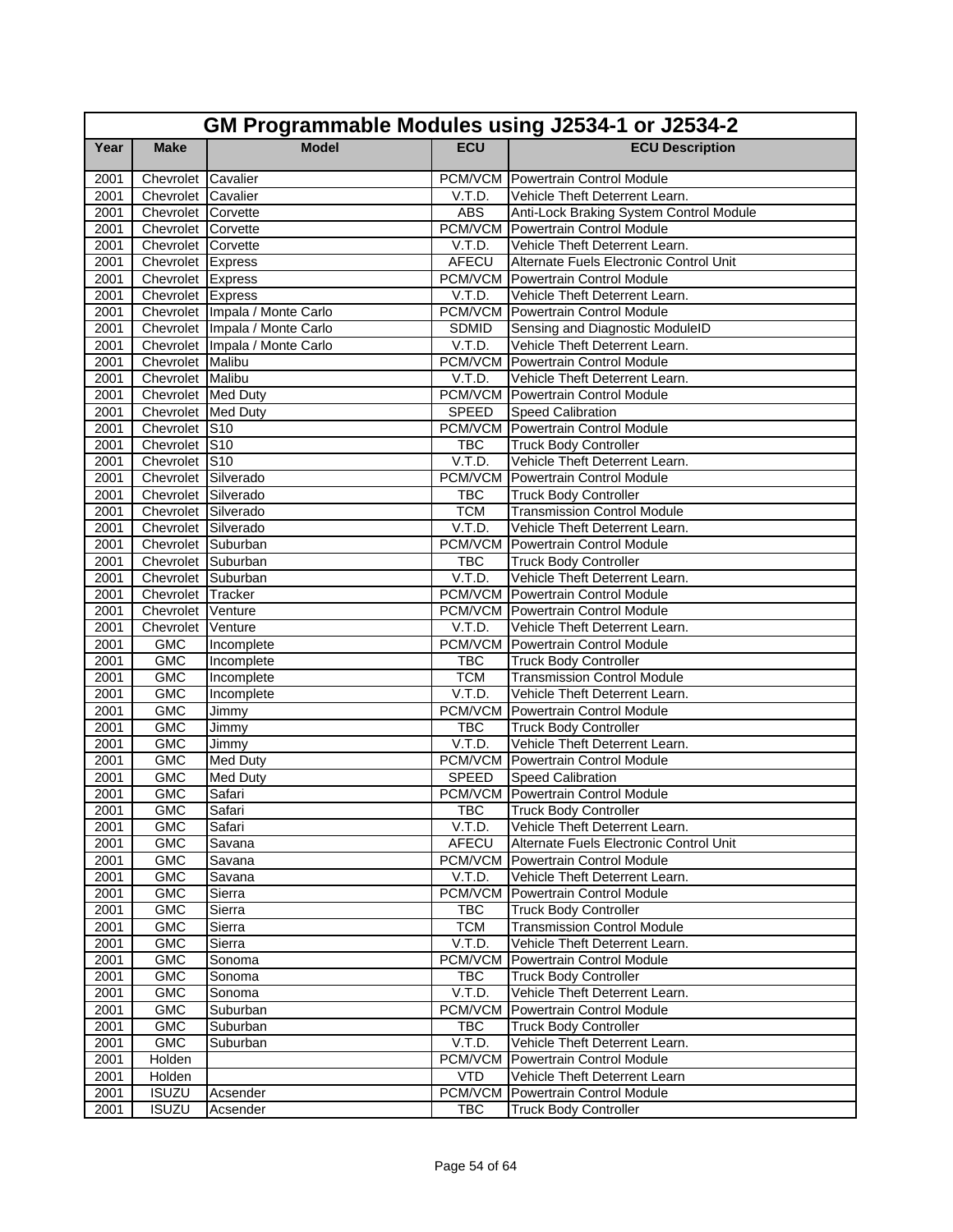|      | GM Programmable Modules using J2534-1 or J2534-2 |                     |              |                                            |  |
|------|--------------------------------------------------|---------------------|--------------|--------------------------------------------|--|
| Year | <b>Make</b>                                      | <b>Model</b>        | <b>ECU</b>   | <b>ECU Description</b>                     |  |
| 2001 | <b>ISUZU</b>                                     | Acsender            | V.T.D.       | Vehicle Theft Deterrent Learn.             |  |
| 2001 | Oldsmobile Alero                                 |                     |              | <b>PCM/VCM</b> Powertrain Control Module   |  |
| 2001 | Oldsmobile Aurora                                |                     | <b>ABS</b>   | Anti-Lock Braking System Control Module    |  |
| 2001 | Oldsmobile Aurora                                |                     |              | <b>PCM/VCM</b> Powertrain Control Module   |  |
| 2001 | Oldsmobile Aurora                                |                     | V.T.D.       | Vehicle Theft Deterrent Learn.             |  |
| 2001 | Oldsmobile Bravada                               |                     |              | <b>PCM/VCM</b> Powertrain Control Module   |  |
| 2001 | Oldsmobile Bravada                               |                     | <b>TBC</b>   | <b>Truck Body Controller</b>               |  |
| 2001 | Oldsmobile Bravada                               |                     | V.T.D.       | Vehicle Theft Deterrent Learn.             |  |
| 2001 | Oldsmobile Intrigue                              |                     |              | PCM/VCM Powertrain Control Module          |  |
| 2001 | Oldsmobile Intrigue                              |                     | V.T.D.       | Vehicle Theft Deterrent Learn.             |  |
| 2001 | Oldsmobile Silhouette                            |                     | PCM/VCM      | Powertrain Control Module                  |  |
| 2001 | Oldsmobile Silhouette                            |                     | V.T.D.       | Vehicle Theft Deterrent Learn.             |  |
| 2001 | Pontiac                                          | Aztek               |              | <b>PCM/VCM</b> Powertrain Control Module   |  |
| 2001 | Pontiac                                          | <b>Aztek</b>        | <b>SDMID</b> | Sensing and Diagnostic ModuleID            |  |
| 2001 | Pontiac                                          | <b>Aztek</b>        | V.T.D.       | Vehicle Theft Deterrent Learn.             |  |
| 2001 | Pontiac                                          | Bonneville          | <b>ABS</b>   | Anti-Lock Braking System Control Module    |  |
| 2001 | Pontiac                                          | Bonneville          |              | <b>PCM/VCM</b> Powertrain Control Module   |  |
| 2001 | Pontiac                                          | Bonneville          | V.T.D.       | Vehicle Theft Deterrent Learn.             |  |
| 2001 | Pontiac                                          | Firebird            |              | PCM/VCM Powertrain Control Module          |  |
| 2001 | Pontiac                                          | Grand Am            |              | <b>PCM/VCM Powertrain Control Module</b>   |  |
| 2001 | Pontiac                                          | <b>Grand Prix</b>   |              | <b>PCM/VCM</b> Powertrain Control Module   |  |
| 2001 | Pontiac                                          | <b>Grand Prix</b>   | V.T.D.       | Vehicle Theft Deterrent Learn.             |  |
| 2001 | Pontiac                                          | Montana             |              | <b>PCM/VCM</b> Powertrain Control Module   |  |
| 2001 | Pontiac                                          | Montana             | <b>SDMID</b> | Sensing and Diagnostic ModuleID            |  |
| 2001 | Pontiac                                          | Montana             | V.T.D.       | Vehicle Theft Deterrent Learn.             |  |
| 2001 | Pontiac                                          | Sunfire             | <b>COFF</b>  | Content Theft OFF                          |  |
| 2001 | Pontiac                                          | Sunfire             | <b>CON</b>   | Content Theft ON                           |  |
| 2001 | Pontiac                                          | Sunfire             |              | <b>PCM/VCM</b> Powertrain Control Module   |  |
| 2001 | Pontiac                                          | Sunfire             | V.T.D.       | Vehicle Theft Deterrent Learn.             |  |
| 2001 | Saturn                                           | L200/300            | <b>BCM</b>   | <b>Body Control Module</b>                 |  |
| 2001 | Saturn                                           | L200 / 300          |              | <b>BCM Learn Body Control Module Learn</b> |  |
| 2001 | Saturn                                           | L200 / 300          |              | PCM Learn Powertrain Control Module Learn  |  |
| 2001 | Saturn                                           | L200 / 300          |              | <b>PCM/VCM</b> Powertrain Control Module   |  |
| 2001 | Saturn                                           | L200/300            | <b>TCM</b>   | <b>Transmission Control Module</b>         |  |
| 2001 | Saturn                                           | SC/SL               | <b>BCM</b>   | Body Control Module                        |  |
| 2001 | Saturn                                           | SC/SL               |              | <b>BCM Learn Body Control Module Learn</b> |  |
| 2001 | Saturn                                           | SC/SL               |              | PCM Learn Powertrain Control Module Learn  |  |
| 2001 | Saturn                                           | SC/SL               |              | <b>PCM/VCM</b> Powertrain Control Module   |  |
|      | 2001 Workhorse Powertrain                        |                     |              | PCM/VCM Powertrain Control Module          |  |
| 2000 | <b>Buick</b>                                     | Lesabre             | <b>ABS</b>   | Anti-Lock Braking System Control Module    |  |
| 2000 | <b>Buick</b>                                     | Lesabre             |              | <b>PCM/VCM</b> Powertrain Control Module   |  |
| 2000 | <b>Buick</b>                                     | Lesabre             | V.T.D.       | Vehicle Theft Deterrent Learn.             |  |
| 2000 | <b>Buick</b>                                     | Park Avenue         | <b>ABS</b>   | Anti-Lock Braking System Control Module    |  |
| 2000 | <b>Buick</b>                                     | Park Avenue         |              | PCM/VCM Powertrain Control Module          |  |
| 2000 | <b>Buick</b>                                     | Park Avenue         | V.T.D.       | Vehicle Theft Deterrent Learn.             |  |
| 2000 | <b>Buick</b>                                     | Regal / Century     |              | PCM/VCM Powertrain Control Module          |  |
| 2000 | <b>Buick</b>                                     | Regal / Century     | V.T.D.       | Vehicle Theft Deterrent Learn.             |  |
| 2000 | Cadillac                                         | Catera              |              | <b>PCM/VCM</b> Powertrain Control Module   |  |
| 2000 | Cadillac                                         | Catera              | V.T.D.       | Vehicle Theft Deterrent Learn.             |  |
| 2000 | Cadillac                                         | Deville / STS / SLS | ABS          | Anti-Lock Braking System Control Module    |  |
| 2000 | Cadillac                                         | Deville / STS / SLS | <b>IPC</b>   | <b>Instrument Panel Cluster</b>            |  |
| 2000 | Cadillac                                         | Deville / STS / SLS | PCM/VCM      | Powertrain Control Module                  |  |
| 2000 | Cadillac                                         | Deville / STS / SLS | V.T.D.       | Vehicle Theft Deterrent Learn.             |  |
| 2000 | Cadillac                                         | Eldorado            | PCM/VCM      | Powertrain Control Module                  |  |
| 2000 | Cadillac                                         | Eldorado            | V.T.D.       | Vehicle Theft Deterrent Learn.             |  |
| 2000 | Cadillac                                         | Escalade            |              | <b>PCM/VCM</b> Powertrain Control Module   |  |
| 2000 | Cadillac                                         | Escalade            | V.T.D.       | Vehicle Theft Deterrent Learn.             |  |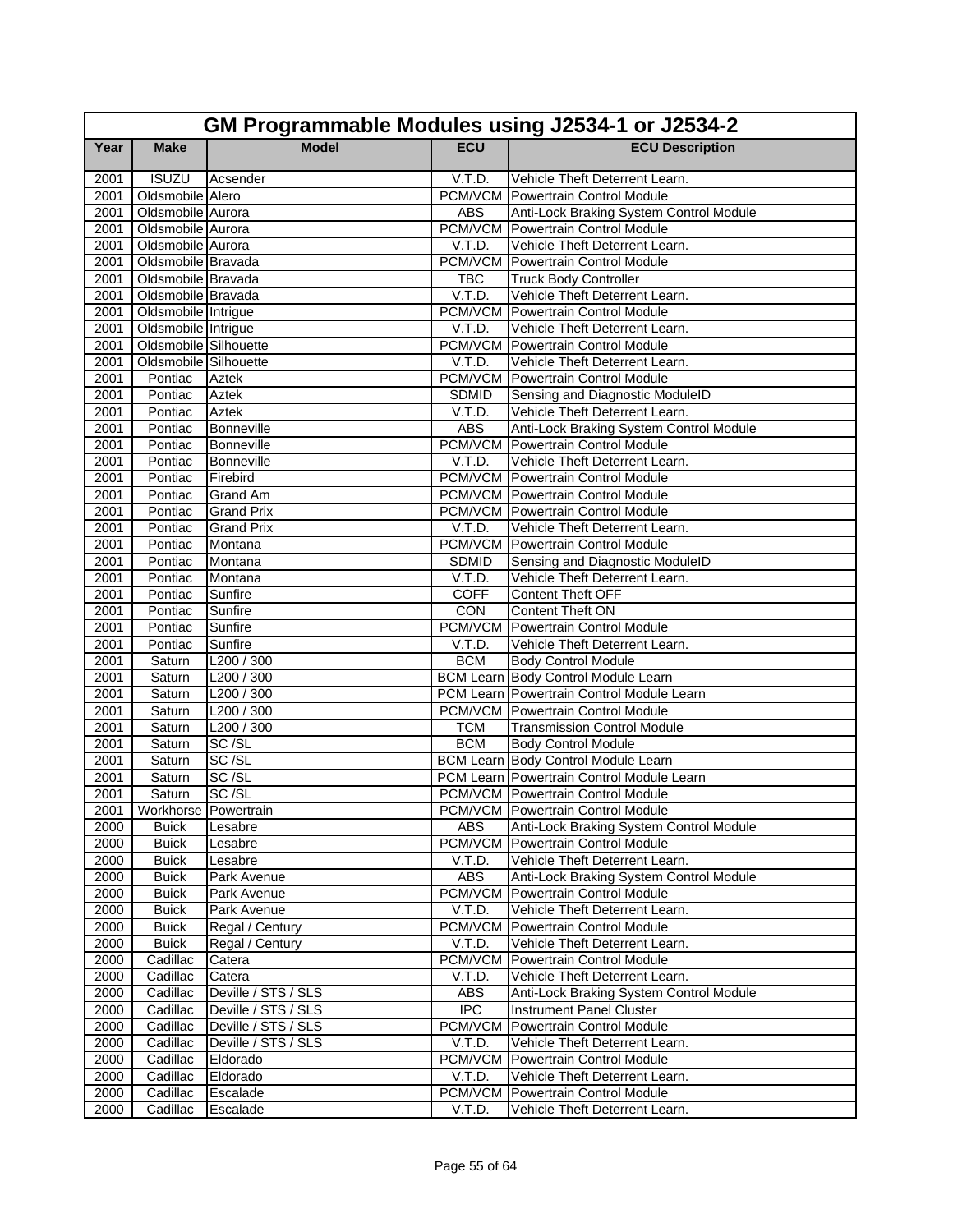|      | GM Programmable Modules using J2534-1 or J2534-2 |                                         |              |                                          |  |
|------|--------------------------------------------------|-----------------------------------------|--------------|------------------------------------------|--|
| Year | <b>Make</b>                                      | <b>Model</b>                            | <b>ECU</b>   | <b>ECU Description</b>                   |  |
| 2000 | Cadillac                                         | Herse / Limo                            | <b>ABS</b>   | Anti-Lock Braking System Control Module  |  |
| 2000 | Cadillac                                         | Herse / Limo                            |              | <b>PCM/VCM</b> Powertrain Control Module |  |
| 2000 | Cadillac                                         | Herse / Limo                            | V.T.D.       | Vehicle Theft Deterrent Learn.           |  |
| 2000 | Chevrolet Astro                                  |                                         |              | <b>PCM/VCM Powertrain Control Module</b> |  |
| 2000 | Chevrolet Astro                                  |                                         | <b>TBC</b>   | <b>Truck Body Controller</b>             |  |
| 2000 | Chevrolet Astro                                  |                                         | V.T.D.       | Vehicle Theft Deterrent Learn.           |  |
| 2000 | Chevrolet Blazer                                 |                                         |              | <b>PCM/VCM</b> Powertrain Control Module |  |
| 2000 | Chevrolet Blazer                                 |                                         | <b>TBC</b>   | <b>Truck Body Controller</b>             |  |
| 2000 | Chevrolet Blazer                                 |                                         | V.T.D.       | Vehicle Theft Deterrent Learn.           |  |
| 2000 | Chevrolet Bus                                    |                                         |              | <b>PCM/VCM</b> Powertrain Control Module |  |
| 2000 | Chevrolet Bus                                    |                                         | V.T.D.       | Vehicle Theft Deterrent Learn.           |  |
| 2000 | Chevrolet Camaro                                 |                                         |              | <b>PCM/VCM</b> Powertrain Control Module |  |
| 2000 | Chevrolet Cavalier                               |                                         | AFECU        | Alternate Fuels Electronic Control Unit  |  |
| 2000 | Chevrolet Cavalier                               |                                         | <b>COFF</b>  | <b>Content Theft OFF</b>                 |  |
| 2000 | Chevrolet Cavalier                               |                                         | CON          | <b>Content Theft ON</b>                  |  |
| 2000 | Chevrolet Cavalier                               |                                         |              | <b>PCM/VCM</b> Powertrain Control Module |  |
| 2000 | Chevrolet Cavalier                               |                                         | V.T.D.       | Vehicle Theft Deterrent Learn.           |  |
| 2000 | Chevrolet Corvette                               |                                         |              | PCM/VCM Powertrain Control Module        |  |
| 2000 | Chevrolet Corvette                               |                                         | V.T.D.       | Vehicle Theft Deterrent Learn.           |  |
| 2000 | Chevrolet Express                                |                                         |              | <b>PCM/VCM</b> Powertrain Control Module |  |
| 2000 | Chevrolet Express                                |                                         | V.T.D.       | Vehicle Theft Deterrent Learn.           |  |
| 2000 |                                                  | Chevrolet Impala / Lumina / Monte Carlo | <b>ABS</b>   | Anti-Lock Braking System Control Module  |  |
| 2000 |                                                  | Chevrolet Impala / Lumina / Monte Carlo |              | <b>PCM/VCM</b> Powertrain Control Module |  |
| 2000 |                                                  | Chevrolet Impala / Lumina / Monte Carlo | V.T.D.       | Vehicle Theft Deterrent Learn.           |  |
| 2000 | Chevrolet Malibu                                 |                                         |              | <b>PCM/VCM</b> Powertrain Control Module |  |
| 2000 | Chevrolet Malibu                                 |                                         | V.T.D.       | Vehicle Theft Deterrent Learn.           |  |
| 2000 | Chevrolet Med Duty                               |                                         |              | <b>PCM/VCM</b> Powertrain Control Module |  |
| 2000 | Chevrolet S10                                    |                                         |              | <b>PCM/VCM Powertrain Control Module</b> |  |
| 2000 | Chevrolet S10                                    |                                         | <b>TBC</b>   | <b>Truck Body Controller</b>             |  |
| 2000 | Chevrolet S10                                    |                                         | V.T.D.       | Vehicle Theft Deterrent Learn.           |  |
| 2000 | Chevrolet Silverado                              |                                         | AFECU        | Alternate Fuels Electronic Control Unit  |  |
| 2000 | Chevrolet Silverado                              |                                         |              | <b>PCM/VCM Powertrain Control Module</b> |  |
| 2000 | Chevrolet Silverado                              |                                         | <b>TBC</b>   | <b>Truck Body Controller</b>             |  |
| 2000 | Chevrolet Silverado                              |                                         | V.T.D.       | Vehicle Theft Deterrent Learn.           |  |
| 2000 | Chevrolet Suburban                               |                                         |              | <b>PCM/VCM</b> Powertrain Control Module |  |
| 2000 | Chevrolet Suburban                               |                                         | <b>TBC</b>   | <b>Truck Body Controller</b>             |  |
| 2000 | Chevrolet Suburban                               |                                         | V.T.D.       | Vehicle Theft Deterrent Learn.           |  |
| 2000 | Chevrolet Tracker                                |                                         | <b>BPM</b>   | <b>Battery Pack Control Module</b>       |  |
|      | 2000 Chevrolet Tracker                           |                                         | EPM          | <b>Drive Motor Control Module</b>        |  |
| 2000 | Chevrolet Tracker                                |                                         |              | PCM/VCM Powertrain Control Module        |  |
| 2000 | Chevrolet Tracker                                |                                         | <b>TBC</b>   | <b>Truck Body Controller</b>             |  |
| 2000 | Chevrolet Venture                                |                                         |              | PCM/VCM Powertrain Control Module        |  |
| 2000 | Chevrolet Venture                                |                                         | V.T.D.       | Vehicle Theft Deterrent Learn.           |  |
| 2000 | <b>GMC</b>                                       | Jimmy                                   |              | <b>PCM/VCM</b> Powertrain Control Module |  |
| 2000 | <b>GMC</b>                                       | Jimmy                                   | <b>TBC</b>   | <b>Truck Body Controller</b>             |  |
| 2000 | <b>GMC</b>                                       | Jimmy                                   | V.T.D.       | Vehicle Theft Deterrent Learn.           |  |
| 2000 | GMC                                              | <b>Med Duty</b>                         |              | <b>PCM/VCM</b> Powertrain Control Module |  |
| 2000 | <b>GMC</b>                                       | Safari                                  |              | <b>PCM/VCM</b> Powertrain Control Module |  |
| 2000 | <b>GMC</b>                                       | Safari                                  | <b>TBC</b>   | <b>Truck Body Controller</b>             |  |
| 2000 | <b>GMC</b>                                       | Safari                                  | V.T.D.       | Vehicle Theft Deterrent Learn.           |  |
| 2000 | <b>GMC</b>                                       | Savana                                  | PCM/VCM      | Powertrain Control Module                |  |
| 2000 | <b>GMC</b>                                       | Savana                                  | V.T.D.       | Vehicle Theft Deterrent Learn.           |  |
| 2000 | <b>GMC</b>                                       | Sierra                                  | <b>AFECU</b> | Alternate Fuels Electronic Control Unit  |  |
| 2000 | <b>GMC</b>                                       | Sierra                                  | PCM/VCM      | Powertrain Control Module                |  |
| 2000 | <b>GMC</b>                                       | Sierra                                  | TBC          | <b>Truck Body Controller</b>             |  |
| 2000 | <b>GMC</b>                                       | Sierra                                  | V.T.D.       | Vehicle Theft Deterrent Learn.           |  |
| 2000 | <b>GMC</b>                                       | Sonoma                                  |              | <b>PCM/VCM Powertrain Control Module</b> |  |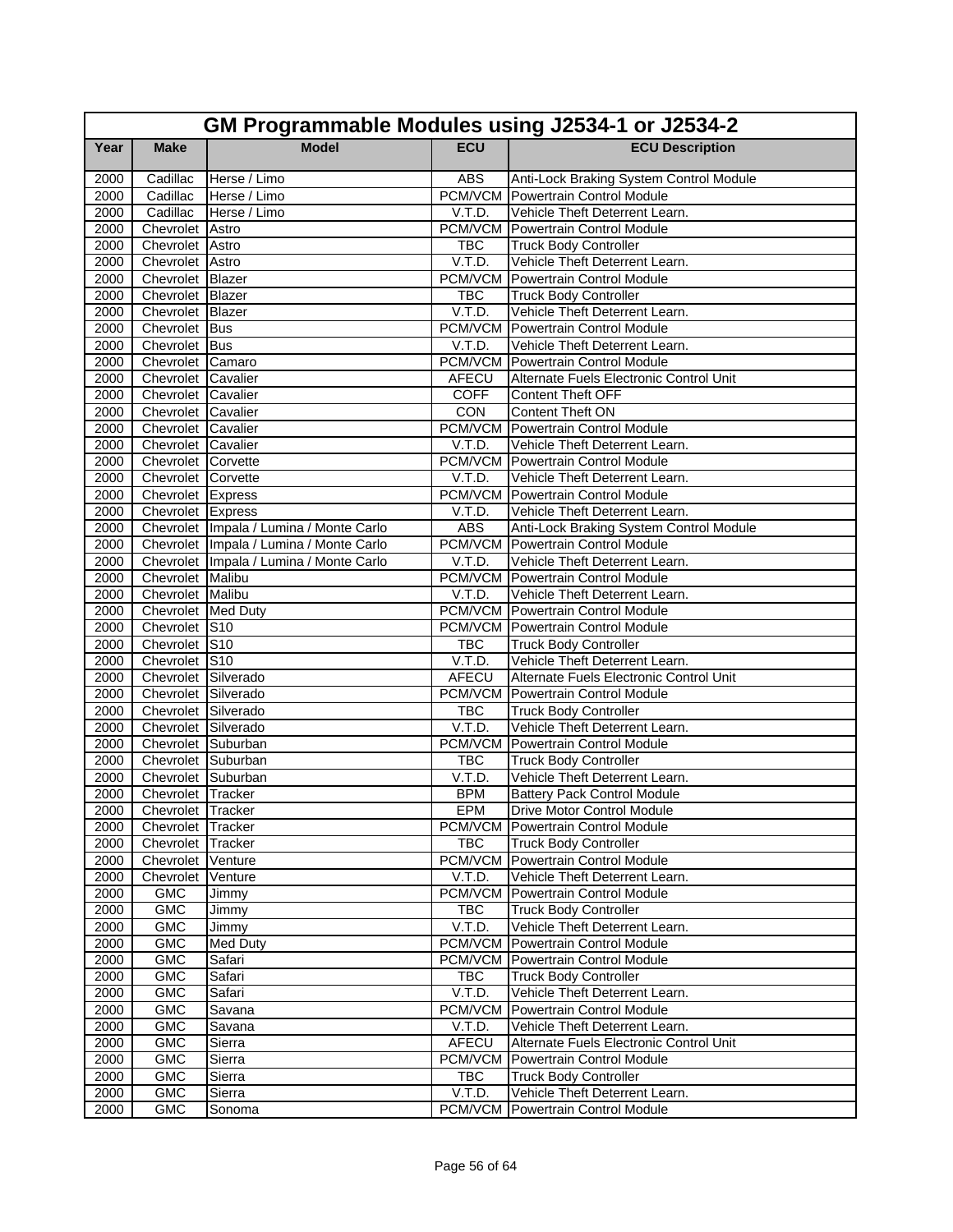|              | GM Programmable Modules using J2534-1 or J2534-2 |                     |             |                                                                                      |  |
|--------------|--------------------------------------------------|---------------------|-------------|--------------------------------------------------------------------------------------|--|
| Year         | <b>Make</b>                                      | <b>Model</b>        | <b>ECU</b>  | <b>ECU Description</b>                                                               |  |
| 2000         | <b>GMC</b>                                       | Sonoma              | <b>TBC</b>  | <b>Truck Body Controller</b>                                                         |  |
| 2000         | <b>GMC</b>                                       | Sonoma              | V.T.D.      | Vehicle Theft Deterrent Learn.                                                       |  |
| 2000         | <b>GMC</b>                                       | Suburban            |             | <b>PCM/VCM</b> Powertrain Control Module                                             |  |
| 2000         | <b>GMC</b>                                       | Suburban            | <b>TBC</b>  | <b>Truck Body Controller</b>                                                         |  |
| 2000         | <b>GMC</b>                                       | Suburban            | V.T.D.      | Vehicle Theft Deterrent Learn.                                                       |  |
| 2000         | <b>GMC</b>                                       | Yukon               | PCM/VCM     | Powertrain Control Module                                                            |  |
| 2000         | <b>GMC</b>                                       | Yukon               | <b>TBC</b>  | <b>Truck Body Controller</b>                                                         |  |
| 2000         | <b>GMC</b>                                       | Yukon               | V.T.D.      | Vehicle Theft Deterrent Learn.                                                       |  |
| 2000         | Oldsmobile Alero                                 |                     |             | <b>PCM/VCM</b> Powertrain Control Module                                             |  |
| 2000         | Oldsmobile Bravada                               |                     |             | <b>PCM/VCM</b> Powertrain Control Module                                             |  |
| 2000         | Oldsmobile Bravada                               |                     | <b>TBC</b>  | <b>Truck Body Controller</b>                                                         |  |
| 2000         | Oldsmobile Bravada                               |                     | V.T.D.      | Vehicle Theft Deterrent Learn.                                                       |  |
| 2000         | Oldsmobile Intrigue                              |                     |             | PCM/VCM Powertrain Control Module                                                    |  |
| 2000         | Oldsmobile Intrigue                              |                     | V.T.D.      | Vehicle Theft Deterrent Learn.                                                       |  |
| 2000         | Oldsmobile Silhouette                            |                     |             | <b>PCM/VCM</b> Powertrain Control Module                                             |  |
| 2000         | Oldsmobile Silhouette                            |                     | V.T.D.      | Vehicle Theft Deterrent Learn.                                                       |  |
| 2000         | Pontiac                                          | Bonneville          | <b>ABS</b>  | Anti-Lock Braking System Control Module                                              |  |
| 2000         | Pontiac                                          | Bonneville          |             | <b>PCM/VCM</b> Powertrain Control Module                                             |  |
| 2000         | Pontiac                                          | Bonneville          | V.T.D.      | Vehicle Theft Deterrent Learn.                                                       |  |
| 2000         | Pontiac                                          | Firebird            |             | <b>PCM/VCM</b> Powertrain Control Module                                             |  |
| 2000         | Pontiac                                          | <b>Grand Am</b>     |             | <b>PCM/VCM</b> Powertrain Control Module<br><b>PCM/VCM</b> Powertrain Control Module |  |
| 2000         | Pontiac                                          | <b>Grand Prix</b>   |             |                                                                                      |  |
| 2000         | Pontiac                                          | <b>Grand Prix</b>   | V.T.D.      | Vehicle Theft Deterrent Learn.                                                       |  |
| 2000         | Pontiac                                          | Montana             | V.T.D.      | <b>PCM/VCM</b> Powertrain Control Module                                             |  |
| 2000<br>2000 | Pontiac<br>Pontiac                               | Montana<br>Sunfire  | <b>COFF</b> | Vehicle Theft Deterrent Learn.<br>Content Theft OFF                                  |  |
| 2000         | Pontiac                                          | Sunfire             | CON         | Content Theft ON                                                                     |  |
| 2000         | Pontiac                                          | Sunfire             |             | PCM/VCM Powertrain Control Module                                                    |  |
| 2000         | Pontiac                                          | Sunfire             | V.T.D.      | Vehicle Theft Deterrent Learn.                                                       |  |
| 2000         | Saturn                                           | L200/300            | <b>BCM</b>  | <b>Body Control Module</b>                                                           |  |
| 2000         | Saturn                                           | L200/300            |             | <b>BCM Learn Body Control Module Learn</b>                                           |  |
| 2000         | Saturn                                           | L200 / 300          |             | PCM Learn Powertrain Control Module Learn                                            |  |
| 2000         | Saturn                                           | L200/300            |             | <b>PCM/VCM</b> Powertrain Control Module                                             |  |
| 2000         | Saturn                                           | L200/300            | <b>TCM</b>  | <b>Transmission Control Module</b>                                                   |  |
| 2000         | Saturn                                           | SC/SL               | <b>BCM</b>  | <b>Body Control Module</b>                                                           |  |
| 2000         | Saturn                                           | SC/SL               |             | <b>BCM Learn Body Control Module Learn</b>                                           |  |
| 2000         | Saturn                                           | SC/SL               |             | PCM Learn Powertrain Control Module Learn                                            |  |
| 2000         | Saturn                                           | SC/SL               |             | <b>PCM/VCM</b> Powertrain Control Module                                             |  |
| 1999         | <b>Buick</b>                                     | Lesabre             |             | PCM/VCM Powertrain Control Module                                                    |  |
| 1999         | Buick                                            | Park Avenue         |             | PCM/VCM Powertrain Control Module                                                    |  |
| 1999         | <b>Buick</b>                                     | Park Avenue         | V.T.D.      | Vehicle Theft Deterrent Learn.                                                       |  |
| 1999         | <b>Buick</b>                                     | Regal / Century     |             | <b>PCM/VCM</b> Powertrain Control Module                                             |  |
| 1999         | <b>Buick</b>                                     | Regal / Century     | V.T.D.      | Vehicle Theft Deterrent Learn.                                                       |  |
| 1999         | <b>Buick</b>                                     | Riviera             |             | PCM/VCM Powertrain Control Module                                                    |  |
| 1999         | Cadillac                                         | Catera              |             | <b>PCM/VCM</b> Powertrain Control Module                                             |  |
| 1999         | Cadillac                                         | Catera              | V.T.D.      | Vehicle Theft Deterrent Learn.                                                       |  |
| 1999         | Cadillac                                         | Deville / STS / SLS | <b>IPC</b>  | <b>Instrument Panel Cluster</b>                                                      |  |
| 1999         | Cadillac                                         | Deville / STS / SLS |             | <b>PCM/VCM Powertrain Control Module</b>                                             |  |
| 1999         | Cadillac                                         | Deville / STS / SLS | V.T.D.      | Vehicle Theft Deterrent Learn.                                                       |  |
| 1999         | Cadillac                                         | Eldorado            | <b>IPC</b>  | <b>Instrument Panel Cluster</b>                                                      |  |
| 1999         | Cadillac                                         | Eldorado            | PCM/VCM     | Powertrain Control Module                                                            |  |
| 1999         | Cadillac                                         | Eldorado            | V.T.D.      | Vehicle Theft Deterrent Learn.                                                       |  |
| 1999         | Cadillac                                         | Escalade            |             | PCM/VCM Powertrain Control Module                                                    |  |
| 1999         | Cadillac                                         | Escalade            | V.T.D.      | Vehicle Theft Deterrent Learn.                                                       |  |
| 1999         | Cadillac                                         | Herse/Limo          |             | PCM/VCM Powertrain Control Module                                                    |  |
| 1999         | Cadillac                                         | Herse/Limo          | V.T.D.      | Vehicle Theft Deterrent Learn.                                                       |  |
| 1999         | Chevrolet Astro                                  |                     |             | <b>PCM/VCM</b> Powertrain Control Module                                             |  |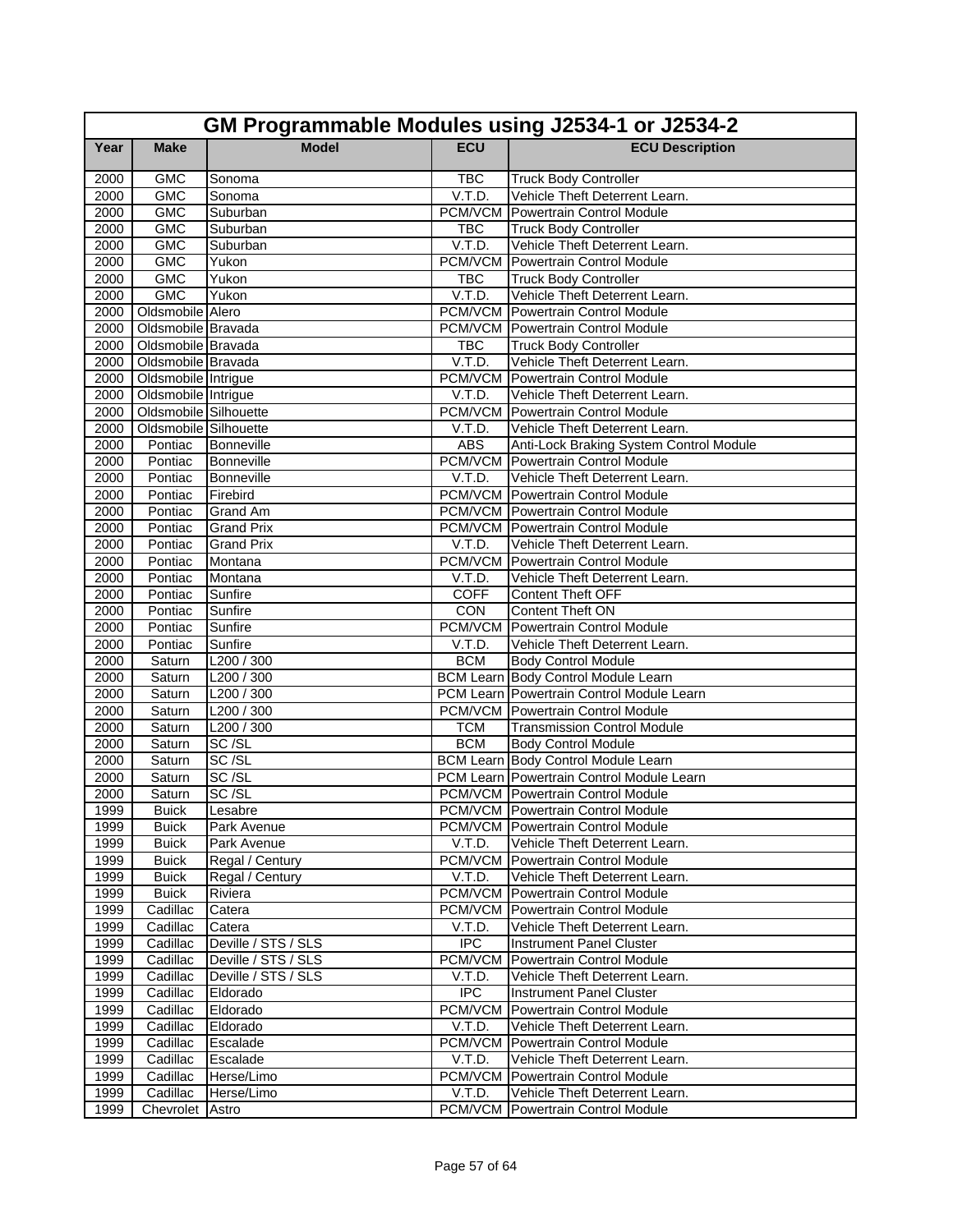|              | GM Programmable Modules using J2534-1 or J2534-2 |                                |                      |                                                                |  |
|--------------|--------------------------------------------------|--------------------------------|----------------------|----------------------------------------------------------------|--|
| Year         | <b>Make</b>                                      | <b>Model</b>                   | <b>ECU</b>           | <b>ECU Description</b>                                         |  |
| 1999         | Chevrolet Astro                                  |                                | V.T.D.               | Vehicle Theft Deterrent Learn.                                 |  |
| 1999         | Chevrolet Blazer                                 |                                |                      | PCM/VCM Powertrain Control Module                              |  |
| 1999         | Chevrolet Blazer                                 |                                | <b>TBC</b>           | <b>Truck Body Controller</b>                                   |  |
| 1999         | Chevrolet Blazer                                 |                                | V.T.D.               | Vehicle Theft Deterrent Learn.                                 |  |
| 1999         | Chevrolet Bus                                    |                                |                      | <b>PCM/VCM Powertrain Control Module</b>                       |  |
| 1999         | Chevrolet Bus                                    |                                | V.T.D.               | Vehicle Theft Deterrent Learn.                                 |  |
| 1999         | Chevrolet Camaro                                 |                                |                      | <b>PCM/VCM</b> Powertrain Control Module                       |  |
| 1999         | Chevrolet Cavalier                               |                                | AFECU                | Alternate Fuels Electronic Control Unit                        |  |
| 1999         | Chevrolet Cavalier                               |                                |                      | <b>PCM/VCM Powertrain Control Module</b>                       |  |
| 1999         | Chevrolet Corvette                               |                                |                      | <b>PCM/VCM</b> Powertrain Control Module                       |  |
| 1999         | Chevrolet Corvette                               |                                | V.T.D.               | Vehicle Theft Deterrent Learn.                                 |  |
| 1999         | Chevrolet Express                                |                                |                      | <b>PCM/VCM</b> Powertrain Control Module                       |  |
| 1999         | Chevrolet Express                                |                                | V.T.D.               | Vehicle Theft Deterrent Learn.                                 |  |
| 1999         | Chevrolet Forward                                |                                |                      | <b>PCM/VCM Powertrain Control Module</b>                       |  |
| 1999         | Chevrolet Forward                                |                                | V.T.D.               | Vehicle Theft Deterrent Learn.                                 |  |
| 1999         |                                                  | Chevrolet Incomplete           |                      | PCM/VCM Powertrain Control Module                              |  |
| 1999         |                                                  | Chevrolet Incomplete           | V.T.D.               | Vehicle Theft Deterrent Learn.                                 |  |
| 1999         |                                                  | Chevrolet Lumina / Monte Carlo |                      | <b>PCM/VCM Powertrain Control Module</b>                       |  |
| 1999         | Chevrolet Malibu                                 |                                | <b>BFC</b>           | <b>Body Function Control Module</b>                            |  |
| 1999         | Chevrolet Malibu                                 |                                |                      | <b>PCM/VCM</b> Powertrain Control Module                       |  |
| 1999         | Chevrolet Malibu                                 |                                | V.T.D.               | Vehicle Theft Deterrent Learn.                                 |  |
| 1999         | Chevrolet Med Duty                               |                                |                      | <b>PCM/VCM Powertrain Control Module</b>                       |  |
| 1999         | Chevrolet S10                                    |                                |                      | <b>PCM/VCM Powertrain Control Module</b>                       |  |
| 1999         | Chevrolet S10                                    |                                | <b>TBC</b>           | <b>Truck Body Controller</b>                                   |  |
| 1999         | Chevrolet S10                                    |                                | V.T.D.               | Vehicle Theft Deterrent Learn.                                 |  |
| 1999         | Chevrolet Silverado                              |                                | AFECU                | Alternate Fuels Electronic Control Unit                        |  |
| 1999         | Chevrolet Silverado                              |                                |                      | <b>PCM/VCM</b> Powertrain Control Module                       |  |
| 1999<br>1999 | Chevrolet Silverado                              |                                | <b>TBC</b><br>V.T.D. | <b>Truck Body Controller</b><br>Vehicle Theft Deterrent Learn. |  |
|              | Chevrolet Silverado                              |                                |                      | <b>PCM/VCM</b> Powertrain Control Module                       |  |
| 1999<br>1999 | Chevrolet Suburban<br>Chevrolet Suburban         |                                | TBC                  |                                                                |  |
| 1999         | Chevrolet Suburban                               |                                | V.T.D.               | <b>Truck Body Controller</b><br>Vehicle Theft Deterrent Learn. |  |
| 1999         | Chevrolet Tracker                                |                                | <b>BPM</b>           | <b>Battery Pack Control Module</b>                             |  |
| 1999         | Chevrolet Tracker                                |                                | <b>EPM</b>           | Drive Motor Control Module                                     |  |
| 1999         | Chevrolet Tracker                                |                                |                      | <b>PCM/VCM</b> Powertrain Control Module                       |  |
| 1999         | Chevrolet Tracker                                |                                | <b>TBC</b>           | <b>Truck Body Controller</b>                                   |  |
| 1999         | Chevrolet Venture                                |                                |                      | <b>PCM/VCM</b> Powertrain Control Module                       |  |
| 1999         | Chevrolet Venture                                |                                | V.T.D.               | Vehicle Theft Deterrent Learn.                                 |  |
| 1999         | GMC Forward                                      |                                |                      | <b>PCM/VCM</b> Powertrain Control Module                       |  |
| 1999         | <b>GMC</b>                                       | Forward                        | V.T.D.               | Vehicle Theft Deterrent Learn.                                 |  |
| 1999         | <b>GMC</b>                                       | Jimmy                          |                      | PCM/VCM Powertrain Control Module                              |  |
| 1999         | <b>GMC</b>                                       | Jimmy                          | TBC                  | <b>Truck Body Controller</b>                                   |  |
| 1999         | <b>GMC</b>                                       | Jimmy                          | V.T.D.               | Vehicle Theft Deterrent Learn.                                 |  |
| 1999         | <b>GMC</b>                                       | <b>Med Duty</b>                | PCM/VCM              | Powertrain Control Module                                      |  |
| 1999         | <b>GMC</b>                                       | Safari                         | PCM/VCM              | Powertrain Control Module                                      |  |
| 1999         | <b>GMC</b>                                       | Safari                         | V.T.D.               | Vehicle Theft Deterrent Learn.                                 |  |
| 1999         | <b>GMC</b>                                       | Savana                         | PCM/VCM              | Powertrain Control Module                                      |  |
| 1999         | <b>GMC</b>                                       | Savana                         | V.T.D.               | Vehicle Theft Deterrent Learn.                                 |  |
| 1999         | <b>GMC</b>                                       | Sierra                         | AFECU                | Alternate Fuels Electronic Control Unit                        |  |
| 1999         | <b>GMC</b>                                       | Sierra                         | PCM/VCM              | Powertrain Control Module                                      |  |
| 1999         | <b>GMC</b>                                       | Sierra                         | <b>TBC</b>           | <b>Truck Body Controller</b>                                   |  |
| 1999         | <b>GMC</b>                                       | Sierra                         | V.T.D.               | Vehicle Theft Deterrent Learn.                                 |  |
| 1999         | <b>GMC</b>                                       | Sonoma                         | PCM/VCM              | Powertrain Control Module                                      |  |
| 1999         | <b>GMC</b>                                       | Sonoma                         | <b>TBC</b>           | <b>Truck Body Controller</b>                                   |  |
| 1999         | <b>GMC</b>                                       | Sonoma                         | V.T.D.               | Vehicle Theft Deterrent Learn.                                 |  |
| 1999         | <b>GMC</b>                                       | Suburban                       | PCM/VCM              | Powertrain Control Module                                      |  |
| 1999         | <b>GMC</b>                                       | Suburban                       | <b>TBC</b>           | <b>Truck Body Controller</b>                                   |  |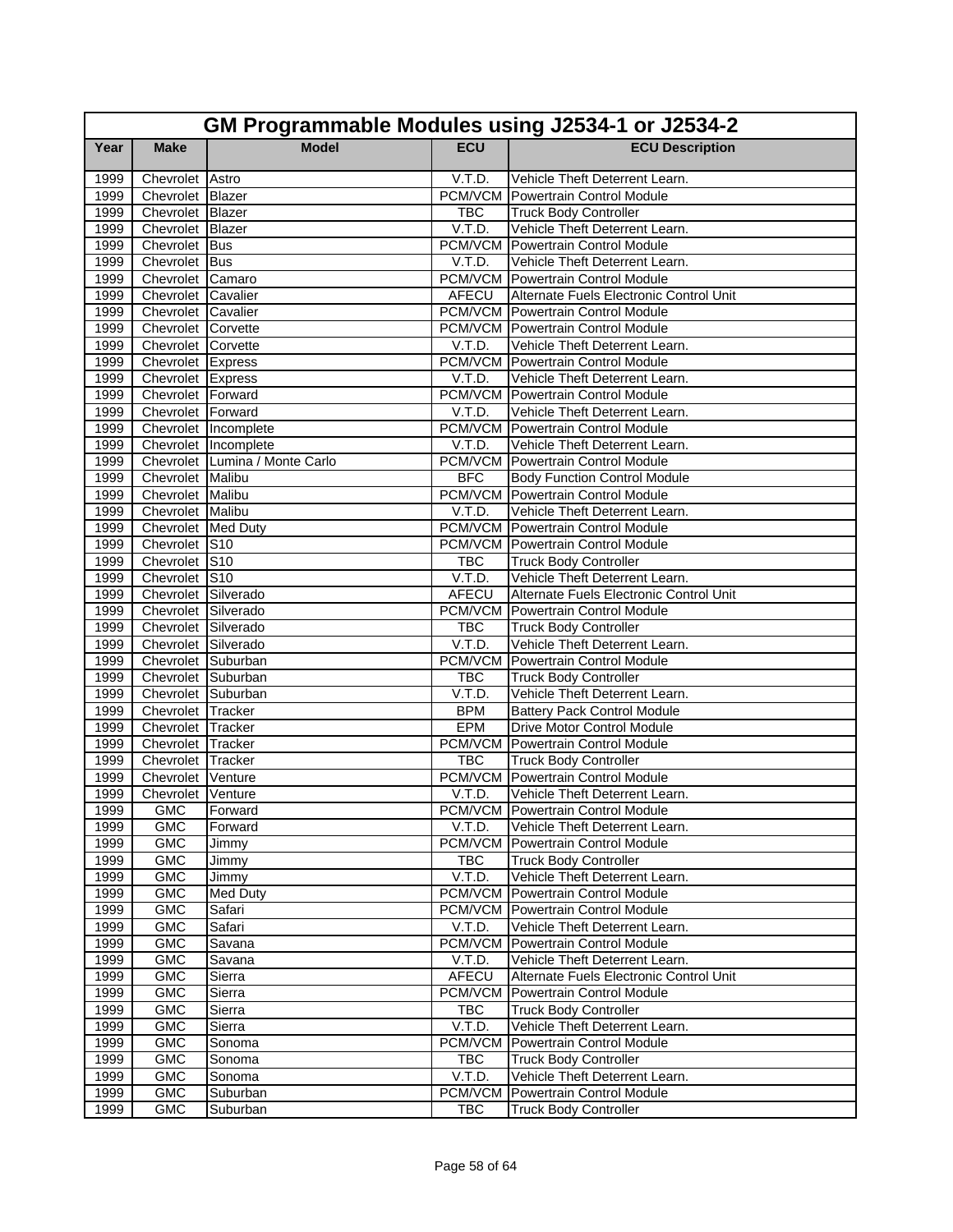|              | GM Programmable Modules using J2534-1 or J2534-2 |                              |                  |                                                                                      |  |
|--------------|--------------------------------------------------|------------------------------|------------------|--------------------------------------------------------------------------------------|--|
| Year         | <b>Make</b>                                      | <b>Model</b>                 | <b>ECU</b>       | <b>ECU Description</b>                                                               |  |
| 1999         | <b>GMC</b>                                       | Suburban                     | V.T.D.           | Vehicle Theft Deterrent Learn.                                                       |  |
| 1999         | <b>GMC</b>                                       | Yukon                        |                  | PCM/VCM Powertrain Control Module                                                    |  |
| 1999         | <b>GMC</b>                                       | Yukon                        | <b>TBC</b>       | <b>Truck Body Controller</b>                                                         |  |
| 1999         | <b>GMC</b>                                       | Yukon                        | V.T.D.           | Vehicle Theft Deterrent Learn.                                                       |  |
| 1999         | Oldsmobile Aurora                                |                              |                  | <b>PCM/VCM</b> Powertrain Control Module                                             |  |
| 1999         | Oldsmobile Bravada                               |                              |                  | <b>PCM/VCM</b> Powertrain Control Module                                             |  |
| 1999         | Oldsmobile Bravada                               |                              | <b>TBC</b>       | <b>Truck Body Controller</b>                                                         |  |
| 1999         | Oldsmobile Bravada                               |                              | V.T.D.           | Vehicle Theft Deterrent Learn.                                                       |  |
| 1999         |                                                  | Oldsmobile Cutlass / Alero   | <b>BFC</b>       | <b>Body Function Control Module</b>                                                  |  |
| 1999         |                                                  | Oldsmobile Cutlass / Alero   |                  | <b>PCM/VCM</b> Powertrain Control Module                                             |  |
| 1999         |                                                  | Oldsmobile Eighty Eight      |                  | <b>PCM/VCM</b> Powertrain Control Module                                             |  |
| 1999         | Oldsmobile Intrigue                              |                              |                  | <b>PCM/VCM</b> Powertrain Control Module                                             |  |
| 1999         | Oldsmobile Intrigue                              |                              | V.T.D.           | Vehicle Theft Deterrent Learn.                                                       |  |
| 1999         | Oldsmobile Silhouette                            |                              |                  | <b>PCM/VCM</b> Powertrain Control Module                                             |  |
| 1999         | Oldsmobile Silhouette                            |                              | V.T.D.           | Vehicle Theft Deterrent Learn.                                                       |  |
| 1999         | Pontiac                                          | <b>Bonneville</b>            |                  | <b>PCM/VCM</b> Powertrain Control Module                                             |  |
| 1999         | Pontiac                                          | Firebird                     |                  | <b>PCM/VCM</b> Powertrain Control Module                                             |  |
| 1999         | Pontiac                                          | <b>Grand Am</b>              | <b>BFC</b>       | <b>Body Function Control Module</b>                                                  |  |
| 1999         | Pontiac                                          | <b>Grand Am</b>              |                  | <b>PCM/VCM</b> Powertrain Control Module                                             |  |
| 1999         | Pontiac                                          | <b>Grand Prix</b>            |                  | <b>PCM/VCM</b> Powertrain Control Module                                             |  |
| 1999         | Pontiac                                          | Montana                      |                  | <b>PCM/VCM Powertrain Control Module</b>                                             |  |
| 1999         | Pontiac                                          | Montana                      | V.T.D.           | Vehicle Theft Deterrent Learn.                                                       |  |
| 1999         | Pontiac                                          | Sunfire                      |                  | <b>PCM/VCM Powertrain Control Module</b>                                             |  |
| 1999         | Saturn                                           | EV <sub>1</sub>              | <b>BPM</b>       | <b>Battery Pack Control Module</b>                                                   |  |
| 1999         | Saturn                                           | EVI                          | <b>BTCM</b>      | <b>BTransmission Control Module</b>                                                  |  |
| 1999         | Saturn                                           | EVI                          | $\overline{IPC}$ | <b>Instrument Panel Cluster</b>                                                      |  |
| 1999         | Saturn                                           | EV <sub>1</sub>              | PCM/VCM          | <b>Powertrain Control Module</b>                                                     |  |
| 1999         | Saturn                                           | EV1                          | <b>RSA</b>       | Run/Lock Shifter Assembly (EV)                                                       |  |
| 1999         | Saturn<br><b>Buick</b>                           | SC/SL<br>Lesabre             |                  | <b>PCM/VCM</b> Powertrain Control Module<br><b>PCM/VCM</b> Powertrain Control Module |  |
| 1998<br>1998 |                                                  |                              |                  | <b>PCM/VCM</b> Powertrain Control Module                                             |  |
| 1998         | <b>Buick</b><br><b>Buick</b>                     | Park Avenue<br>Park Avenue   | V.T.D.           | Vehicle Theft Deterrent Learn.                                                       |  |
| 1998         | <b>Buick</b>                                     | Regal / Century              | <b>BCM</b>       | <b>Body Control Module</b>                                                           |  |
| 1998         | <b>Buick</b>                                     | Regal / Century              |                  | <b>PCM/VCM</b> Powertrain Control Module                                             |  |
| 1998         | <b>Buick</b>                                     | Regal / Century              | V.T.D.           | Vehicle Theft Deterrent Learn.                                                       |  |
| 1998         | <b>Buick</b>                                     | Riviera                      |                  | PCM/VCM Powertrain Control Module                                                    |  |
| 1998         | <b>Buick</b>                                     | <b>Skylark</b>               |                  | <b>PCM/VCM Powertrain Control Module</b>                                             |  |
| 1998         | Cadillac                                         | Deville / STS / SLS          |                  | <b>PCM/VCM</b> Powertrain Control Module                                             |  |
| 1998         |                                                  | Cadillac Deville / STS / SLS |                  | V.T.D. Vehicle Theft Deterrent Learn.                                                |  |
| 1998         | Cadillac                                         | Eldorado                     |                  | PCM/VCM Powertrain Control Module                                                    |  |
| 1998         | Cadillac                                         | Eldorado                     | V.T.D.           | Vehicle Theft Deterrent Learn.                                                       |  |
| 1998         | Cadillac                                         | Herse/Limo                   |                  | <b>PCM/VCM</b> Powertrain Control Module                                             |  |
| 1998         | Cadillac                                         | Herse/Limo                   | V.T.D.           | Vehicle Theft Deterrent Learn.                                                       |  |
| 1998         | Chevrolet Astro                                  |                              |                  | <b>PCM/VCM</b> Powertrain Control Module                                             |  |
| 1998         | Chevrolet Astro                                  |                              | V.T.D.           | Vehicle Theft Deterrent Learn.                                                       |  |
| 1998         | Chevrolet Blazer                                 |                              | PCM/VCM          | <b>Powertrain Control Module</b>                                                     |  |
| 1998         | Chevrolet Blazer                                 |                              | TBC              | <b>Truck Body Controller</b>                                                         |  |
| 1998         | Chevrolet Blazer                                 |                              | V.T.D.           | Vehicle Theft Deterrent Learn.                                                       |  |
| 1998         | Chevrolet Bus                                    |                              |                  | <b>PCM/VCM</b> Powertrain Control Module                                             |  |
| 1998         | Chevrolet Bus                                    |                              | V.T.D.           | Vehicle Theft Deterrent Learn.                                                       |  |
| 1998         | Chevrolet Camaro                                 |                              |                  | PCM/VCM Powertrain Control Module                                                    |  |
| 1998         | Chevrolet Cavalier                               |                              |                  | <b>PCM/VCM</b> Powertrain Control Module                                             |  |
| 1998         | Chevrolet Corvette                               |                              |                  | PCM/VCM Powertrain Control Module                                                    |  |
| 1998         | Chevrolet Corvette                               |                              | V.T.D.           | Vehicle Theft Deterrent Learn.                                                       |  |
| 1998         | Chevrolet Express                                |                              |                  | <b>PCM/VCM</b> Powertrain Control Module                                             |  |
| 1998         | Chevrolet Express                                |                              | V.T.D.           | Vehicle Theft Deterrent Learn.                                                       |  |
| 1998         | Chevrolet Forward                                |                              |                  | PCM/VCM Powertrain Control Module                                                    |  |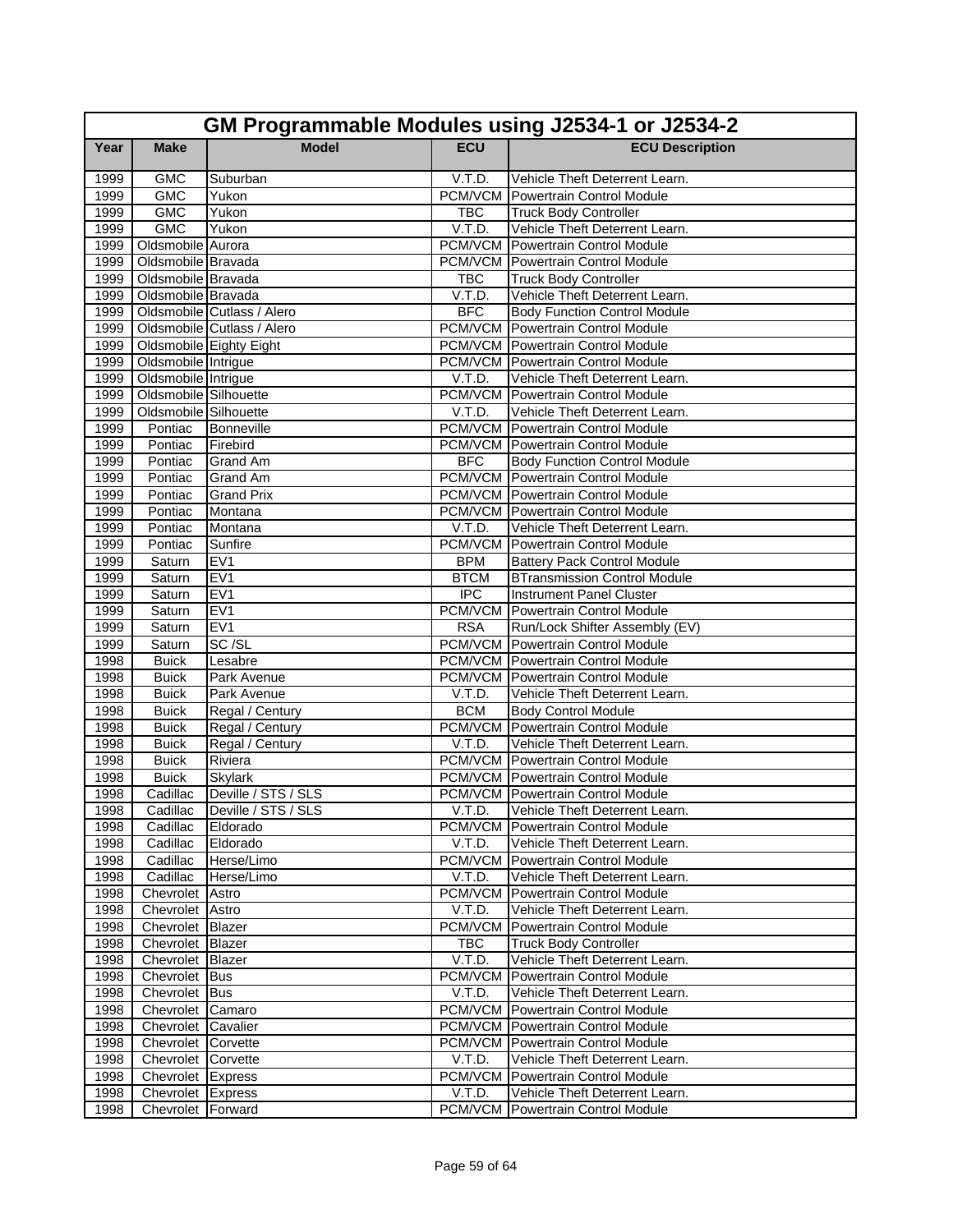|      | GM Programmable Modules using J2534-1 or J2534-2 |                                |                      |                                          |  |
|------|--------------------------------------------------|--------------------------------|----------------------|------------------------------------------|--|
| Year | <b>Make</b>                                      | <b>Model</b>                   | <b>ECU</b>           | <b>ECU Description</b>                   |  |
| 1998 | Chevrolet Forward                                |                                | V.T.D.               | Vehicle Theft Deterrent Learn.           |  |
| 1998 |                                                  | Chevrolet Incomplete           |                      | PCM/VCM Powertrain Control Module        |  |
| 1998 |                                                  | Chevrolet Incomplete           | V.T.D.               | Vehicle Theft Deterrent Learn.           |  |
| 1998 |                                                  | Chevrolet Lumina / Monte Carlo |                      | <b>PCM/VCM</b> Powertrain Control Module |  |
| 1998 | Chevrolet Malibu                                 |                                | <b>BFC</b>           | <b>Body Function Control Module</b>      |  |
| 1998 | Chevrolet Malibu                                 |                                |                      | <b>PCM/VCM</b> Powertrain Control Module |  |
| 1998 | Chevrolet Med Duty                               |                                |                      | <b>PCM/VCM</b> Powertrain Control Module |  |
| 1998 | Chevrolet S10                                    |                                |                      | PCM/VCM Powertrain Control Module        |  |
| 1998 | Chevrolet S10                                    |                                | <b>TBC</b>           | <b>Truck Body Controller</b>             |  |
| 1998 | Chevrolet S10                                    |                                | V.T.D.               | Vehicle Theft Deterrent Learn.           |  |
| 1998 | Chevrolet Silverado                              |                                |                      | <b>PCM/VCM</b> Powertrain Control Module |  |
| 1998 | Chevrolet Silverado                              |                                | V.T.D.               | Vehicle Theft Deterrent Learn.           |  |
| 1998 | Chevrolet Suburban                               |                                |                      | <b>PCM/VCM</b> Powertrain Control Module |  |
| 1998 | Chevrolet Suburban                               |                                | V.T.D.               | Vehicle Theft Deterrent Learn.           |  |
| 1998 | Chevrolet Tracker                                |                                | <b>BPM</b>           | <b>Battery Pack Control Module</b>       |  |
| 1998 | Chevrolet Tracker                                |                                | EPM                  | <b>Drive Motor Control Module</b>        |  |
| 1998 | Chevrolet Tracker                                |                                | <b>TBC</b>           | <b>Truck Body Controller</b>             |  |
| 1998 | Chevrolet Venture                                |                                |                      | <b>PCM/VCM</b> Powertrain Control Module |  |
| 1998 | Chevrolet Venture                                |                                | V.T.D.               | Vehicle Theft Deterrent Learn.           |  |
| 1998 | <b>GMC</b>                                       | Forward                        |                      | <b>PCM/VCM</b> Powertrain Control Module |  |
| 1998 | <b>GMC</b>                                       | Forward                        | V.T.D.               | Vehicle Theft Deterrent Learn.           |  |
| 1998 | <b>GMC</b>                                       | Jimmy                          |                      | <b>PCM/VCM</b> Powertrain Control Module |  |
| 1998 | <b>GMC</b>                                       | Jimmy                          | <b>TBC</b>           | <b>Truck Body Controller</b>             |  |
| 1998 | <b>GMC</b>                                       | Jimmy                          | V.T.D.               | Vehicle Theft Deterrent Learn.           |  |
| 1998 | <b>GMC</b>                                       | Med Duty                       |                      | <b>PCM/VCM</b> Powertrain Control Module |  |
| 1998 | <b>GMC</b>                                       | Safari                         |                      | <b>PCM/VCM</b> Powertrain Control Module |  |
| 1998 | <b>GMC</b>                                       | Safari                         | V.T.D.               | Vehicle Theft Deterrent Learn.           |  |
| 1998 | <b>GMC</b>                                       | Savana                         |                      | <b>PCM/VCM</b> Powertrain Control Module |  |
| 1998 | <b>GMC</b>                                       | Savana                         | V.T.D.               | Vehicle Theft Deterrent Learn.           |  |
| 1998 | <b>GMC</b>                                       | Sierra                         |                      | <b>PCM/VCM</b> Powertrain Control Module |  |
| 1998 | <b>GMC</b>                                       | Sierra                         | V.T.D.               | Vehicle Theft Deterrent Learn.           |  |
| 1998 | <b>GMC</b>                                       | Sonoma                         |                      | <b>PCM/VCM</b> Powertrain Control Module |  |
| 1998 | <b>GMC</b>                                       | Sonoma                         | <b>TBC</b>           | <b>Truck Body Controller</b>             |  |
| 1998 | <b>GMC</b>                                       | Sonoma                         | V.T.D.               | Vehicle Theft Deterrent Learn.           |  |
| 1998 | <b>GMC</b>                                       | Suburban                       |                      | <b>PCM/VCM</b> Powertrain Control Module |  |
| 1998 | <b>GMC</b>                                       | Suburban                       | V.T.D.               | Vehicle Theft Deterrent Learn.           |  |
| 1998 | <b>GMC</b>                                       | Yukon                          |                      | <b>PCM/VCM</b> Powertrain Control Module |  |
| 1998 | <b>GMC</b>                                       | Yukon                          | V.T.D.               | Vehicle Theft Deterrent Learn.           |  |
|      | 1998 Oldsmobile Aurora                           |                                |                      | <b>PCM/VCM</b> Powertrain Control Module |  |
| 1998 | Oldsmobile Bravada                               |                                |                      | PCM/VCM   Powertrain Control Module      |  |
| 1998 | Oldsmobile Bravada                               |                                | TBC                  | <b>Truck Body Controller</b>             |  |
| 1998 | Oldsmobile Bravada                               |                                | V.T.D.               | Vehicle Theft Deterrent Learn.           |  |
| 1998 |                                                  | Oldsmobile Cutlass / Achieva   | <b>BFC</b>           | <b>Body Function Control Module</b>      |  |
| 1998 |                                                  | Oldsmobile Cutlass / Achieva   |                      | <b>PCM/VCM</b> Powertrain Control Module |  |
| 1998 |                                                  | Oldsmobile Eighty Eight        |                      | <b>PCM/VCM</b> Powertrain Control Module |  |
| 1998 | Oldsmobile Intrigue                              |                                |                      | PCM/VCM Powertrain Control Module        |  |
| 1998 | Oldsmobile Intrigue                              |                                | V.T.D.               | Vehicle Theft Deterrent Learn.           |  |
| 1998 | Oldsmobile Silhouette                            |                                |                      | <b>PCM/VCM</b> Powertrain Control Module |  |
| 1998 | Oldsmobile Silhouette                            |                                | V.T.D.               | Vehicle Theft Deterrent Learn.           |  |
| 1998 | Pontiac                                          | Bonneville                     |                      | PCM/VCM Powertrain Control Module        |  |
| 1998 | Pontiac                                          | Firebird                       |                      | <b>PCM/VCM</b> Powertrain Control Module |  |
| 1998 | Pontiac                                          | Grand Am                       |                      | <b>PCM/VCM</b> Powertrain Control Module |  |
| 1998 | Pontiac                                          | <b>Grand Prix</b>              |                      | <b>PCM/VCM</b> Powertrain Control Module |  |
| 1998 | Pontiac                                          | Montana                        |                      | <b>PCM/VCM</b> Powertrain Control Module |  |
| 1998 | Pontiac                                          | Montana                        | $\overline{V}$ .T.D. | Vehicle Theft Deterrent Learn.           |  |
| 1998 | Pontiac                                          | Sunfire                        |                      | <b>PCM/VCM Powertrain Control Module</b> |  |
| 1998 | Saturn                                           | SC/SL                          |                      | PCM/VCM Powertrain Control Module        |  |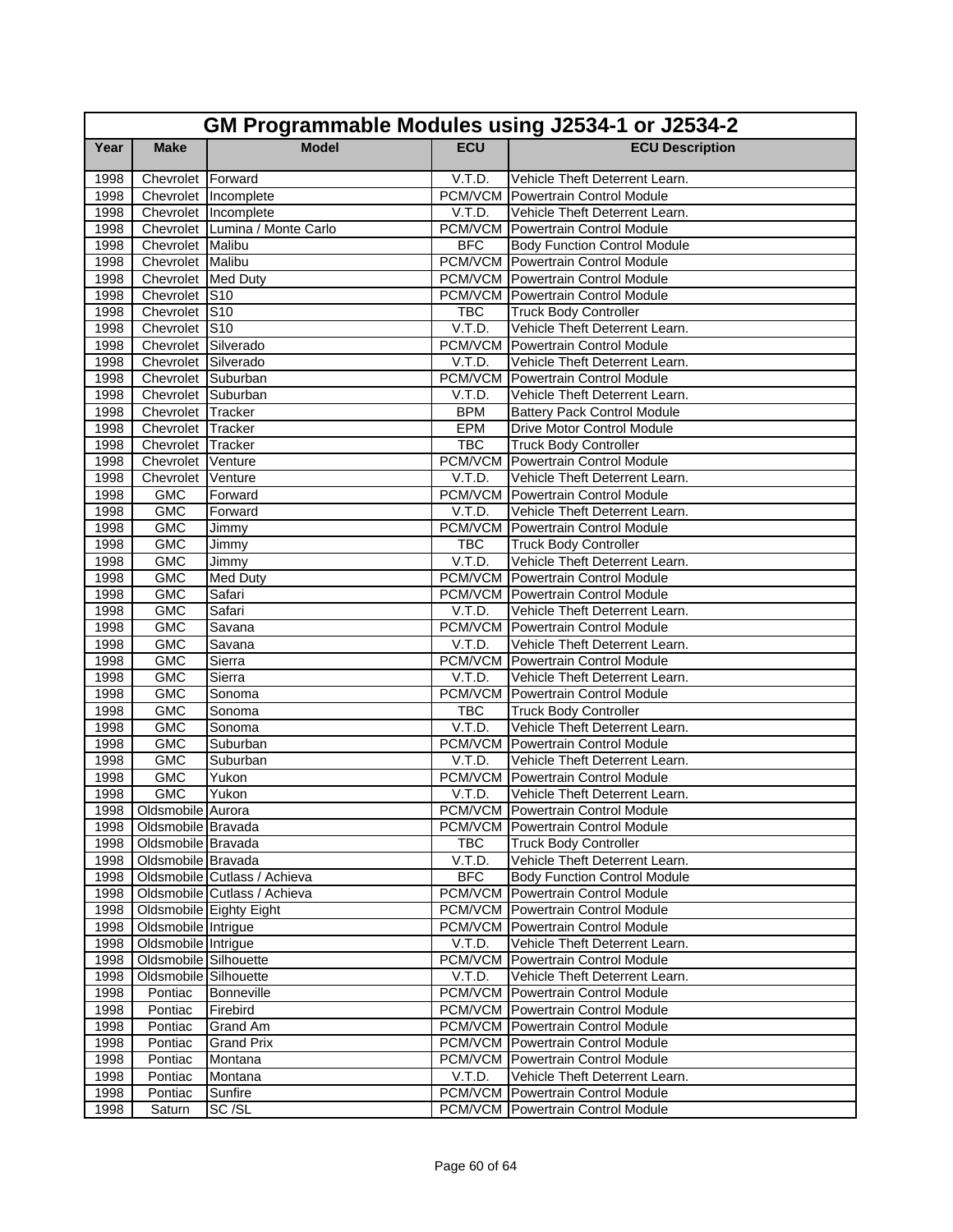| GM Programmable Modules using J2534-1 or J2534-2 |                                          |                                |            |                                                                            |  |
|--------------------------------------------------|------------------------------------------|--------------------------------|------------|----------------------------------------------------------------------------|--|
| Year                                             | <b>Make</b>                              | <b>Model</b>                   | <b>ECU</b> | <b>ECU Description</b>                                                     |  |
| 1997                                             | <b>Buick</b>                             | Lesabre                        |            | <b>PCM/VCM</b> Powertrain Control Module                                   |  |
| 1997                                             | <b>Buick</b>                             | Park Avenue                    |            | <b>PCM/VCM</b> Powertrain Control Module                                   |  |
| 1997                                             | <b>Buick</b>                             | Park Avenue                    | V.T.D.     | Vehicle Theft Deterrent Learn.                                             |  |
| 1997                                             | <b>Buick</b>                             | Regal / Century                | <b>BCM</b> | <b>Body Control Module</b>                                                 |  |
| 1997                                             | <b>Buick</b>                             | Regal / Century                |            | <b>PCM/VCM</b> Powertrain Control Module                                   |  |
| 1997                                             | <b>Buick</b>                             | Regal / Century                | V.T.D.     | Vehicle Theft Deterrent Learn.                                             |  |
| 1997                                             | <b>Buick</b>                             | Riviera                        |            | <b>PCM/VCM</b> Powertrain Control Module                                   |  |
| 1997                                             | <b>Buick</b>                             | <b>Skylark</b>                 |            | <b>PCM/VCM</b> Powertrain Control Module                                   |  |
| 1997                                             | Cadillac                                 | Deville / Seville              |            | <b>PCM/VCM</b> Powertrain Control Module                                   |  |
| 1997                                             | Cadillac                                 | Deville / Seville              | V.T.D.     | Vehicle Theft Deterrent Learn.                                             |  |
| 1997                                             | Cadillac                                 | Eldorado                       |            | <b>PCM/VCM</b> Powertrain Control Module                                   |  |
| 1997                                             | Cadillac                                 | Eldorado                       | V.T.D.     | Vehicle Theft Deterrent Learn.                                             |  |
| 1997                                             | Cadillac                                 | Herse/Limo                     |            | <b>PCM/VCM</b> Powertrain Control Module                                   |  |
| 1997                                             | Cadillac                                 | Herse/Limo                     | V.T.D.     | Vehicle Theft Deterrent Learn.                                             |  |
| 1997                                             | Chevrolet Astro                          |                                |            | <b>PCM/VCM</b> Powertrain Control Module                                   |  |
| 1997                                             | Chevrolet Blazer                         |                                |            | <b>PCM/VCM Powertrain Control Module</b>                                   |  |
| 1997                                             | Chevrolet Bus                            |                                |            | <b>PCM/VCM</b> Powertrain Control Module                                   |  |
| 1997                                             | Chevrolet Camaro                         |                                |            | <b>PCM/VCM</b> Powertrain Control Module                                   |  |
| 1997<br>1997                                     | Chevrolet Cavalier                       |                                |            | <b>PCM/VCM</b> Powertrain Control Module                                   |  |
| 1997                                             | Chevrolet Corvette<br>Chevrolet Corvette |                                | V.T.D.     | <b>PCM/VCM</b> Powertrain Control Module<br>Vehicle Theft Deterrent Learn. |  |
| 1997                                             | Chevrolet Express                        |                                |            | <b>PCM/VCM</b> Powertrain Control Module                                   |  |
| 1997                                             | Chevrolet Forward                        |                                |            | <b>PCM/VCM Powertrain Control Module</b>                                   |  |
| 1997                                             | Chevrolet Incomplete                     |                                |            | <b>PCM/VCM</b> Powertrain Control Module                                   |  |
| 1997                                             |                                          | Chevrolet Lumina / Monte Carlo |            | <b>PCM/VCM</b> Powertrain Control Module                                   |  |
| 1997                                             | Chevrolet Malibu                         |                                | <b>BFC</b> | <b>Body Function Control Module</b>                                        |  |
| 1997                                             | Chevrolet Malibu                         |                                |            | <b>PCM/VCM</b> Powertrain Control Module                                   |  |
| 1997                                             | Chevrolet Med Duty                       |                                |            | <b>PCM/VCM Powertrain Control Module</b>                                   |  |
| 1997                                             | Chevrolet Military                       |                                | <b>BPM</b> | <b>Battery Pack Control Module</b>                                         |  |
| 1997                                             | Chevrolet Military                       |                                | <b>EPM</b> | <b>Drive Motor Control Module</b>                                          |  |
| 1997                                             | Chevrolet S10                            |                                |            | <b>PCM/VCM</b> Powertrain Control Module                                   |  |
| 1997                                             | Chevrolet Silverado                      |                                |            | <b>PCM/VCM</b> Powertrain Control Module                                   |  |
| 1997                                             | Chevrolet Suburban                       |                                |            | <b>PCM/VCM</b> Powertrain Control Module                                   |  |
| 1997                                             | Chevrolet Tracker                        |                                | <b>BPM</b> | <b>Battery Pack Control Module</b>                                         |  |
| 1997                                             | Chevrolet Tracker                        |                                | <b>EPM</b> | <b>Drive Motor Control Module</b>                                          |  |
| 1997                                             | Chevrolet                                | Venture                        |            | <b>PCM/VCM</b> Powertrain Control Module                                   |  |
| 1997                                             | <b>GMC</b>                               | Bus                            |            | <b>PCM/VCM Powertrain Control Module</b>                                   |  |
| 1997                                             | <b>GMC</b>                               | Forward                        |            | <b>PCM/VCM</b> Powertrain Control Module                                   |  |
| 1997                                             | GMC                                      | Incomplete                     |            | <b>PCM/VCM</b> Powertrain Control Module                                   |  |
| 1997                                             | <b>GMC</b>                               | Jimmy                          |            | <b>PCM/VCM</b> Powertrain Control Module                                   |  |
| 1997                                             | <b>GMC</b>                               | <b>Med Duty</b>                |            | <b>PCM/VCM</b> Powertrain Control Module                                   |  |
| 1997                                             | GMC                                      | <b>Med Duty</b>                |            | <b>PCM/VCM</b> Powertrain Control Module                                   |  |
| 1997                                             | <b>GMC</b>                               | Safari                         |            | <b>PCM/VCM</b> Powertrain Control Module                                   |  |
| 1997                                             | <b>GMC</b>                               | Savana                         |            | <b>PCM/VCM</b> Powertrain Control Module                                   |  |
| 1997                                             | <b>GMC</b>                               | Sierra                         |            | <b>PCM/VCM</b> Powertrain Control Module                                   |  |
| 1997                                             | <b>GMC</b>                               | Sonoma                         |            | <b>PCM/VCM Powertrain Control Module</b>                                   |  |
| 1997                                             | GMC                                      | Suburban                       |            | <b>PCM/VCM</b> Powertrain Control Module                                   |  |
| 1997                                             | <b>GMC</b>                               | Yukon                          |            | <b>PCM/VCM</b> Powertrain Control Module                                   |  |
| 1997                                             | Oldsmobile Achieva                       |                                | <b>BFC</b> | <b>Body Function Control Module</b>                                        |  |
| 1997                                             | Oldsmobile Achieva                       |                                |            | PCM/VCM Powertrain Control Module                                          |  |
| 1997                                             | Oldsmobile Aurora                        |                                |            | <b>PCM/VCM</b> Powertrain Control Module                                   |  |
| 1997                                             | Oldsmobile Bravada                       |                                |            | <b>PCM/VCM</b> Powertrain Control Module                                   |  |
| 1997                                             | Oldsmobile Cutlass                       |                                |            | <b>PCM/VCM</b> Powertrain Control Module                                   |  |
| 1997                                             |                                          | Oldsmobile Eighty Eight        |            | <b>PCM/VCM</b> Powertrain Control Module                                   |  |
| 1997                                             | <b>Oldsmobile Military</b>               |                                |            | <b>PCM/VCM</b> Powertrain Control Module                                   |  |
| 1997                                             | Oldsmobile Silhouette                    |                                |            | <b>PCM/VCM</b> Powertrain Control Module                                   |  |
| 1997                                             | Pontiac                                  | Bonneville                     |            | <b>PCM/VCM</b> Powertrain Control Module                                   |  |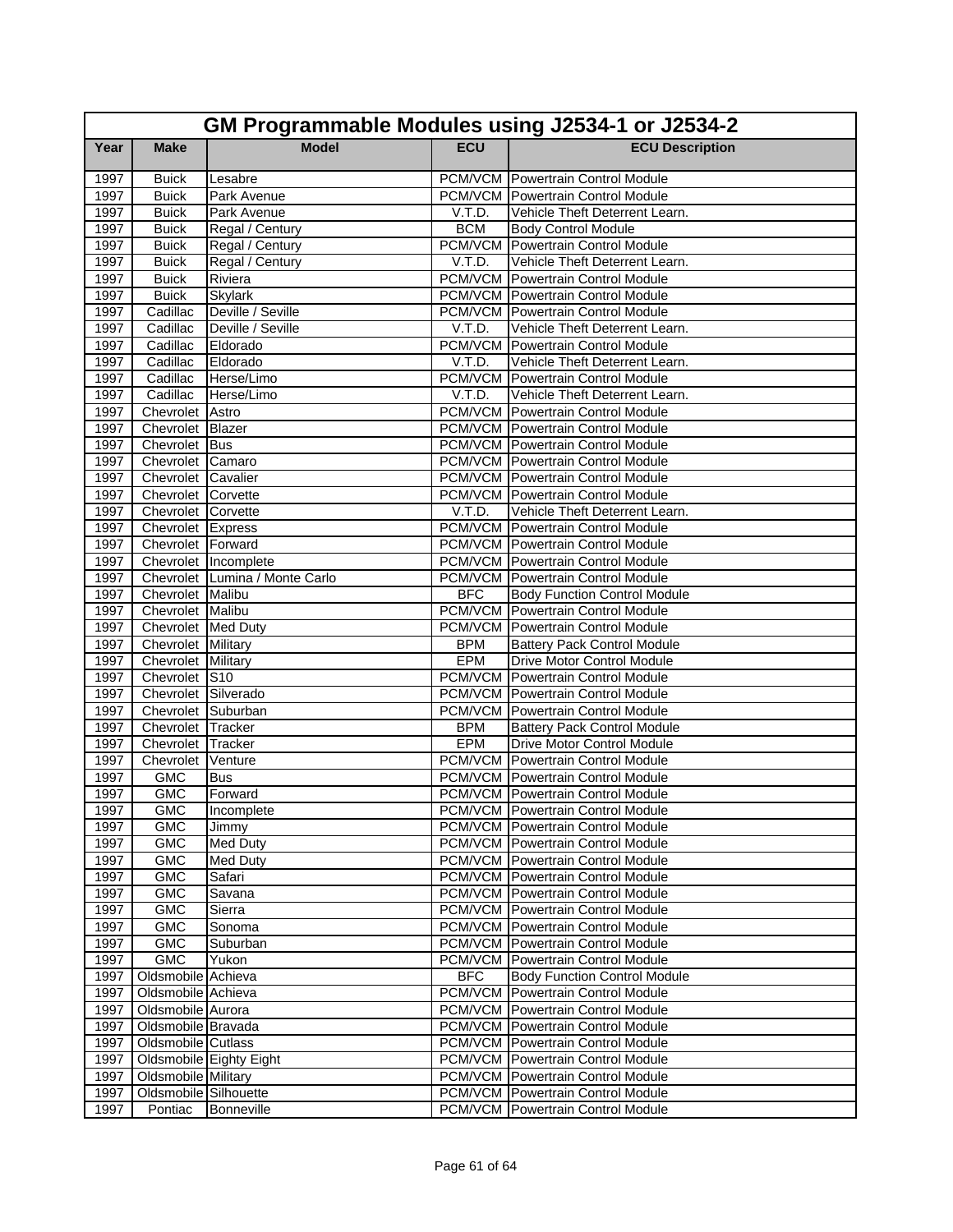| GM Programmable Modules using J2534-1 or J2534-2 |                                         |                                |             |                                                                                      |
|--------------------------------------------------|-----------------------------------------|--------------------------------|-------------|--------------------------------------------------------------------------------------|
| Year                                             | <b>Make</b>                             | <b>Model</b>                   | <b>ECU</b>  | <b>ECU Description</b>                                                               |
| 1997                                             | Pontiac                                 | Firebird                       |             | PCM/VCM Powertrain Control Module                                                    |
| 1997                                             | Pontiac                                 | Grand Am                       |             | <b>PCM/VCM</b> Powertrain Control Module                                             |
| 1997                                             | Pontiac                                 | <b>Grand Prix</b>              |             | <b>PCM/VCM</b> Powertrain Control Module                                             |
| 1997                                             | Pontiac                                 | Montana                        |             | <b>PCM/VCM</b> Powertrain Control Module                                             |
| 1997                                             | Pontiac                                 | Sunfire                        |             | <b>PCM/VCM Powertrain Control Module</b>                                             |
| 1997                                             | Saturn                                  | EV <sub>1</sub>                | <b>BPM</b>  | <b>Battery Pack Control Module</b>                                                   |
| 1997                                             | Saturn                                  | EVI                            | <b>BTCM</b> | <b>BTransmission Control Module</b>                                                  |
| 1997                                             | Saturn                                  | EV <sub>1</sub>                | <b>IPC</b>  | <b>Instrument Panel Cluster</b>                                                      |
| 1997                                             | Saturn                                  | EV1                            |             | <b>PCM/VCM</b> Powertrain Control Module                                             |
| 1997                                             | Saturn                                  | EV <sub>1</sub>                | <b>RSA</b>  | Run/Lock Shifter Assembly (EV)                                                       |
| 1997                                             | Saturn                                  | SC/SL                          |             | <b>PCM/VCM</b> Powertrain Control Module                                             |
| 1996                                             | <b>Buick</b>                            | Century                        |             | <b>PCM/VCM</b> Powertrain Control Module                                             |
| 1996                                             | <b>Buick</b>                            | Incomplete                     |             | <b>PCM/VCM</b> Powertrain Control Module                                             |
| 1996                                             | <b>Buick</b>                            | Lesabre                        |             | <b>PCM/VCM</b> Powertrain Control Module                                             |
| 1996                                             | <b>Buick</b>                            | Park Avenue                    |             | <b>PCM/VCM Powertrain Control Module</b>                                             |
| 1996                                             | <b>Buick</b>                            | Regal / Century                |             | <b>PCM/VCM Powertrain Control Module</b>                                             |
| 1996                                             | <b>Buick</b>                            | Riviera                        |             | <b>PCM/VCM</b> Powertrain Control Module                                             |
| 1996                                             | <b>Buick</b>                            | Roadmaster                     |             | <b>PCM/VCM</b> Powertrain Control Module                                             |
| 1996                                             | <b>Buick</b>                            | <b>Skylark</b>                 |             | <b>PCM/VCM</b> Powertrain Control Module                                             |
| 1996                                             | Cadillac                                | Deville / Seville              | <b>IPC</b>  | <b>Instrument Panel Cluster</b>                                                      |
| 1996                                             | Cadillac                                | Deville / Seville              |             | <b>PCM/VCM</b> Powertrain Control Module                                             |
| 1996                                             | Cadillac                                | Deville / Seville              | V.T.D.      | Vehicle Theft Deterrent Learn.                                                       |
| 1996                                             | Cadillac                                | Eldorado                       | <b>IPC</b>  | <b>Instrument Panel Cluster</b>                                                      |
| 1996                                             | Cadillac                                | Eldorado                       |             | <b>PCM/VCM Powertrain Control Module</b>                                             |
| 1996                                             | Cadillac                                | Eldorado                       | V.T.D.      | Vehicle Theft Deterrent Learn.                                                       |
| 1996                                             | Cadillac                                | Fleetwood                      |             | <b>PCM/VCM</b> Powertrain Control Module                                             |
| 1996                                             | Cadillac                                | Herse/Limo                     |             | <b>PCM/VCM</b> Powertrain Control Module                                             |
| 1996                                             | Cadillac                                | Herse/Limo                     | V.T.D.      | Vehicle Theft Deterrent Learn.                                                       |
| 1996                                             | Chevrolet Astro                         |                                |             | <b>PCM/VCM</b> Powertrain Control Module<br><b>PCM/VCM</b> Powertrain Control Module |
| 1996                                             | Chevrolet Blazer                        |                                |             |                                                                                      |
| 1996                                             | Chevrolet<br>Chevrolet Camaro           | <b>I</b> Bus                   |             | PCM/VCM Powertrain Control Module<br><b>PCM/VCM Powertrain Control Module</b>        |
| 1996                                             |                                         |                                |             |                                                                                      |
| 1996                                             | Chevrolet Caprice<br>Chevrolet Cavalier |                                |             | <b>PCM/VCM</b> Powertrain Control Module                                             |
| 1996<br>1996                                     |                                         |                                |             | <b>PCM/VCM</b> Powertrain Control Module<br>PCM/VCM Powertrain Control Module        |
| 1996                                             | Chevrolet Corvette                      | Chevrolet Corsica / Beretta    |             | <b>PCM/VCM</b> Powertrain Control Module                                             |
| 1996                                             | Chevrolet Express                       |                                |             | <b>PCM/VCM</b> Powertrain Control Module                                             |
| 1996                                             | Chevrolet Forward                       |                                |             | <b>PCM/VCM</b> Powertrain Control Module                                             |
| 1996                                             |                                         | Chevrolet Incomplete           |             | <b>PCM/VCM</b> Powertrain Control Module                                             |
| 1996                                             |                                         | Chevrolet Lumina / Monte Carlo |             | PCM/VCM Powertrain Control Module                                                    |
| 1996                                             | Chevrolet Med Duty                      |                                |             | <b>PCM/VCM Powertrain Control Module</b>                                             |
| 1996                                             | Chevrolet S10                           |                                |             | PCM/VCM   Powertrain Control Module                                                  |
| 1996                                             | Chevrolet Silverado                     |                                |             | <b>PCM/VCM</b> Powertrain Control Module                                             |
| 1996                                             | Chevrolet Suburban                      |                                |             | <b>PCM/VCM</b> Powertrain Control Module                                             |
| 1996                                             | Chevrolet Venture                       |                                |             | <b>PCM/VCM</b> Powertrain Control Module                                             |
| 1996                                             | <b>GMC</b>                              | Forward                        |             | <b>PCM/VCM Powertrain Control Module</b>                                             |
| 1996                                             | <b>GMC</b>                              | Jimmy                          |             | <b>PCM/VCM</b> Powertrain Control Module                                             |
| 1996                                             | <b>GMC</b>                              | <b>Med Duty</b>                |             | <b>PCM/VCM</b> Powertrain Control Module                                             |
| 1996                                             | <b>GMC</b>                              | Safari                         |             | <b>PCM/VCM</b> Powertrain Control Module                                             |
| 1996                                             | <b>GMC</b>                              | Savana                         |             | <b>PCM/VCM</b> Powertrain Control Module                                             |
| 1996                                             | <b>GMC</b>                              | Sierra                         |             | <b>PCM/VCM</b> Powertrain Control Module                                             |
| 1996                                             | <b>GMC</b>                              | Sonoma                         |             | <b>PCM/VCM</b> Powertrain Control Module                                             |
| 1996                                             | <b>GMC</b>                              | Suburban                       |             | <b>PCM/VCM</b> Powertrain Control Module                                             |
| 1996                                             | <b>GMC</b>                              | Yukon                          |             | <b>PCM/VCM</b> Powertrain Control Module                                             |
| 1996                                             | Oldsmobile Achieva                      |                                |             | <b>PCM/VCM Powertrain Control Module</b>                                             |
| 1996                                             | Oldsmobile Aurora                       |                                |             | PCM/VCM   Powertrain Control Module                                                  |
| 1996                                             | Oldsmobile Bravada                      |                                |             | <b>PCM/VCM</b> Powertrain Control Module                                             |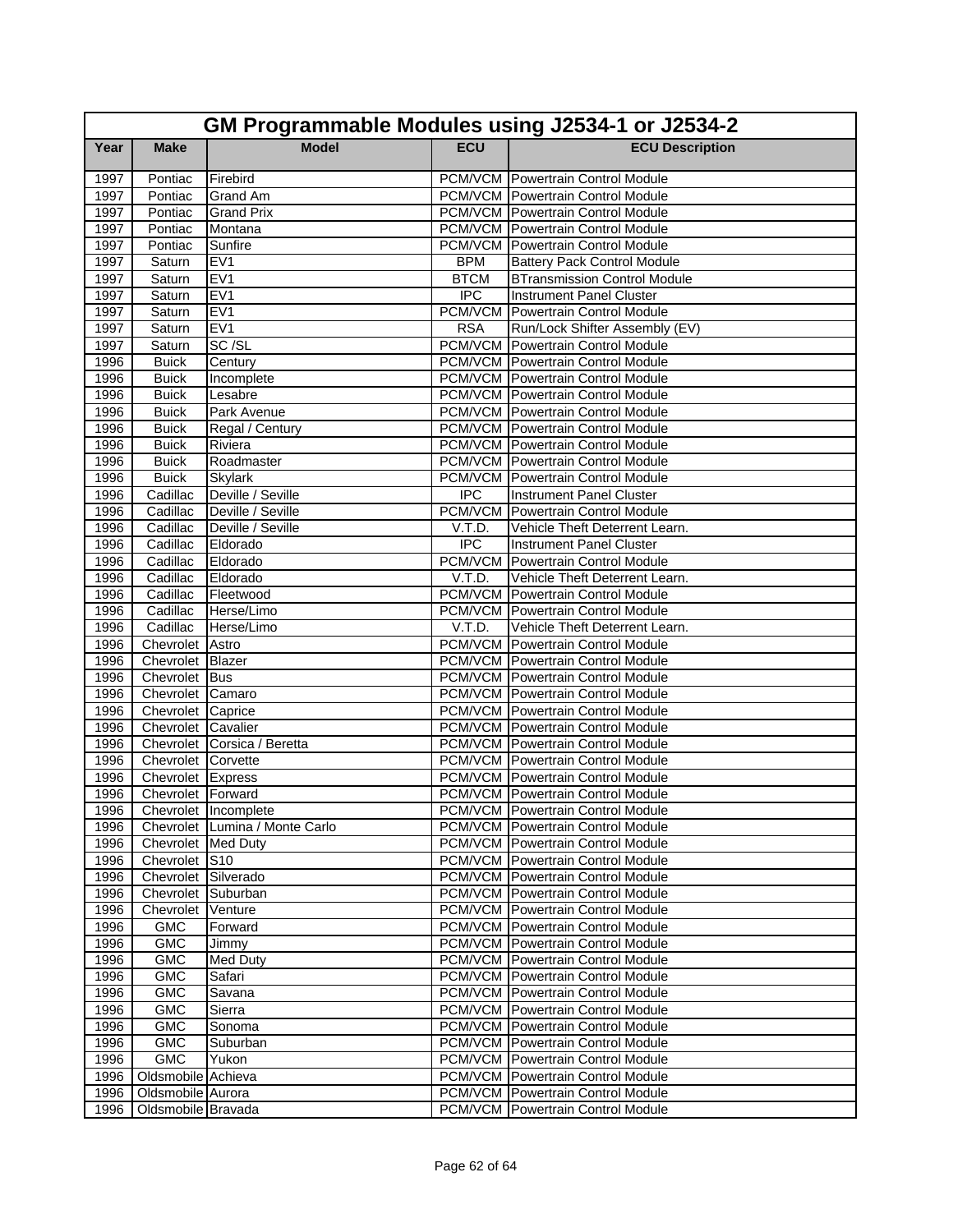| GM Programmable Modules using J2534-1 or J2534-2 |                       |                                   |            |                                                                        |  |
|--------------------------------------------------|-----------------------|-----------------------------------|------------|------------------------------------------------------------------------|--|
| Year                                             | <b>Make</b>           | <b>Model</b>                      | <b>ECU</b> | <b>ECU Description</b>                                                 |  |
| 1996                                             |                       | Oldsmobile Cutlass Ciera          |            | <b>PCM/VCM</b> Powertrain Control Module                               |  |
| 1996                                             |                       | Oldsmobile Cutlass Supreme        |            | <b>PCM/VCM</b> Powertrain Control Module                               |  |
| 1996                                             |                       | Oldsmobile Eighty Eight           |            | <b>PCM/VCM</b> Powertrain Control Module                               |  |
| 1996                                             |                       | Oldsmobile Ninety Eight / Regency |            | <b>PCM/VCM Powertrain Control Module</b>                               |  |
| 1996                                             | Oldsmobile Silhouette |                                   |            | <b>PCM/VCM</b> Powertrain Control Module                               |  |
| 1996                                             | Pontiac               | Bonneville                        |            | <b>PCM/VCM</b> Powertrain Control Module                               |  |
| 1996                                             | Pontiac               | Firebird                          |            | <b>PCM/VCM</b> Powertrain Control Module                               |  |
| 1996                                             | Pontiac               | <b>Grand Am</b>                   |            | <b>PCM/VCM</b> Powertrain Control Module                               |  |
| 1996                                             | Pontiac               | <b>Grand Prix</b>                 |            | <b>PCM/VCM</b> Powertrain Control Module                               |  |
| 1996                                             | Pontiac               | Montana                           |            | <b>PCM/VCM Powertrain Control Module</b>                               |  |
| 1996                                             | Pontiac               | Sunfire                           |            | <b>PCM/VCM</b> Powertrain Control Module                               |  |
| 1996                                             | Saturn                | SC/SL                             |            | <b>PCM/VCM Powertrain Control Module</b>                               |  |
| 1995                                             | <b>Buick</b>          | Incomplete                        |            | <b>PCM/VCM</b> Powertrain Control Module                               |  |
| 1995                                             | <b>Buick</b>          | Regal / Century                   |            | <b>PCM/VCM</b> Powertrain Control Module                               |  |
| 1995                                             | <b>Buick</b>          | Roadmaster                        |            | <b>PCM/VCM</b> Powertrain Control Module                               |  |
| 1995                                             | <b>Buick</b>          | <b>Skylark</b>                    |            | <b>PCM/VCM</b> Powertrain Control Module                               |  |
| 1995                                             | Cadillac              | Fleetwood                         |            | <b>PCM/VCM</b> Powertrain Control Module                               |  |
| 1995                                             | Cadillac              | Limo                              |            | <b>PCM/VCM</b> Powertrain Control Module                               |  |
| 1995                                             | Chevrolet Blazer      |                                   |            | <b>PCM/VCM Powertrain Control Module</b>                               |  |
| 1995                                             | Chevrolet Camaro      |                                   |            | <b>PCM/VCM</b> Powertrain Control Module                               |  |
| 1995                                             | Chevrolet Caprice     |                                   |            | <b>PCM/VCM Powertrain Control Module</b>                               |  |
| 1995                                             | Chevrolet Cavalier    |                                   |            | <b>PCM/VCM</b> Powertrain Control Module                               |  |
| 1995                                             |                       | Chevrolet Corsica / Beretta       |            | <b>PCM/VCM</b> Powertrain Control Module                               |  |
| 1995                                             | Chevrolet Corvette    |                                   |            | <b>PCM/VCM</b> Powertrain Control Module                               |  |
| 1995                                             |                       | Chevrolet Lumina / Monte Carlo    |            | <b>PCM/VCM</b> Powertrain Control Module                               |  |
| 1995                                             | Chevrolet S10         |                                   |            | <b>PCM/VCM</b> Powertrain Control Module                               |  |
| 1995                                             | <b>GMC</b>            | Jimmy                             |            | PCM/VCM Powertrain Control Module                                      |  |
| 1995                                             | <b>GMC</b>            | Sonoma                            |            | <b>PCM/VCM Powertrain Control Module</b>                               |  |
| 1995                                             | Oldsmobile Achieva    |                                   |            | <b>PCM/VCM</b> Powertrain Control Module                               |  |
| 1995                                             |                       | Oldsmobile Cutlass Supreme        |            | <b>PCM/VCM Powertrain Control Module</b>                               |  |
| 1995<br>1995                                     | Pontiac<br>Pontiac    | Firebird<br><b>Grand Am</b>       |            | PCM/VCM Powertrain Control Module<br>PCM/VCM Powertrain Control Module |  |
| 1995                                             | Pontiac               | <b>Grand Prix</b>                 |            | <b>PCM/VCM Powertrain Control Module</b>                               |  |
| 1995                                             | Pontiac               | Sunfire                           |            | <b>PCM/VCM Powertrain Control Module</b>                               |  |
| 1995                                             | Saturn                | SC/SL                             | <b>ABS</b> | Anti-Lock Braking System Control Module                                |  |
| 1995                                             | Saturn                | SC/SL                             |            | <b>PCM/VCM</b> Powertrain Control Module                               |  |
| 1994                                             | <b>Buick</b>          | Regal                             |            | <b>PCM/VCM Powertrain Control Module</b>                               |  |
| 1994                                             | <b>Buick</b>          | Roadmaster                        |            | <b>PCM/VCM</b> Powertrain Control Module                               |  |
| 1994                                             | <b>Buick</b>          | <b>Skylark</b>                    |            | <b>PCM/VCM</b> Powertrain Control Module                               |  |
| 1994                                             | Cadillac              | Fleetwood                         |            | PCM/VCM   Powertrain Control Module                                    |  |
| 1994                                             | Cadillac              | Limo                              |            | <b>PCM/VCM Powertrain Control Module</b>                               |  |
| 1994                                             | Chevrolet Camaro      |                                   |            | <b>PCM/VCM</b> Powertrain Control Module                               |  |
| 1994                                             | Chevrolet Caprice     |                                   |            | <b>PCM/VCM</b> Powertrain Control Module                               |  |
| 1994                                             |                       | Chevrolet Corsica / Beretta       |            | <b>PCM/VCM</b> Powertrain Control Module                               |  |
| 1994                                             | Chevrolet Corvette    |                                   |            | <b>PCM/VCM</b> Powertrain Control Module                               |  |
| 1994                                             | Chevrolet S10         |                                   |            | <b>PCM/VCM</b> Powertrain Control Module                               |  |
| 1994                                             | <b>GMC</b>            | Sonoma                            |            | PCM/VCM Powertrain Control Module                                      |  |
| 1994                                             | Oldsmobile Achieva    |                                   |            | <b>PCM/VCM</b> Powertrain Control Module                               |  |
| 1994                                             |                       | Oldsmobile Cutlass Supreme        |            | <b>PCM/VCM</b> Powertrain Control Module                               |  |
| 1994                                             | Pontiac               | Firebird                          |            | <b>PCM/VCM</b> Powertrain Control Module                               |  |
| 1994                                             | Pontiac               | Grand Am                          |            | <b>PCM/VCM Powertrain Control Module</b>                               |  |
| 1994                                             | Pontiac               | <b>Grand Prix</b>                 |            | PCM/VCM Powertrain Control Module                                      |  |
| 1994                                             | Saturn                | SC/SL                             | ABS        | Anti-Lock Braking System Control Module                                |  |
| 1994                                             | Saturn                | SC/SL                             |            | PCM/VCM Powertrain Control Module                                      |  |
| 1993                                             | <b>Buick</b>          | Regal                             |            | <b>PCM/VCM</b> Powertrain Control Module                               |  |
| 1993                                             | Chevrolet             | Camaro                            |            | <b>PCM/VCM</b> Powertrain Control Module                               |  |
| 1993                                             | Chevrolet Lumina      |                                   |            | <b>PCM/VCM</b> Powertrain Control Module                               |  |